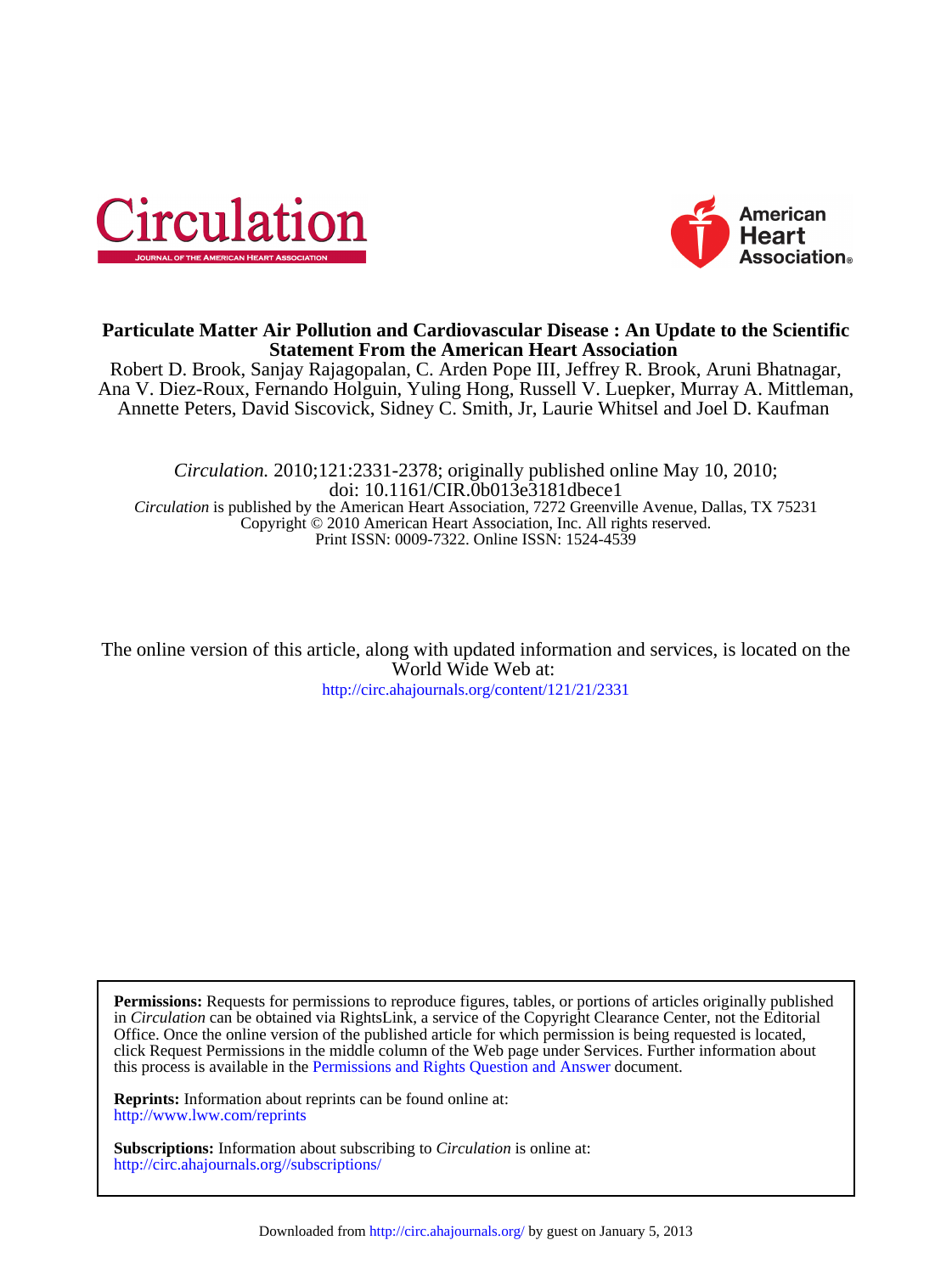# **Particulate Matter Air Pollution and Cardiovascular Disease An Update to the Scientific Statement From the American Heart Association**

Robert D. Brook, MD, Chair; Sanjay Rajagopalan, MD; C. Arden Pope III, PhD; Jeffrey R. Brook, PhD; Aruni Bhatnagar, PhD, FAHA; Ana V. Diez-Roux, MD, PhD, MPH; Fernando Holguin, MD; Yuling Hong, MD, PhD, FAHA; Russell V. Luepker, MD, MS, FAHA; Murray A. Mittleman, MD, DrPH, FAHA; Annette Peters, PhD; David Siscovick, MD, MPH, FAHA; Sidney C. Smith, Jr, MD, FAHA; Laurie Whitsel, PhD; Joel D. Kaufman, MD, MPH; on behalf of the American Heart Association Council on Epidemiology and Prevention, Council on the Kidney in Cardiovascular Disease, and Council on Nutrition, Physical Activity and Metabolism

*Abstract*—In 2004, the first American Heart Association scientific statement on "Air Pollution and Cardiovascular Disease" concluded that exposure to particulate matter (PM) air pollution contributes to cardiovascular morbidity and mortality. In the interim, numerous studies have expanded our understanding of this association and further elucidated the physiological and molecular mechanisms involved. The main objective of this updated American Heart Association scientific statement is to provide a comprehensive review of the new evidence linking PM exposure with cardiovascular disease, with a specific focus on highlighting the clinical implications for researchers and healthcare providers. The writing group also sought to provide expert consensus opinions on many aspects of the current state of science and updated suggestions for areas of future research. On the basis of the findings of this review, several new conclusions were reached, including the following: Exposure to PM  $\lt 2.5 \mu m$  in diameter (PM<sub>2.5</sub>) over a few hours to weeks can trigger cardiovascular disease–related mortality and nonfatal events; longer-term exposure (eg, a few years) increases the risk for cardiovascular mortality to an even greater extent than exposures over a few days and reduces life expectancy within more highly exposed segments of the population by several months to a few years; reductions in PM levels are associated with decreases in cardiovascular mortality within a time frame as short as a few years; and many credible pathological mechanisms have been elucidated that lend biological plausibility to these findings. It is the opinion of the writing group that the overall evidence is consistent with a causal relationship between  $PM_{2.5}$  exposure and cardiovascular morbidity and mortality. This body of evidence has grown and been strengthened substantially since the first American Heart Association scientific statement was published. Finally,  $PM<sub>2</sub>$  exposure is deemed a modifiable factor that contributes to cardiovascular morbidity and mortality. **(***Circulation***. 2010;121:2331-2378.)**

> **Key Words:** AHA Scientific Statements  $\blacksquare$  atherosclerosis  $\blacksquare$  epidemiology  $\blacksquare$  prevention  $\blacksquare$  air pollution  $\blacksquare$  public policy

In 2004, the American Heart Association (AHA) published<br>its first scientific statement regarding air pollution and its first scientific statement regarding air pollution and cardiovascular disease (CVD).1 The rationale was to provide researchers, healthcare providers, and regulatory agencies with a comprehensive review of the evidence linking air pollution exposure with cardiovascular morbidity and mor-

*Circulation* **is available at http://circ.ahajournals.org DOI: 10.1161/CIR.0b013e3181dbece1**

The American Heart Association makes every effort to avoid any actual or potential conflicts of interest that may arise as a result of an outside relationship or a personal, professional, or business interest of a member of the writing panel. Specifically, all members of the writing group are required to complete and submit a Disclosure Questionnaire showing all such relationships that might be perceived as real or potential conflicts of interest.

This statement was approved by the American Heart Association Science Advisory and Coordinating Committee on February 22, 2010. A copy of the statement is available at http://www.americanheart.org/presenter.jhtml?identifier=3003999 by selecting either the "topic list" link or the "chronological list" link (No. KB-0038). To purchase additional reprints, call 843-216-2533 or e-mail kelle.ramsay@wolterskluwer.com.

The American Heart Association requests that this document be cited as follows: Brook RD, Rajagopalan S, Pope CA 3rd, Brook JR, Bhatnagar A, Diez-Roux AV, Holguin F, Hong Y, Luepker RV, Mittleman MA, Peters A, Siscovick D, Smith SC Jr, Whitsel L, Kaufman JD; on behalf of the American Heart Association Council on Epidemiology and Prevention, Council on the Kidney in Cardiovascular Disease, and Council on Nutrition, Physical Activity and Metabolism. Particulate matter air pollution and cardiovascular disease: an update to the scientific statement from the American Heart Association. *Circulation*. 2010;121:2331–2378.

Expert peer review of AHA Scientific Statements is conducted at the AHA National Center. For more on AHA statements and guidelines development, visit http://www.americanheart.org/presenter.jhtml?identifier=3023366.

Permissions: Multiple copies, modification, alteration, enhancement, and/or distribution of this document are not permitted without the express permission of the American Heart Association. Instructions for obtaining permission are located at http://www.americanheart.org/presenter.jhtml? identifier-4431. A link to the "Permission Request Form" appears on the right side of the page.

<sup>© 2010</sup> American Heart Association, Inc.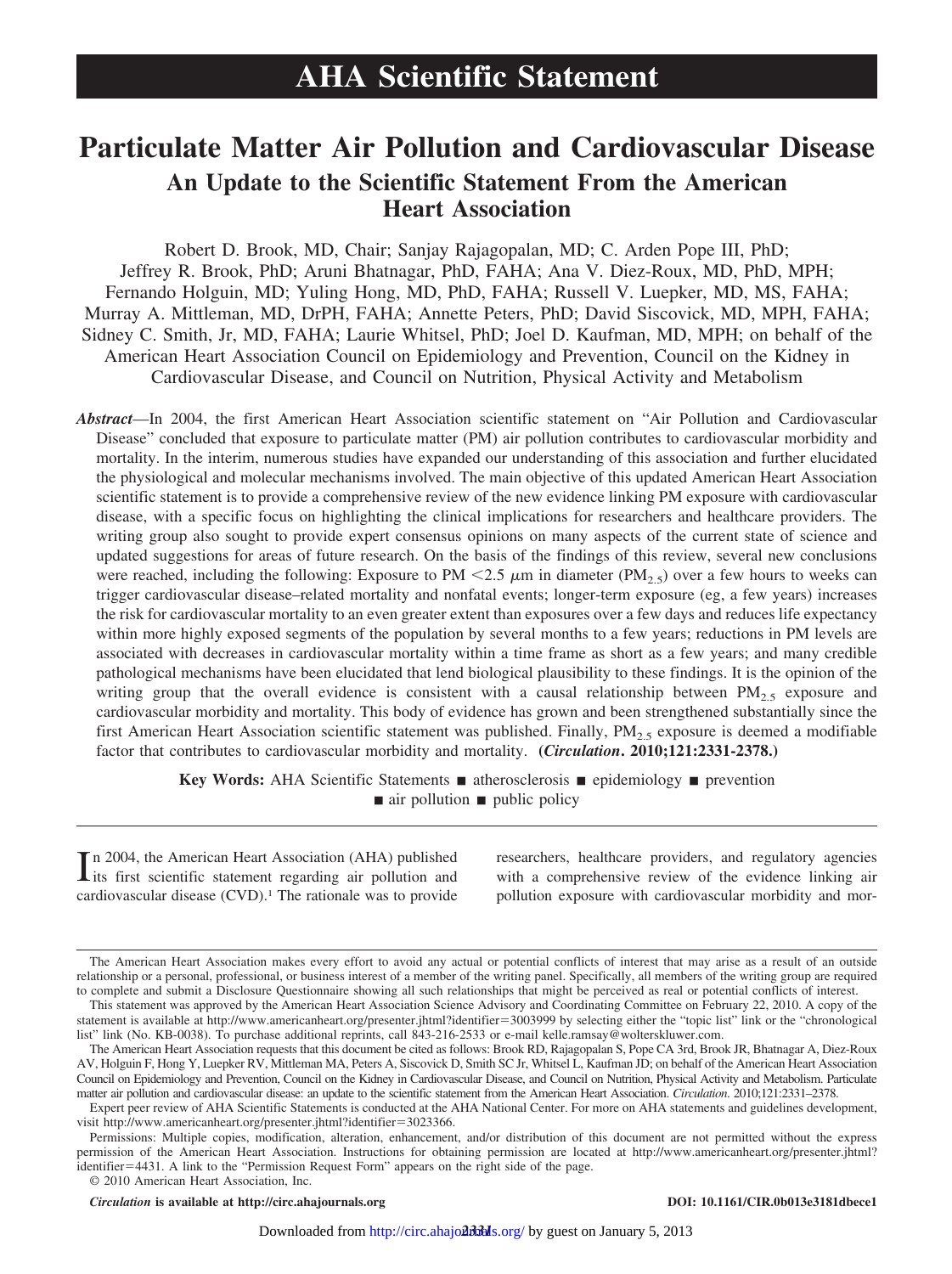tality. There was also an explicit aim to educate clinicians about the importance of this issue, because the cardiovascular health consequences of air pollution generally equal or exceed those due to pulmonary diseases.<sup>1-4</sup> Finally, a list of key remaining scientific questions and strategic avenues for investigation were provided to help foster and guide future research.

The first AHA writing group concluded that short-term exposure to particulate matter (PM) air pollution contributes to acute cardiovascular morbidity and mortality<sup>1</sup> and that exposure to elevated PM levels over the long term can reduce life expectancy by a few years. Although some mechanistic details remained incompletely described, the existing science was deemed adequate to substantiate several plausible biological pathways whereby PM could instigate acute cardiovascular events and promote chronic disease.

There is mounting evidence from a rapid growth of published data since the previous statement related to the harmful cardiovascular effects of air pollution.<sup>3,4</sup> Most, but not all, epidemiological studies corroborate the elevated risk for cardiovascular events associated with exposure to fine PM  $\langle 2.5 \mu m$  in aerodynamic diameter (PM<sub>2.5</sub>). PM<sub>2.5</sub> generally has been associated with increased risks of myocardial infarction (MI), stroke, arrhythmia, and heart failure exacerbation within hours to days of exposure in susceptible individuals. Several new studies have also demonstrated that residing in locations with higher long-term average PM levels elevates the risk for cardiovascular morbidity and mortality. Some recent evidence also implicates other size fractions, such as ultrafine particles (UFPs)  $< 0.1 \mu m$ , gaseous copollutants (eg, ozone and nitrogen oxides  $[NO_x]$ ), and specific sources of pollution (eg, traffic). In addition, there have been many insights into the mechanisms whereby PM could prove capable of promoting CVDs.2–4 Air pollutants have been linked with endothelial dysfunction and vasoconstriction, increased blood pressure (BP), prothrombotic and coagulant changes, systemic inflammatory and oxidative stress responses, autonomic imbalance and arrhythmias, and the progression of atherosclerosis. In the interim, the US Environmental Protection Agency (EPA) completed its updated "Air Quality Criteria for Particulate Matter"<sup>5</sup> and afterward strengthened the National Ambient Air Quality Standards (NAAQS) for daily  $PM<sub>2.5</sub>$  levels starting in 2006 (down from 65 to 35  $\mu$ g/m<sup>3</sup>).<sup>6</sup> The most recent scientific review coordinated by the EPA, the final report of the Integrated Science Assessment for Particulate Matter (http://cfpub.epa.gov/ncea/ cfm/recordisplay.cfm?deid-216546), has also been made available publicly. These numerous changes and advances provide the rationale for the present updated AHA scientific statement on PM air pollution and CVD. This updated statement is similar in scope, content, and overall structure to the first document; however, it provides many additional conclusions and recommendations that can now be made because of the expanded number and quality of studies.

#### **Objectives and Methods**

The primary objective of this scientific statement is to provide a comprehensive updated evaluation of the evidence linking PM exposure with CVDs. The focus of this review is explicitly on PM because the majority of air pollution studies have centered on its cardiovascular effects, and the strength of the evidence makes it possible to provide consensus opinions and recommendations. Except for in a few circumstances, such as when copollutants have been shown to (or not to) modify the responses to PM exposure or to have independent cardiovascular effects in epidemiological studies of major importance, a detailed discussion of other air pollutants (eg, ozone and  $NO<sub>2</sub>$ ) is beyond the scope of this document. Additional objectives are to provide expert consensus opinions on aspects related to the current state of science, to specifically highlight the health and clinical implications of the reviewed findings, and to provide prudent and practical recommendations for measures to reduce PM exposure that might thereby lower the associated cardiovascular risk. This updated scientific statement is structured to first provide a clinical perspective on the cardiovascular risks posed by PM exposure and then briefly review the components of air pollution. The following sections highlight the major findings from epidemiological studies, including mortality, morbidity, and surrogate outcome results. Next, the animal and human mechanistic studies are reviewed, and an overall framework whereby PM exposure could cause CVDs is outlined. Finally, updated consensus opinions and conclusions are provided, followed by suggestions for areas of future research and policy considerations.

Members of the current writing group were selected from across a broad range of disciplines, including cardiovascular and environmental epidemiology and statistics, atmospheric sciences, cardiovascular and pulmonary medicine, basic science research, and public policy. The writing group identified studies published in the English language between January 1, 2004, and March 31, 2009, by a World Wide Web–based literature search using Medline, PubMed, and Google search engines. Key terms included *air pollution* or *particulate matter* plus any of the following: *cardiovascular, myocardial, heart, cardiac, stroke, heart failure, arrhythmia, heart rate variability, autonomic, sympathetic, atherosclerosis, vascular, blood pressure, hypertension, diabetes, metabolic, thrombosis,* and *coagulation*. Additional studies were identified within the references of these publications and by the personal knowledge of the writing group members. A few studies published after March 31, 2009, were added during the review process. All of the identified epidemiological studies that provided mortality data or hard cardiovascular outcomes (eg, MIs) and controlled human exposure protocols were included. In a few circumstances, studies before 2004 were included briefly in the discussion or tables when it was believed that they provided contextual background and/or relevant findings from earlier analyses of ongoing studies (eg, Harvard Six Cities and American Cancer Society [ACS] cohorts) from which new results after 2004 have been published. It is a limitation of the present review that it was not possible to cite all surrogate outcome human studies because of the enormous number of publications. Some were not included, without intentional bias with regard to results, when multiple referenced studies demonstrated similar findings. In such a situation (eg, heart rate variability [HRV]), this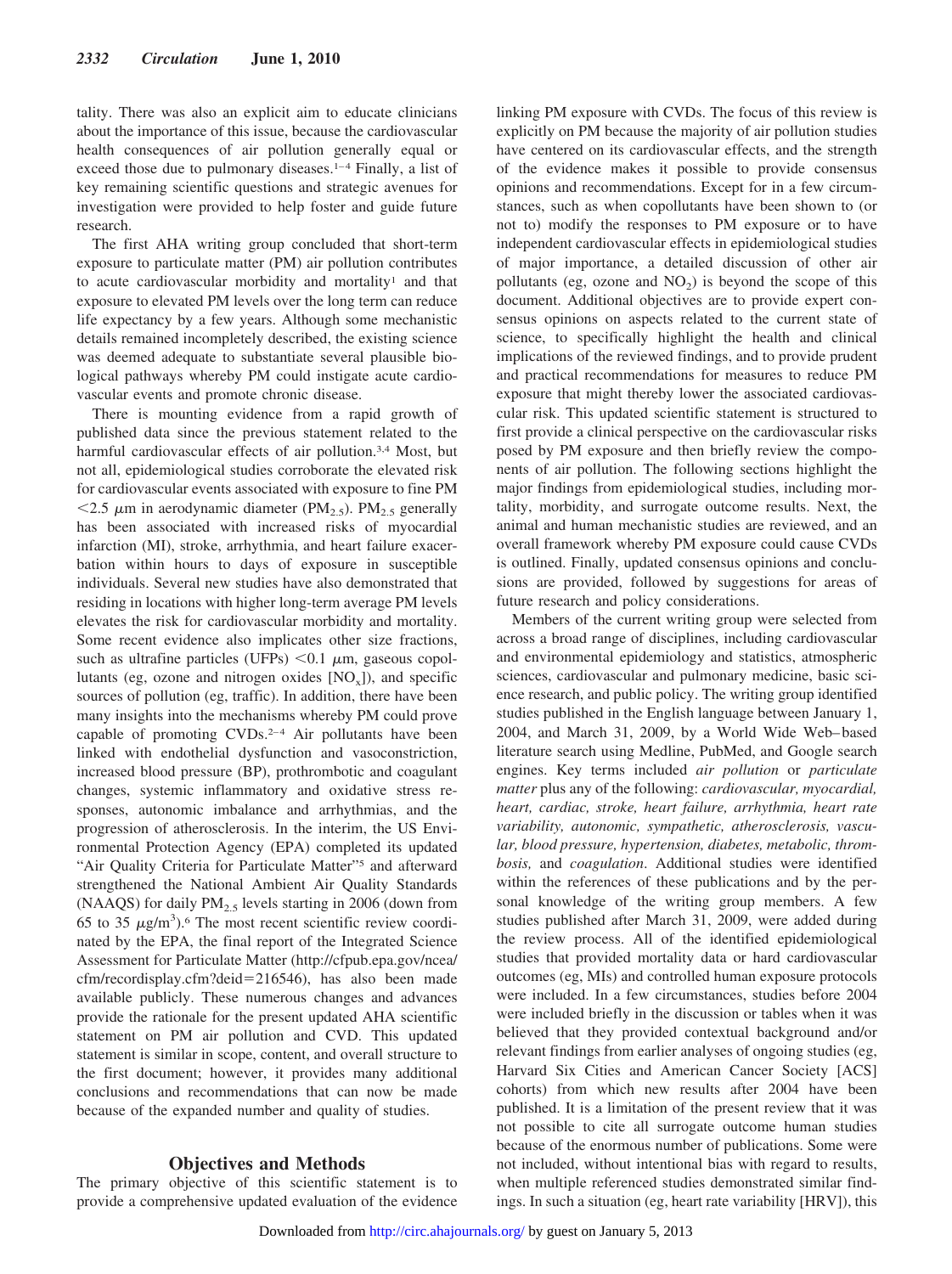limitation was noted within the specific section. A main theme of the present statement is to provide clinical context and recommendations for healthcare providers, and thus, it was beyond the scope and not the intent of this document to include all animal, ex vivo, or toxicological studies. A number of these publications were also not included, without intentional bias with regard to results. The writing group included publications that were believed to have relevant implications for human cardiovascular health, those that formed the foundation of the mechanistic hypotheses, and studies that were deemed of major importance. Finally, the "evidence summary" statements and all points in the conclusions and recommendations represent consensus expert opinions agreed on by all members of the writing group during formal discussions. It is explicitly stated when no such agreement was reached. These statements and the points within Tables 6 and 7 do not represent the result of applying the standard AHA criteria (ie, level and class) to the sum findings of the present review, because those do not apply, but rather the qualitative consensus opinions agreed on by the writing group. The purpose is to provide expert opinions on the comparative relative ranking and the strength of the overall evidence regarding different areas within this field of science.

# **Perspective on the Air Pollution– Cardiovascular Risk Association**

Traditional cardiovascular risk factors account for the major portion of the risk for ischemic cardiac events within a population.7 Individuals with optimal levels of all risk factors have been shown to have a low lifetime cardiovascular event rate.8 Thus, control of the traditional risk factors is recognized to be of paramount importance to prevent CVDs. In this context, there has been some debate about the overall clinical relevance and utility of adding novel risk factors to riskprediction models to incrementally improve their overall predictive value, even when assessed by multiple methodologies.9 On the other hand, the ability to predict future events by existing models remains imperfect. In addition to several mathematical and statistical explanations for this shortcoming,10,11 it is important to recognize that the development of vascular or atherosclerotic disease (the factor predicted by most statistical models) is usually a necessary but insufficient cause of future ischemic events in and of itself. Cardiovascular events must also be triggered by an additional factor at some unknowable future time, and therefore, they transpire as a stochastic process within a population.12 This is one of several reasons why PM air pollution is a uniquely important public health issue among the list of novel risk factors; PM inhalation is an established trigger of cardiovascular events that occur within hours to days after exposure.12 Because of the ubiquitous and involuntary nature of PM exposure, it may continuously enhance acute cardiovascular risk among millions of susceptible people worldwide in an often inconspicuous manner. Moreover, beyond serving as a simple trigger, PM elicits numerous adverse biological responses (eg, systemic inflammation) that, in premise, may further augment

future cardiovascular risk over the long term after months to years of exposure.

# **Effects of Short-Term Exposure**

Time-series studies estimate that a  $10-\mu g/m^3$  increase in mean 24-hour  $PM<sub>2.5</sub>$  concentration increases the relative risk (RR) for daily cardiovascular mortality by approximately 0.4% to 1.0%.3 Despite theoretical statistical risks ascribed to all individuals, this elevated risk from exposure is not equally distributed within a population. At present-day levels,  $PM_{2.5}$ likely poses an acute threat principally to susceptible people, even if seemingly healthy, such as the elderly and those with (unrecognized) existing coronary artery or structural heart disease.13 Therefore, the absolute risk rather than the RR of exposure may more effectively convey the tangible health burden within a population. A 10- $\mu$ g/m<sup>3</sup> increase during the preceding day contributes on average to the premature death of approximately 1 susceptible person per day in a region of 5 million people (based on annual US death rates in 2005).3,14 Although the dangers to 1 individual at any single time point may be small, the public health burden derived from this ubiquitous risk is enormous. Short-term increases in  $PM<sub>2.5</sub>$ levels lead to the early mortality of tens of thousands of individuals per year in the United States alone.<sup>1,3,5</sup>

# **Effects of Long-Term Exposure**

Cohort studies estimate that the RR associated with living in areas with higher PM levels over the long term is of greater magnitude than that observed from short-term exposure increases (RR between 1.06 and 1.76 per 10  $\mu$ g/m<sup>3</sup> PM<sub>2.5</sub>).<sup>3</sup> In this context, the World Health Organization estimated that  $PM<sub>2.5</sub>$  contributes to approximately 800 000 premature deaths per year, ranking it as the 13th leading cause of worldwide mortality.15 Hence, PM air pollution appears to be an important modifiable factor that affects the public health on a global scale.

# **Air Pollution**

The first AHA statement on air pollution reviewed the size fractions, sources, and chemical constituents of PM and the main gaseous air pollutants: Nitrogen oxides  $(NO_x; ie,$  $NO + NO<sub>2</sub>$ ), carbon monoxide (CO), sulfur dioxide (SO<sub>2</sub>), and ozone  $(O_3)$ .<sup>1</sup> Therefore, this section within the updated statement focuses on several other contemporary aspects of air pollution characterization and exposure assessment, particularly in relation to their potential influences on cardiovascular health. In brief, PM is broadly categorized by aerodynamic diameter: All particles  $\leq 10 \mu$ m (thoracic particles  $[PM_{10}]$ ), all particles <2.5  $\mu$ m (fine particles  $[PM_{2.5}]$ ), all particles  $< 0.1 \mu m$  (UFP), and particles between 2.5 and 10  $\mu$ m (coarse particles [PM<sub>10–2.5</sub>]). Hence, PM<sub>10</sub> contains within it the coarse and  $PM_{2.5}$  fractions, and  $PM_{2.5}$  includes UFP particles. The concentrations of  $PM_{10}$  and  $PM_{2.5}$  are typically measured in their mass per volume of air  $(\mu g/m^3)$ , whereas UFPs are often measured by their number per cubic centimeter (Table 1). The major source of  $PM_{2.5}$  throughout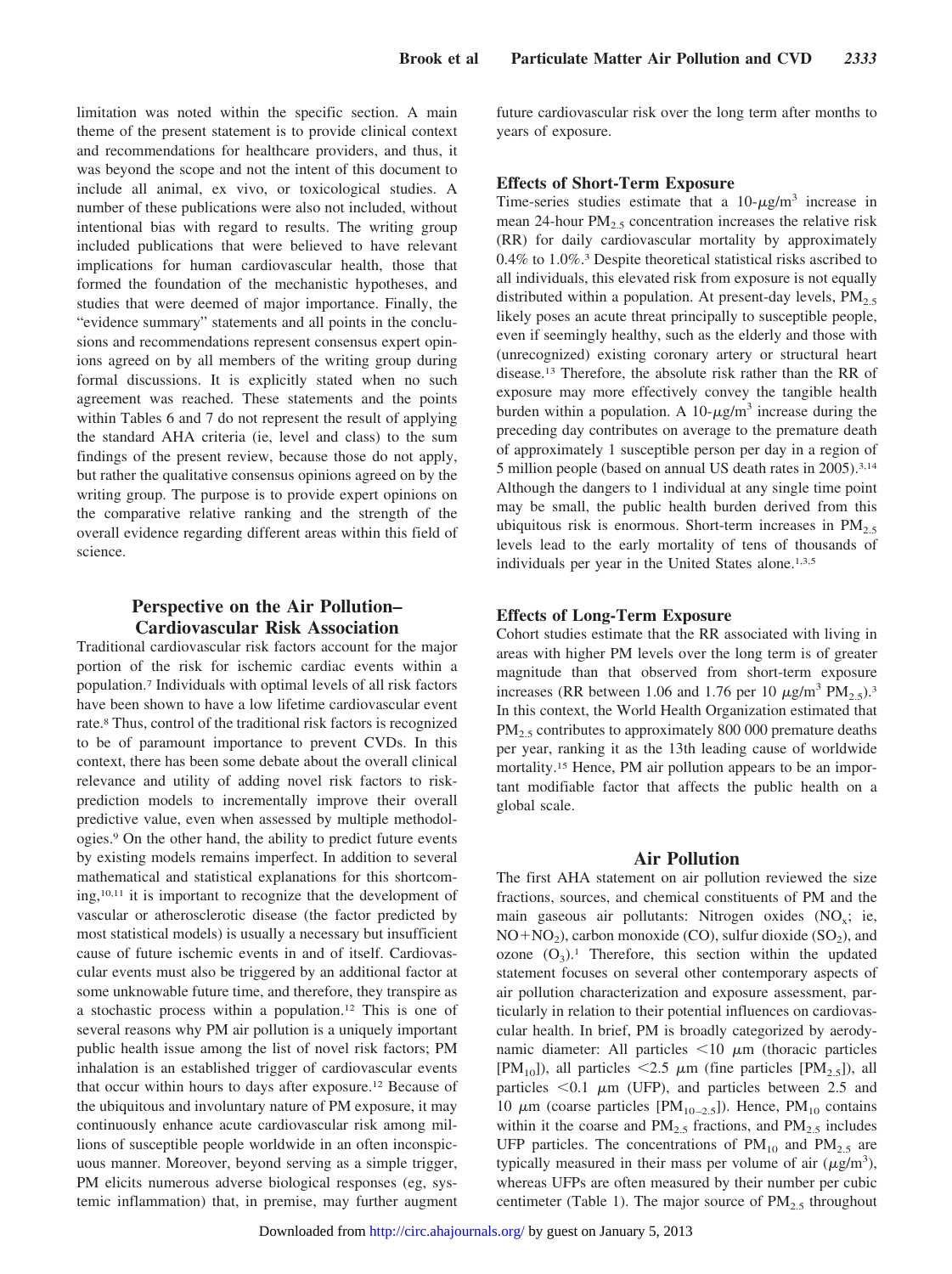#### **Table 1. Ambient Air Pollutants**

| Pollutant                    | US Average Range                                     | US Typical<br>Peak*         | <b>Most Recent</b><br><b>NAAQS</b> for Criteria<br>Pollutants<br>(Averaging Time)     |
|------------------------------|------------------------------------------------------|-----------------------------|---------------------------------------------------------------------------------------|
| $03$ †                       | $0-125$ ppb                                          | $200$ ppb                   | 75 ppb (8 h)‡                                                                         |
| $NO2$ †                      | $0.5 - 50$ ppb                                       | $200$ ppb                   | 100 ppb $(1 h)\$<br>53 ppb (Annual<br>mean)                                           |
| NO†                          | $0 - 100$ ppb                                        | 200 ppb                     |                                                                                       |
| $S_0$                        | $0.1 - 50$ ppb                                       | $150$ ppb                   | 140 ppb (24 h)                                                                        |
|                              |                                                      |                             | 30 ppb (Annual<br>mean)                                                               |
| CO+                          | $0.1 - 5$ ppm                                        | 20 ppm                      | $35$ ppm $(1 h)$                                                                      |
|                              |                                                      |                             | 9 ppm $(8 h)$                                                                         |
| $PM_{10}$                    | 10–100 $\mu$ g/m <sup>3</sup>                        | 300 $\mu$ g/m <sup>3</sup>  | 150 $\mu$ g/m <sup>3</sup> (24 h)#                                                    |
| PM <sub>2.5</sub>            | 5-50 $\mu$ g/m <sup>3</sup><br>(Mean=13.4 $\pm$ 5.6) | 100 $\mu$ g/m <sup>3</sup>  | 15 $\mu$ g/m <sup>3</sup> (Annual<br>mean) 35 $\mu$ g/m <sup>3</sup><br>$(24 h^{**})$ |
| $PM_{2.5}$ lead¶             | $0.5 - 5$ ng/m <sup>3</sup>                          | 150 ng/m $3$                | 0.15 $\mu$ g/m <sup>3</sup><br>(Rolling 3-month<br>average)††                         |
| $NH3$ †                      | $0.1 - 20$ ppb                                       | $100$ ppb                   |                                                                                       |
| $HNO3$ †                     | $0 - 5$ ppb                                          | 10 ppb                      |                                                                                       |
| Methane†                     | $1-2$ ppm                                            | 5 ppm                       |                                                                                       |
| Formaldehyde <sup>+</sup>    | $0.1 - 10$ ppb                                       | 40 ppb                      |                                                                                       |
| Acetaldehyde†                | $0.1 - 5$ ppb                                        | 20 ppb                      |                                                                                       |
| NMHC (VOC)¶                  | 20-100 $\mu$ g/m <sup>3</sup>                        | 250 $\mu$ g/m <sup>3</sup>  |                                                                                       |
| Propane¶                     | 2-20 $\mu$ g/m <sup>3</sup>                          | 500 $\mu$ g/m <sup>3</sup>  |                                                                                       |
| <b>Benzene</b>               | 0.5–10 $\mu$ g/m $^3$                                | 100 $\mu$ g/m <sup>3</sup>  |                                                                                       |
| 1,3-Butadiene¶               | 0.1-2 $\mu$ g/m <sup>3</sup>                         | 10 $\mu$ g/m <sup>3</sup>   |                                                                                       |
| Total suspended<br>particles | 20-300 $\mu$ g/m <sup>3</sup>                        | 1000 $\mu$ g/m <sup>3</sup> |                                                                                       |
| $PM_{10-2.5}$                | $5 - 50 \mu g/m^3$                                   | 200 $\mu$ g/m <sup>3</sup>  |                                                                                       |
| Sulfate¶                     | 0.5-10 $\mu$ g/m <sup>3</sup>                        | 30 $\mu$ g/m <sup>3</sup>   |                                                                                       |
| <b>Nitrate</b>               | 0.1-5 $\mu$ g/m <sup>3</sup>                         | 20 $\mu$ g/m <sup>3</sup>   |                                                                                       |
| Organic carbon¶              | 1-20 $\mu$ g/m <sup>3</sup>                          | 30 $\mu$ g/m <sup>3</sup>   |                                                                                       |
| Elemental<br>carbon          | 0.1-3 $\mu$ g/m <sup>3</sup>                         | 10 $\mu$ g/m <sup>3</sup>   |                                                                                       |
| <b>PAH</b>                   | 2–50 ng/m <sup>3</sup>                               | 200 ng/m <sup>3</sup>       |                                                                                       |
| UFP+                         | 1000-20 000/cm <sup>3</sup>                          | 100 000/ $cm3$              |                                                                                       |

ppb Indicates parts per billion; ppm, parts per million; and PAH, polycyclic aromatic hydrocarbon.

\*Generally not in concentrated plumes or locations of direct source emission impact.

†Typical hourly average concentrations reached in US cities.

‡The 8-hour standard is met when the 3-year average of the 4th highest daily maximum 8-hour average is less than or equal to the indicated number. In January 2010, the EPA proposed a more stringent 8-hour standard within the range of 60 to 70 ppb (http://www.epa.gov/air/ozonepollution/actions.html).

§To attain this standard, the 3-year average of the 98th percentile of the daily maximum 1-hour average at each monitor within an area must not exceed this value.

-The level is not to be exceeded more than once per year.

¶Typical 24-hour average concentrations.

#The level is not to be exceeded more than once per year on average over 3 years. \*\*The daily standard is met when the 3-year average of the 98th percentile of 24-hour PM level is less than or equal to the indicated number.

††Although the typical concentrations shown in the table are for  $PM_{2.5}$ , the lead standard continues to be based on measurements in total suspended particulate.

the world today is the human combustion of fossil fuels from a variety of activities (eg, industry, traffic, and power generation). Biomass burning, heating, cooking, indoor activities, and nonhuman sources (eg, fires) may also be relevant sources, particularly in certain regions.

Common air pollutants and those designated as EPA criteria pollutants (ie, specifically targeted in regulations through limits on emissions or government standards such as the NAAQS) are listed in Table 1. The World Health Organization also provides ambient guidelines (http://www. euro.who.int/Document/E90038.pdf). As a result, many pollutant concentrations are tracked in the United States by nationwide monitoring networks, with up to approximately 1200 sites for  $O_3$  and  $PM_{2.5}$ . Data are archived by the EPA and are available to the public (http://www.epa.gov/ttn/airs/ airsaqs/).  $O_3$  levels exceed the national standard in many areas, and thus, daily information is provided to assist the public in reducing their exposure. A lower standard for ozone concentrations was proposed recently, which will lead to more frequent occurrences of outdoor exposures deemed to be excessive (Table 1). The reporting of  $PM_{2.5}$  is also becoming common because of its impact on public health and frequent violations of standards. Current and forecast air quality indices and information on both  $PM_{2.5}$  and ozone are available (http://airnow.gov/). At the end of 2008, 211 US counties (or portions of counties) were in nonattainment of the 2006 daily  $PM_{2.5}$  NAAQS (http://www. epa.gov/pmdesignations/2006standards/state.htm). On a positive note, the various regulations that have been established have led to substantial reductions in PM and other pollutant levels over the past 40 years in the United States and contributed toward similar improvements in other countries. However, reducing the levels of some pollutants, such as  $O_3$ , remains a challenge because of the complex chemical processes that lead to their formation in the atmosphere.16 The population of many developing nations (China, India, Middle Eastern countries) continues to be exposed to high levels, particularly of PM, which can routinely exceed 100  $\mu$ g/m<sup>3</sup> for prolonged periods (http:// siteresources.worldbank.org/DATASTATISTICS/Resources/ table 3\_13.pdf).

# **Air Pollution Mixtures, Chemistry, and Sources**

Detailed information regarding PM sizes, composition, chemistry, sources, and atmospheric interactions is beyond the scope of this document but can be found in the 2004 US EPA Air Quality Criteria for Particulate Matter final report (http:// cfpub.epa.gov/ncea/cfm/recordisplay.cfm?deid-87903). The source for much of the information provided in this brief summary is this document, unless otherwise specifically referenced. The typical range of ambient concentrations for several air pollutants in the United States, including the latest US NAAQS for the criteria pollutants, is given in Table 1. Classification of air quality according to 1 single pollutant and by size or mass provides an incomplete picture, because ambient air pollution is a complex mixture of gases, particles, and liquids that are continually changing and interacting with each other and natural atmospheric gases. Although  $PM_{2.5}$ mass has rightfully attracted considerable attention as a target for regulation and epidemiological study, more than 98% of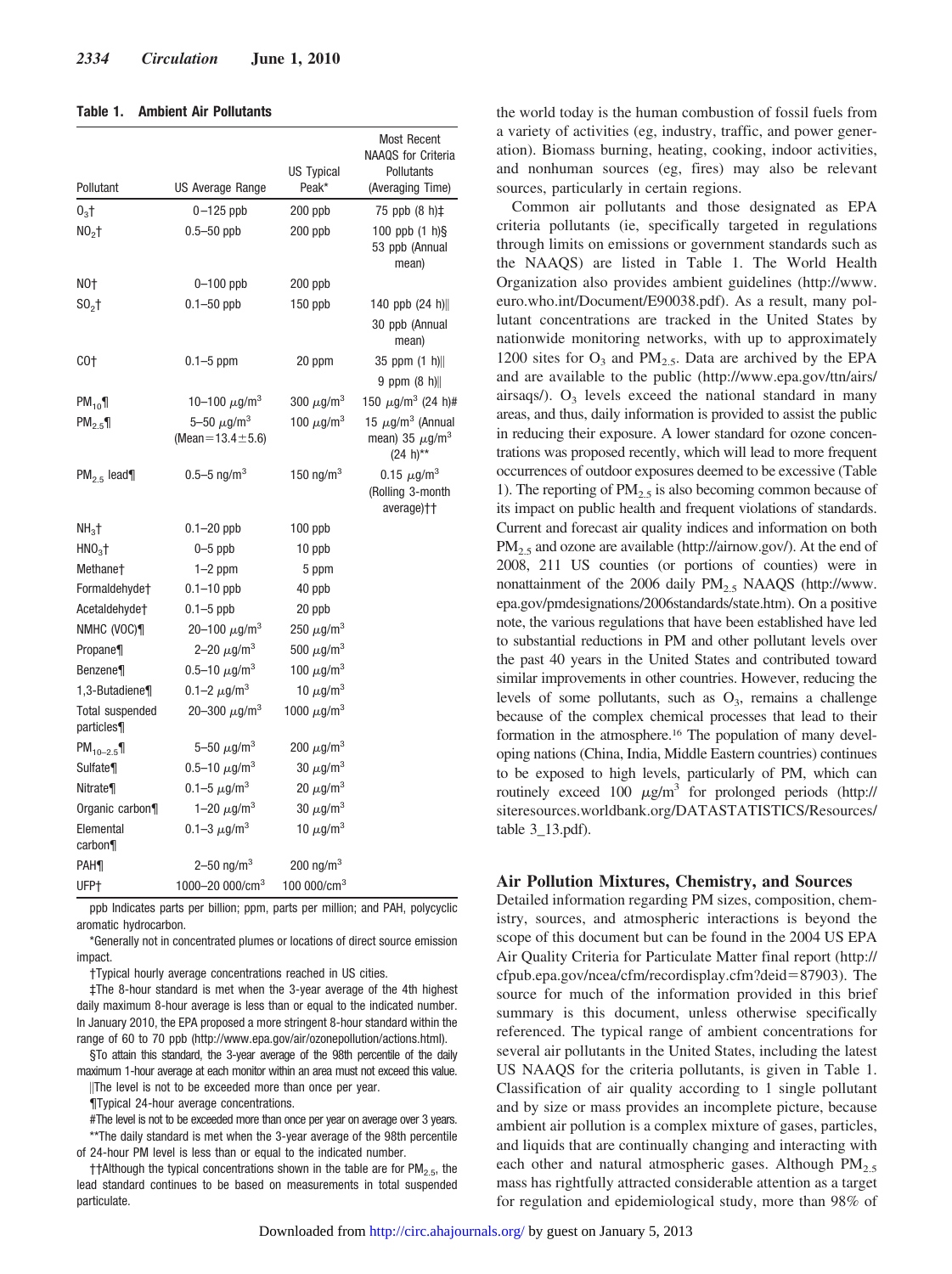the air pollutant mass in the mixture we breathe in urban settings is from gases or vapor-phase compounds such as CO, nonmethane hydrocarbons or volatile organic carbons (VOCs),  $NO_2$ ,  $NO_3$ ,  $O_3$ , and  $SO_2$ . Each of these can have independent and potentially synergistic or antagonistic effects with each other and with PM; however, at present, the cardiovascular health impact of exposure to combinations of air pollutants is not well understood.

Most of the studies linking CVDs with PM exposures have focused on particle mass; thus, this association is evaluated and reported in the majority of epidemiological and toxicological studies reviewed. Although PM is regulated by mass concentration, the aspect of PM most harmful to cardiovascular health may not be best quantified by mass measurement alone. The sum effect of many features related to chemical composition and size/morphology (eg, oxidative stress potential, solubility, charge, surface area, particle count, lung deposition, and stability within the atmosphere and biological tissues) is important to consider. With regard to specific "toxic" compounds within PM, several lines of existing evidence support the idea that transition metals, organic compounds, semiquinones, and endotoxin are likely relevant in relation to promoting CVDs. In addition, certain characteristics of UFPs (eg, high surface area, particle number, metal and organic carbon content) suggest that they may pose a particularly high cardiovascular risk after short-term exposure.<sup>17</sup> Both the additional characterization of "criteria" pollutants and the measurement of several other pollutants (discussed below) are important to inform air quality management practices that involve air quality modeling, as well as epidemiological studies and risk assessment, which ultimately aim to improve risk-reduction strategies.

In addition to their mass concentration, pollutants can be characterized on the basis of their origin or chemical and physical properties. In terms of origin, nitrogen oxides  $(NO + NO<sub>2</sub>), CO, SO<sub>2</sub>, and  $PM<sub>2.5</sub>$  as well as carbon dioxide$  $(CO<sub>2</sub>)$ , are mainly associated with combustion of fuel or other high-temperature industrial processes. Combustion PM is composed of many chemical compounds, including organic carbon species, elemental or black carbon, and trace metals (eg, lead and arsenic). They range in size from molecular clusters a few nanometers in diameter to light-scattering particles that peak on a mass contribution basis in the diameter range of 200 to 1000 nm (0.2 to 1  $\mu$ m). UFP numbers are also strongly linked to fresh combustion and traffic-related pollution. Ammonia, methane, pesticides (persistent organic pollutants), reduced sulfur compounds, resuspended dust, and natural coarse particles  $(PM_{10-2.5})$  are associated with noncombustion surface or fugitive releases that arise from a variety of human (eg, agriculture) and natural (eg, erosion) activities. Agricultural emissions and releases from a range of industrial processes and waste management are also important sources. Road and windblown dust from agricultural practices and from certain industrial facilities (eg, mineral industry) also contribute to these particles, which are typically in the coarse ( $PM_{10-2.5}$ ) or even larger ( $>PM_{10}$ ) range.

In addition to pollutants formed directly by combustion, many others are produced primarily through chemical reactions in the atmosphere among directly emitted pollutants. These are known as secondary pollutants. Sunlight, water vapor, and clouds are often involved in this atmospheric chemistry, which leads to greater oxidation of the pollutants. Examples include PM-associated sulfate, nitrate, and ammonium and many of the organic compounds within  $PM_{2.5}$ . Besides  $O_3$ , which is the most prevalent secondary gaseous oxidant, a number of inorganic and organic acids and VOCs form in the atmosphere. Examples are the hydroxyl radical, peroxyacetyl nitrate, nitric acid, formic and acetic acid, formaldehyde, and acrolein.

VOCs and semivolatile organic compounds (SVOCs), the latter of which are found in both the gas and particle phase, are an additional large class of pollutants. They are associated with both combustion and fugitive emissions, as well as with secondary formation. Key examples are benzene, toluene, xylene, 1,3-butadiene, and polycyclic aromatic hydrocarbons. VOCs are among the 188 hazardous air pollutants listed by the EPA, and their main emission sources have been identified and are regulated (http://www.epa.gov/ttn/atw/mactfnlalph.html). VOCs can undergo reactions that convert toxic substances to less toxic products or vice versa. Many VOCs contribute to the formation of  $O_3$  and are oxidized in the atmosphere, becoming SVOCs, and subsequently partition within particles and contribute to the composition of  $PM_{2.5}$ , as well as to its mass. A great deal of research has focused on  $PM_{2.5}$  in the past decade, which has led to advances in measurement technologies<sup>18</sup> and greater understanding of its chemistry and atmospheric behavior.19 Nonetheless, understanding is incomplete, particularly with regard to formation of the secondary organic fraction, the relative role of anthropogenic and biogenic emissions to organics, surface chemistry, oxidative potential,20 and gas-to-particle partitioning.

An alternative to attempting to identify one by one which pollutant(s) or chemical compounds are most harmful is to focus on identifying the sources, which typically emit mixtures of pollutants, of greatest concern. It may be the mixture of pollutants (along with the source from which it is derived, which determines its characteristics) that is most pertinent to human health outcomes. Such information may actually be more relevant for aiding the development of effective air quality policies. One important example reviewed in the epidemiology section is that the evidence continues to grow regarding the harmful cardiovascular effects of traffic-related pollution. Traffic is ubiquitous in modern society, with a sizeable proportion of the population, particularly persons disadvantaged by low socioeconomic status, living close enough (within 500 m) to a major road or a freeway to be chronically exposed to elevated concentrations. Additionally, daily behavior brings most people close to this source, with the average US citizen over 15 years of age spending 55 minutes each day traveling in motor vehicles.21 However, despite the consistent epidemiological findings, these studies have yet to elucidate which of the many pollutants or other associated risks (ie, noise) produced by traffic are responsible for the increase in risk for CVD. Until the most harmful agents are identified, the only practical manner to potentially reduce health consequences would be to reduce overall traffic and related emissions and to configure cities and lifestyles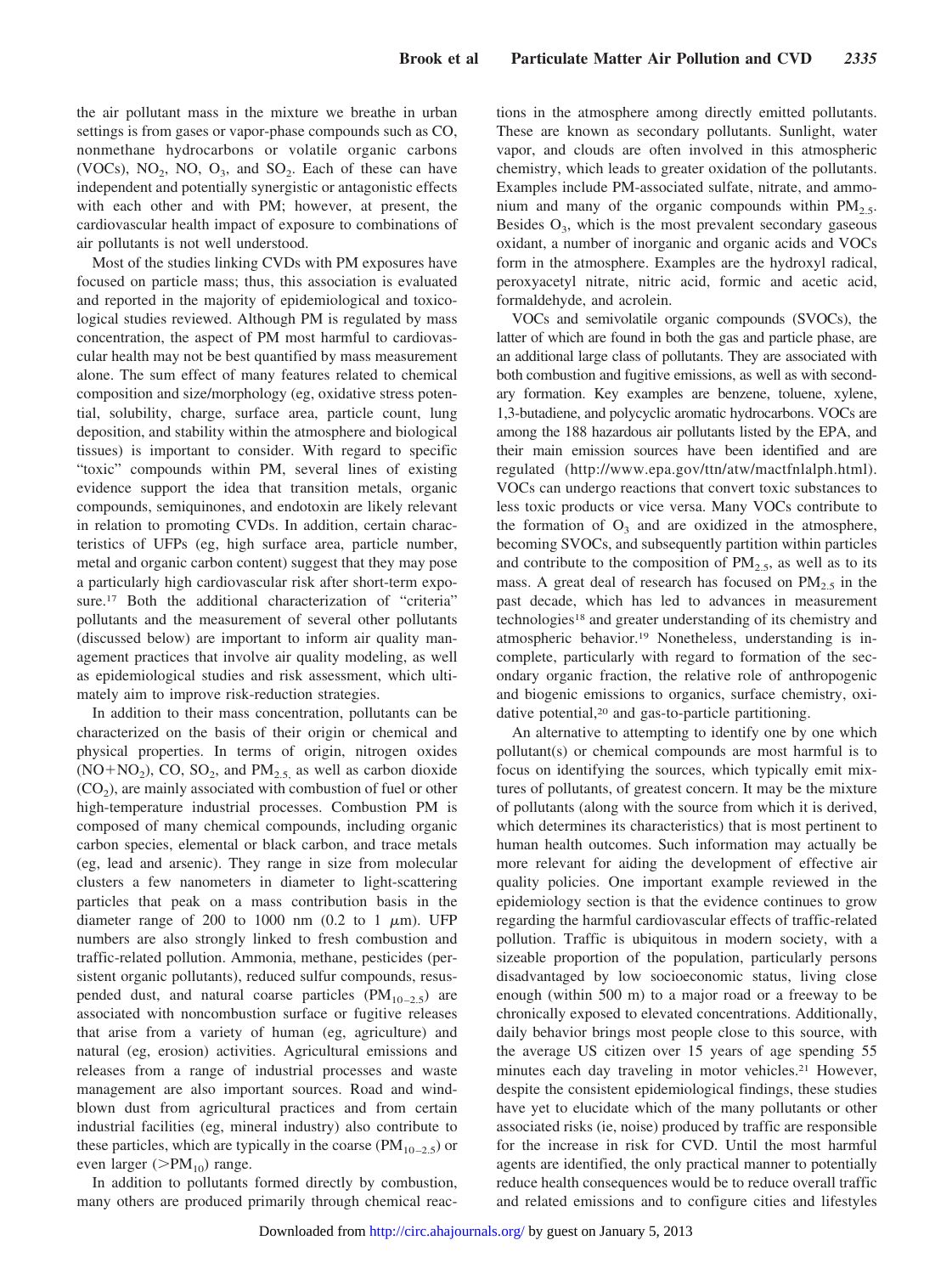such that there is greater separation between the people and the source, so that we could spend less time in traffic (a major source of personal exposures in our society). There are also a myriad of other important pollutant sources of known toxic pollutants that have been implicated in health-effect studies (eg, power generation, industrial sources, steel mills, and wood smoke). A better understanding of the factors that influence population exposure to these sources, of how their emissions and mixtures of different sources affect health, and about the factors that make individuals more susceptible will aid in the development of more effective environmental health policies.

#### **Determinants of Air Pollution Exposure**

Many aspects of air pollution play a role in the characteristics of population- and individual-level exposures. Pollutants vary on multiple time scales, with emission rates, weather patterns, and diurnal/seasonal cycles in solar radiation and temperature having the greatest impact on concentrations. The temporal behavior of a pollutant is also governed by its formation rate and the length of time it remains in the atmosphere. As such, the concentrations of many air pollutants tend to co-vary. For example,  $NO<sub>x</sub>$  and  $CO$  are emitted during combustion, as are some particle constituents (eg, elemental carbon) and VOCs, and thus, their concentrations peak during rush hour. On the other hand,  $O_3$  and other photochemical oxidants, including secondary  $PM_{2.5}$  and secondary VOCs, peak in the afternoon, particularly given certain meteorologic conditions (eg, more sunshine). Among the common air pollutants,  $O_3$  and  $PM_{2.5}$ have the longest atmospheric lifetime and thus can build up over multiple days and spread, by the prevailing winds, over large geographic regions. This can lead to similarities in their temporal and spatial patterns over broad regions and to greater numbers of people being exposed to similar levels, thus lessening interindividual variability in exposure.

Periods of suppressed horizontal and vertical mixing in the lower atmosphere lead to the buildup of multiple pollutants. These situations are most common under slow-moving or stationary high-pressure systems, which bring light winds, a stable atmosphere, and more sunshine. The frequency and seasonality of these meteorologic conditions and how they affect concentrations vary geographically, which leads to differences in the characteristics of pollution episodes from the western to the eastern United States, as well as within these regions.

The commonality of meteorology and emission sources leads to covariation in pollutant concentrations on multiple temporal and spatial scales, which makes it more challenging for epidemiological studies to identify the health effects of individual pollutants and the effects of copollutants or mixtures. Studies that depend on daily counts of mortality or morbidity events have difficulties separating the effects of the different pollutants in the urban mix. Even prospective panel studies measuring specific end points on a subdaily time scale are hindered by pollutant covariation. Some of these challenges could potentially be addressed by undertaking studies covering multiple geographic locations with differences in the structure of pollutant covariation due to different meteorology and source mixes. Indeed, this has been done, at least in part, by several existing multicity studies. Consistency in the findings in individual studies conducted in different cities also helps isolate the pollutants that may be more responsible for the health effects. The consistent positive findings with certain pollutants (eg, PM mass concentration) have helped strengthen the evidence regarding  $PM_{10}$  and  $PM_{2.5}$  effects, but regardless of location, there remains the strong underlying commonality of fossil fuel combustion for many pollutants.

A final issue to consider is the cardiovascular health effects of exposures that occur at the personal level because of the different microenvironments or activities an individual experiences (eg, time in traffic, indoor sources, secondhand tobacco smoke, occupational exposure, and degree of indoor penetration of ambient PM into homes) versus the effects of exposures from less variable urban- to regional-scale ambient concentrations (ie, background pollution that most individuals encounter more uniformly). Personal monitoring demonstrates substantial variations among individual pollution exposures or characteristics among those living within the same metropolitan area and even the same neighborhood.22,23 However, the differing additive, synergistic, and/or confounding effects on cardiovascular health of these 2 contrasting components of a person's overall exposure have not been well described. For the most part, the magnitude of the findings reported by the major epidemiological studies (see next section) are indicative of the effects of the urban- to regional-scale ambient concentrations. Actual exposures to all pollutants also vary at the personal level. The cardiovascular health importance of these individual-level variations (above and beyond the effect of urban/regional levels) remains largely unknown, in part because it has been difficult to quantify. The degree to which measurement of personal exposures or more precise exposure assessment (eg, use of geographic information systems, land-use regression models, spatial-temporal models, and adjustments for indoor penetration) can reduce the effects of exposure misclassification in epidemiological studies also remains to be fully elucidated.24–26

# **Epidemiological Studies of Air Pollution**

Epidemiological studies of air pollution have examined the health effects of exposures observed in real-world settings at ambient levels. Associations between relevant health end points and measures of air pollution are evaluated while attempting to control for effects of other pertinent factors (eg, patient and environmental characteristics). Despite substantial study and statistical improvements and the relative consistency of results, some potential for residual confounding of variables and publication bias<sup>27</sup> of positive studies are limitations to acknowledge. Probably the most relevant, well-defined, and extensively studied health end points include mortality (all-cause and cause-specific), hospitalizations, and clinical cardiovascular events. This section reviews the results of the epidemiological research with a focus on new studies since the first AHA statement was published,<sup>1</sup> as well as on the cardiovascular health implications. In sum, numerous studies of varied design have been published in the interim that significantly add to the overall weight of evi-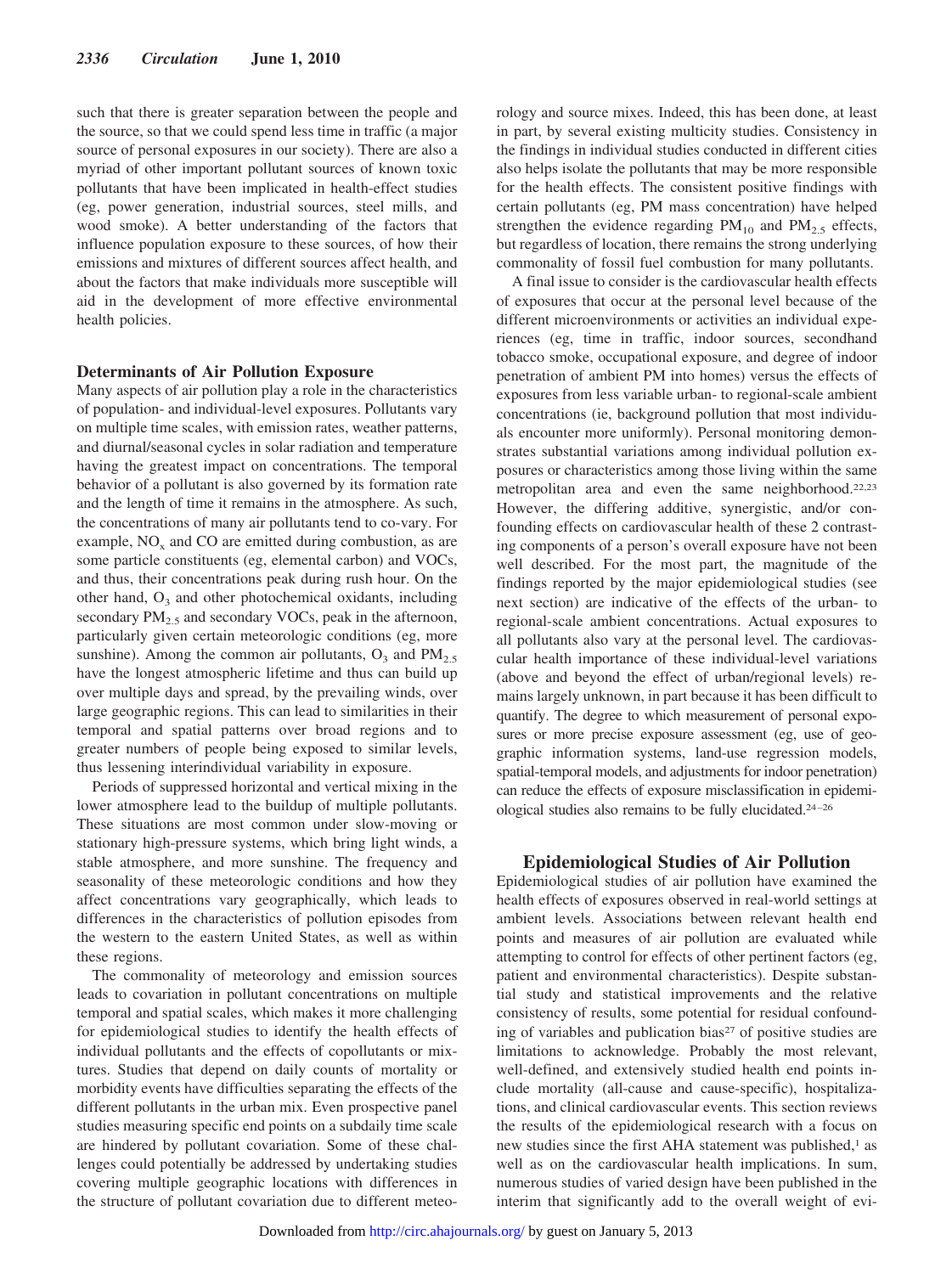|                                                                                                 |                                                                           |                                                                                           |                                    | Percent Increases in Mortality (95% CI) |                              |
|-------------------------------------------------------------------------------------------------|---------------------------------------------------------------------------|-------------------------------------------------------------------------------------------|------------------------------------|-----------------------------------------|------------------------------|
|                                                                                                 | <b>Primary Source</b>                                                     | <b>Exposure Increment</b>                                                                 | All-Cause                          | Cardiovascular                          | Respiratory                  |
| Meta-estimate with and without<br>adjustment for publication bias                               | Anderson et $al^{27}$ 2005                                                | 20 $\mu$ g/m <sup>3</sup> PM <sub>10</sub>                                                | $1.0(0.8 - 1.2)$<br>$1.2(1.0-1.4)$ | $\cdots$                                | .                            |
| Meta-estimates from COMEAP<br>report to the UK Department of<br>Health on CVD and air pollution | COMEAP <sup>31</sup> 2006                                                 | 20 $\mu$ g/m <sup>3</sup> PM <sub>10</sub><br>10 $\mu$ g/m <sup>3</sup> PM <sub>2.5</sub> | $\cdots$<br>$\cdots$               | $1.8(1.4 - 2.4)$<br>$1.4(0.7-2.2)$      | $\cdots$<br>.                |
| NMMAPS, 20 to 100 US cities                                                                     | Dominici et al <sup>34</sup> 2003                                         | 20 $\mu$ g/m <sup>3</sup> PM <sub>10</sub>                                                | $0.4(0.2-0.8)$                     | $0.6(0.3-1.0)$ *                        | $\cdots$                     |
| APHEA-2, 15 to 29 European cities                                                               | Katsouyanni et al <sup>35</sup> 2003<br>Analitis et al <sup>36</sup> 2006 | 20 $\mu$ g/m <sup>3</sup> PM <sub>10</sub>                                                | $1.2(0.8-1.4)$                     | $1.5(0.9-2.1)$                          | $1.2(0.4-1.9)$               |
| US, 6 cities                                                                                    | Klemm and Mason <sup>37</sup> 2003                                        | 10 $\mu$ g/m <sup>3</sup> PM <sub>2.5</sub>                                               | $1.2(0.8-1.6)$                     | $1.3(0.3 - 2.4)$                        | $0.6$ (-2.9, 4.2) $\ddagger$ |
| US, 27 cities, case-crossover                                                                   | Franklin et al <sup>38</sup> 2007                                         | 10 $\mu$ g/m <sup>3</sup> PM <sub>2.5</sub>                                               | $1.2(0.3 - 2.1)$                   | $0.9$ (-.1, 2.0)                        | 1.8(0.2, 3.4)                |
| California, 9 cities                                                                            | Ostro et al <sup>39</sup> 2006                                            | 10 $\mu$ g/m <sup>3</sup> PM <sub>2.5</sub>                                               | $0.6(0.2-1.0)$                     | 0.6(0.0, 1.1)                           | 2.2(0.6, 3.9)                |
| France, 9 cities                                                                                | Le Tertre et al <sup>40</sup> 2002                                        | 20 $\mu$ g/m <sup>3</sup> BS                                                              | $1.2(0.5-1.8)$ §                   | $1.2(0.2 - 2.2)$ §                      | $1.1 (-1.4, 3.2)$ §          |
| Japan, 13 cities, age $>65$ y                                                                   | Omori et al $41$ 2003                                                     | 20 $\mu$ g/m <sup>3</sup> SPM                                                             | $1.0(0.8-1.3)$                     | $1.1(0.7-1.5)$                          | $1.4(0.9-2.1)$               |
| Asia, 4 cities                                                                                  | Wong et al <sup>42</sup> 2008                                             | 10 $\mu$ g/m <sup>3</sup> PM <sub>10</sub>                                                | $0.55(0.26 - 0.85)$                | $0.59(0.22 - 0.93)$                     | $0.62(0.16 - 1.04)$          |
| US, 112 cities                                                                                  | Zanobetti et al <sup>43</sup> 2009                                        | 10 $\mu$ g/m <sup>3</sup> PM <sub>25</sub>                                                | $0.98(0.75 - 1.22)$                | $0.85(0.46 - 1.24)$                     | $1.68(1.04 - 2.33)$          |
|                                                                                                 |                                                                           | 10 $\mu$ g/m <sup>3</sup> PM <sub>10-2.5</sub>                                            | $0.46(0.21 - 0.71)$                | $0.32(0.00 - 0.64)$                     | $1.16(0.43 - 1.89)$          |
|                                                                                                 |                                                                           | 10 $\mu$ g/m <sup>3</sup> PM <sub>2.5</sub> ¶                                             | $0.77(0.43 - 1.12)$                | $0.61(0.05 - 1.17)$                     | $1.63(0.69 - 2.59)$          |
|                                                                                                 |                                                                           | 10 $\mu$ g/m <sup>3</sup> PM <sub>10-2.5</sub> ¶                                          | $0.47(0.21 - 0.73)$                | $0.29(-0.04, 0.61)$                     | $1.14(0.043 - 1.85)$         |

**Table 2. Comparison of Pooled Estimated of Percent Increase (and 95% CI or Posterior Interval or** *t* **Value) in RR of Mortality Estimated Across Meta-Analyses and Multicity Studies of Daily Changes in Exposure**

CI indicates confidence interval or posterior interval.

\*Cardiovascular and respiratory deaths combined.

†Ischemic heart disease deaths.

‡Chronic obstructive pulmonary disease deaths.

§Includes general additive model– based analyses with potentially inadequate convergence.

||Results for PM<sub>10-2.5</sub> are from 47 cities.

¶Results of 2 pollutant models controlling for alternate PM size in 47 cities.

dence that exposure to air pollutants at present-day levels contributes to cardiovascular morbidity and mortality.

# **Mortality and Air Pollution**

## *Time-Series and Related Studies*

Time-series and case-crossover studies explore associations between short-term changes in air pollution and daily changes in death counts. The sum of current evidence supports the findings of an earlier review<sup>28</sup> that demonstrated that shortterm elevations in daily PM levels lead to a greater absolute risk for CVD-related mortality than for all other causes. Even if similar acute RR elevations ( $\approx$  1.01) are estimated between cardiovascular and pulmonary mortality, CVDs account for 69% of the increase in absolute mortality rates compared with 28% for pulmonary diseases attributable to short-term PM exposure. Recently, more rigorous modeling techniques have been used in attempts to better estimate pollution-mortality associations while controlling for other time-dependent confounding covariables.29,30 There have been well over 100 published daily time-series studies reporting small but statistically significant PM-mortality associations that have been the subject of quantitative reviews or meta-analyses.3,27,31–33 Table 2 summarizes recent multicity analyses and studies published since 2004.

To address concerns about city selection bias, publication bias, and influences of copollutants, several large, multicity,

daily time-series studies have been conducted worldwide. One of the largest was the National Morbidity, Mortality, and Air Pollution Study (NMMAPS). Published reports from this study included as few as 20 US cities,44,45 as many as 100 cities, 46,47 and more recently, data for hundreds of counties (Table 2).<sup>48</sup> The observed relationship between PM exposure and excess mortality remained independent of several gaseous copollutants  $(NO<sub>2</sub>, CO, or$  $SO<sub>2</sub>$ ). Recent analyses suggest that  $O<sub>3</sub>$  may also independently contribute to cardiopulmonary mortality risk<sup>49,50</sup>; however, coexposures to secondary particle pollutants may be responsible in part for this latter association.<sup>51</sup>

Several studies have also been conducted outside the United States, including the Air Pollution and Health: A European Approach (APHEA and APHEA-2) projects, which examined daily PM-related mortality effects in multiple cities.36,52 PM air pollution was significantly associated with daily mortality counts for all-cause, cardiovascular, and respiratory mortality (Table 2). Further analyses of the European data suggest that CVD deaths are also associated with exposure to  $NO<sub>2</sub>$ <sup>53</sup> and CO.<sup>54</sup> A few new time-series studies have also confirmed similar increases in cardiovascular mortality related to short-term PM exposure in China<sup>55–57</sup> and Bangkok, Thailand.<sup>42</sup> Additional multicity studies have been conducted worldwide with analyses of CVD deaths (Table 2).<sup>38-42,58-60</sup> Finally, in a recent analysis that included several Asian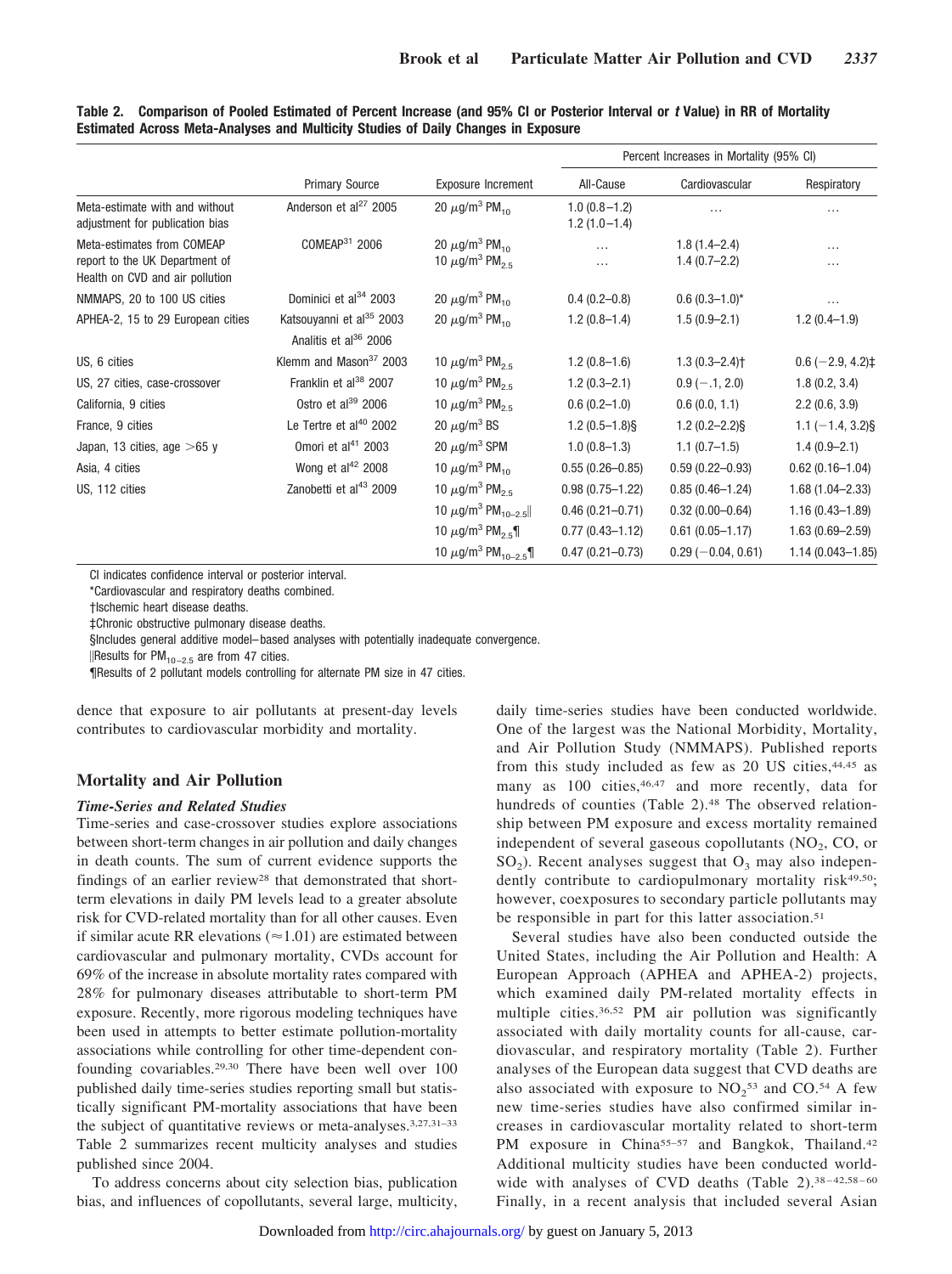cities,  $SO_2$ ,  $NO_2$ ,  $O_3$ , and  $PM_{10}$  were all associated with excess cardiovascular mortality.42

In an attempt to evaluate the coherence of multicity studies across continents, the Air Pollution and Health: A Combined European and North American Approach (APHENA) study analyzed data from the APHEA, NMMAPS, and Canadian studies.61 The combined effect on all-cause mortality ranged from 0.2% to 0.6% for a 10- $\mu$ g/m<sup>3</sup> elevation in daily ambient  $PM_{10}$ , with the largest effects observed in Canada. Among individuals older than 75 years, the effects were greater for cardiovascular mortality than for overall and pulmonary mortality  $(0.47\%$  to 1.30%). Older age  $($ >75 years) and higher rates of unemployment were related to greater PM mortality risks in both continents. Higher  $NO<sub>2</sub>$  levels were associated with larger  $PM_{10}$  effects on mortality, particularly in Europe. Finally, there appeared to be no lower-limit threshold below which  $PM_{10}$  was not associated with excess mortality across all regions.

#### *Evidence Summary*

The overall evidence from time-series analyses conducted worldwide since publication of the first AHA statement<sup>1</sup> confirms the existence of a small, yet consistent association between increased mortality and short-term elevations in  $PM_{10}$  and  $PM_{2.5}$  approximately equal to a 0.4% to 1.0% increase in daily mortality (and cardiovascular death specifically) due to a 10- $\mu$ g/m<sup>3</sup> elevation in PM<sub>2.5</sub> during the preceding 1 to 5 days (Table 2).

#### *Cohort and Related Studies*

Although short-term changes in PM concentrations have deleterious health effects, longer-term exposures may have a more pertinent clinical health effect on cardiovascular morbidity and mortality given that individuals are typically exposed to higher air pollution levels over extended periods of time. An additional source of exposure variability that has been exploited in epidemiological studies is spatial variability, which includes differences in average ambient concentrations over extended periods of time across metropolitan areas or across smaller communities within local areas. Recent emphasis has been on prospective cohort studies that control for individual differences in multiple confounding variables and cardiovascular risk factors. A summary of these studies is presented in Table 3 and Figure 1. These cohort studies generally demonstrate larger overall mortality effects than the results of timeseries analyses.

#### *Harvard Six Cities and ACS Studies*

Two landmark cohort-based mortality studies, the Harvard Six Cities<sup>62</sup> and the ACS studies,<sup>66</sup> were reported in the mid 1990s and were discussed previously.<sup>1</sup> In both,  $PM_{2.5}$ and sulfate particulate pollution were associated with increases in all-cause and cardiopulmonary disease (Table 3). In addition, intensive independent reanalyses<sup>63</sup> corroborated the original findings of both studies and resulted in innovative methodological contributions that demonstrated the robustness of the results to alternative modeling

approaches. In both the Harvard Six Cities<sup>62,64</sup> and the ACS67 studies, PM air pollution–related mortality was substantially higher for cardiovascular- than for pulmonary-related causes.

Since 2004, there have been further analyses of both studies. Laden et al<sup>64</sup> extended the mortality follow-up of the Harvard Six Cities cohort for an additional 8 years.  $PM_{2.5}$  associations, similar to those found in the original analysis, were observed for all-cause and CVD mortality (Table 3). Furthermore, reductions in  $PM_{2.5}$  concentrations for the extended follow-up period were associated with reduced mortality risk. Further analysis suggested that the health effects of changes in exposure were seen primarily within 2 years.<sup>84</sup> In addition to confirming the earlier mortality relationship, the recent observations suggest that the adverse health effects mediated by longer-term PM air pollution exposure can be estimated reasonably accurately by the previous few years of particle levels.

Extended analyses of the ACS cohort that emphasize efforts to control for the effects of other covariates and risk factors have corroborated the previously reported mortality associations with particulate and sulfur oxide pollution.68 Elevated mortality risks were most strongly associated with  $PM_{2.5}$ . Coarse particles ( $PM_{10-2.5}$ ) and gaseous pollutants, except for  $SO_2$ , were generally not significantly related to mortality. In another extended analysis,<sup>67</sup> the death certificate classifications of underlying causes of death due to  $PM<sub>2.5</sub>$ exposures were observed to be principally ischemic heart disease, arrhythmias, heart failure, and cardiac arrest. Finally, recent additional analyses attempted to control for the fact that variations in exposure to air pollution across cities or within cities may correlate with socioeconomic or demographic gradients that influence health and susceptibility to environmental exposures.85,86 When controlled for individual risk factor data, the mortality associations for intrametropolitan  $PM<sub>2.5</sub>$  concentration differences within the Los Angeles, Calif, area were generally larger than those observed in the full cohort across metropolitan areas.<sup>69</sup> However, the results were somewhat sensitive to the inclusion of zip code–level ecological variables, which suggests potential contextual neighborhood confounding. Krewski et al70 subsequently observed that full adjustments for multiple ecological covariates did not reduce the estimated  $PM_{2.5}$ -related mortality effect. The association for ischemic heart disease mortality in particular was highly robust across various study areas and modeling strategies and after controlling for both individual and ecological covariates.

An additional recent analysis of the ACS cohort evaluated the health effects of ozone compared with  $PM_{2.5}$ .<sup>87</sup> The findings reconfirmed the independent cardiovascular mortality increase related to fine-particle exposure. However, after adjustment for  $PM<sub>2.5</sub>$ , ozone was associated solely with an elevated risk of death due to respiratory causes; there was no independent risk of ozone exposure on CVD-related mortality. This suggests that the positive findings reported in NMMAPS<sup>50</sup> regarding cardiopulmonary mortality and shortterm ozone exposure could be explained at least in part by the enhanced risk of mortality due to lung disease categories.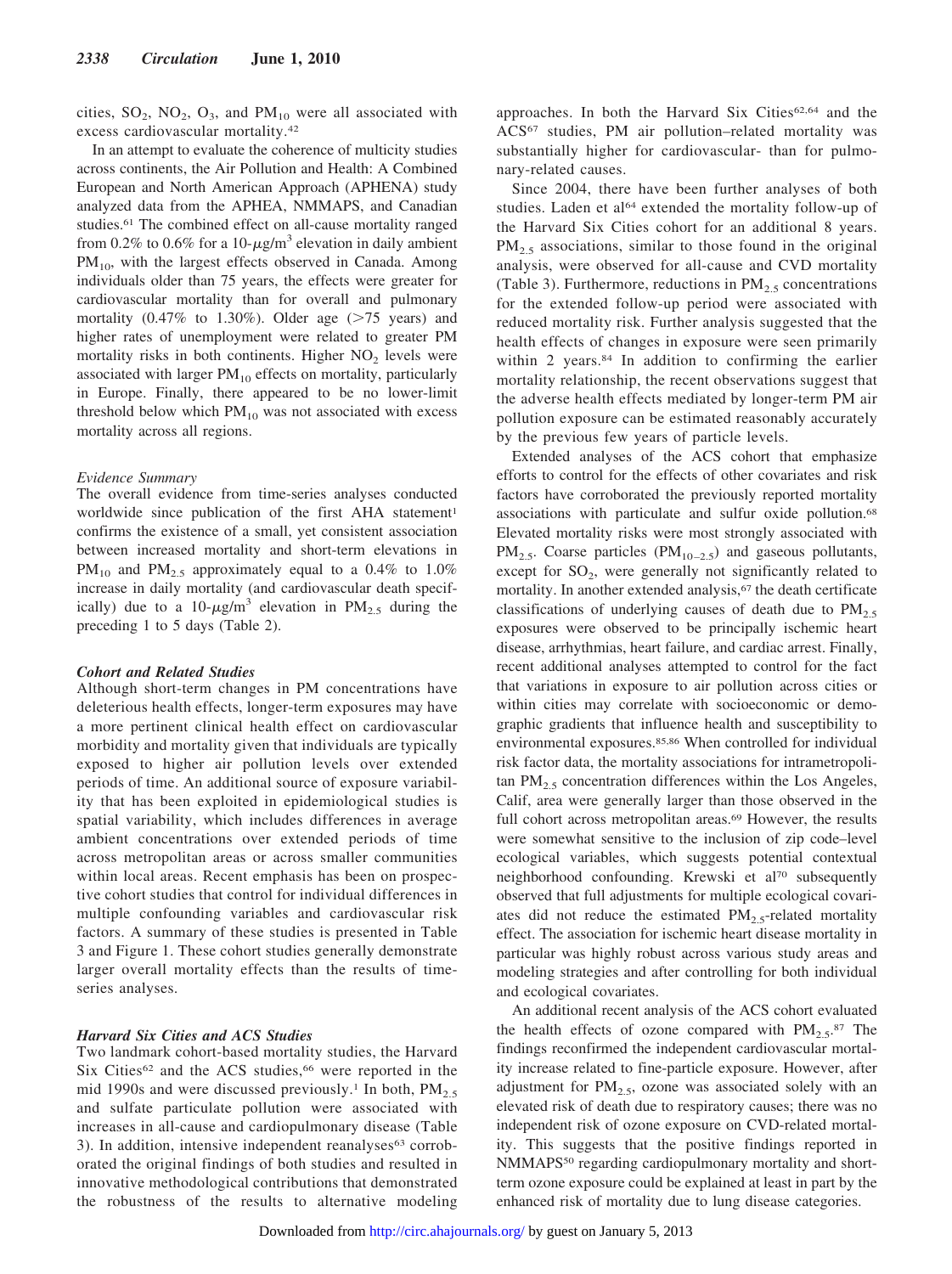# **Table 3. Summary of Cohort Study Results**

|                                                                             |                             |                      |                                                      | Percent Increases in Mortality (95% CI) Associated With 10 $\mu$ g/m <sup>3</sup> PM <sub>2.5</sub><br>(or Other When Indicated) |                          |                                        |                                         |  |
|-----------------------------------------------------------------------------|-----------------------------|----------------------|------------------------------------------------------|----------------------------------------------------------------------------------------------------------------------------------|--------------------------|----------------------------------------|-----------------------------------------|--|
| Study                                                                       | Size of<br>Cohort<br>(000s) | Follow-Up<br>Period  | Covariates<br>Controlled for                         | All-Cause                                                                                                                        | Cardiopulmonary          | Cardiovascular                         | <b>Ischemic Heart</b><br><b>Disease</b> |  |
| Harvard Six Cities, original<br>(Dockery et al <sup>62</sup> 1993)          | $\approx\!\!8$              | 1974-1991            | Individual<br>$(smoking + others)$                   | $13(4.2 - 23)$                                                                                                                   | $18(6.0 - 32)$           | $\cdots$                               | $\cdots$                                |  |
| Harvard Six-Cities, HEI<br>reanalysis, Krewski et al <sup>63</sup><br>2004  | $\approx$ 8                 | 1974-1991            | Individual<br>$(smoking + others)$                   | $14(5.4 - 23)$                                                                                                                   | $19(6.5 - 33)$           | $\cdots$                               | $\cdots$                                |  |
| Harvard Six-Cities, extended,<br>Laden et al <sup>64</sup> 2006             | $\approx$ 8                 | 1974-1998            | Individual<br>$(smoking + others)$                   | $16(7-26)$                                                                                                                       | .                        | 28 (13-44)                             | $\cdots$                                |  |
| Six-Cities Medicare cohort,<br>Eftim et al <sup>65</sup> 2008               | $\approx$ 340               | 2000-2002            | Individual (age,<br>sex)                             | $21(15 - 27)$                                                                                                                    |                          | .                                      | $\cdots$                                |  |
| ACS, Original, Pope et al <sup>66</sup><br>1995                             | $\approx\!\!500$            | 1982-1989            | Individual<br>$(smoking + others)$                   | $6.6(3.5-9.8)$                                                                                                                   | $12(6.7-17)$             | .                                      | $\cdots$                                |  |
| ACS, HEI reanalysis, Krewski<br>et al <sup>63</sup> 2004                    | $\approx\!\!500$            | 1982-1989            | Individual<br>$(smoking + others)$<br>$+$ ecological | 7.0(3.910)                                                                                                                       | $12(7.4-17)$             | $13(8.1 - 18)$                         | $\cdots$                                |  |
| ACS, extended I, Pope et<br>al <sup>67,68</sup> 2002, 2004                  | $\approx\!\!500$            | 1982-1998            | Individual<br>$(smoking + others)$                   | $6.2(1.6-11)$                                                                                                                    | $9.3(3.3 - 16)$          | $12(8-15)$                             | $18(14 - 23)$                           |  |
| ACS, intrametro Los Angeles,<br>Jerrett et al <sup>69</sup> 2005            | $\approx$ 23                | 1982-2000            | Individual<br>$(smoking + others)$<br>$+$ ecological | $17(5-30)$                                                                                                                       | $12 (-3 - 30)$           | $\cdots$                               | $39(12 - 73)$                           |  |
| ACS, extended II, Krewski<br>et al <sup>70</sup> 2009                       | $\approx$ 500               | 1982-2000            | Individual<br>$(smoking + others)$<br>$+$ ecological | $5.6(3.5 - 7.8)$                                                                                                                 | $13(9.5 - 16)$           | $\cdots$                               | $24(20-29)$                             |  |
| ACS, Medicare cohort,<br>Eftim et al <sup>65</sup> 2008                     | 7333                        | 2000-2002            | Individual (age,<br>$sex$ + ecological<br>$+$ COPD   | $11(9-13)$                                                                                                                       | .                        | .                                      | $\cdots$                                |  |
| US Medicare cohort,<br>east/central/west, Zeger<br>et al <sup>71</sup> 2008 | 13 200                      | 2000-2005            | Individual (age,<br>$sex$ + ecological<br>$+$ COPD   | $6.8(4.9 - 8.7),$ *<br>$13(9.5-17)$<br>$-1.1$ ( $-3$ to 0.8)                                                                     | .                        | $\cdots$                               | $\cdots$                                |  |
| Women's Health Initiative,<br>Miller et al <sup>72</sup> 2007               | $\approx$ 66                | 1994-2002            | Individual<br>$(smoking + others)$                   | $\cdots$                                                                                                                         | .                        | 76 (25–147),<br>24 (9-41) <sup>+</sup> | $\cdots$                                |  |
| Nurses' Health Study,<br>Puett et al <sup>73</sup> 2008                     | $\approx 66$                | 1992-2002            | Individual<br>$(smoking + others)$<br>ecological     | 7.0 $(-3.0 \text{ to } 18)$ ‡                                                                                                    | .                        | $30(0 - 71)$ ‡                         | $\cdots$                                |  |
| AHSMOG, males only,<br>McDonnell et al <sup>74</sup> 2000                   | $\approx$ 4                 | 1977-1992            | Individual<br>$(smoking + others)$                   | $8.5$ (-2.3 to 21)                                                                                                               | $23 (-3 to 55)$          | .                                      | $\cdots$                                |  |
| AHSMOG, females only,<br>Chen et al <sup>75</sup> 2005                      | $\approx$ 4                 | 1977-2000            | Individual<br>(smoking+others)                       |                                                                                                                                  |                          | $42(6 - 90)$                           | $\cdots$                                |  |
| VA hypertensive male I<br>study, Lipfert et al <sup>76</sup> 2006           | $\approx$ 42                | 1989-1996            | Individual<br>$(smoking + others)$<br>$+$ ecological | $15(5-26)$ §                                                                                                                     |                          | $\cdots$                               | $\cdots$                                |  |
| VA hypertensive male II<br>study, Lipfert et al <sup>77</sup> 2006          | $\approx$ 30                | 1997-2001            | Individual<br>$(smoking + others)$<br>$+$ ecological | $6(-6 to 22)$                                                                                                                    | .                        | $\cdots$                               | $\cdots$                                |  |
| 11 CA county, elderly,<br>Enstrom <sup>78</sup> 2005                        | $\approx$ 36                | 1973-2002            | Individual<br>$(smoking + others)$<br>$+$ ecological | $4(1-7)$ ,<br>$1(-0.6 \text{ to } 2.6)$                                                                                          | .                        | $\cdots$                               | $\cdots$                                |  |
| French PAARC, Filleul<br>et al <sup>79</sup> 2005                           | $\approx$ 14                | 1974-2000            | Individual<br>$(smoking + others)$                   | $7(3-10)$                                                                                                                        | $5(-2 \text{ to } 12)$ ‡ | .                                      | $\cdots$                                |  |
| German women, Gehring<br>et al <sup>80</sup> 2006                           | $\approx\!\!5$              | 1980s,<br>1990s-2003 | Individual<br>smoking and<br>socioeconomic<br>status | 12 ( $-8$ to 38)                                                                                                                 | $52(9 - 115)$            | .                                      | $\cdots$                                |  |
|                                                                             |                             |                      |                                                      |                                                                                                                                  |                          |                                        | (Continued)                             |  |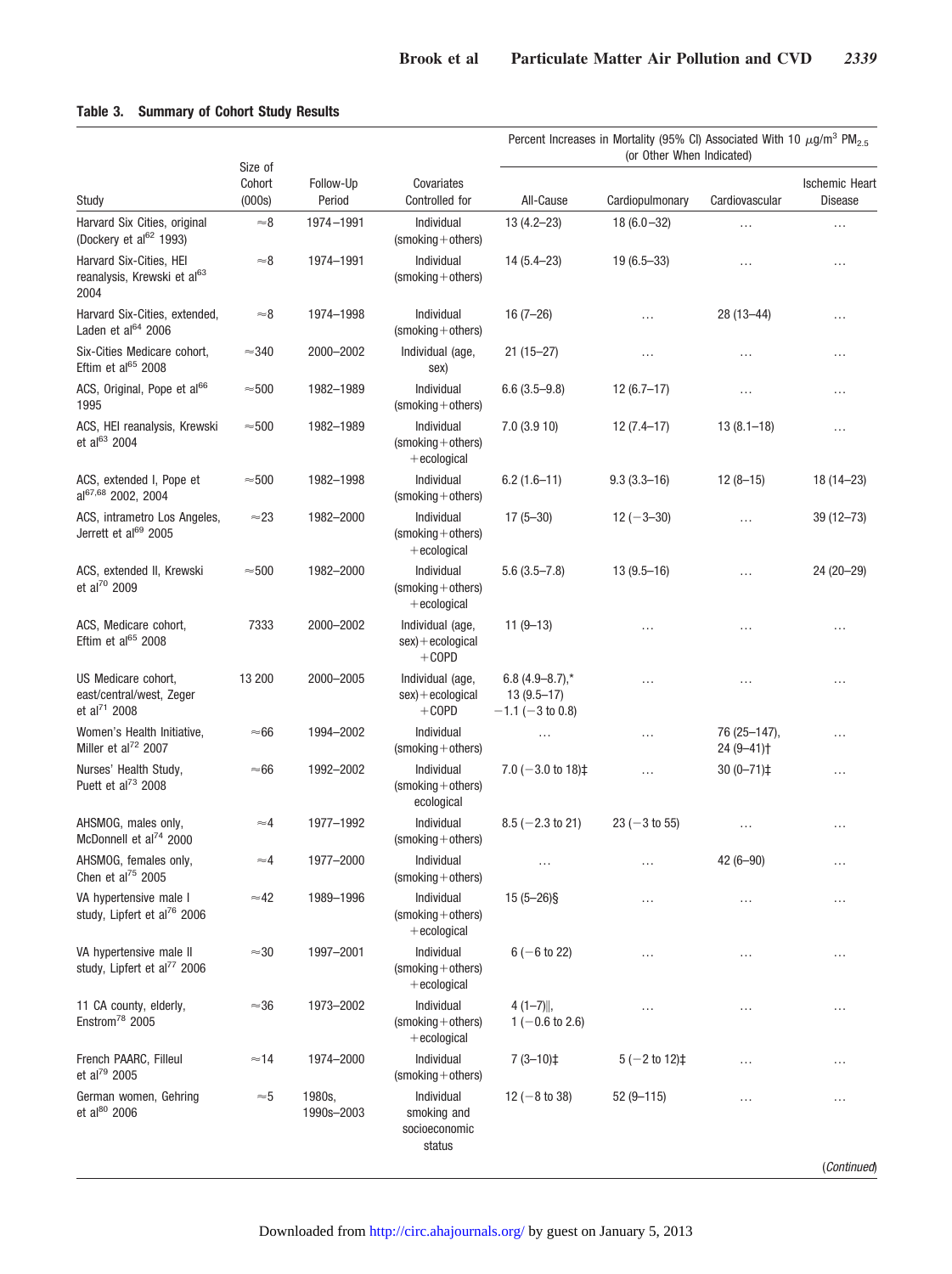## **Table 3. Continued**

|                                                             |                             |                     |                                                      | Percent Increases in Mortality (95% CI) Associated With 10 $\mu$ g/m <sup>3</sup> PM <sub>2.5</sub><br>(or Other When Indicated) |                    |                                                          |                                         |  |
|-------------------------------------------------------------|-----------------------------|---------------------|------------------------------------------------------|----------------------------------------------------------------------------------------------------------------------------------|--------------------|----------------------------------------------------------|-----------------------------------------|--|
| Study                                                       | Size of<br>Cohort<br>(000s) | Follow-Up<br>Period | Covariates<br>Controlled for                         | All-Cause                                                                                                                        | Cardiopulmonary    | Cardiovascular                                           | <b>Ischemic Heart</b><br><b>Disease</b> |  |
| Oslo, Norway, intrametro,<br>Naess et al <sup>81</sup> 2007 | $\approx$ 144               | 1992-1998           | Individual age,<br>occupational<br>class, education  | $\cdots$                                                                                                                         | $\cdots$           | $10(5-16)$ , 1<br>$14(6-21)$ ,<br>$5(1-8)$ ,<br>$3(0-5)$ | $\cdots$                                |  |
| Dutch cohort. Beelen<br>et al <sup>82</sup> 2008            | $\approx$ 121               | 1987-1996           | Individual<br>$(smoking + others)$<br>$+$ ecological | $6(-3 to 16)$                                                                                                                    | $\cdots$           | $4(-10 \text{ to } 21)$                                  | $\cdots$                                |  |
| Great Britain, Elliott<br>et al <sup>83</sup> 2007          | $\approx 660$               | 1966-1998           | Socioeconomic<br>status                              | $1.3(1.0-1.6)$ ##                                                                                                                | $1.7(1.3 - 2.2)$ : | $1.2(0.7-1.7)$ ##                                        |                                         |  |

HEI indicates Health Effects Institute; VA, Veterans Affairs; COPD, chronic obstructive pulmonary disease; and CA, California.

\*Three estimates are for the East, Central, and West regions of the United States, respectively.

†Any cardiovascular event.

‡Associated with 10  $\mu$ g/m<sup>3</sup> British Smoke (BS) or PM<sub>10</sub>.

§Estimates from the single-pollutant model. Effect estimates were smaller and statistically insignificant in analyses restricted to counties with nitrogen dioxide data. County-level traffic density was a strong predictor of survival, and stronger than PM<sub>2.5</sub> when included with PM<sub>2.5</sub> in joint regressions.

-Two estimates are for the follow-up period 1973–1982 and the follow-up period 1983–2002, respectively.

¶Four estimates are for men 51–70 y old, women 51–70 y old, men 71–90 y old, and women 71–90 y old, respectively. #Using last 0- to 4-year exposure window.

#### *Additional Cohort Studies*

Several additional cohort studies have been published in the past few years (Table 3). Eftim and colleagues<sup>65</sup> studied 2 very large "cohorts" of US Medicare participants who lived in locations included in the Harvard Six Cities and ACS studies. Effects of  $PM<sub>2.5</sub>$  exposure on mortality for the period 2000 to 2002 were estimated after controlling for multiple factors, although not at the individual patient level. For all-cause mortality, the  $PM_2$ <sub>5</sub>-mortality associations were larger than those observed in the Harvard Six Cities or ACS cohorts. In an additional analysis of 13.2 million US Medicare participants for the time period 2000 to 2005,<sup>71</sup> PM<sub>2.5</sub>mortality associations were shown to be similar to those observed in the Harvard Six Cities and ACS studies in the East and Central regions of the United States (and when the data were pooled for the entire United States). However,  $PM_{2.5}$  was not associated with mortality in the Western United States or for the oldest age group  $(85 \text{ years old}).$ These findings generally corroborate the earlier cohort studies and add evidence that aspects of exposure (PM sources or composition) and patient susceptibility might play important roles in determining the health risks.

In a cohort of postmenopausal women without prior CVD from the Women's Health Initiative Observational Study,72 an association between longer-term  $PM_{2.5}$  exposure (median follow-up of 6 years) and cardiovascular events (primary end point) was observed. After adjustment for age and other risk factors, an incremental difference of 10  $\mu$ g/m<sup>3</sup> PM<sub>2.5</sub> was associated with a 24% (95% confidence interval [CI]9% to 41%) increase in all first cardiovascular events (fatal and nonfatal, with a total of 1816 cases). Notably, an incremental difference of 10  $\mu$ g/m<sup>3</sup> PM<sub>2.5</sub> was also associated with a large 76% (95% CI 25% to 147%) increase in fatal cardiovascular events, based on 261 deaths. The risks for both coronary heart disease and strokes were found to be similarly elevated.

Interestingly, within-city  $PM_{2.5}$  gradients appeared to have larger cardiovascular effects than those between cities, although this difference was not statistically significant. Finally, overweight women (body mass index  $>24.8 \text{ kg/m}^2$ ) were at relatively greater cardiovascular risk due to particulate air pollution than leaner women. Noteworthy aspects of this study were improved assessment of the end points by medical record review (rather than by death certificate) and long-term particle exposure estimation. The control for individual-level confounding variables was also superior to that of previous cohort studies.

In another cohort of women, a subset of the Nurses' Health Study from the northeastern United States,73 an increase of 10  $\mu$ g/m<sup>3</sup> modeled estimates of PM<sub>10</sub> exposures was associated with an approximately 7% to 16% increased risk of all-cause mortality and a 30% to 40% increase in fatal coronary heart disease, depending on the level of adjustment for covariates. This study found that the strongest health risks for all-cause and cardiovascular mortality were seen in association with the average  $PM_{10}$  exposure during the previous 24 months before death. Similar to the findings of the Women's Health Initiative, the cardiovascular mortality risk estimates were larger than those of previous cohort studies. In addition, obese women (body mass index  $>$  30 kg/m<sup>2</sup>) were at greater relative risk, and the increases in mortality (all-cause and cardiovascular) were larger than the effects on nonfatal events. The results were also in accordance with the latest Harvard Six Cities analyses<sup>64</sup> that show that exposure over the most recent preceding 1 to 2 years can accurately estimate the majority of the health risks due to longer-term PM air pollution exposures.

The pollution-mortality association has also been assessed in several other cohort studies in the United States and Europe (Table 3).76–83 In a recent analysis of the Adventist Health Study of Smog (AHSMOG) cohort with a much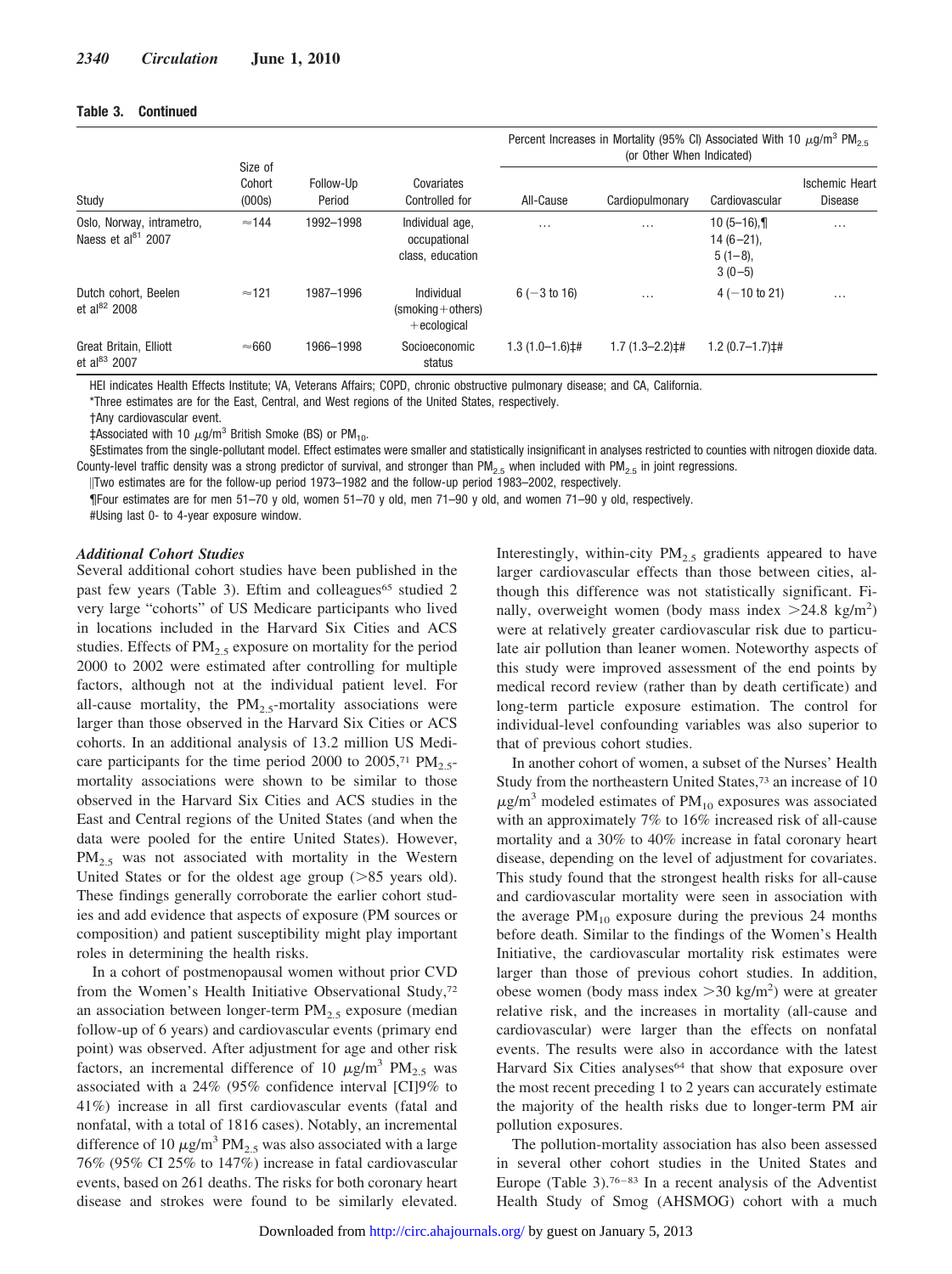

**Figure 1.** Risk estimates provided by several cohort studies per increment of 10  $\mu$ g/m<sup>3</sup> in PM<sub>2.5</sub> or PM<sub>10</sub>. CPD indicates cardiopulmonary disease; IHD, ischemic heart disease.

longer follow-up than the original studies,<sup>74,88</sup> fatal coronary heart disease was significantly associated with  $PM_{2.5}$  among females but not males.75 These observations along with the remarkably robust health effects in the Women's Health Initiative Observational Study and Nurses' Health Study suggest that women may be at special risk from PM exposure. The overall cohort study evidence demonstrates that a 10-  $\mu$ g/m<sup>3</sup> increase in PM<sub>2.5</sub> exposure is in general positively associated with excess mortality, largely driven by increases in cardiopulmonary or cardiovascular deaths (Figure 1). Independent results from the Women's Health Initiative Study,<sup>72</sup> the US Medicare cohorts,<sup>71</sup> the German women cohort,80 and the intracity Oslo (Norway) study81 contribute substantially to this evidence. Although the Dutch cohort,<sup>82</sup> AHSMOG,<sup>74,75</sup> French PAARC (Pollution Atmosphérique et Affections Respiratoires Chroniques [air pollution and chronic respiratory diseases]),79 Veterans Affairs hypertensive male study,77 and 11 CA county78 studies observed increased mortality risks associated with higher  $PM<sub>2.5</sub>$  exposure that were statistically significant in some analyses, the observed health risks were less robust. A finding that is somewhat consistent across the Veterans Affairs hypertensive male study,<sup>77</sup> 11 CA county,<sup>78</sup> Oslo,<sup>81</sup> and US Medicare cohorts<sup>71</sup> is that the  $PM_{2.5}$ mortality effect estimates tend to decline with longer periods of follow up or in a substantially older cohort. These studies also often observed elevated mortality risks according to alternative indicators of air pollution exposure, especially metrics of trafficrelated exposure.

#### *Evidence Summary*

The overall evidence from the cohort studies demonstrates on average an approximate 10% increase in all-cause mortality per 10- $\mu$ g/m<sup>3</sup> elevation in long-term average PM<sub>2.5</sub> exposure. The mortality risk specifically related to CVD appears to be elevated to a similar (or perhaps even greater) extent, ranging from 3% to 76% (Table 3). This broader estimated range in risk compared with the short-term effects observed in time series is due to several recent cohort studies<sup>72,73</sup> that demonstrated larger cardiovascular mortality risks (eg,  $>30\%$ ) than in earlier cohort observations. This may reflect superior aspects of these studies that allowed for a better characterization of the cardiovascular risk of long-term exposure, the fact that these cohorts consisted of only women, or other unclear reasons. Compared with cardiovascular mortality, there is less existing evidence to support an increase in the risk for nonfatal cardiovascular events related to  $PM_{2.5}$ exposure among the existing cohort studies, because many of them did not specifically investigate nonfatal outcomes, and several of the more recent studies reported nonsignificant relationships.72,73

# **Natural Experiment and Intervention Studies**

Several studies have shown improvements in health outcomes in association with exposures using well-defined natural experiments or interventions, such as abrupt reductions in air pollution<sup>89–91</sup> or changes over a longer period of time.<sup>64,92</sup>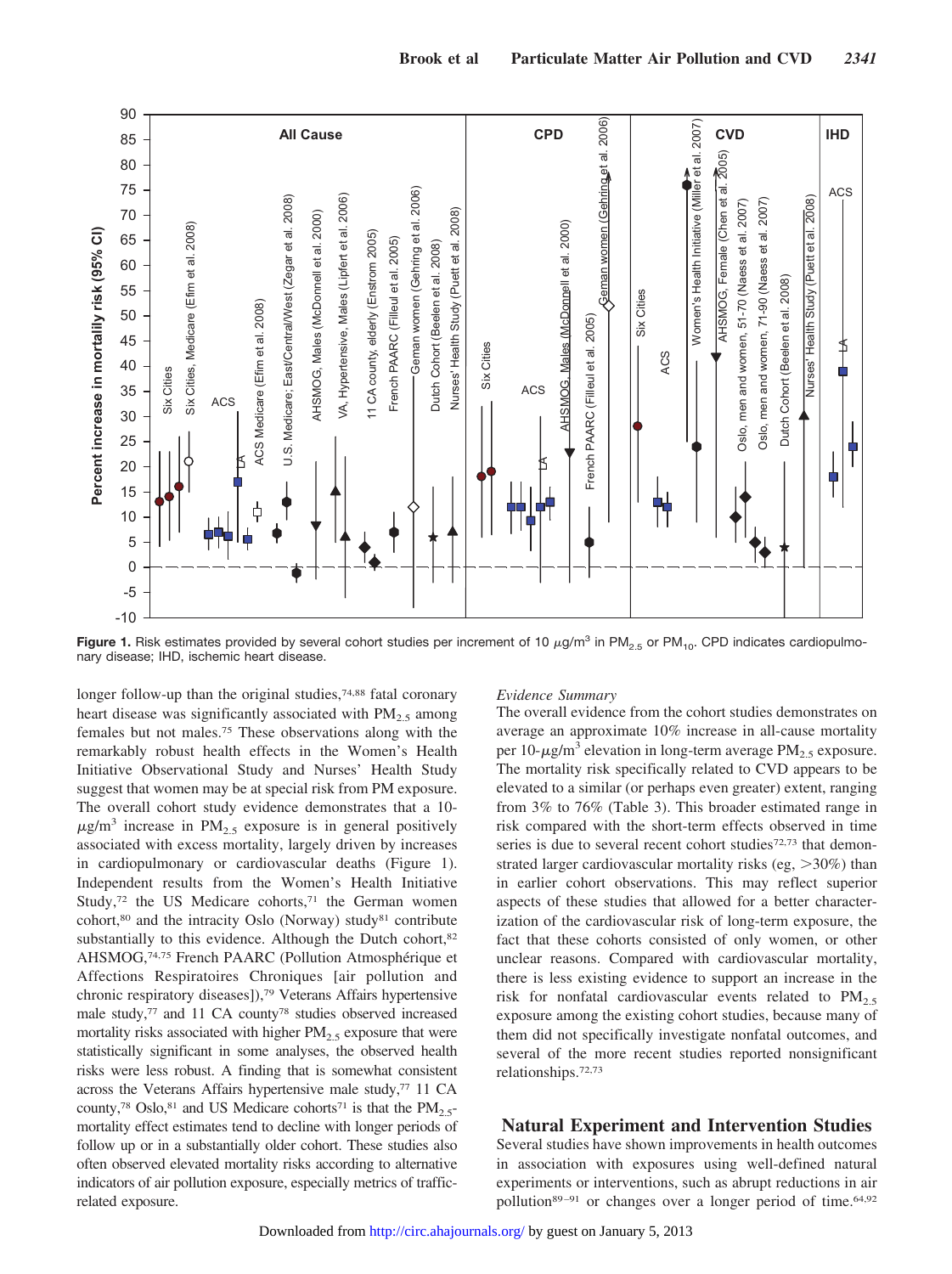|                                                   | <b>Primary Source</b>               | <b>Exposure Increment</b>                  | % Increase (95% CI)    |
|---------------------------------------------------|-------------------------------------|--------------------------------------------|------------------------|
| Cardiac admissions, meta-analysis of 51 estimates | COMEAP <sup>31</sup> 2006           | 20 $\mu$ g/m <sup>3</sup> PM <sub>10</sub> | $1.8(1.4-1.2)$         |
| Cardiac admissions, 8 US cities                   | Schwartz <sup>96</sup> 1999         | 20 $\mu$ g/m <sup>3</sup> PM <sub>10</sub> | $2.0(1.5 - 2.5)$       |
| Cardiac admissions, 10 US cities                  | Zanobetti et al <sup>97</sup> 2000  | 20 $\mu$ g/m <sup>3</sup> PM <sub>10</sub> | $2.6(2.0-3.0)$         |
| Cardiac admissions, 14 US cities                  | Samet et al <sup>98</sup> 2000      | 20 $\mu$ g/m <sup>3</sup> PM <sub>10</sub> | $2.0(1.5 - 2.5)$       |
|                                                   | Schwartz et al <sup>99</sup> 2003   |                                            |                        |
| Cardiac admissions, 8 European cities             | Le Tertre et al <sup>40</sup> 2002  | 20 $\mu$ g/m <sup>3</sup> PM <sub>10</sub> | $1.4(0.8-2.0)$         |
| Cardiovascular admissions, 14 Spanish cities      | Ballester et al <sup>100</sup> 2006 | 20 $\mu$ g/m <sup>3</sup> PM <sub>10</sub> | $1.8(7 - 3.0)$         |
| Cardiovascular admission, 8 French cities         | Larrieu et al <sup>101</sup> 2007   | 20 $\mu$ g/m <sup>3</sup> PM <sub>10</sub> | $1.6(0.4 - 3.0)$       |
| Cardiovascular admissions, 202 US counties        | Bell et al <sup>102</sup> 2008      | 20 $\mu$ g/m <sup>3</sup> PM <sub>10</sub> | $0.8(0.6-1.0)$         |
| Medicare national claims history files            | Dominici et al <sup>103</sup> 2006  | 10 $\mu$ g/m <sup>3</sup> PM <sub>25</sub> |                        |
| Ischemic heart disease,                           |                                     |                                            | $0.44(0.02 - 0.86)$    |
| Cerebrovascular disease                           |                                     |                                            | $0.81(0.30 - 1.32)$    |
| Heart failure                                     |                                     |                                            | $1.28(0.78 - 1.78)$    |
| Heart rhythm                                      |                                     |                                            | $0.57$ (-0.01 to 1.15) |

**Table 4. Comparison of Pooled Estimated of Percent Increase in Risk of Hospital Admission for CVD Estimated Across Meta-Analyses and Multicity Studies of Daily Changes in Exposure**

Small but statistically significant drops in mortality were associated with an 81⁄2-month copper smelter strike that resulted in sharp reductions in sulfate PM and related air pollutants across 4 Southwest states, even after controlling for other factors.93 Data from US Medicare enrollment files were used to estimate the association between changes in monthly mortality rates for US counties and average  $PM_{2.5}$  concentrations for the previous 12 months.<sup>94</sup> PM<sub>2.5</sub>-mortality associations were observed at the national scale but not the local scale, which raises concerns about possible statistical confounding due to unmeasured individual and ecological variables as a cause for any positive findings in this study. However, a recent large study found that reductions in PM air pollution exposure on a local scale (across US counties) over a 2-decade period (1980s and 1990s) were associated with increased life expectancy even after controlling for changes in socioeconomic, demographic, and proxy smoking variables.<sup>95</sup> Indeed, a decrease of 10  $\mu$ g/m<sup>3</sup> in the long-term  $PM_{2.5}$  concentration was related to an increase in mean life expectancy of  $0.61 \pm 0.20$  years.

# **Hospitalization Rates**

There are many daily time-series or case-crossover studies that have evaluated associations between cardiovascular hospitalizations and short-term changes in air pollution. Because of the great number of publications, all studies (particularly those focusing on nonparticulate air pollutants) cannot be discussed individually. Nevertheless, Table 4 presents a comparison of pooled estimates of percent increase in RR of hospital admission for general cardiac conditions across a previous meta-analysis of 51 published estimates (COMEAP [Committee on the Medical Effects of Air Pollutants]) and results from many selected multicity studies published after 2004. Several studies before 2004 are included in Table 4 only to demonstrate the consistency of effect.

Because of its comparatively large size and importance, the results of a recent analysis of Medicare files in 204 US urban

counties with 11.5 million individuals older than 65 years merit discussion. Daily changes in  $PM<sub>2.5</sub>$  levels were associ-ated with a variety of cardiovascular hospital admission subtypes.<sup>103</sup> A 10- $\mu$ g/m<sup>3</sup> increase in PM<sub>2.5</sub> exposure was related to increases in hospitalizations for cerebrovascular disease by  $0.81\%$  (95% CI 0.3% to 1.32%), peripheral vascular disease by 0.86% (95% CI  $-0.06%$  to 1.79%), ischemic heart disease by 0.44% (95% CI 0.02% to 0.86%), arrhythmias by  $0.57\%$  (95% CI  $-0.01\%$  to 1.15%), and heart failure by 1.28 (95% CI 0.78% to 1.78%). The most rapid effects, which occurred largely on the same day of  $PM<sub>2.5</sub>$ elevation, were seen for cerebrovascular, arrhythmia, and heart failure admissions. Ischemic heart disease events tended to increase to a greater extent 2 days after exposures. A consistent finding was that the cardiovascular effects of pollution were much stronger in the Northeast than in other regions. In fact, there were few significant associations in Western US regions. It was speculated that these differences reflected variations in particle composition (eg, greater sulfate in the East and nitrate components in the West) and pollution sources (eg, power generation in the East and transportation sources in the West). In a follow-up analysis by Peng et al,<sup>104</sup> PM<sub>10–2.5</sub> levels were not statistically associated with cardiovascular hospitalizations after adjustment for  $PM_{2.5}$ . This suggests that the smaller particles (ie,  $PM_{2.5}$ ) are principally responsible for the cardiovascular hospitalizations attributed in prior studies to the combination of both fine and coarse particles (ie,  $PM_{10}$ ). Given the differences between the size fractions, the results imply that particles and their components derived from combustion sources (ie,  $PM_{2.5}$ ) are more harmful to the cardiovascular system than larger coarse particles. Finally, there is some evidence that gaseous pollutants may also instigate hospitalizations. Hospital admissions for cardiovascular causes, particularly ischemic heart disease, were found to rise in relation to the previous-day and same-day level of  $SO_2$ , even after adjustment for  $PM_{10}$ levels.105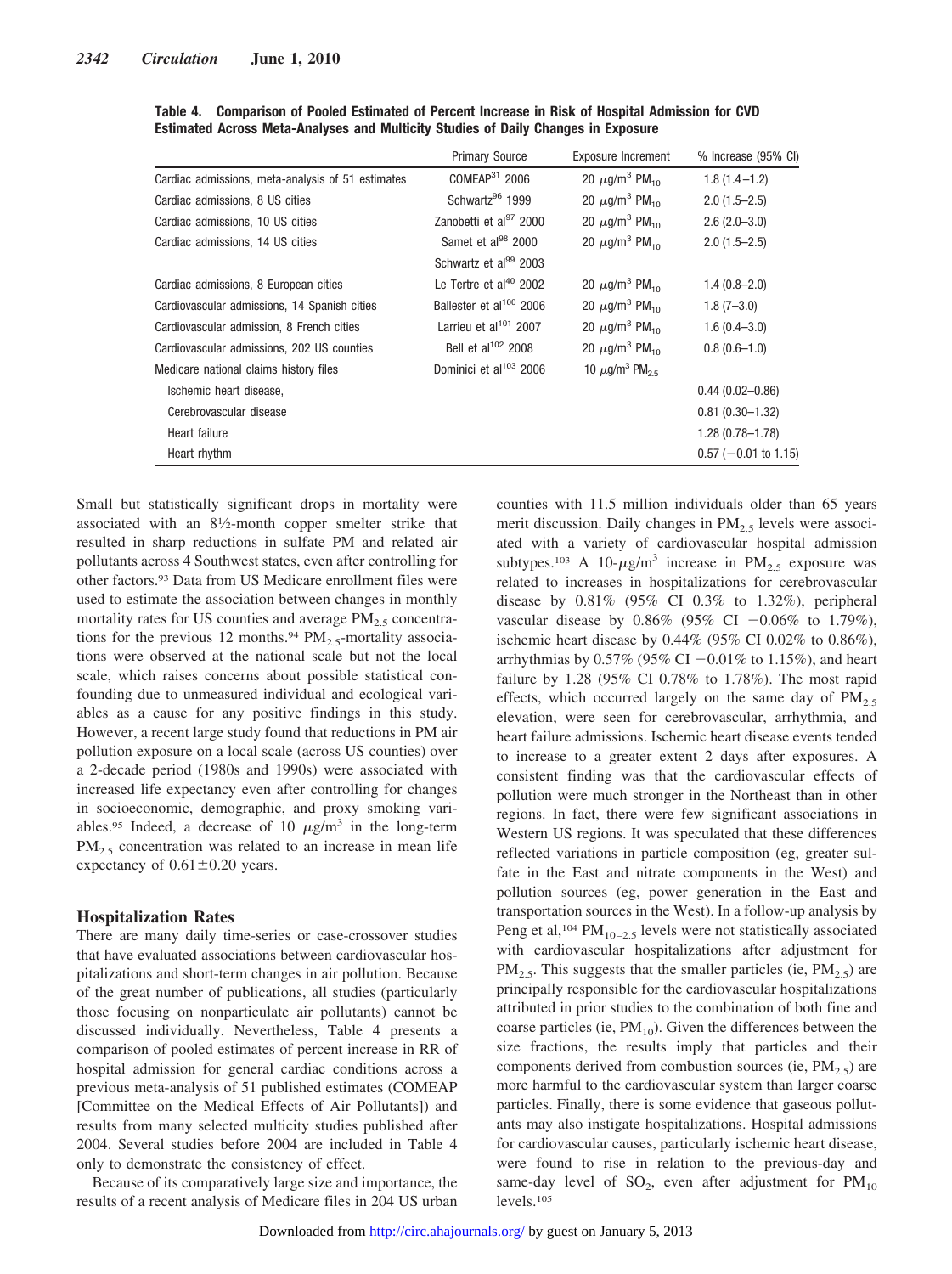| Event/Study Area                                                                                         | <b>Primary Source</b>                      | <b>Exposure Increment</b>                                                                      | % Increase (95% CI)                                                                                                      |
|----------------------------------------------------------------------------------------------------------|--------------------------------------------|------------------------------------------------------------------------------------------------|--------------------------------------------------------------------------------------------------------------------------|
| MI events-Boston, Mass                                                                                   | Peters et al <sup>110</sup> 2001           | 10 $\mu$ g/m <sup>3</sup> PM <sub>2.5</sub>                                                    | $20(5.4 - 37)$                                                                                                           |
| MI, 1st hospitalization-Rome, Italy                                                                      | D'Ippoliti et al <sup>112</sup> 2003       | 30 $\mu$ g/m <sup>3</sup> TSP                                                                  | $7.1(1.2 - 13.1)$                                                                                                        |
| MI, emergency hospitalizations-21 US cities                                                              | Zanobetti and Schwartz <sup>113</sup> 2005 | 20 $\mu$ g/m <sup>3</sup> PM <sub>10</sub>                                                     | $1.3(0.2 - 2.4)$                                                                                                         |
| Hospital readmissions for MI, angina, dysrhythmia,<br>or heart failure of MI survivors-5 European cities | Von Klot et al <sup>114</sup> 2005         | 20 $\mu$ g/m <sup>3</sup> PM <sub>10</sub>                                                     | $4.2(0.8 - 8.0)$                                                                                                         |
| MI events-Seattle, Wash                                                                                  | Sullivan et al <sup>115</sup> 2005         | 10 $\mu$ g/m <sup>3</sup> PM <sub>25</sub>                                                     | $4.0(-4.0-14.5)$                                                                                                         |
| MI and unstable angina events–Wasatch Front, Utah                                                        | Pope et al <sup>13</sup> 2006              | 10 $\mu$ g/m <sup>3</sup> PM <sub>2.5</sub>                                                    | $4.8(1.0 - 6.6)$                                                                                                         |
| Tokyo metropolitan area                                                                                  | Murakami et al <sup>109</sup> 2006         | TSP > 300 $\mu$ g/m <sup>3</sup> for 1 h vs<br>reference periods $<$ 99 $\mu$ g/m <sup>3</sup> | 40 $(0-97)$ *                                                                                                            |
| Nonfatal MI, Augsburg, Germany                                                                           | Peters et al <sup>111</sup> 2004           | Exposure to traffic 1 h before MI<br>(note: not PM but self-reported<br>traffic exposure)      | 292 (222-383)                                                                                                            |
| Nonfatal MI, Augsburg, Germany                                                                           | Peters et al <sup>116</sup> 2005           | Ambient UFP, $PM_{2.5}$ , and $PM_{10}$<br>levels                                              | No association with UFP or $PM_{2.5}$<br>on same day. Positive associations<br>with $PM_{2.5}$ levels on<br>2 days prior |

**Table 5. Comparisons of Estimated Percent Increase in Risk of Ischemic Heart Disease Events due to Concurrent or Recent Daily PM Exposure**

TSP indicates total suspended particulate matter.

\*Adjusted rate ratio for MI deaths.

#### *Evidence Summary*

Excess cardiovascular mortality and increased rates of hospitalizations are similarly associated with day-to-day changes in PM air pollution (Tables 2 and 4). However, significant differences between geographic regions in the risk relationships have been observed, and more investigation is required to explain this heterogeneity.

## **Specific Cardiovascular Events/Conditions**

#### *Ischemic Heart Disease*

Among the cohort studies that provided relevant results, the ACS study found a relationship between increased risk for ischemic heart disease death and long-term exposure to elevated PM<sub>2.5</sub> levels (Table 3).<sup>67,69,106</sup> Indeed, ischemic cardiac events accounted for the largest relative (RR 1.18, 95% CI 1.14 to 1.23) and absolute risk for mortality per 10- $\mu$ g/m<sup>3</sup> elevation in PM<sub>2.5</sub>.<sup>67</sup> A survival analysis of US Medicare data for 196 000 survivors of acute MI in 21 cities showed the risk of an adverse post-MI outcome (death, subsequent MI, or first admission for congestive heart failure) was increased with higher exposure to  $PM_{10}$ .<sup>107</sup> Data from the Worcester Heart Attack study also found that long-term exposure to traffic-related air pollution was associated with significantly increased risk of acute MI.108 However, in the Women's Health Initiative<sup>72</sup> and the Nurses' Health Study,<sup>73</sup> only disease categories that included fatal coronary events, but not nonfatal MI alone, were statistically elevated in relation to  $PM_{2.5}$ . The effect size for cardiovascular mortality was much larger and much more statistically robust than for nonfatal events such as MI in both studies.

Various time-series and case-crossover studies have also reported increased ischemic heart disease hospital admissions associated with short-term elevated concentrations of inhalable and/or fine PM air pollution.31,40,103 In the US Medicare study, a reduction of PM<sub>2.5</sub> by 10  $\mu$ g/m<sup>3</sup> was estimated to reduce ischemic heart disease admissions in 204 counties by 1523 (95% posterior interval 69 to 2976) cases per year.103 Several studies have also found positive associations between elevated PM or traffic exposures over a period as brief as a few hours<sup>109–111</sup> or a few days and an elevated risk for MI (Table 5).13,110,112–115 In general, acute increases in risk for ischemic heart disease events have been observed consistently, even as rapidly as 1 to 2 hours after exposure to elevated PM, in case-crossover analyses.109–111 Other studies have reported an increased risk for MI shortly after exposure to traffic. Peters et al<sup>111</sup> reported in 691 subjects in Augsburg, Germany, a strong association (odds ratio 2.92, 95% CI 2.22 to 3.83) between onset of MI and traffic exposure within the past hour, although whether this was a result of the air pollution or a combination of other factors (eg, noise and stress) is not certain. Additional analyses did not report an association between recent UFP exposures and MI onset; however, the levels of  $PM_{2.5}$  and several gaseous pollutants 2 days earlier were related to MI risk.116 The lack of relationship between MI and UFPs may be due to the fact that the levels were measured regionally and remote from the localized source and may therefore reflect exposure misclassification. Finally, in the only study in which participating subjects had coronary angiograms performed previously, ischemic cardiac events were found to occur in relation to PM air pollution exposure solely among individuals with obstructive coronary atherosclerosis in at least 1 vessel.13 This finding suggests the importance of patient susceptibility (eg, the presence of preexisting coronary artery disease) for PM to trigger an acute ischemic event within hours to days after exposure.

#### *Heart Failure*

In the ACS cohort study, it appeared that deaths due to arrhythmias, heart failure, and cardiac arrest (RR 1.13, 95% CI 1.05 to 1.21 per 10  $\mu$ g/m<sup>3</sup>) were also associated with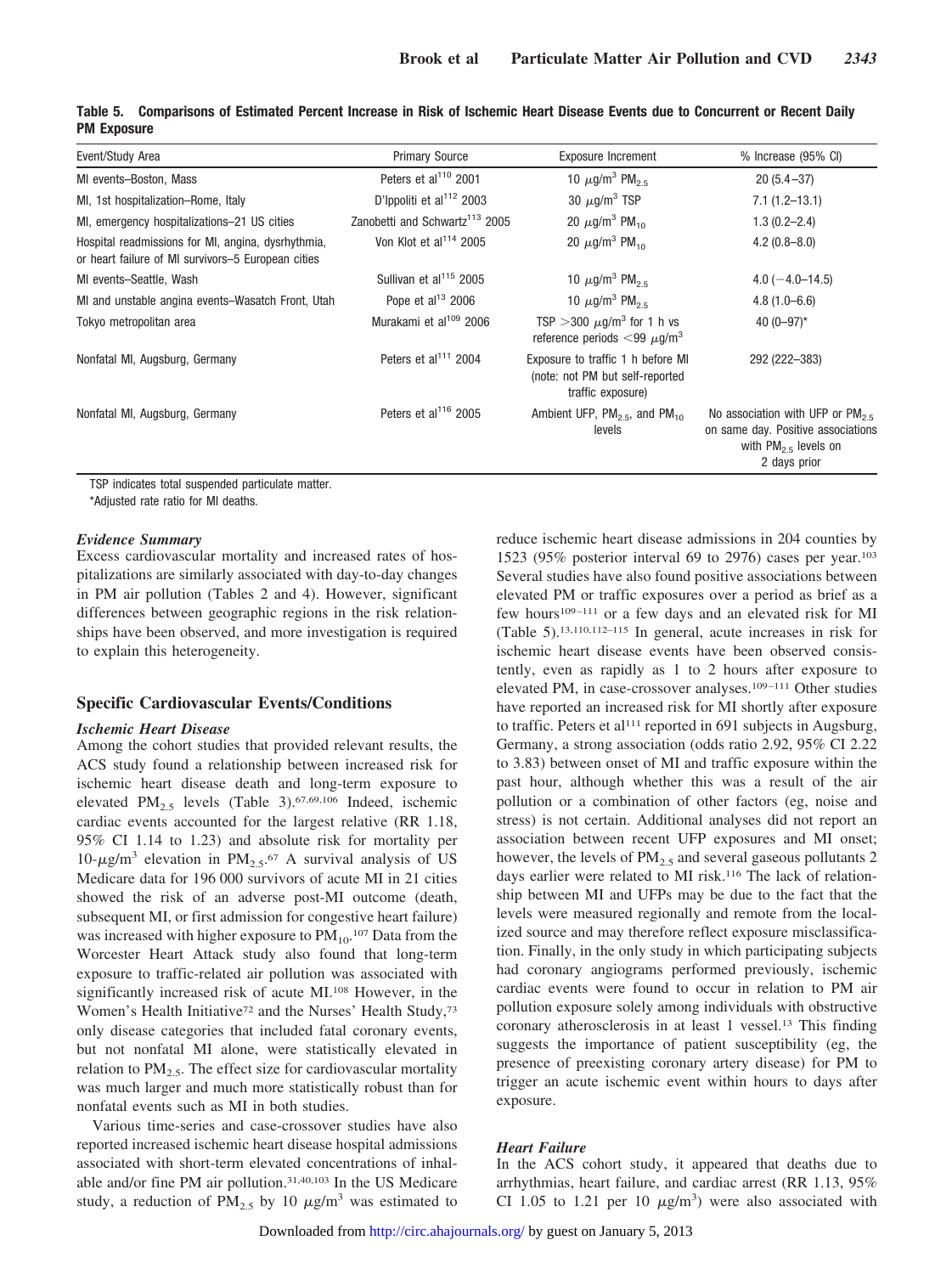prolonged exposure to  $PM_{2.5}$ , although not as strongly as ischemic heart disease mortality,<sup>67</sup> although potential mortality misclassification on death certificates makes the actual cause of death not entirely certain in all circumstances. Heart failure rates or mortality associations were not reported in the other cohort studies.

Daily hospitalizations for heart failure have also been associated with short-term changes in PM exposure.31 Heart failure associations with PM were observed in a large daily time-series analysis of  $PM<sub>2.5</sub>$  and cardiovascular and respiratory hospitalizations by use of a national database constructed from US Medicare files.<sup>103</sup> A 10- $\mu$ g/m<sup>3</sup> increase in concurrent-day  $PM_{2.5}$  was associated with a 1.28% (95% CI 0.78% to 1.78%) increase in heart failure admissions, the single largest cause for hospitalization in this cohort. A reduction of  $PM_{2.5}$  by 10  $\mu$ g/m<sup>3</sup> was estimated to reduce heart failure admissions in 204 counties by 3156 (95% posterior interval 1923 to 4389) cases per year.103 Another analysis in Medicare recipients in 7 US cities found a  $10-\mu g/m^3$  increase in concurrent-day PM<sub>10</sub> was associated with a 0.72% (95% CI 0.35% to 1.10%) increase in heart failure admissions.117 Trafficrelated air pollution has also been shown to be significantly associated with increased mortality risk after acute heart failure.<sup>118</sup> Finally, a study from Utah's Wasatch Front area explored longer lagged-exposure periods and found that a 14-day lagged cumulative moving average of 10  $\mu$ g/m<sup>3</sup> PM<sub>2.5</sub> was associated with a 13.1% (95% CI 1.3% to 26.2%) increase in heart failure admissions.119

#### *Cerebrovascular Disease*

Among the cohort studies that provided pertinent results, the Women's Health Initiative reported significant increases in both nonfatal stroke (hazard ratio 1.28, 95% CI 1.02 to 1.61) and fatal cerebrovascular disease (hazard ratio 1.83, 95% CI 1.11 to 3.00) per 10- $\mu$ g/m<sup>3</sup> elevation in prolonged exposure to  $PM_{2.5}$ <sup>72</sup> However, no significant association between stroke mortality and PM air pollution was found in the ACS study.67

Several studies have also reported small but statistically significant associations between short-term PM exposure and cerebrovascular disease. Daily time-series studies of stroke mortality in Seoul, Korea,<sup>120,121</sup> observed that elevated air pollution (including measures of PM,  $NO<sub>2</sub>$ , CO, and  $O<sub>3</sub>$ ) was associated with increases in stroke mortality. When analyzed separately by stroke type,<sup>121</sup> the pollution association was associated with ischemic but not hemorrhagic stroke. Risk of stroke mortality was also associated with daily increases in  $PM_{10}$  and  $NO_2$  in Shanghai, China.<sup>56</sup> A daily time-series study in Helsinki, Finland,<sup>122</sup> found that  $PM_{2.5}$  and CO were associated with stroke mortality in the warm but not the cold seasons. Several studies have also observed increased stroke or cerebrovascular hospital admissions associated with increased exposure to PM or related pollutants.31,38,40,46,123–125 For example, a study of hospital admissions for Medicare recipients in 9 US cities<sup>125</sup> found that several measures of air pollution (PM<sub>10</sub>, CO, NO<sub>2</sub>, and SO<sub>2</sub>) 0 to 2 days before admission were associated with ischemic but not hemorrhagic

stroke. Studies of ischemic stroke and transient ischemic attacks based on population-based surveillance have also been conducted in Dijon, France,<sup>126</sup> where  $O_3$  exposure (but not  $PM_{10}$ ) was associated with ischemic stroke, and in Corpus Christi, Tex,<sup>127</sup> where both  $PM_{2.5}$  and  $O_3$  were associated with ischemic strokes and transient ischemic attacks.

#### *Peripheral Arterial and Venous Diseases*

There have been only a few studies that have explored a relationship between air pollution and peripheral vascular diseases. Studies using Medicare data for 204 US counties observed nearly statistically significant positive associations between daily changes in measures of PM pollution and hospitalizations for peripheral vascular diseases.103,104 The ACS cohort found no association between other atherosclerotic and aortic aneurysm deaths and long-term  $PM<sub>2.5</sub>$  exposure.<sup>67</sup>

Recently, a case-control study from the Lombardy region of Italy found a 70% increase in risk of deep vein thrombosis per 10- $\mu$ g/m<sup>3</sup> elevation in long-term PM<sub>10</sub> level.<sup>128</sup> This is the first observation that particulate air pollution can enhance coagulation and thrombosis risk in a manner that adversely affects the venous circulation in addition to the arterial cardiovascular system.

#### *Cardiac Arrhythmias and Arrest*

Several studies have observed associations between fine PM and related pollutants and cardiac arrhythmias, often based on data from implanted cardioverter-defibrillators.129–136 However, no clear pollution-related associations were observed in studies from a relatively clean metropolitan area, Vancouver, British Columbia, Canada,137,138 or from a relatively large study in Atlanta, Ga.139 Similarly, pollution-related associations have been observed with cardiac arrest in Rome, Italy,140 and Indianapolis, Ind,141 but not in Seattle, Wash.142,143 The mixed results may reflect different PM compositions due to different sources or variations among the methods used.

#### *Evidence Summary*

On the basis of the available epidemiological studies that have reported the associations between PM exposures with specific subsets of cardiovascular outcomes (morbidity, mortality, or hospitalizations), the existing level of overall evidence is strong for an effect of PM on ischemic heart disease, moderate (yet growing) for heart failure and ischemic stroke, and modest or mixed for peripheral vascular and cardiac arrhythmia/arrest (Table 6).

# **Ambient Air Pollution and Subclinical Pathophysiological Responses in Human Populations**

It is likely that many subclinical physiological changes occur in individuals in response to  $PM<sub>2.5</sub>$  exposures that do not become overtly manifest as a cardiovascular event (eg, death or MI). The illustration of these more subtle responses bolsters the plausibility of the observable outcome associations and provides insight into the pathways whereby air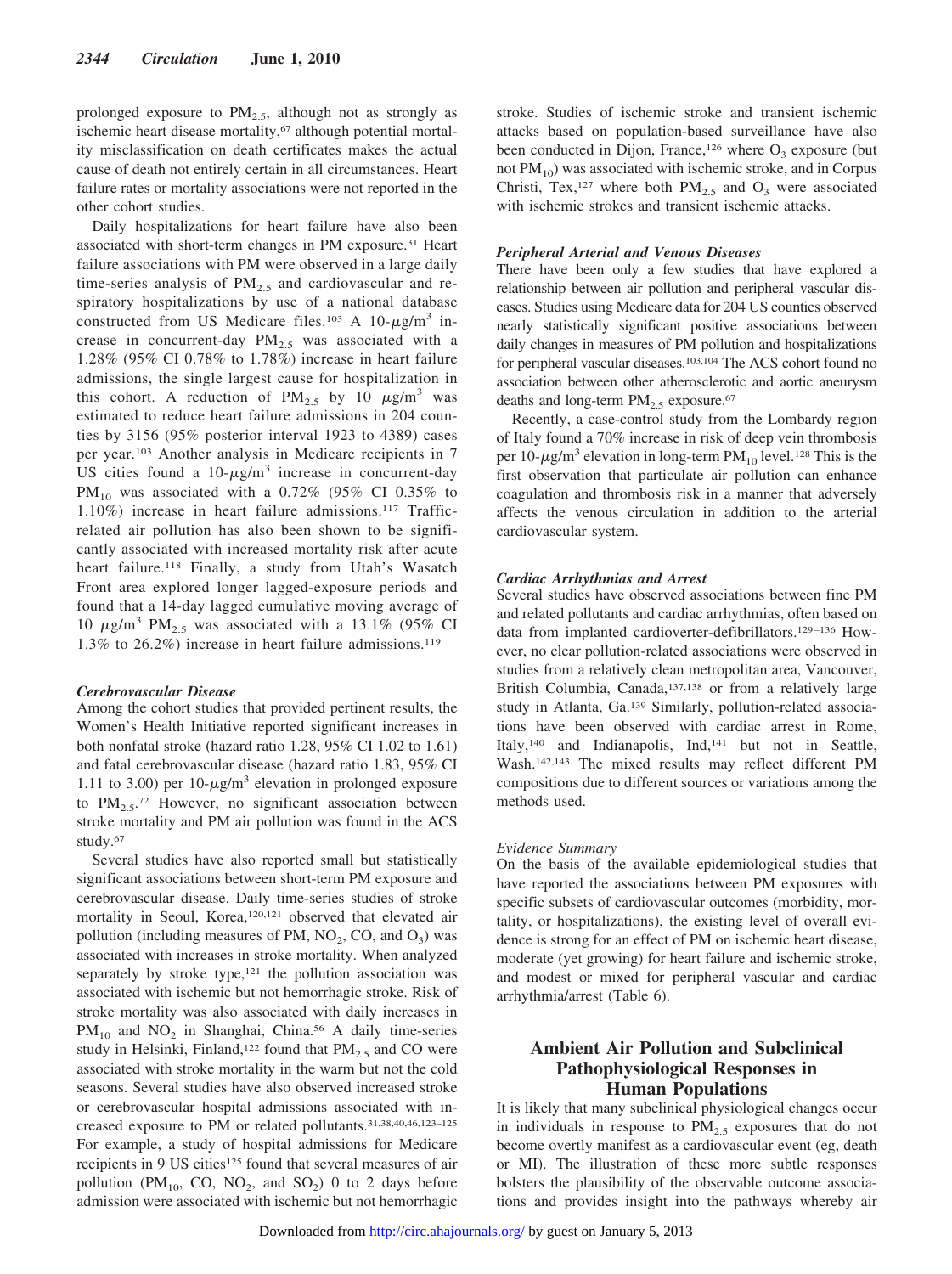| <b>Health Outcomes</b>                                                                                       | Short-Term<br>Exposure<br>(Days) | Longer-Term<br>Exposure (Months to<br>Years) |
|--------------------------------------------------------------------------------------------------------------|----------------------------------|----------------------------------------------|
| Clinical cardiovascular end<br>points from epidemiological<br>studies at ambient<br>pollution concentrations |                                  |                                              |
| Cardiovascular mortality                                                                                     | ↑↑↑                              | ↑↑↑                                          |
| Cardiovascular hospitalizations                                                                              | ↑↑↑                              | ↑                                            |
| Ischemic heart disease*                                                                                      | ↑↑↑                              | ↑↑↑                                          |
| Heart failure*                                                                                               | ↑↑                               | ↑                                            |
| Ischemic stroke*                                                                                             | ↑↑                               | ↑                                            |
| Vascular diseases                                                                                            | ↑                                | ↑↑                                           |
| Cardiac arrhythmia/cardiac arrest                                                                            | ↑                                | ↑                                            |
| Subclinical cardiovascular<br>end points and/or<br>surrogate measures in<br>human studies                    |                                  |                                              |
| Surrogate markers of<br>atherosclerosis                                                                      | N/A                              | ↑                                            |
| Systemic inflammation                                                                                        | ↑↑                               | ↑                                            |
| Systemic oxidative stress                                                                                    | ↑                                |                                              |
| Endothelial cell activation/<br>blood coagulation                                                            | $\uparrow \uparrow$              |                                              |
| Vascular/endothelial<br>dysfunction                                                                          | ↑↑                               |                                              |
| <b>BP</b>                                                                                                    | ↑↑                               |                                              |
| <b>Altered HRV</b>                                                                                           | ↑↑↑                              | ↑                                            |
| Cardiac ischemia                                                                                             |                                  |                                              |
| Arrhythmias                                                                                                  | ↑                                |                                              |

**Table 6. Overall Summary of Epidemiological Evidence of the** Cardiovascular Effects of PM<sub>2.5</sub>, Traffic-Related, or **Combustion-Related Air Pollution Exposure at Ambient Levels**

The arrows are not indicators of the relative size of the association but represent a qualitative assessment based on the consensus of the writing group of the strength of the epidemiological evidence based on the number and/or quality, as well as the consistency, of the relevant epidemiological studies.

 $\uparrow \uparrow \uparrow$  Indicates strong overall epidemiological evidence.

 $\uparrow$  Indicates moderate overall epidemiological evidence.

 $\uparrow$  Indicates some but limited or weak available epidemiological evidence. Blank indicates lack of evidence.

N/A indicates not applicable.

\*Categories include fatal and nonfatal events.

†Deep venous thrombosis only.

pollutants mediate CVDs. The "Biological Mechanisms" section discusses the hypothesized global pathways and reviews the studies related to the fundamental cellular/ molecular mechanisms elucidated by controlled human and animal exposures and toxicological/basic science experiments. The following section reviews the recent evidence that ambient exposure to air pollution can mediate potentially harmful subclinical cardiovascular effects. In general, many positive associations are found (Table 6). Numerous complex interactions between variations in the characteristics, sources, and chemistry of the particles, coupled with diversity in time frames, mixtures of exposures, and degrees of individual susceptibility, likely explain some of the disparity among findings.

# **Systemic Inflammation**

There is evidence that under some circumstances, exposure to ambient PM can be associated with elevated circulating proinflammatory biomarkers that are indicative of a systemic response after PM air pollution inhalation that is not limited to the confines of the lung. Early reports found associations with day-to-day variation in acute-phase proteins, such as C-reactive protein (CRP), fibrinogen, or white blood cell counts,144–147 as reviewed previously.1 Limited evidence on the association between cumulative PM exposures and fibrinogen levels and counts of platelets and white blood cells was also available.148

A number of more recent studies have reported positive associations with short-term ambient PM exposure and dayto-day elevations in inflammatory markers. These include increases in CRP in an elderly population<sup>149</sup> and individuals with coronary atherosclerosis<sup>150</sup>; CRP and fibrinogen in young adults<sup>151</sup> and elderly overweight individuals<sup>152</sup>; and CRP, tumor necrosis factor- $\alpha$  (TNF- $\alpha$ ), and interleukin (IL)-1 $\beta$  in children.<sup>153</sup> Recent evidence has also been found for an upregulation of circulating soluble adhesion molecules (eg, intercellular adhesion molecule-1) in 92 Boston, Mass– area individuals with diabetes<sup>154</sup> and 57 male subjects with coronary artery disease in Germany.150 In a larger analysis of 1003 MI survivors, also in Germany, CRP was not related to PM exposure; however, ambient particle number concentration and  $PM_{10}$  were associated with increased IL-6 and fibrinogen, respectively.155 Short-term levels of in-vehicle PM<sub>2.5</sub> have also been linked to increases in CRP among healthy highway patrol troopers.<sup>156</sup> In a follow-up analysis, elevations in certain particulate components of traffic pollution (eg, chromium) were associated with increased white blood cell counts and increased IL-6 levels.157 Short-term changes in ambient PM levels have also been linked to acute (1 to 3 days later) alterations in biomarkers of inflammation, oxidative stress, and platelet activation among elderly adults with coronary artery disease living in retirement communities in Los Angeles, Calif.158,159 Pollutants associated with primary combustion (eg, elemental and black carbon, primary organic carbon) and UFPs rather than  $PM_{2.5}$  appeared to be strongly associated with adverse responses in this population.

Regarding more long-term exposures,160 a positive association between white blood cell count and estimated long-term 1-year exposure to  $PM_{10}$  was reported in the Third National Health and Nutrition Examination Survey. Among 4814 adults in Germany, small increases in annual mean  $PM_{2,5}$  (3.9)  $\mu$ g/m<sup>3</sup>) were associated with increases in high-sensitivity CRP by 23.9% and in fibrinogen by 3.9% among men only. Estimated long-term traffic exposure was not related to inflammatory changes in either sex.161

Several studies, including some with improved exposure assessment,162 some that included analyses of large population cohorts,163,164 and a recent evaluation of long-term annual  $PM_{10}$  levels in England,<sup>165</sup> have not found a relationship between particulate exposure and inflammation. It is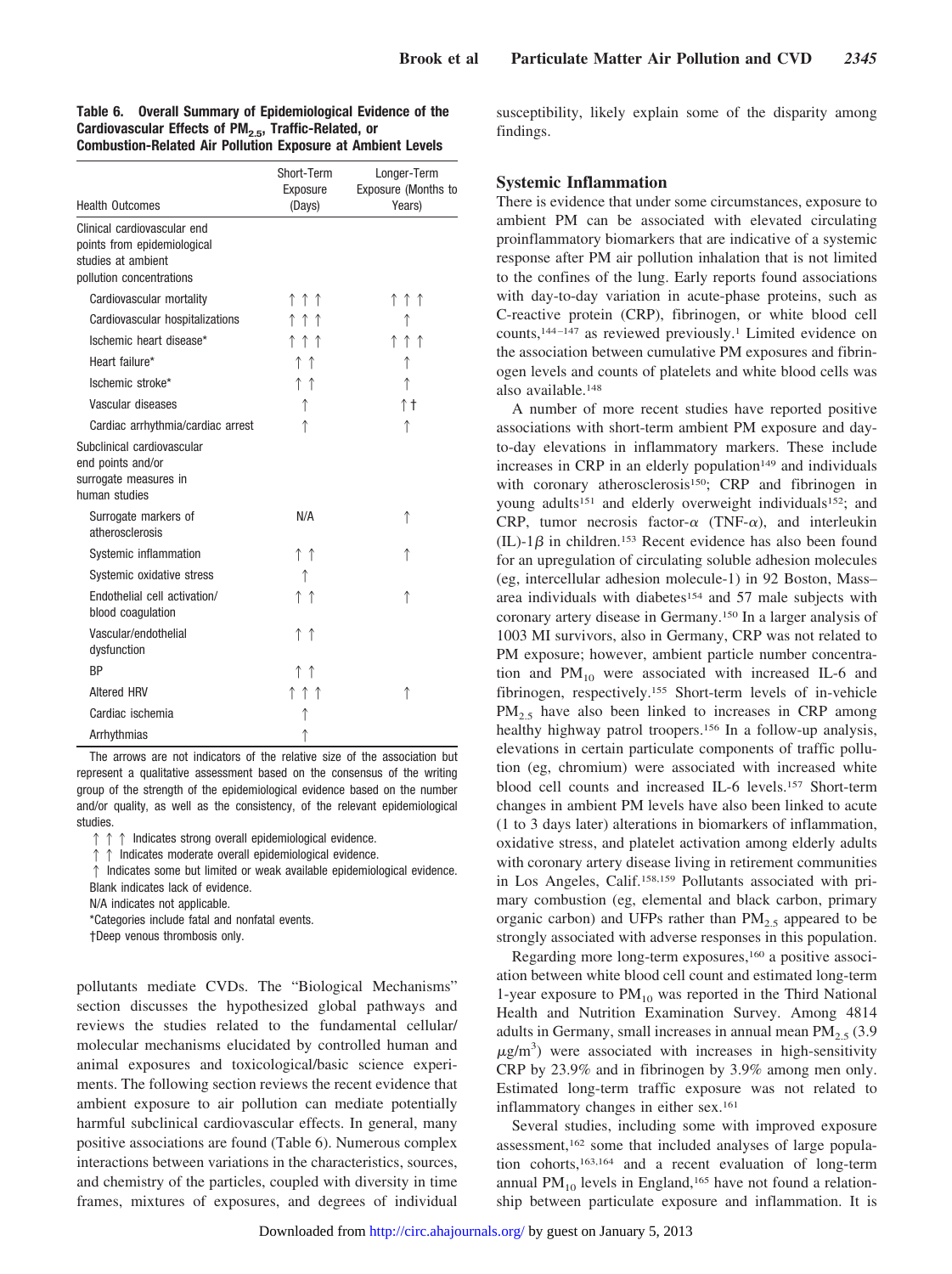conceivable that differences in the magnitude or character of the inflammatory response will occur because of variations in the particulate chemistry and duration/intensity of exposures. Certain individuals may also be more susceptible. The evidence suggests that subjects with underlying cardiovascular risk factors and the metabolic syndrome may exhibit stronger associations.152,160,166 Conversely, antiinflammatory medications such as statins may mitigate the actions of ambient particles.152,155 All together, there is some evidence for a positive association between recent and long-term PM exposure and a systemic proinflammatory response; nevertheless, there is variation in the strength and consistency of changes among the variety of biomarkers and patient populations evaluated (Table 6).

#### **Systemic Oxidative Stress**

A state of oxidative stress refers to a condition in which levels of free radicals or reactive oxygen/nitrogen species (eg,  $O_2$ <sup>-</sup>,  $H<sub>2</sub>O<sub>2</sub>$ , ONOO<sup>-</sup>) are higher than normal (eg, healthy individuals in whom they are countered by homeostatic processes such as antioxidants) and thus are capable of exerting many adverse biological effects (eg, lipid/protein/deoxyribonucleic acid [DNA] oxidation, initiation of proinflammatory cascades). Although many biomarkers of differing systemic responses are available (eg, lipid or protein oxidation products), oxidative stress may occur at the local cellular/tissue level and not be directly observable by circulating markers. In addition, oxidative stress is often induced by and elicits inflammatory processes. The 2 processes are biologically linked. Therefore, human studies investigating the effect of PM on oxidative stress per se are difficult to perform. Only a few studies have directly investigated the occurrence of systemic oxidative stress in humans in relation to ambient PM exposure. Three studies of young adults conducted in Denmark demonstrated elevations in biomarkers of protein, lipid, or DNA oxidation in relation to PM exposure from traffic sources.<sup>167–169</sup> In a study of 76 young adults from Taipei, Taiwan,151 the investigators found evidence of increased levels of 8-hydroxy-2-deoxyguanosine adducts in DNA in relation to short-term elevations in ambient PM. Two studies have also demonstrated increases in plasma homocysteine, evidence that exposure to ambient PM can elevate this circulating mediator of oxidative stress.170,171 Finally, Romieu et al<sup>172</sup> found that dietary supplementation with omega-3 polyunsaturated fatty acids might be capable of altering the systemic oxidative stress response (reduction in copper/zinc superoxide dismutase and glutathione) induced by air pollutants among residents living in a nursing home in Mexico City, Mexico. Because of the relatively small number of studies, more investigation is required to make firm conclusions and to understand the nature of the systemic oxidative stress response potentially induced by ambient PM (Table 6).

#### **Thrombosis and Coagulation**

Early reports indicated that increased plasma viscosity<sup>144</sup> and elevated concentrations of fibrinogen<sup>146</sup> are associated

with short-term changes in ambient PM concentrations. More recent evidence was found for an upregulation of circulating von Willebrand factor in 57 male subjects with coronary artery disease in Germany150 and 92 Boston-area individuals with diabetes.<sup>154</sup> Riediker<sup>157</sup> found that components of in-vehicle  $PM<sub>2.5</sub>$  were also related to increased von Willebrand factor and decreased protein C among highway patrol troopers. In the Atherosclerosis Risk in Communities study, a  $12.8-\mu g/m^3$  elevation in ambient PM<sub>10</sub> was associated with a 3.9% higher von Willebrand factor level,<sup>173</sup> but only among those with diabetes. There was no linkage between  $PM_{10}$  exposure and fibrinogen or white blood cell levels.

Alterations in other markers that indicate changes in thrombosis, fibrinolysis, and global coagulation have also been reported. An immediate elevation in soluble CD40 ligand concentration, possibly reflecting platelet activation, recently was found to be related to ambient UFP and accumulation-mode particle  $(PM_{0.1-1.0})$  levels in patients with coronary artery disease.<sup>155</sup> Ambient  $PM_{10}$  levels have also been associated with augmented platelet aggregation 24 to 96 hours after exposure among healthy adults.174 In this study, there were no concomitant observable changes in thrombin generation, CRP, or fibrinogen induced by  $PM_{10}$ . Increases in plasminogen activator inhibitor-1 and fibrinogen levels have been noted in healthy subjects,151 as well as elevated plasminogen activator inhibitor-1 in patients with coronary artery disease only,<sup>175</sup> in association with ambient PM levels in Taipei. Chronic indoor pollution exposure to biomass cooking in rural India has also been associated with elevated circulating markers of platelet activation.<sup>176</sup> Recently, Baccarelli et al<sup>128,177</sup> demonstrated in healthy subjects and among individuals with deep venous thrombosis living in the Lombardy region of Italy that prothrombin time was shortened in relation to recent and long-term ambient  $PM_{10}$  concentrations. Nevertheless, some studies found no effects of ambient pollution,178 nor have significant changes been reported among all the biomarkers or subgroups of individuals investigated.150,154,170,173 Similar to the study on systemic inflammation, the results related to thrombosis/coagulation are quite variable given the differences in study designs, patients, biomarkers evaluated, and pollutants; however, these adverse effects appear somewhat more consistent among higher-risk individuals (Table 6).

## **Systemic and Pulmonary Arterial BP**

Several studies have reported that higher daily PM levels are related to acute increases in systemic arterial BP (approximately a 1- to 4-mm Hg increase per  $10-\mu g/m^3$ elevation in PM).179–184 In a small study of patients with severe heart failure,<sup>185</sup> pulmonary artery and right ventricular diastolic BP were found to increase slightly in relation to same-day levels of PM. Chronic exposure to elevated  $PM<sub>2.5</sub>$  was associated with increased levels of circulating endothelin (ET)-1 and elevated mean pulmonary arterial pressure in children living in Mexico City.186 These results may explain in part the risk for heart failure exacerbations due to PM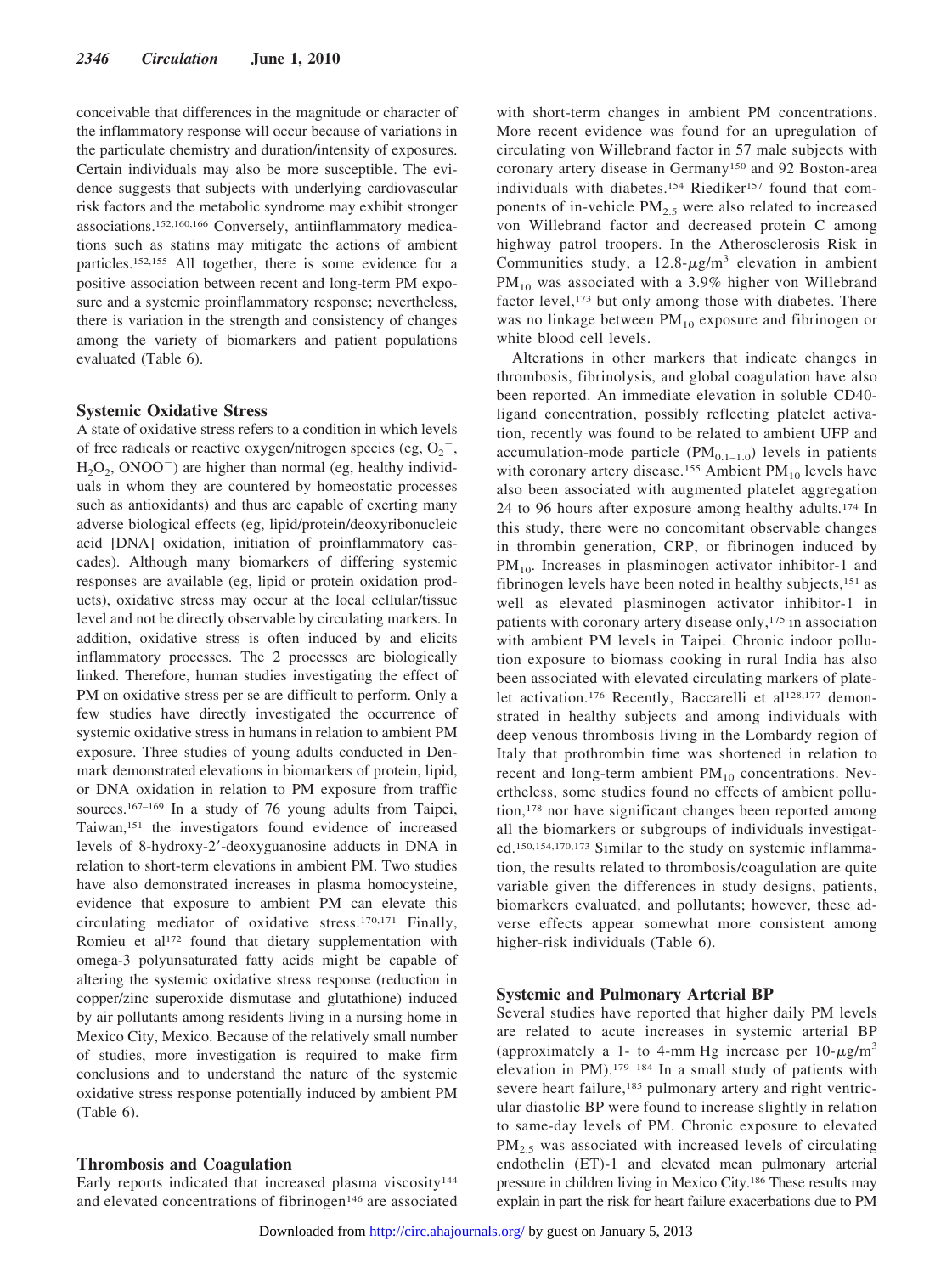exposure; however, not all studies of systemic arterial BP have been positive.187–189

Recently, Dvonch et al<sup>190</sup> demonstrated significant associations between increases in systolic BP and daily elevations in  $PM_{2.5}$  across 347 adults living in 3 distinct communities within metropolitan Detroit, Mich. Much larger effects were observed 2 to 5 days after higher  $PM_{2.5}$ levels within a specific urban location of southwest Detroit (8.6 mm Hg systolic BP increase per  $10$ - $\mu$ g/m<sup>3</sup> PM<sub>2.5</sub>) than throughout the entire region or cohort (3.2 mm Hg). This suggests that specific air pollution sources and components contribute significantly to the potential for PM exposure to raise BP. Interestingly, it was recently reported in a crossover study of 15 healthy individuals that systolic BP was significantly lower (114 versus 121 mm Hg) during a 2-hour walk in Beijing, China, while the subjects were wearing a high-efficiency particulate-filter facemask than when they were not protected.<sup>191</sup> Wearing the facemask was also associated with increased HRV, which suggests that the rapid BP-raising effects of particle inhalation may be mediated through the autonomic nervous system (ANS). In a similar fashion,  $192$  reducing exposure to particulate pollution from cooking stoves was shown to be associated with lower systolic  $(3.7 \text{ mm Hg}, 95\% \text{ CI} -8.1 \text{ to}$ 0.6 mm Hg) and diastolic (3.0 mm Hg, 95% CI  $-5.7$  to  $-0.4$  mm Hg) BP among Guatemalan women than among control subjects after an average of 293 days. These findings demonstrate that indoor sources of PM (eg, cooking, biomass) may have important cardiovascular health consequences and that reductions in particulate exposure are capable of lowering BP, and they suggest that chronic exposure to PM air pollution may alter long-term basal BP levels. Even given the rapid variability of BP on a short-term basis and the numerous factors involved in determining individual responses (eg, patient susceptibility, PM composition, and time frames of exposure), overall, it appears that ambient PM can adversely affect systemic hemodynamics, at least under certain circumstances (Table 6).

#### **Vascular Function**

In the first ambient PM study related to changes in vascular function, O'Neill et al<sup>193</sup> reported that both endothelium-dependent and -independent vasodilation were blunted in relation to air pollution levels in Boston. The largest changes occurred in association with sulfate and black carbon, suggestive of coal-burning and traffic sources, respectively. Significant adverse responses were observed within 1 day yet were still present and slightly more robust up to 6 days after exposure. Moreover, the adverse responses occurred solely among diabetic individuals and not in patients at risk for diabetes mellitus. Two other studies184,194 also demonstrated impaired vascular function due to short-term changes in ambient PM among diabetic patients. In the study by Schneider et al,194 endothelium-dependent vasodilation was blunted during the first day, whereas small-artery compliance was impaired 1 to 3 days after elevated ambient PM levels. Interestingly, higher concentrations of blood myeloperoxidase were related to a greater degree of endothelial dysfunction, which suggests that white blood cell sources of reactive oxygen species (ROS) may be involved.

In healthy adults, very short-term exposure to elevated levels of ambient PM from traffic sources while exercising for 30 minutes near roadways<sup>195</sup> and when resting by bus stops for 2 hours<sup>196</sup> has been related to impaired endothelium-dependent vasodilation. Daily changes in ambient gaseous pollutants  $(SO_2$  and  $NO_x)$  in Paris, France, have also been associated with impaired endothelium-dependent vasodilation among nonsmoking men.197 Finally, indoor particulate air pollution may also be harmful to vascular function. Bräuner and colleagues<sup>198</sup> recently reported that reductions in 48-hour  $PM_{2.5}$  levels due to filtering of air in subjects' homes resulted in improved microvascular vascular function among elderly subjects. Nevertheless, changes in short-term ambient PM levels have not been linked with impaired conduit<sup>197</sup> or microvascular<sup>178</sup> endothelial function in all studies. Even when the few negative studies are considered, the overall evidence supports the concept that ambient PM is capable of impairing vascular function, particularly among higher-risk individuals (eg, those with diabetes) and after traffic-related exposure (Table 6).

## **Atherosclerosis**

A few cross-sectional studies have reported an association between measures of atherosclerosis in humans and longterm exposures to ambient air pollution levels. The first study to demonstrate this relationship was an analysis of data from 798 participants in 2 clinical trials conducted in the Los Angeles area. A cross-sectional contrast in exposure of 10  $\mu$ g/m<sup>3</sup> PM<sub>2.5</sub> was associated with an adjusted nonsignificant 4.2% (95% CI  $-0.2%$  to 8.9%) increase in common carotid intima-media thickness<sup>199</sup>; however, in certain subgroups of patients, such as women, the effect was much larger (13.8%, 95% CI 4.0% to 24.5%). In a population-based sample of 4494 subjects from Germany,200 it was found that residential proximity to major roadways was associated with increased coronary artery calcification. A reduction in distance from a major road by half was associated with a 7% (95% CI 0.1% to 14.4%) higher coronary artery calcium score. Proximity to traffic was also related to an increased risk for peripheral artery disease in women but not men.201 In an analysis of 3 measures of subclinical disease (carotid intima-media thickness, coronary calcium, and ankle-brachial index) among 5172 adults from the Multi-Ethnic Study of Atherosclerosis, only common carotid intima-media thickness was modestly (yet significantly) associated with 20-year exposure to  $PM_{2.5}$ <sup>202</sup> In a related study from the same cohort, abdominal aortic calcium was associated with long-term  $PM<sub>2.5</sub>$  exposure, especially for residentially stable participants who resided near a  $PM_{2.5}$  monitor.<sup>203</sup> Although it appears that long-term exposure to higher levels of ambient PM might accelerate the progression of atherosclerosis, more investigations are needed (Table 6).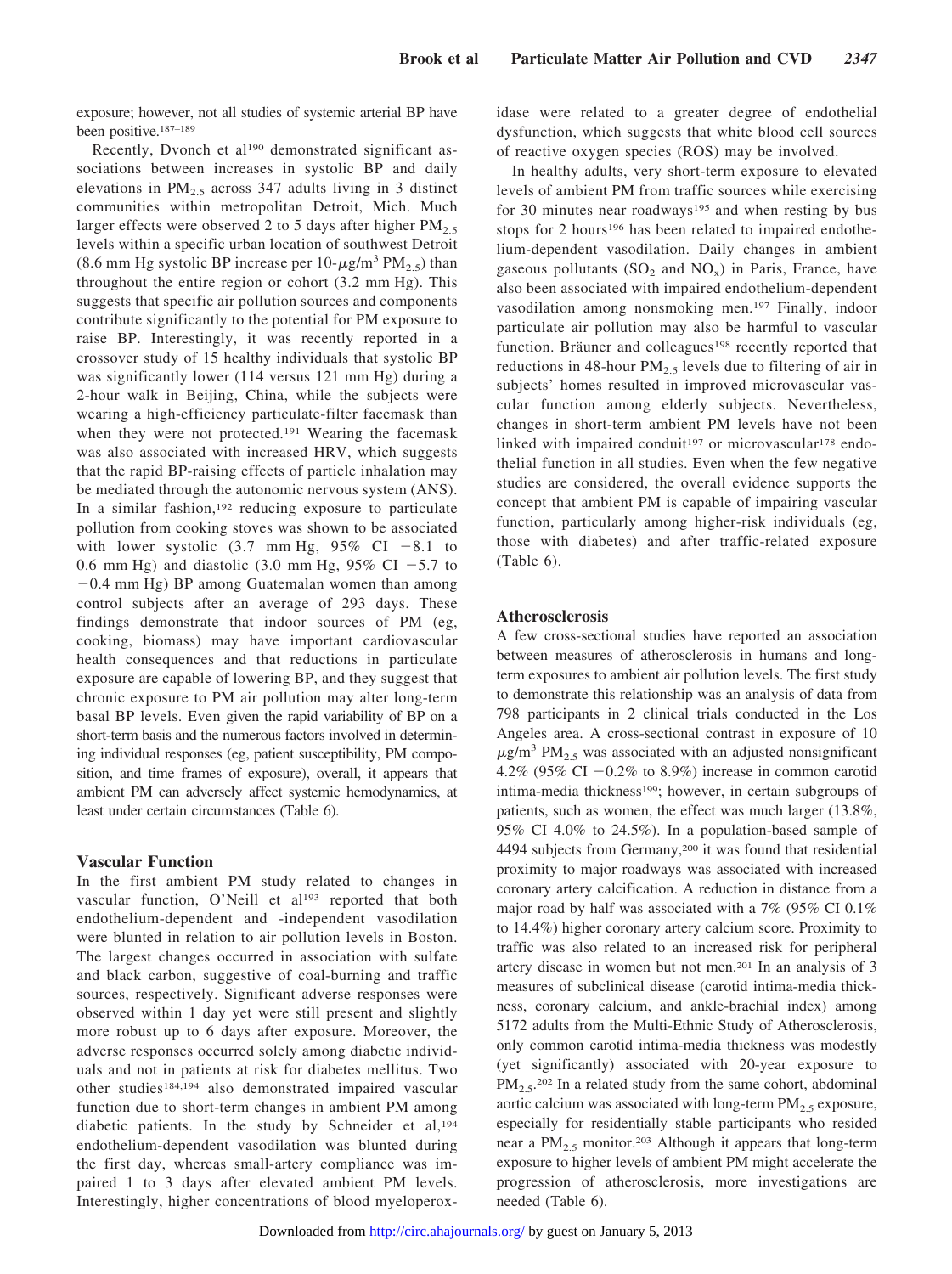## **Heart Rate Variability**

Numerous studies have continued to explore associations between daily changes in PM air pollution exposure and alterations (typically reductions) in HRV metrics, putative markers of cardiac autonomic balance.129,149,156,204–242 Recent observations in the Normative Aging Study cohort have shown strong effect modification of the PM-HRV relationship by obesity and genes that modulate endogenous oxidative stress or xenobiotic metabolism, such as glutathione S-transferase M1, methylenetetrahydrofolate reductase, and the hemochromatosis gene.207,243,244 Additional findings suggest protective effects of statins, dietary antioxidants, and B vitamins, as well as omega-3 polyunsaturated fatty acids.205,207,215,243,244 These results suggest that pathways that reduce endogenous oxidative stress have a protective effect that mitigates reductions in HRV due to ambient PM exposure.

However, the overall results are not entirely consistent. Some studies have reported increases in HRV mediated by PM, specifically among younger healthy people and patients with chronic obstructive lung disease.156,208,216 Nevertheless, the general pattern suggests that PM exposure is associated with increased heart rate and reductions in most indices of HRV among older or susceptible individuals, such as those with obesity and the metabolic syndrome. Typically, timedomain measures (eg, standard deviation of normal RR intervals) and total power are reduced within hours after exposure. Most, but not all, pertinent studies have also found that the largest reduction in power is within the highfrequency domain. In sum, these observations provide some evidence that ambient PM air pollution exposure rapidly reduces HRV, a surrogate marker for a worse cardiovascular prognosis (Table 6). Although studies corroborating changes in autonomic activity by other methods (eg, microneurography or norepinephrine kinetics) have not been performed, the HRV findings are perhaps reflective of the instigation of a generalized cardiovascular autonomic imbalance due to relatively greater parasympathetic than sympathetic nervous system withdrawal.

# **Cardiac Ischemia and Repolarization Abnormalities**

There has been limited direct evidence for the actual induction of cardiac ischemia or repolarization abnormalities in the electrocardiogram (ECG) by exposure to ambient levels of PM.223,245 Recent follow-up analyses from the initial ULTRA study (Exposure and Risk Assessment for Fine and Ultrafine Particles in Ambient Air)<sup>245</sup> suggested that traffic-related combustion pollutants were most strongly related to the promotion of ST-segment depression among elderly nonsmokers during exercise stress testing.246 Moreover, even very acute  $PM_{2.5}$  exposure within the past 1 or 4 hours has been associated with cardiac ischemia during exercise.<sup>247</sup> New findings support these associations in elderly subjects<sup>248</sup> and in patients with coronary artery disease in Boston.249 In the latter study, traffic-related PM was most strongly related to the incidence of ST-segment depression during 24-hour Holter monitoring, and the risk for ischemia was greatest

within the first month after a cardiac event among patients with diabetes. Overall, there is a modest level of evidence that PM exposure can promote cardiac ischemia in susceptible individuals (Table 6).

# **Epigenetic Changes**

There have been relatively few studies examining gene–air pollution exposure interactions, and most have done so while investigating a small number of loci for genetic polymorphisms. Although some studies have suggested greater air pollution susceptibility with one or another genomic polymorphism,207,243,244 few have evaluated the potential for epigenetic changes after exposures. Reduced levels of DNA methylation have been linked to aging, oxidative stress, and CVD. Recently, Baccarelli et al<sup>250</sup> have shown among 718 elderly participants in the Normative Aging Study that short-term exposures (over 1 to 7 days) to  $PM_{2.5}$  and black carbon are associated with decreased "global" DNA methylation in long interspersed nucleotide elements. It was posited that oxidative stress from air pollution exposure could have interfered with the capacity for methyltransferases to interact with DNA or altered the expression of genes involved in the methylation process. This observed effect of pollution exposure was analogous to changes seen with 3.4 years of aging in the cohort. Additional findings among workers in a furnace steel plant support these observations.251 Nevertheless, the mechanisms involved and the cardiovascular implications of these preliminary, although provocative, epigenetic changes require more investigation.

# **Traditional Cardiovascular Risk Factors**

In addition to the fact that individuals with traditional risk factors are likely to be at higher risk for cardiovascular events due to PM exposure, air pollutants may also promote the development of these risk factors over a prolonged period of time. Few published studies have investigated this possibility. A report from the Multi-Ethnic Study of Atherosclerosis has demonstrated that residential proximity to major roadways was associated with a higher left ventricular mass index as measured by cardiac magnetic resonance imaging.252 The degree of increase was analogous to a 5.6-mm Hg increase in systolic BP among the study participants. This suggests that traffic-related exposures may have increased left ventricular mass by chronically elevating systemic arterial BP, a common cause of left ventricular hypertrophy. However, other mechanisms cannot be excluded, such as systemic inflammation and oxidative stress, which could potentially activate neurohormonal pathways (eg, ANS imbalance, renin-angiotensin system) that could directly mediate such a finding. In addition, a recent study of adults older than 30 years of age (n=132 224) participating in the National Health Interview Survey reported a significant association between self-reported hypertension and estimated annual PM<sub>2.5</sub> exposure using US EPA monitoring data.<sup>253</sup> A  $10-\mu g/m^3$  elevation in PM<sub>2.5</sub> was associated with an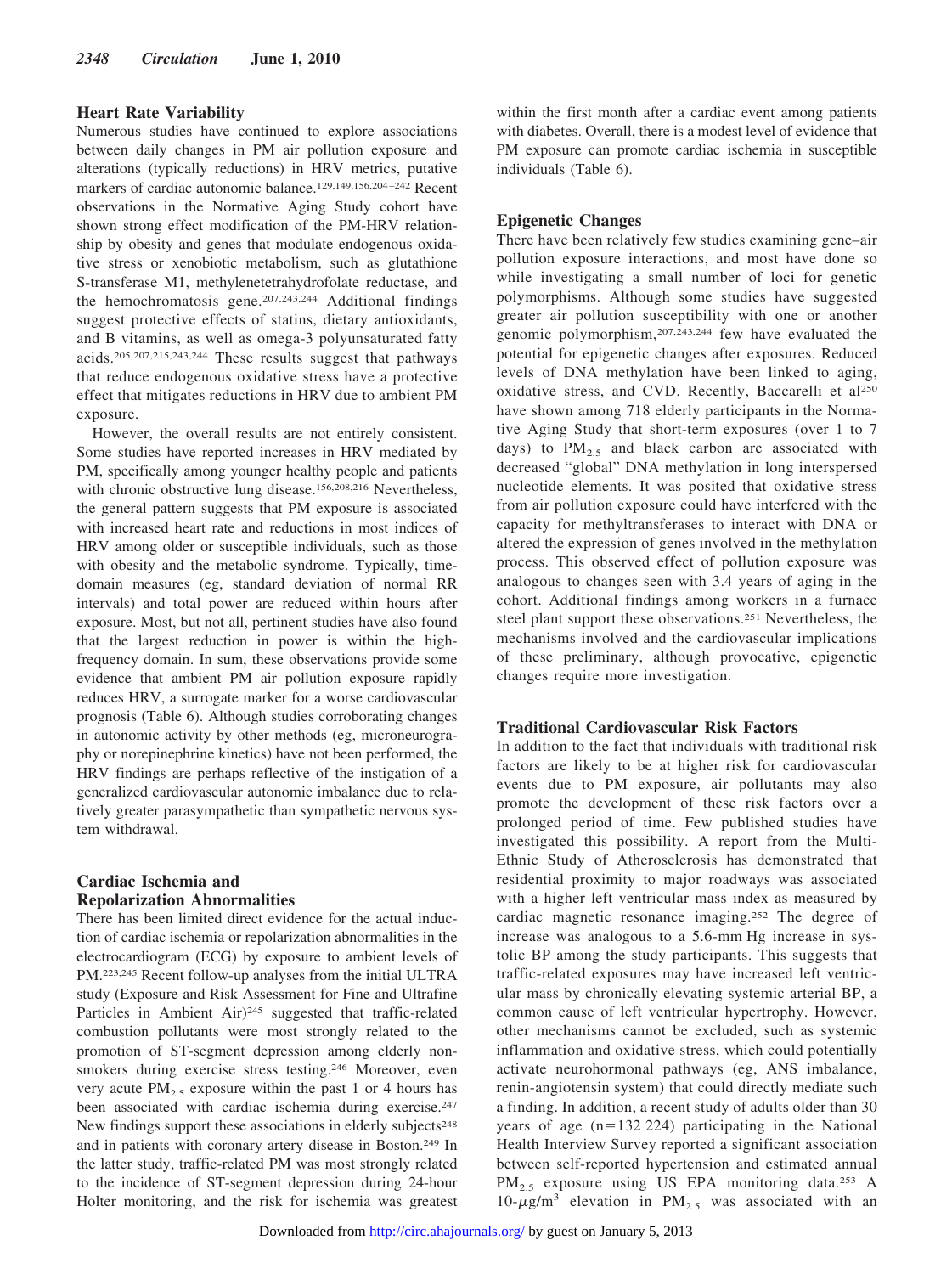adjusted odds ratio of 1.05 (CI 1.00 to 1.10) for the presence of hypertension. The increase in risk was found only among non-Hispanic whites. These studies provide some initial evidence that longer-term PM exposures may augment the risk for developing chronically elevated BP levels or even overt hypertension.

Brook et al<sup>254</sup> have also demonstrated a novel relationship between a metric of long-term traffic exposure  $(NO<sub>2</sub>)$ level by residence) and the odds of having the diagnosis of diabetes mellitus among patients in 2 respiratory clinics in Ontario, Canada. In women only, the odds ratio of diabetes was 1.04 (95% CI 1.00 to 1.08) for each increase of 1 parts per billion (ppb) of  $NO<sub>2</sub>$ . Across the interquartile range (4) ppb  $NO<sub>2</sub>$ ), exposures were associated with nearly a 17% increase in odds for diabetes mellitus. The first biological support for this finding comes from a study in Iran that demonstrated that the previous 7-day-long exposure to  $PM_{10}$  was independently associated with worse metabolic insulin sensitivity among 374 children 10 to 18 years of age.255 These findings suggest that the systemic proinflammatory and oxidative responses due to long-term PM air pollution exposure could potentially increase the risk for developing clinically important aspects of the metabolic syndrome, such as hypertension and diabetes mellitus. Further studies in this regard are warranted.

#### *Evidence Summary*

Table 6 provides a consensus qualitative synopsis based on the expert opinions of the writing group members of the overall level of existing support, linking each surrogate or intermediate cardiovascular outcome with exposures to PM at ambient concentrations, based solely on the database of observational studies.

# **Additional Epidemiological Findings and Areas of Continued Research**

# **Responsible Sources and Pollution Constituents**

Although PM concentration (mass per cubic meter) has been associated with cardiovascular events in numerous studies, the specific particulate constituents and the sources responsible remain less clear. Despite the fact that it is a difficult undertaking, several epidemiological studies have attempted to identify the culprit components within the PM mixtures. With regard to PM-associated inorganic ions (nitrate and sulfate), it has been suggested that the overall toxicological data do not clearly implicate these compounds as responsible for mediating the cardiovascular health effects of  $PM<sub>2.5</sub>^{256}$  Nevertheless, sulfate particles have been associated with cardiopulmonary mortality in the ACS and Harvard Six Cities studies.62,68 A recent time-series analysis among 25 US cities found that cardiovascular risk was increased when PM mass contained a higher proportion of sulfate, as well as some metals (aluminum, arsenic, silicon, and nickel).257 It is possible that these positive findings represent sulfate serving as a marker for an effect mediated by a toxic PM mixture derived from commonly associated sources (eg, coal combustion). Nevertheless, a direct role for particle sulfate in causing cardiovascular events cannot be excluded entirely.256

In California, short-term exposures to several different PM constituents that likely reflect combustion-derived particulates, including organic and elemental carbon and nitrates, were most strongly associated with higher cardiovascular mortality.258 Certain metals (zinc, titanium, potassium, and iron) and sulfate levels in the winter months were also positively related. Similarly, ambient levels of organic and elemental carbon have been most strongly linked among PM constituents with hospitalizations for CVDs in multipollutant models in a study among 119 US cities.<sup>259</sup> Finally,  $PM_{2.5}$ composed of higher levels of elemental carbon, along with the metals nickel and vanadium,<sup>48</sup> has also been linked with greater risks for cardiovascular hospitalizations.260 These results support that the chemistry or composition of the  $PM_{2.5}$ (eg, organic/elemental carbon and certain metals) along with the responsible source from which these mixtures are derived (eg, fresh combustion, traffic) may play important roles in determining the risk for cardiovascular events. However, the extent to which these constituents mediate specific responses, alone or together, and their importance beyond the concentration of  $PM_{2.5}$  mass alone represent an area of active research that requires more investigation to reach firm conclusions.

Many experiments have demonstrated the especially toxic properties and strong oxidizing potential of the smallest particle sizes (eg, UFP) and of the specific chemical species typically rich within this size fraction (eg, transition metals, organic compounds, and semiquinones).261 Although some epidemiological evidence suggests that exposure to ultrafine compounds17 may be associated with higher cardiovascular risk (eg, an elevation of UFP count by 9748/cm3 has been associated with an increase in cardiovascular mortality of approximately 3% within 4 days in Erfurt, Germany262) and adverse responses,158,159 there have been few such studies because they are challenging to conduct, for numerous reasons. Moreover, there are few UFP monitors, and the levels measured at regional sites may not accurately reflect an individual person's exposure because of marked spatial heterogeneity, because the concentrations are dominated by local point sources of fresh combustion (eg, roadways). This could help explain some of the previously negative study findings.<sup>116</sup>

Similarly, coarse particulates between 0.25 and 1.0  $\mu$ m in diameter may affect the cardiovascular system,221,264,265 and although the available data related to hard events and cardiovascular mortality have suggested a relationship,<sup>265,266</sup> recent findings have been less consistent.<sup>104</sup> In the most recent time-series analysis of 112 US cities, coarse PM was independently associated with elevated all-cause, stroke, and pulmonary, but not cardiovascular, mortality after controlling for  $PM_{2.5}$ .<sup>43</sup> Coarse PM was also not associated with either fatal or nonfatal cardiovascular events after controlling for  $PM<sub>2.5</sub>$  levels in the Nurses' Health Study267 or the Women's Health Initiative cohort analyses.72 Additional research is required to establish whether there are independent health effects of the other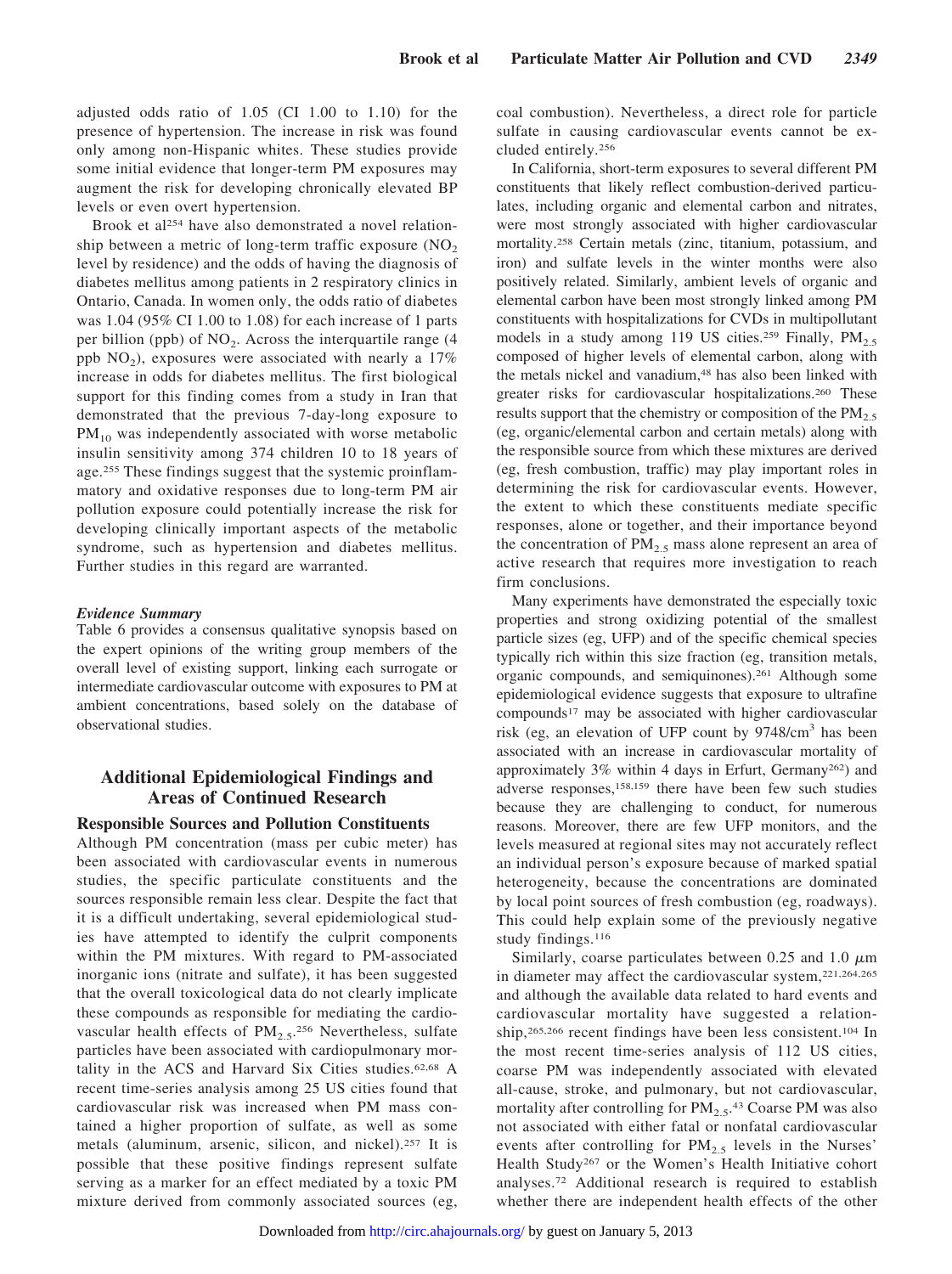particulate size fractions beyond those posed by fine particles. On the other hand,  $PM<sub>2.5</sub>$  mass concentration is the metric most consistently associated with cardiovascular morbidity and mortality. It remains to be determined whether this reflects limitations of available data, the long-lived and regionally homogenous atmospheric nature of  $PM_{2.5}$ , that few studies have investigated the independent effects of the other sizes, difficulties in performing epidemiology studies with adequate UFP exposure estimates, or that specific constituents within the fine PM fraction (or another unidentified agent correlated with that fraction) are actually responsible for causing cardiovascular events. Although particles  $< 0.1 \mu m$  (ie, UFPs) do make up a small fraction of  $PM_{2.5}$  mass, the correlation between UFP particle number and total  $PM<sub>2.5</sub>$  mass concentration is often weak. Because of their minute size, UFPs make up only a small portion of the total  $PM_{2.5}$  mass, even though they represent the largest actual number of particles within fine PM. They also have the highest surface area and a differing surface chemistry. Therefore, changes in the underlying UFP concentration do not likely account for or explain the linkages between  $PM<sub>2.5</sub>$  mass concentration and cardiovascular events observed in large multicity studies. The overall epidemiological evidence thus indicates that fine PM poses an independent cardiovascular risk and that any putative effects of these other size fractions cannot fully explain the observed  $PM_2$ ,  $\epsilon$ –cardiovascular morbidity/mortality relationship.

On the other hand, there is mounting evidence for a distinctive role played by motor vehicle traffic–related exposures in elevating cardiovascular risk.<sup>108,111,268,269</sup> Lipfert et al76,77 interpreted the results of their analysis of the Veterans Affairs hypertensive male cohort as suggesting that traffic density was a more "significant and robust predictor of survival in this cohort" than  $PM_{2.5}$ . Analyses of the Oslo,<sup>81</sup> Dutch,82 AHSMOG,74,75,88 French PAARC,79 and German women cohorts<sup>80</sup> and related studies from areas in the United Kingdom,270 Canada,271 Norway,272 and Rome273 found that measures that often indicate traffic-related exposure  $(NO<sub>2</sub>)$ ,  $NO<sub>x</sub>$ , traffic density, and living near major roads) were also associated with increased mortality. Long-term 5-year average traffic-generated air pollution exposure has been associated with an increased risk of fatal MI (odds ratio 1.23, 95% CI 1.15 to 1.32 per  $31-\mu g/m^3$  increase in NO<sub>2</sub>) but not nonfatal MI in Stockholm County, Sweden.274 The results mirror the results of several cohort studies<sup>72,73</sup> that found that air pollution exposures appeared to be more strongly linked with cardiovascular mortality than nonfatal events. Recently, an analysis from a cohort in the Netherlands demonstrated that several metrics of traffic-related air pollution exposure remained significantly associated with increased risk for cardiovascular events even after adjustment for higher levels of traffic noise.275

The effect of long-term traffic-related exposure on incidence of fatal and nonfatal coronary heart disease was recently assessed after adjustment for background air pollutants and cardiovascular risk factors in 13 309 adults in the Atherosclerosis Risk in Communities study.276 Interestingly, background chronic ambient  $PM<sub>2.5</sub>$  concentrations were not related to the interpolated traffic exposure levels or to heart disease outcomes, which supports the highly localized nature of traffic sources of exposure. After 13 years of follow-up in 4 US communities, individuals residing within the highest quartile of traffic density had a relative risk of 1.32 (95% CI 1.06 to 1.65) for fatal and nonfatal heart disease events. Despite multiple statistical adjustments, the investigators also acknowledged the possibility for residual confounding as a potential source of bias. The specific traffic-related pollution components, such as UFP or gaseous-phase chemicals (eg, SVOCs), that are responsible for the positive findings among these studies remain unknown. The close proximity to roadways within these epidemiological studies (eg, 400 m) required to observe an association with elevated cardiovascular risk, however, matches the atmospheric fate of these shorter-lived pollutants. The findings may thus suggest the existence of cardiovascular health effects mediated by specific air pollutants rather than  $PM<sub>2.5</sub>$  per se. There is room for improvement in assessment of traffic exposures in epidemiological research, and better approaches are now being incorporated into research projects, such as accounting for associated factors (eg, noise or spatial autocorrelation with socioeconomic status).275,277

Geographic differences in cardiovascular risk due to PM have also been observed across US regions, with more consistent or stronger effects observed in Eastern versus Western states.71,103,257 Differences between North American and European cities have also been reported.61 PM exposures are typically, but not always,<sup>258</sup> associated with larger effects during warmer months (spring through fall) than in the winter.45,103,257 Variations in pollution characteristics (eg, sulfate), time spent outdoors, air conditioning usage and particle penetration indoors, ambient temperature and meteorology, and mobile (eg, diesel) or stationary (eg, coal combustion) sources of exposure may help explain these differences. Finally, variations in the cardiovascular risk posed by PM may also occur because of heterogeneity in the metric of exposure, such as personal versus background regional,25 indoor versus outdoor sources, and differences in intracity versus intercity gradients.69 A better understanding of the responsible constituents and sources is important and could potentially lead to more targeted and effective regulations. On the other hand, finding continued evidence that the adverse cardiovascular health effects cannot be linked conclusively to a particular or specific chemical species or source of pollution but rather that they occur in response to a variety of exposure types or mixtures would support the present-day policy of reducing exposure to overall fine particulate mass to achieve public health benefits.

# **Time Course and**

#### **Concentration-Response Relationships**

Many studies have demonstrated that PM air pollution exposure does not simply advance the mortality by a few days of critically ill individuals who would have otherwise died (eg, mortality displacement or "harvesting").278,279 There also appears to be a monotonic (eg, linear or log-linear) concentration-response relationship between  $PM<sub>2.5</sub>$  and mor-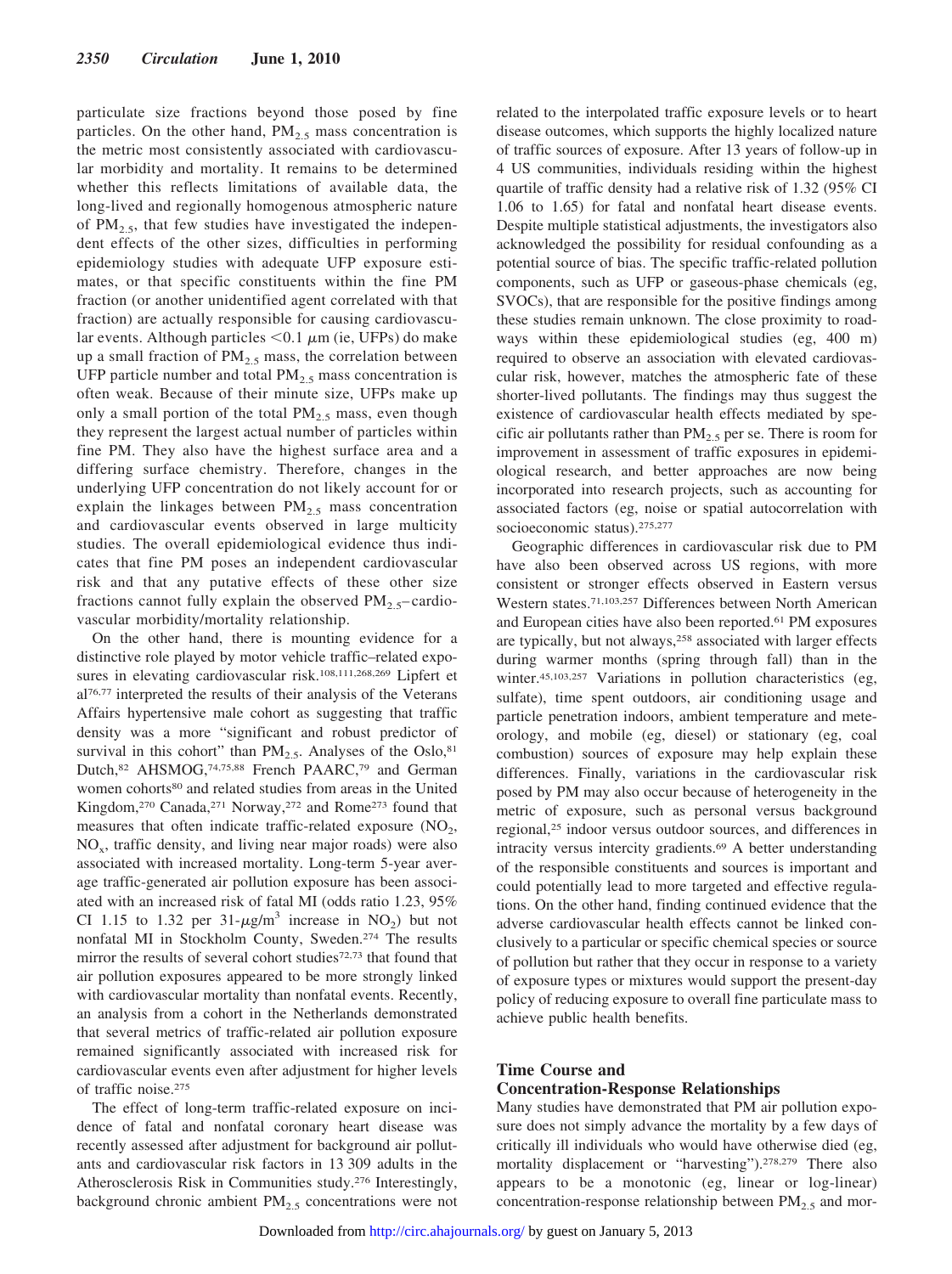

**Figure 2.** Comparison of estimates of percent change in mortality risk associated with an increment of 10  $\mu$ g/m<sup>3</sup> in PM<sub>2.5</sub> or 20  $\mu$ g/m<sup>3</sup> of PM<sub>10</sub> or British Smoke (BS) for different time scales of exposure (log scale of approximate number of days, updated and adapted from Pope281a). Euro indicates European; cardio, cardiovascular disease; and cardiopul, cardiopulmonary.

tality risk observed in cohort studies that extends below present-day regulations of 15  $\mu$ g/m<sup>3</sup> for mean annual levels, without a discernable "safe" threshold.<sup>67,70,84</sup> Cardiovascular risk due to particle exposure was also shown to extend below 15  $\mu$ g/m<sup>3</sup> in the recent analysis of the Women's Health Initiative Observational Study.72 This monotonic association supports the idea that any reduction in particulate pollution will translate into health benefits within a population of people, each with their own individual level of susceptibility. It also suggests that a larger decrease in  $PM<sub>2.5</sub>$  exposures will produce a greater reduction in mortality. Finally, a recent analysis of the literature provided important new insights into the nature of the PM exposure-response relationship.280 The risk for cardiovascular mortality was shown to increase in a linear fashion across a logarithmically increasing dosage of inhaled fine-particle levels that ranged from ambient PM air pollution ( $\approx$ 0.2 mg/d), through secondhand smoke ( $\approx$ 1 mg/d), to active smoking (200 mg/d). This means that the exposure response is extremely steep at very low PM levels (ie, ambient air pollution) and flattens out at higher concentrations (ie, active smoking). This may help explain the seemingly incongruent and comparatively very high degree of cardiovascular risk posed by the much lower levels of PM exposure from ambient pollution and secondhand smoke versus the much higher doses due to active smoking. Thus, the cardiovascular system may be extremely sensitive to very low levels of PM inhalation as encountered with ambient pollution.

At present, the underlying nature and full scope of the temporal-risk relationship posed by longer-term PM exposures remain uncertain.<sup>2,281</sup> The writing group members did concur that the available epidemiological studies demonstrate larger cardiovascular risks posed by more prolonged exposures to higher PM levels than observed over only a few days (Figure 2). Cohort studies using Cox regression survival analyses (over months to years) are capable of evaluating a more complete portion of the temporal-risk relationship than time-series analyses over only a few days that use Poisson regression. However, given the lack of complete information, no conclusions could be drawn on the full magnitude of the augmented risk posed by chronic exposures, the time window (a few months versus decades) required to exhibit this enhanced risk, the underlying biological causes, the extent to which statistical differences between study types explain the variations in risk, and whether clinically relevant chronic CVDs are precipitated by chronic exposures. Some writing group members believe it is important to differentiate as 2 distinct issues the potentially greater effect of long-term exposures on increasing the risk for acute events (eg, cardiovascular mortality) compared with the putative effect on initiating or accelerating the development of chronic CVD processes per se (eg, coronary atherosclerosis). As such, it is possible that the greater risks observed in cohort studies could be capturing the fact that repetitive exposures over months or years augment the risk for sudden cardiovascular events in susceptible people, without actually worsening an underlying "chronic" disease process.

On the one hand, the available studies demonstrate that the majority of the larger risk-effect sizes posed by longer-term versus short-term exposures appear to be manifested within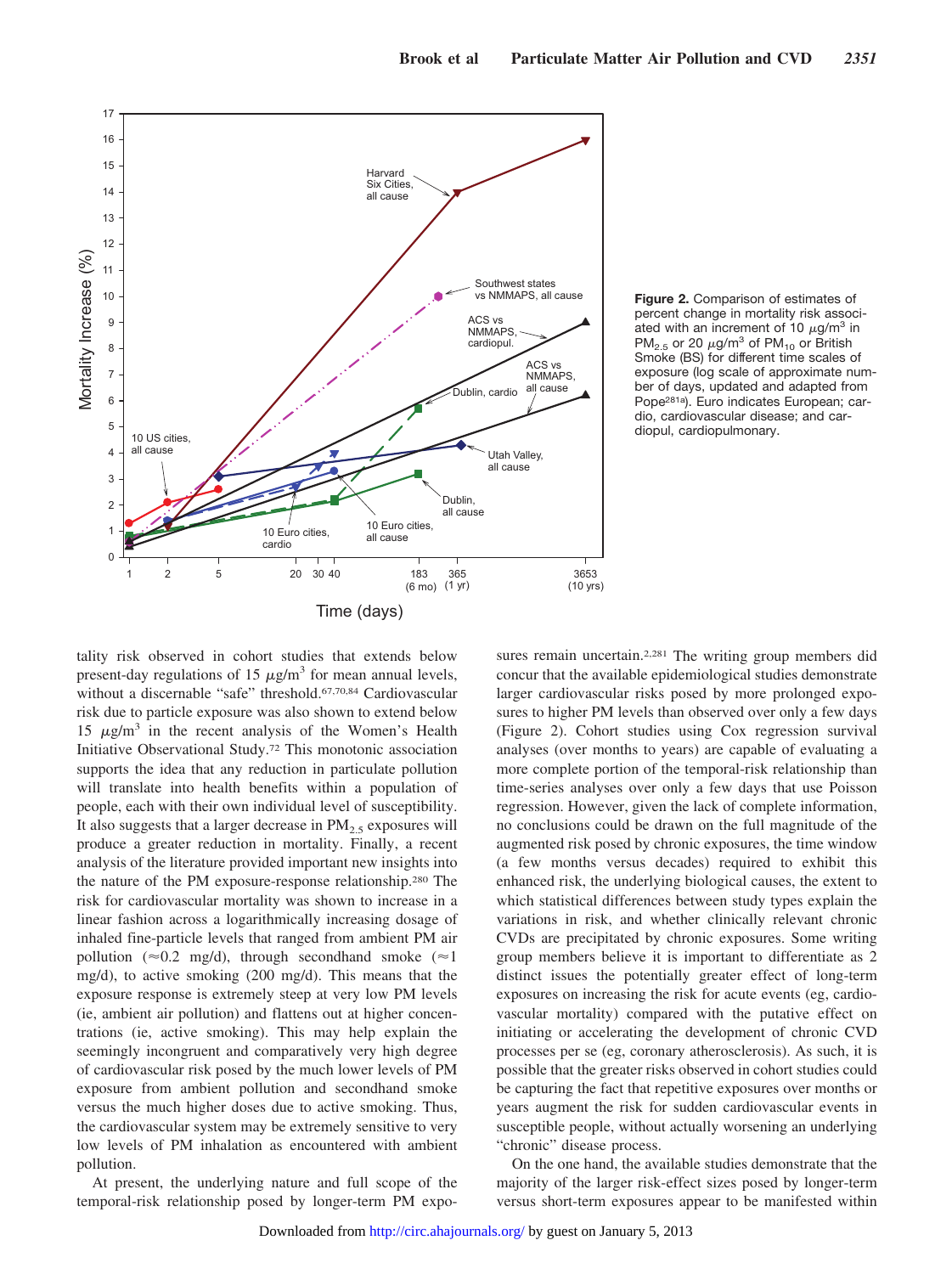only 1 to 2 years of follow-up. Extending the duration of follow-up increases cardiovascular risk, but to a progressively smaller degree over time (Figure 2). The discrepancy in the effect sizes among study types (eg, cohort versus time-series studies) could also reflect differences in statistical methodologies or population susceptibilities.282–284 Recent attempts to investigate this matter64,84 suggest that the risk for acute events associated with chronic exposures may be reasonably well estimated by only the most proximal 1 to 2 years of PM levels. The most recent time frames of exposure also explain a substantial portion of the excess cardiovascular risk observed in several cohort studies.70,72,73,83 These findings bolster the argument that relatively rapid and pliable (and potentially reversible) biological responses, such as the instigation of plaque instability or the enhanced thrombotic potential caused by PM-mediated inflammation or endothelial dysfunction (which can occur and abate over only a few weeks to months), could explain the biology responsible for this greater relative risk.

On the other hand, cogent alternative arguments can be made to explain the differences in relative risk between the cohort and time-series studies. The likely high correlation of a recent year's exposure levels with exposures over many years, as well as the uniform rank ordering of exposure severity over time among cities, can explain why only a short period of PM exposure assessment is required to understand the risk of longer-term exposures. In addition, no studies have evaluated the potential risks of exposure over decades or a lifetime. PM augments the ability of traditional risk factors to accelerate the development of atherosclerosis in experimental settings. As such, it is also plausible that long-term exposures may enhance cardiovascular risk to an even greater extent by increasing an individual's susceptibility for future cardiovascular events or acute exposures. In addition, the full extent of this possibility may not be illustrated by the limited follow-up period (4 to 5 years) of the majority of cohort studies. The writing group thus agreed that this important issue requires more investigation.

It is also possible that these 2 explanations are not mutually exclusive. Furthermore, it cannot be concluded from available information that a long period of time is required for reductions in PM levels to translate into a decrease in cardiovascular risk. On the contrary, reductions in secondhand smoke<sup>285</sup> and PM air pollution levels<sup>64,84,90,95</sup> appear to produce fairly rapid decreases in cardiovascular event rates, within a few months to years.284 At present, the available data do not allow for firm conclusions regarding the underlying biology and the full extent of the potentially nonuniform PM exposure–to–cardiovascular risk temporal relationship.

# **Susceptibility to Air Pollution Exposure**

Susceptibility refers to a heightened risk for a particular cardiovascular end point or event to occur compared with the general population at the same concentration of PM exposure. Typically, this is indicative of an underlying medical condition (eg, diabetes) or personal characteristic (eg, old age) that causes this enhanced risk. This is in contrast to the term "vulnerability," which refers to a population of individuals at greater risk for more frequent or high levels of exposures.

Earlier studies reviewed in the first AHA scientific statement<sup>1</sup> suggested that susceptible populations include the elderly; individuals with diabetes; patients with preexisting coronary heart disease, chronic lung disease, or heart failure; and individuals with low education or socioeconomic status. In the ACS study, current and previous smokers appeared to be at the same or greater degree of risk.<sup>67</sup> Among more recent studies, the Women's Health Initiative also reported positive findings among active smokers and an elevated risk for cardiovascular mortality induced by  $PM_{2.5}$ .<sup>72</sup> Conversely, current smokers were found to be at no increased risk for cardiovascular mortality in response to  $PM_{2.5}$  exposure in the Nurses' Health Study.73 Thus, the effect modification of smoking status requires more investigation. The APHENA study of European and North American cities recently confirmed that elderly and unemployed individuals are at higher risk of short-term PM exposure.61 In a multicity time-series study in Asia, women, the elderly, and individuals with lower education and socioeconomic status were also shown to be at elevated risk.286 A few additional studies have reported some evidence of susceptibility to short-term PM exposures among older individuals, people with diabetes, and those with a lower level of education.<sup>287–289</sup> Finally, a recent study illustrated that present-day levels of  $PM<sub>2.5</sub>$  likely increase the risk for a cardiac event within a few days of exposure principally (or even solely) among individuals with preexisting significant coronary artery disease, even if they are seemingly healthy (eg, without anginal symptoms). Patients without obstructive lesions on heart catheterization were not at any risk for  $PM_2$ -induced myocardial events over the short term.13 This is not surprising, because most acute cardiovascular events occur among individuals with underlying vulnerable substrate (eg, unstable plaques) and not in individuals with normal coronary arteries.

Obesity has been newly recognized as a possible susceptibility factor. Two cohort studies have shown that a greater body mass index enhances the susceptibility for PM-induced cardiovascular mortality, at least among women.72,73 Although individuals with diabetes showed a trend toward greater risk in the Women's Health Initiative,<sup>72</sup> hypertension, high cholesterol, smoking, elderly age, education, and income did not alter the risk association. Overall, there appears to be little effect modification by race, hypercholesterolemia, or BP among the studies. Finally, sex may also be a risk-effect modifier. The particularly robust risk estimates of the 2 cohort studies that included only women,72,73 the fact that PM increased cardiovascular risk in female but not male participants of the AHSMOG study,75 and the multicity time-series findings in Asia286 suggest that women may be at greater risk for cardiovascular mortality related to PM. Further studies are needed to clarify whether obese individuals and women are indeed susceptible populations.

#### **Biological Mechanisms**

There has been substantial improvement in our understanding of the biological mechanisms involved in PM-mediated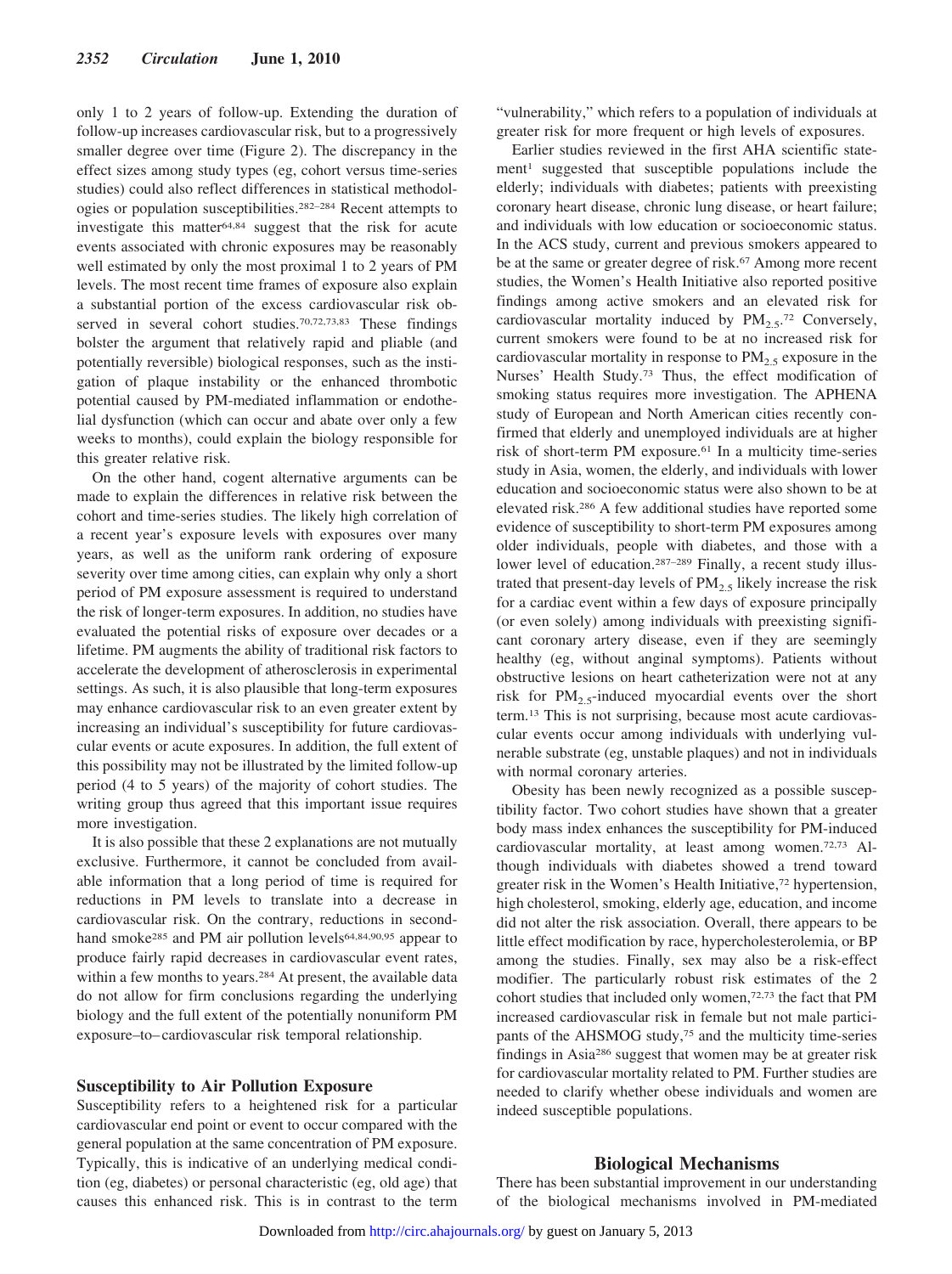

**Figure 3.** Biological pathways linking PM exposure with CVDs. The 3 generalized intermediary pathways and the subsequent specific biological responses that could be capable of instigating cardiovascular events are shown. MPO indicates myeloperoxidase; PAI, plasminogen activator inhibitor; PSNS, parasympathetic nervous system; SNS, sympathetic nervous system; and WBCs, white blood cells. A question mark (?) indicates a pathway/mechanism with weak or mixed evidence or a mechanism of likely yet primarily theoretical existence based on the literature.

cardiovascular effects. Studies before 2004 were reviewed previously,1 and only some are again discussed here for contextual background. A number of new experiments have demonstrated very rapid effects of air pollution, such as vascular dysfunction, which argues for the existence of pathways that convey signals systemically within hours of PM inhalation. On the other hand, there is also support for chronic biological effects, such as the promotion of atherosclerosis. At the molecular level, persuasive evidence supports an integral role for ROS-dependent pathways at multiple stages, such as in the instigation of pulmonary oxidative stress, systemic proinflammatory responses, vascular dysfunction, and atherosclerosis. In sum, new studies continue to support the idea that inhalation of PM can instigate extrapulmonary effects on the cardiovascular system by 3 general "intermediary" pathways. These include pathway 1, the release of proinflammatory mediators (eg, cytokines, activated immune cells, or platelets) or vasculoactive molecules (eg, ET, possibly histamine, or microparticles) from lungbased cells; pathway 2, perturbation of systemic ANS balance or heart rhythm by particle interactions with lung receptors or

nerves; and pathway 3, potentially the translocation of PM (ie, UFPs) or particle constituents (organic compounds, metals) into the systemic circulation (Figure 3).

# **Exposure Considerations**

Animal and human exposure studies are discussed separately and apart from the effect of ambient PM because their methodologies and clinical relevancies vary widely. Controlled exposure studies involve exposing a subject to various size fractions of PM within a chamber connected to ambient air (concentrated or nonconcentrated) or a source of aerosolized particles. Virtual impactor systems that deliver concentrated ambient particles (CAPs) from "real-world" ambient air are a commonly used approach for mimicking exposures to higher levels of ambient particles without requiring invasive methods or the generation of artificial particles.3 Both a strength and limitation, however, is that CAPs can vary considerably from day to day in composition. Additionally, only certain particle size ranges are typically concentrated (eg, PM from 0.1 to 2.5  $\mu$ m in the fine-CAP system), whereas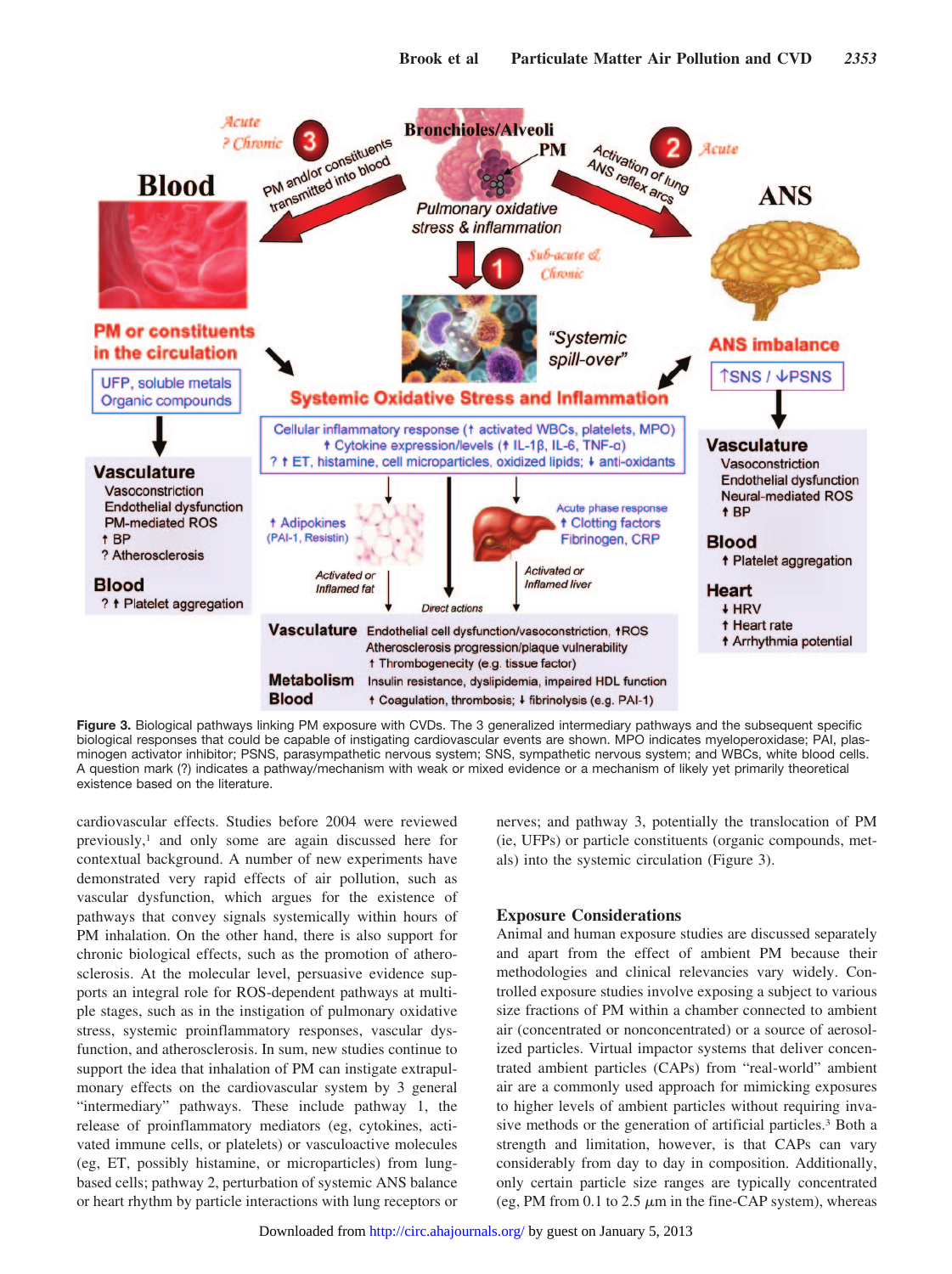ambient air contains a mixture of particle sizes, volatile organics, and gases that are not concentrated (and can be lowered). Potential interactions between PM and gaseous copollutants on health end points are therefore excluded, unless the latter are reintroduced in an artificial fashion. Other methods of controlled-inhalation exposures include diesel engine exhaust (diluted and aged mixtures of high numbers of fresh combustion UFPs with vapor-phase components), roadside aerosols, and wood-burning sources. Regarding animal exposures, intratracheal instillation methods may sometimes be required because of the limited availability of inhalation exposure systems. Unfortunately, particle size and surface characteristics—mostly retained in inhalation systems with fresh sources of pollution and which may be important in influencing biological effects—are likely significantly altered in instillation systems or by methods that use previously collected particulate. However, the use of carefully modeled exposures (eg, deposition calculation) and the recognition that areas of "hot spots" containing markedly higher PM levels within the lung may occur even during normal inhalation make the results of these experiments potentially relevant.2 Further detailed discussions of exposure considerations are reviewed elsewhere.290

The protocol details vary considerably among the studies. Many aspects of exposure, including the duration, concentration, PM size ranges and composition, and gaseous copollutants, are important to consider. A wide variety of outcomes may be anticipated depending on the biological pathways evoked by differing exposures. Moreover, there are multiple determinants of the subsequent physiological responses, including the time frames of investigation, preexisting susceptibility, animal models, and the details of the outcomes investigated. All of these factors may explain some of the heterogeneity in the reported study results and must be taken into consideration when interpreting the findings.

#### **Animal Exposure and Toxicological Studies**

Studies that investigate the effects of exposure on susceptible animals (eg, those with preexisting cardiovascular or metabolic abnormalities) may be preferable in many circumstances because of the increasing recognition that the pathways underlying the biological effects of PM overlap (ie, modify and/or enhance) those of conventional cardiovascular risk factors. Such factors (eg, hypertension or atherosclerosis) may also be necessary or at least responsible for the evocation of a more readily observable or robust response. For example, in the context of systemic oxidative stress or inflammation, the cellular machinery for the generation of excess ROS and proinflammatory responses (eg, adhesion molecule and cytokine expression) is already primed or operational in susceptible animals.

### *Pulmonary Oxidative Stress and Inflammation*

The molecular events responsible for triggering pulmonary oxidative stress and inflammation, along with the interactions between lung and immune cells, the inhaled PM, and the protective secretions (eg, surfactant, proteins, and antioxidants), are highly complex, $4-6$  as reviewed in detail elsewhere.290a,290b,414 In brief, size, charge, solubility, aggregation, ROS-producing potential, and chemistry play roles in determining the responses. These include the particle fate (eg, lung clearance versus retention rates), the nature of the PM-cell interactions (eg, immune versus lung cell uptake, host cell responses, and intracellular sequestration/location), and the dose (likely typically a small percentage of inhaled PM) and pathways of potential systemic transmission of PM or its constituents, such as in the circulation [free, intracellular within circulating cells, (lipo)protein-bound] or via lymphatic spread.4,5,290a,290b Because of their nano-scale size, UFPs may directly enter multiple lung cell types via nonphagocytic pathways and adversely affect organelles, such as mitochondria.6,290a,290b Larger unopsonized fine particles are more typically taken up by phagocytes through interactions with innate immunity receptors such as MARCO (macrophage receptor with collagenous structure) or other scavenger receptors.5,290a,290b This may in fact be a protective mechanism that sometimes prevents harmful lung inflammation. Certain particle compounds may directly generate ROS in vivo because of their surface chemistry (eg, metals, organic compounds, and semiquinones) or after bioactivation by cytochrome P450 systems (eg, polycyclic aromatic hydrocarbon conversion to quinones).6,290a,290b A particle surface or anions present on otherwise more inert particles may disrupt iron homeostasis in the lung and thereby also generate ROS via Fenton reactions.291 Other PM constituents may do so indirectly by the upregulation of endogenous cellular sources (eg, nicotinamide adenine dinucleotide phosphate [NADPH]) oxidase)292,293 or by perturbing organelle function (eg, mitochondria) by taken-up PM components.261 Particle stimulation of irritant and afferent ANS fibers may also play a role in local and systemic oxidative stress formation.294 Given the rich antioxidant defenses in the lung fluid, secondarily generated oxidization products of endogenous molecules (eg, oxidized phospholipids, proteins) or a reduction in endogenous antioxidants per se may be responsible at least in part for the state of oxidative stress in the lungs (along with instigating the subsequent cellular responses) rather than ROS derived directly from PM and its constituents.

Subsequent to oxidative stress, antioxidant and phase II defenses may be activated (eg, inducible nitric oxide synthase, glutathione) via transcription factor Nrf2-dependent pathways.261 When inadequate, pathological oxidative stress can initiate a variety of pulmonary inflammatory responses. For example, ROS in the lungs has been shown to augment the signal transduction of membrane ligand (eg, epidermal growth factor by disrupting phosphatases) or patternrecognition receptors (eg, toll-like receptors [TLR])295–299 and/or stimulate intracellular pathways (eg, mitogen-activated protein kinases) that lead to the activation of proinflammatory transcription factors (eg, nuclear factor- $\kappa\beta$ ) that upregulate expression of a variety of cytokines and chemokines.261 Alteration in lung cell redox status may itself stimulate nuclear factor- $\kappa\beta$ . Biological components within coarse PM could also directly trigger inflammation (eg, nuclear factor- $\kappa\beta$  pathways) by binding to TLR2 or TLR4 receptors or other innate immune pattern-recognition receptors.297 It is also possible that other components of metal-rich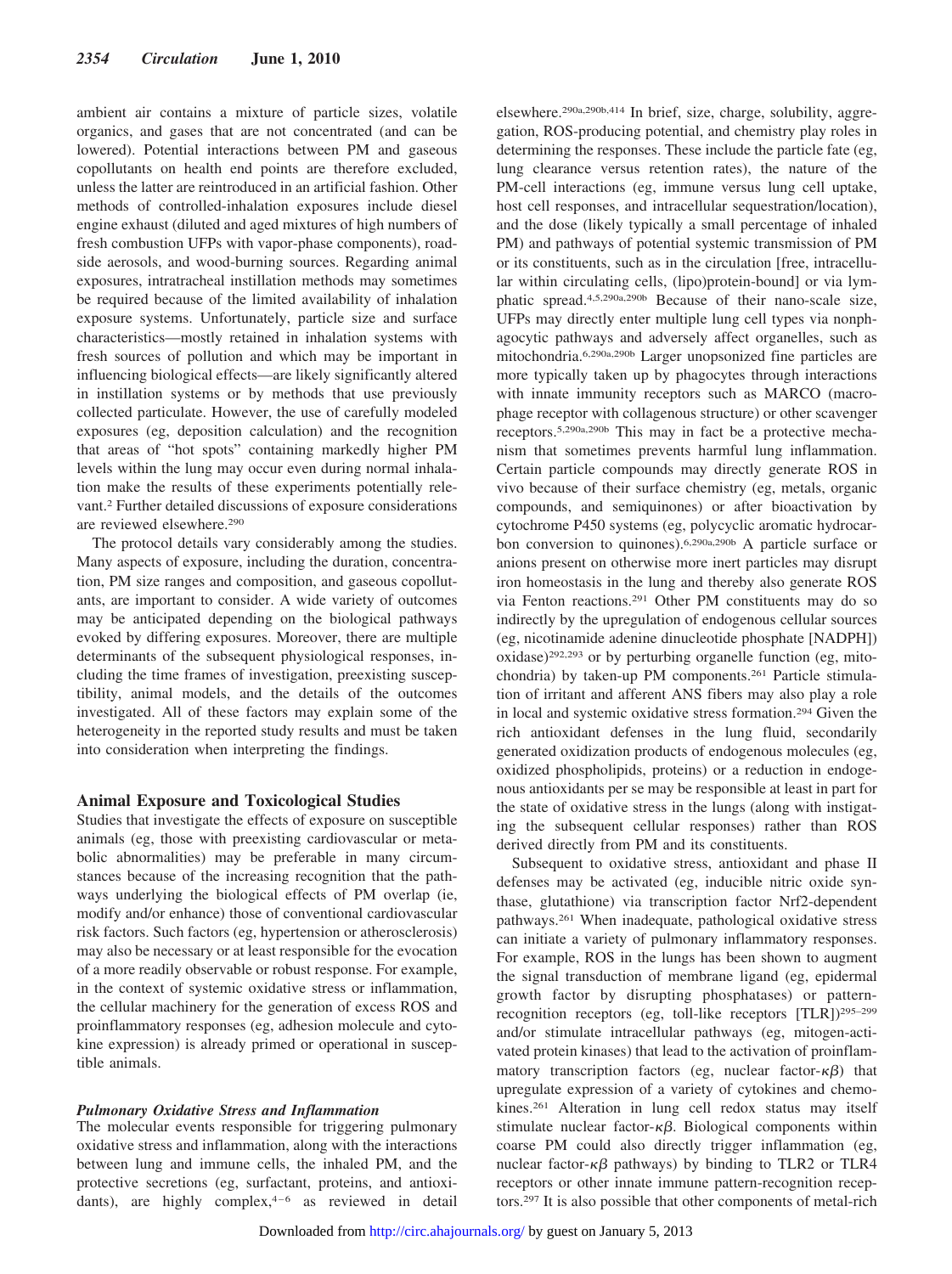PM could instigate inflammatory pathways via TLR activation directly or via the oxidation of endogenous biological compounds that then serve as TLR ligands.300 Finally, there is some evidence that PM can activate inflammatory mitogenactivated protein kinase signaling by angiotensin II receptor– dependent pathways.295 These inflammatory responses can also exacerbate the initial oxidative stress [eg, via upregulation of cellular NAD(P)H oxidase] and thus initiate a positive-feedback cycle.

Available studies support important contributions to pulmonary inflammation from innate immune cells such as neutrophils and macrophages (TNF- $\alpha$ , IL-6), as well as from the adaptive immune system, such as T cells (IL-1, IL-4, IL-6, and IL-10). Although the dominant source of cytokines likely represents the alveolar macrophages and lung epithelial cells, the role of other innate and adaptive immune cells cannot be ruled out.299,301,302 Recently, myeloperoxidase activity was shown to increase after PM exposure in the same time course of appearance of cellular inflammation (primarily neutrophils) in the lung.303 Gaseous components such as ozone may also amplify the toxicity of PM.304

#### *Systemic Inflammation*

In the context of examining the cardiovascular effects of air pollution, it is important to consider the inflammatory mediators that are released from lung cells after contact with PM, because some could conceivably spill over to the general circulation or increase liver production of acute-phase proteins (eg, CRP, fibrinogen). An increase in circulating proinflammatory mediators (eg, activated immune cells, cytokines) could thus serve as a pathway to instigate adverse effects on the heart and vasculature. Numerous experiments have demonstrated increased cellular and inflammatory cytokine content, such as IL-6, IL-1 $\beta$ , TNF- $\alpha$ , interferon- $\gamma$ , and IL-8, of bronchial fluid and sometimes in circulating blood after acute exposure to a variety of pollutants.292,305–311

Critical roles for the elevations in systemic and pulmonary levels of IL-6 and TNF- $\alpha$  have been observed after PM exposure, typically coincident with pulmonary inflammation.292,302,306,309,311–314 There is at least some evidence that the degree of pulmonary inflammation and systemic inflammation (IL-6) correlates with the elevation of systemic cytokines and systemic vascular dysfunction.314 In a 4-week inhalation exposure to freshly generated diesel exhaust, IL-6 knockout mice did not demonstrate increased cellular inflammation or TNF- $\alpha$  in bronchial fluid, which implies a role for IL-6.315 Consistent with these findings, acute intratracheal exposure to  $PM_{10}$  resulted in an increase in IL-6, TNF- $\alpha$ , and interferon- $\gamma$  in the bronchial fluid.<sup>316</sup> However, in this study, IL-6<sup>-/-</sup> mice showed roughly the same levels of TNF- $\alpha$  in bronchial fluid as wild-type mice, although interferon- $\gamma$  was decreased to control values.316 The results also suggested that lung macrophages play an important role, because depletion of these cells abolished the increases in some of the cytokines and systemic cardiovascular responses. Although our understanding of the source of IL-6 and TNF- $\alpha$  and their involvement in the systemic inflammatory response after PM exposure remains incomplete, these and other experiments appear to suggest that at least with  $PM_{10}$  particles, alveolar macrophages play a dominant role.309,314,316

Among remaining uncertainties, the upstream signaling pathway responsible for the recognition of PM components that in turn produce the systemic inflammation has not been fully elucidated<sup>317</sup>; however, there is some evidence with other particulates and experimental models of lung injury that ROS generated by NADPH oxidase or pattern-recognition receptors may modulate some of these responses.292,299,318 NADPH-oxidase knockout mice demonstrated significantly lower IL-6 and macrophage inflammatory protein-2 responses to collected PM than wild-type mice.<sup>292</sup> Extrapulmonary sources may also be involved in promulgating the systemic inflammation.  $PM_{2.5}$  exposure in a model of dietinduced obesity in C57Bl/6 mice for a duration of 24 weeks resulted in elevations in TNF- $\alpha$  and IL-6. In addition, there were increases in circulating adipokines, such as resistin and plasminogen activator inhibitor-1.319 The elevation in cytokines, thought to be derived from adipose sources, in addition to findings of adipose inflammation in that study, raises the possibility of additional systemic nonpulmonary sources of such cytokines.

#### *Systemic Oxidative Stress*

Numerous in vitro studies have demonstrated activation of ROS-generating pathways by PM incubation, such as NADPH oxidases, mitochondrial sources, cytochrome P450 enzymes, and endothelial nitric oxide synthase in cultured cells or in pulmonary and vascular tissue.293,311,320–329 Similar to inflammation, the oxidative stress after PM inhalation may not always stay confined within the lungs.330 The sources of excess ROS within cardiovascular tissue may include circulating immune cells or cytokines, depletion of defense mechanisms (eg, impaired high-density lipoprotein function), oxidation of lipoproteins or other plasma constituents, 331 activation of ANS pathways,294 or circulating PM constituents (eg, soluble metals, organic compounds) reaching the vasculature.261 Activation of ROS-dependent pathways modulates diverse responses with far-reaching consequences, including vascular inflammation/activation, atherosclerosis, impaired basal vasomotor balance, enhanced coagulation/ thrombosis, and platelet activation.290b

Recent experiments have indeed confirmed the existence of footprints or markers of oxidative stress within the cardiovascular system in the in vivo context. Acute-exposure studies332 have shown a relationship between the vascular dysfunction in spinotrapezius microvessels and the release of myeloperoxidase from leukocytes into the vasculature within only hours after the pulmonary instillation of PM.332 Interestingly, an insoluble particle  $(TiO<sub>2</sub>)$  induced very similar effects. More long-term studies<sup>333</sup> have demonstrated that 10 weeks of exposure to  $PM_{2.5}$  increased superoxide production in response to angiotensin II and resulted in upregulation of NAD(P)H oxidase subunits and depletion of tetrahydrobiopterin in the vasculature. These effects had functional consequences in terms of increases in systemic vascular resistance and BP. In another investigation that involved apolipoprotein E–deficient (Apo $E^{-/-}$ ) fed a high-fat diet, chronic exposure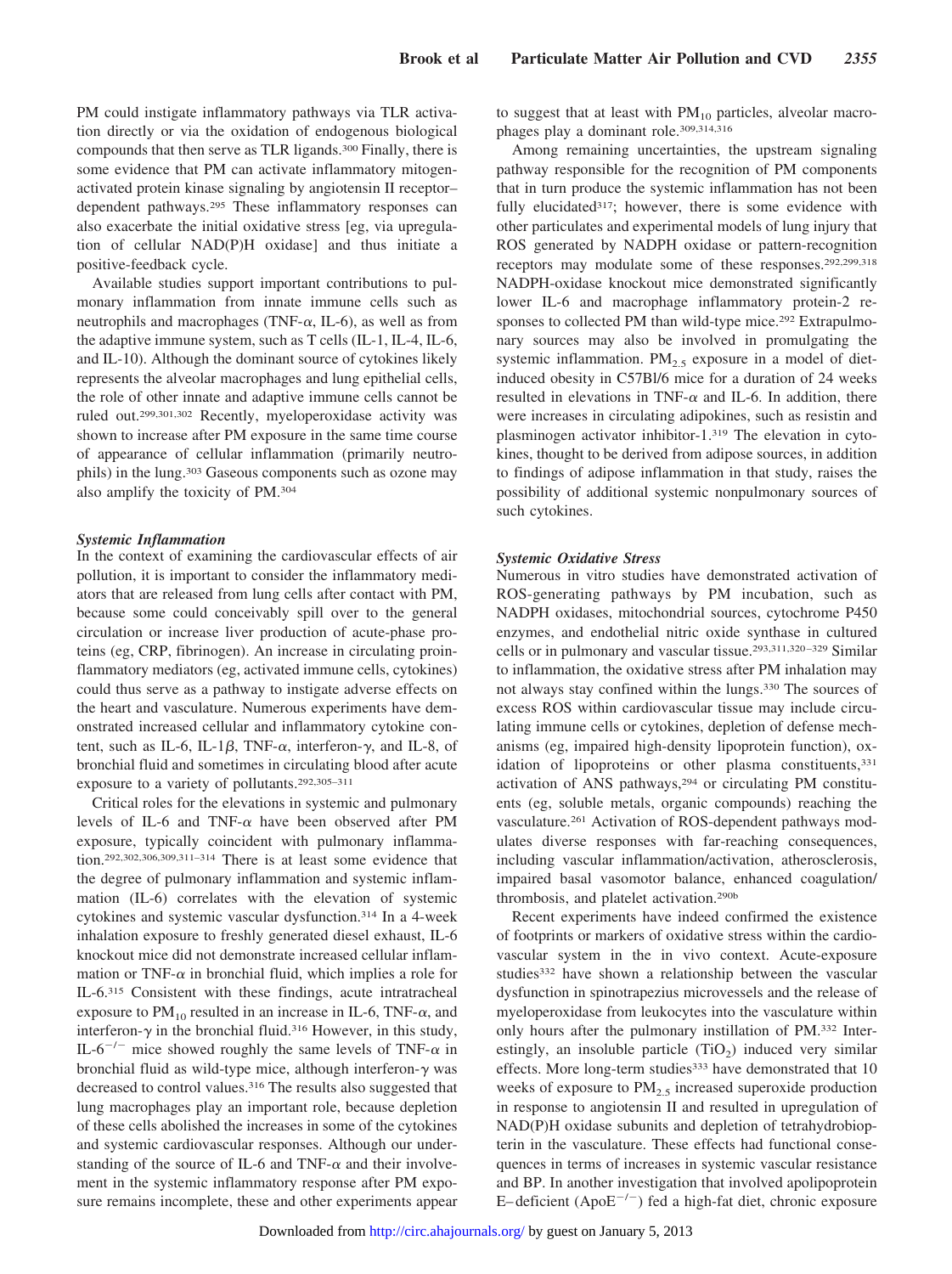to  $PM_{2.5}$  exacerbated vascular oxidant stress and promoted atherosclerosis progression.334 The proatherogenic effects of ambient UFPs<sup>331</sup> versus PM<sub>2.5</sub> in genetically susceptible Apo $E^{-/-}$  mice in a mobile facility close to a Los Angeles freeway have also been compared. Exposure to UFPs resulted in an inhibition of the antiinflammatory capacity of plasma high-density lipoprotein and greater systemic oxidative stress, as evidenced by increased hepatic malondialdehyde and upregulation of Nrf2-regulated antioxidant genes.331

Other experiments294 have suggested that ANS imbalance may play an important role in PM-induced cardiac oxidative stress. Pharmacological inhibition of the ANS could significantly reduce chemiluminescence in the heart after exposure.<sup>303</sup> More recently, an upstream modulator, the transient receptor potential vanilloid receptor-1, within the lung was identified as central to the inhaled CAP-mediated induction of cardiac chemiluminescence.335 In these studies, capsazepine was able to abrogate ECG alterations in rats during the 5-hour exposure, which suggests that neural ANS pathways are crucial.

## *Thrombosis and Coagulation*

Earlier studies using intratracheal instillation of high concentrations of diesel exhaust particles demonstrated the induction of lung inflammation, platelet activation, and increased peripheral vascular thrombosis in both arteries and veins after photochemical injury.336,337 Thrombosis susceptibility was ascribed to direct passage of the instilled UFPs in the blood, because large polystyrene particles unlikely to cross the lung-blood barrier did not increase peripheral thrombosis. In a subsequent study, a persistent increase in thrombosis susceptibility to diesel exhaust particles was shown after 24 hours, an effect that was mitigated by pretreatment with sodium cromoglycate, which indicates that this response was secondary to histamine release from basophil degranulation.338 These same effects, however, were mimicked by 400-nm polystyrene particles with a low likelihood of transgressing the pulmonary barrier, which implicates pulmonary release of histamine as a mediator of thrombosis at the later time point. Because histamine was increased in the plasma at 6 and 24 hours after exposure, and diphenhydramine mitigated diesel PM–induced thrombosis at later time points but not at 1 hour, it was hypothesized that additional direct effects of PM constituents reaching the circulation may be responsible for the earliest prothrombotic effects.<sup>339</sup> No increase in circulating von Willebrand factor was observed after instillation of both particles. Finally, pulmonary instillation of carbon nanotubes produced neutrophil lung influx 24 hours later. Circulating platelet-leukocyte conjugates were elevated 6 hours after exposure, whereas procoagulant microvesicular tissue factor activity and peripheral thrombotic potential were increased 24 hours later. Inhibition of P-selectin abrogated these responses, which demonstrates that rapid activation of circulating platelets by the pulmonary deposition of PM plays a vital role.340 This series of studies suggests that release of lung cell–derived mediators (eg, histamine) after several hours along with the more rapid activation of circulating platelets by lung inflammation via P-selectin–dependent processes may mediate distant system prothrombotic effects without necessarily inducing systemic endothelial damage.

In a study using C57BL/6J mice, intratracheal  $PM_{10}$ particles rich in transition metals decreased bleeding, prothrombin, and activated partial thromboplastin times and enhanced the levels of several coagulation factors as well as thrombosis times in response to experimental  $FeCl<sub>3</sub>$  injury.<sup>316</sup> This prothrombotic effect was mitigated in  $IL-6^{-/-}$  and macrophage-depleted mice, which suggests that IL-6, lung macrophages, and pulmonary inflammation are necessary initial steps. It is possible, however, that coarse-particle components (eg, endotoxin) could have been important mechanistically via TLR activation. The effect of fine PM or UFPs per se requires more investigation. Chronic ambient exposure to  $PM_{2.5}$  has also been shown to increase tissue factor expression in macrophages and smooth muscle cells in atherosclerotic lesions. Complementary in vitro studies with cultured human smooth muscle cells and monocytes demonstrate dose-dependent increases in tissue factor in response to collected ambient particles.341 Other findings also support potential procoagulant and thrombotic effects of PM.342,343 These collective studies suggest that both short- and longterm PM inhalation can enhance thrombotic and coagulation tendencies, potentially via increases in circulating histamine and inflammatory cytokines and/or activated white cells and platelets. The plausibility of these pathways is supported by the well-recognized cross talk between inflammation and thrombosis.344 Potential additional roles for UFPs or soluble constituents that reach the circulation and directly enhance platelet aggregation or systemic oxidative stress (thus activating the endothelium and blunting platelet-derived nitric oxide) require more investigation.

#### *Systemic and Pulmonary Hypertension*

Early animal studies suggested small or inconsistent effects of PM on BP, 345-347 sometimes dependent on the season<sup>348</sup> of exposures. A potential explanation may be variations in experimental protocols, including differences in the delivery, duration, and composition of exposure and the methods used to measure BP. Moreover, PM by itself may represent a relatively weak stimulus but may act more robustly in concert with other predisposing factors to affect BP. Sun et al<sup>333</sup> recently demonstrated a significant interactive effect of fine-CAP exposure with the vasoconstrictor angiotensin II in rats. Preexposure to  $PM_{2.5}$  for a 10-week period resulted in enhancement of its prohypertensive response measured continuously by intra-arterial radiotelemetry. The exaggerated BP elevation was accompanied by endothelial dysfunction, including blunted endothelium-dependent vasodilation and enhanced vasoconstrictor reactivity, along with upregulation of NAPDH oxidase and Rho-kinase–signaling pathways. In vitro exposure to UFPs and  $PM_{2.5}$  was also associated with an increase in Rho-kinase activity, phosphorylation of myosin light chain, and myosin phosphatase target subunit. Pretreatment with the nonspecific antioxidant *N*-acetylcysteine and Rho-kinase inhibitors prevented these responses, which suggests an ROS-mediated mechanism for particle-mediated effects on vascular smooth muscle constriction. Further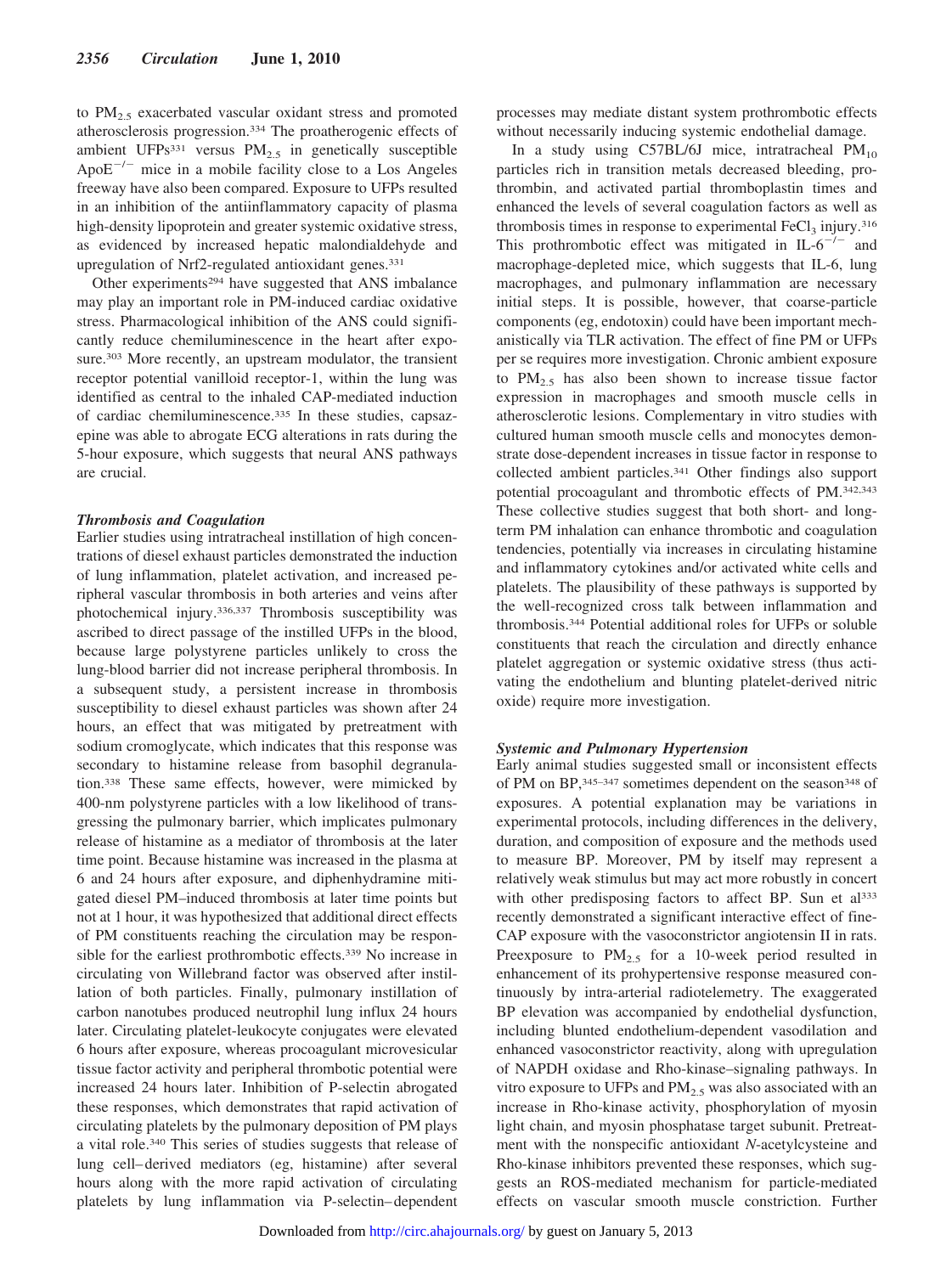studies corroborated the role of exaggerated Rho-kinase pathway activity in potentiating the hypertensive response to angiotensin II in mice exposed to  $PM_{2.5}$ .<sup>349</sup> Moreover, particle exposure augmented angiotensin-mediated cardiac hypertrophy and collagen deposition. Blockade of Rho-kinase abolished these effects. These responses suggest that chronic  $PM_{2.5}$  exposure disrupts normal vascular homeostasis and vasoactive mediator balance through ROS-dependent mechanisms in a manner that sensitizes the vessel toward vasoconstrictors. Activation of RhoA/Rho-kinase signaling pathways appears to play an important mechanistic role.

In conscious canines with implanted BP catheters, systemic arterial BP increased and baroreceptor sensitivity was rapidly altered over a few hours during CAP exposure.350 Interestingly,  $\alpha$ -adrenergic antagonism abrogated the responses. The findings support a mechanistic role for acute activation of the sympathetic nervous system by inhaled particles. In a study with Wistar-Kyoto male rats, CAP exposure for 4 days upregulated ET-A receptor expression in the heart. This alteration was also weakly correlated with an increase in BP, which suggests a role for enhance ET activity.<sup>351</sup> PM has also been demonstrated to alter the release of ET-1 and ET-3 from the lungs.352 Elevation in pulmonary vascular resistance and pulmonary arterial pressure, which suggests constriction of the pulmonary vessels, has also been demonstrated in response to respirable carbon black particles.<sup>353</sup> Recently, ultrafine carbon particles were shown to increase BP in spontaneously hypertensive rats 1 to 3 days after a 24-hour exposure.354 This response occurred concomitant with increased ET-1 messenger ribonucleic acid levels in lung tissue and small elevations in plasma renin concentration and angiotensin I and II in the systemic circulation. These findings further support the idea that ET may play a role in cardiovascular responses to PM exposure and suggest that activation of the renin-angiotensin system may also be involved. It is not clear whether the elevated circulating ET levels reflect increased release from the lungs and whether this mediates a systemic vasoconstrictor response. Alternatively, the increase may be more indicative of enhanced vascular tissue activity of these systems. Longer-term exposures of carbon black for 4 weeks in Sprague-Dawley rats has also been shown to significantly increase systolic BP concomitant with increases in serum levels of IL-6 and CRP.355

Finally, in vitro exposure to soluble and insoluble components of UFPs induces constriction in isolated pulmonary arterial rings and activates intracellular signaling pathways such as phosphorylation of extracellular signal–regulated kinase-1/2 and p38 mitogen-activated protein kinase in pulmonary endothelial cells. These effects were antagonized by losartan, and several metal components (copper and zinc) could replicate the responses.295 This suggests a possible role for activation of angiotensin II receptor pathways relevant for the maintenance of vasomotor tone and smooth muscle constriction after inhalation of metal constituents within PM.

In sum, the studies demonstrate that long-term PM exposures over a period of weeks are capable of enhancing vasoconstrictive responsiveness of the vasculature (eg, increased Rho-kinase activity and reduced nitric oxide bioavailability) by inflammatory and ROS-dependent cell-signaling

pathways. Shorter-term exposures over several hours to days may lead to vasoconstriction and increased pulmonary and systemic BP by pathways dependent on enhanced ET or angiotensin II signaling. Lung cells may release ET into the systemic circulation and thus increase its systemic activity, or the vascular ET system may be relatively upregulated because of increased ROS or reduced nitric oxide. Activation of the renin-angiotensin system may also occur because of systemic oxidative stress or inflammation or as a consequence of ANS imbalance. The very acute increase in BP that occurs concomitant with the inhalation of particles or within only minutes to hours after exposure appears to be mediated by autonomic imbalance that favors a relative activation of the sympathetic nervous system. No study has evaluated the effect of air pollution on renal sodium handling or long-term pressure natriuresis mechanisms, which are fundamental to the generation of chronic hypertension.

#### *Vascular Dysfunction and Atherosclerosis*

Many early experiments demonstrated the capacity of PM constituents to blunt nitric oxide–dependent dilation and enhance vasoconstrictor tone in ex vivo vascular studies because of excess ROS formation.1 The first in vivo experiment demonstrated the proatherosclerotic actions of intratracheal  $PM_{10}$  instillation.<sup>356</sup> More recently, the pulmonary instillation of several different PM types was shown to rapidly impair microvascular endothelium-dependent vasodilation within days, likely by proinflammatory or ROSdependent mechanisms (eg, myeloperoxidase).332 Several animal studies have now demonstrated that long-term exposure to ambient  $PM_{2.5}$ , by use of ambient-exposure facilities without direct pulmonary instillation, not only causes endothelial dysfunction but also accelerates the progression of atherosclerosis. Sun et al334 demonstrated that exposure of atherosclerosis-prone  $ApoE^{-/-}$  mice to environmentally relevant levels of CAP, derived from regional northeastern  $PM<sub>2.5</sub>$ , for 6 months in conjunction with a high-fat chow diet potentiated plaque development and heightened vascular inflammation  $(CD68 +$  macrophage infiltration and inducible nitric oxide synthase expression) and oxidant stress. The atherosclerotic plaque progression was also accompanied by alterations in vasomotor tone, including decreased endothelium-dependent vasodilation and heightened vasoconstriction to adrenergic stimuli. Importantly, the normalized average PM<sub>2.5</sub> concentration over the entire period was 15.2  $\mu$ g/m<sup>3</sup>, which approximates the annual NAAQS. Similar findings were reported in other chronic CAP exposures that involved an Apo $E^{-/-}$  model.<sup>357</sup> However, exposures to a doubleknockout model of ApoE-deficient and low-density lipoprotein receptor–deficient mice increased plaque cellularity, reflective of inflammation, but did not enhance plaque burden. It is possible that the atherosclerotic severity of this phenotype precluded the observation of more subtle effects of CAP exposures.

Intratracheal instillation of UFP can acutely impair aortic endothelium-dependent vasodilation.358 Moreover, repeated 10-week-long endotracheal dispersion of UFP carbon black increased atherosclerosis in low-density lipoprotein receptor–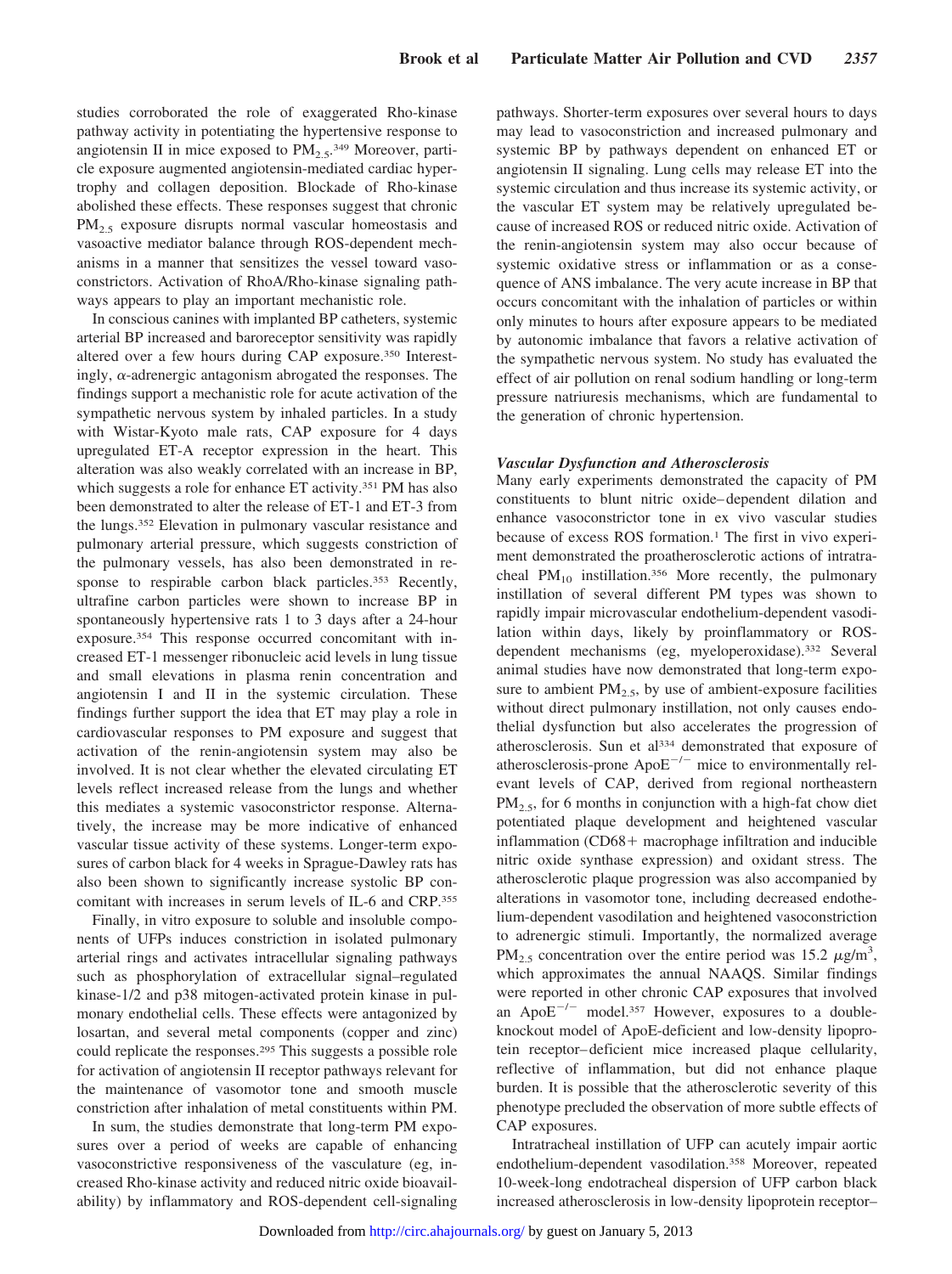knockout mice.359 This occurred without evidence of systemic translocation of particles into the cardiovascular tissues. UFP inhalation by use of exposure facilities has also recently been shown to augment atherosclerosis, perhaps to a greater degree than  $PM_{2.5}$ . When investigating the effects of different PM size fractions, Araujo et al<sup>331</sup> compared the proatherogenic potential of exposure over 40 days to ambient particles  $< 0.18$  µm versus PM<sub>2.5</sub> in ApoE<sup>-/-</sup> mice. UFPs caused more adverse cardiovascular responses (eg, systemic oxidative stress, impaired high-density lipoprotein function) and greater potency in accelerating atherosclerotic lesion formation, although  $PM<sub>2.5</sub>$  did demonstrate qualitatively similar effects. Recent studies have also demonstrated that PM exposure likely promulgates systemic atherosclerosis by mechanisms that overlap those of other conventional cardiovascular risk factors.<sup>360</sup> Intratracheal instillation of  $PM_{10}$ particles caused a rapid impairment in endotheliumdependent vasodilation, stimulation of bone marrow–derived cells, and increased migration of monocytes into atherosclerotic plaques.361,362 Systemic inflammation (IL-6) was also related to the degree of endothelial dysfunction.<sup>314</sup> Finally, the most compelling evidence for rapid impairment in nitric oxide bioavailability being directly involved in the origin of PM-induced endothelial dysfunction was demonstrated recently. Both fine-PM and UFM inhalation for only a few hours in normal rats blunted agonist-stimulated nitric oxide production within the microvasculature, measured by direct electrochemical sensors, concomitant with an observed impairment in vasomotor relaxation. Inhibition of myeloperoxidase or NADP(H) oxidase partially restored normal nitric oxide bioavailability and endothelial function, which suggests a role of activation of these endogenous radical-generating enzymes in this biological response.363

Potentially relevant adverse vascular effects of nonparticulate PM components should not be discounted. There may also exist some synergy between vapor phase, gas, and particle constituents in relation to instigation of cardiovascular responses. Recently,<sup>364</sup> it was demonstrated in apo $E^{-/-}$ mice that whole gasoline engine exhaust over 1 or 7 days increased vascular messenger ribonucleic acid expression of matrix metalloproteinase (MMP)-2 and MMP-9. Levels of ET-1 and ROS were similarly increased. The vascular ROS and MMP-2 elevations were attenuated by tempol. Endothelial receptor antagonism ameliorated the vascular expression of MMP-2, MMP-9, and ROS. In separate experiments, diesel exhaust exposure to rats for 5 hours augmented ET-induced vasoconstriction, potentially via a blunting of ET-B–induced nitric oxide release.365 The findings suggest that exposure to a fresh mixture of PM, gases, and vapors may play a role in rapidly triggering atherosclerotic plaque vulnerability via ROS and ET-dependent upregulation of MMP levels.

Some studies suggest that predisposed animals may be more susceptible to air pollution–mediated vascular dysfunction. Diesel exhaust particles delivered by intraperitoneal injection impaired nitric oxide–dependent vasodilation only in apo $E^{-/-}$  mice with atherosclerosis and not in healthy control animals.366 Aortas from prediabetic rats were found to be more susceptible to repeated exposures to oil combustion particles in causing noradrenergic-mediated constriction and impaired endothelium-dependent vasodilation.367

Taken together, the available studies suggest that shortand long-term particle exposures (including  $PM_{10}$ ,  $PM_{2.5}$ , and UFP) can impair conduit and resistance arterial endotheliumdependent vasodilation. Chronic exposures have been shown to be capable of promoting atherosclerosis progression and enhancing plaque vulnerability. The underlying mechanisms likely involve vascular sequelae of systemic inflammation (due to interactions with innate immune cells and cytokines) or exaggerated oxidative stress pathways. Excess vascular ROS and inflammation will impair endogenous vasodilator bioavailability (eg, nitric oxide), enhance vasoconstrictor tone (eg, ET), and chronically activate multiple intracellular pathways that promote atherosclerosis.368–370

#### *Heart Rate Variability*

Some of the earliest indications of systemic effects of PM came from ECG studies in rats.371 In general, reductions in several measures of HRV have been shown.372–376 Most of the recent research has focused on exploring the roles of susceptibility and exposure characteristics. Decreases in heart rate and HRV indices have been reported to be pronounced in senescent mice, which indicates that aging may be a susceptibility factor.353 Using an anesthetized model of postinfarction myocardium sensitivity, Wellenius and colleagues<sup>377</sup> did not demonstrate an effect of 1 hour of CAP exposure on heart rate or spontaneous ventricular arrhythmias. In contrast, in a post-MI heart failure model in Sprague-Dawley rats, diesel exhaust emissions reduced HRV in both healthy and heart failure groups and increased the incidence of premature ventricular contractions. Studies in mice have also indicated a potential role for transition metals and nickel in HRV alterations376 and provide initial clues on the PM components that could influence autonomic tone.<sup>48</sup>

Some beginning insight into the neural pathways involved has been reported recently. PM-induced ECG changes in rats were shown to be prevented by inhibiting the transient receptor potential vanilloid receptor in the lungs. This suggests that the relevant neural mechanism that leads to alterations in HRV or heart rhythm may be induced by activation of receptor-mediated autonomic reflexes in the lung.335 Circulating particle constituents or inflammatory mediators interacting with myocardial ion channels or electrophysiology did not appear to be a pertinent mechanism, at least in these studies.335 However, it is unknown whether similar mechanisms can account for the HRV changes observed in humans, and a more detailed understanding of the anatomic pathways involved is required. Finally, it remains unclear whether the changes in cardiac HRV are actually caused by or merely illustrate an underlying alteration in ANS balance. Experiments that clearly define the direct contribution of sympathetic and parasympathetic nervous system activities (eg, microneurography, norepinephrine spillover rates, or autonomic receptor or ganglionic blockade) are needed.

# *MI and Arrhythmia*

PM exposure can increase experimental infarct size and potentiate myocardial ischemia and arrhythmias in experi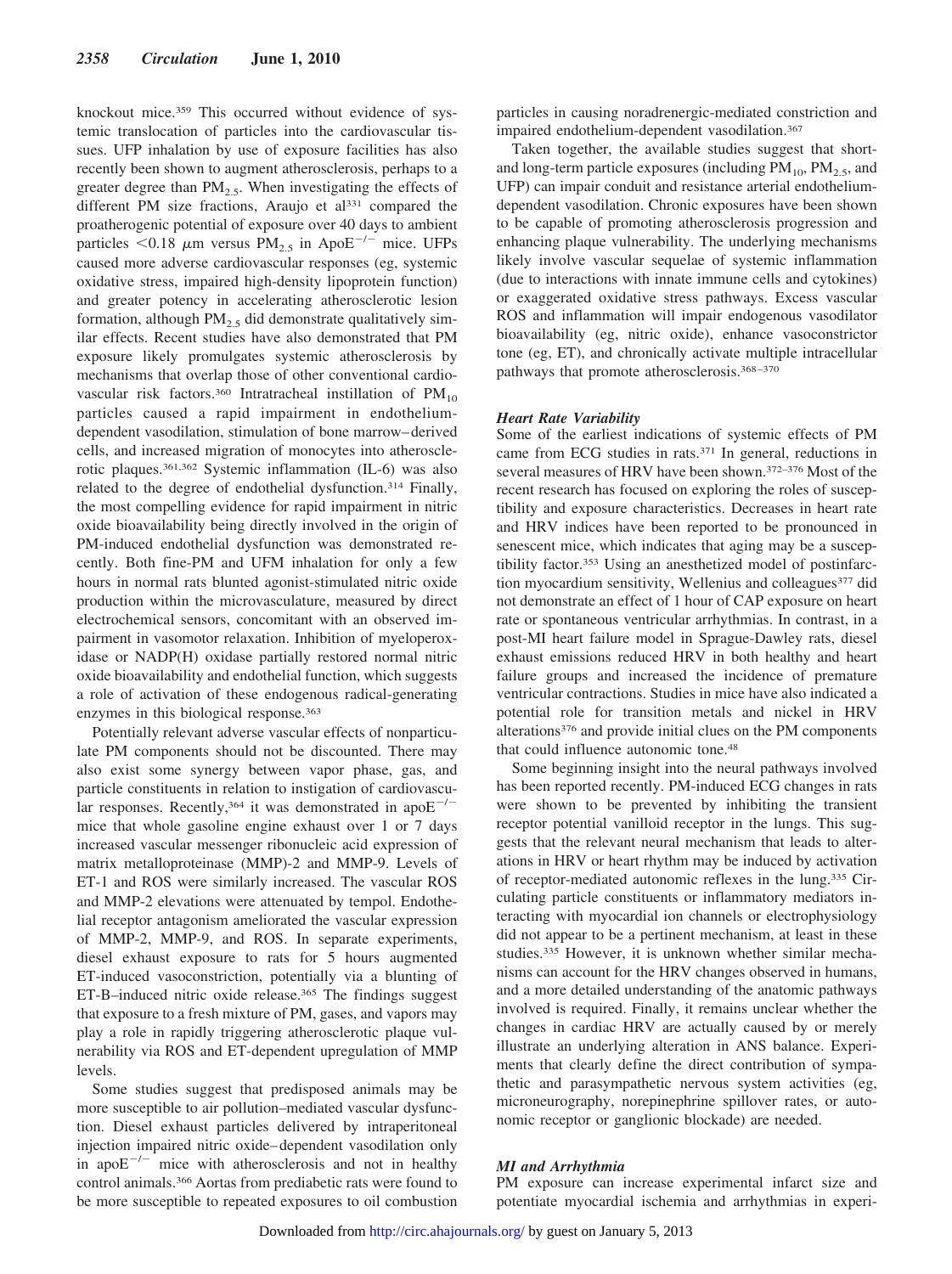mental MI models. Relatively high concentrations of intratracheal UFP instillation induced pulmonary inflammation and doubled MI size in mice.358 Conscious dogs exposed to fine CAP for several days experienced greater ST-segment changes during transient coronary artery occlusion.378 These studies suggested that particulate-related changes in myocardial blood flow may be responsible, a hypothesis recently supported by experiments in chronically instrumented dogs exposed to fine CAP before transient occlusion of the left anterior descending artery. PM exposure was associated with a small but significant decrease in total myocardial flow, especially in the ischemic zone, and increases in coronary vascular resistance without an alteration in rate-pressure product.379 The abnormalities were inversely related to PM mass, particle number, and black carbon concentration.

Exposure to residual oil fly ash increases arrhythmia frequency in rats with preexisting premature ventricular complexes, which suggests that PM sensitizes ischemic myocardium to abnormal automaticity<sup>372</sup>; however, CAP had no effect in rats.380 Nevertheless, the data suggest that PM exposure may potentially be capable increasing the sensitivity of the myocardium to ischemia, likely by impairing myocardial blood flow and perfusion. In theory, this could play a role in enhancing the propensity for ventricular arrhythmias.

#### *Insulin Resistance*

Recently, Sun et al<sup>319</sup> exposed C57BL/6 mice fed high-fat chow to fine CAP or filtered air for 24 weeks. Mice exposed to  $PM_{2.5}$  exhibited marked worsening of whole-body insulin resistance, systemic inflammation (increased IL-6 and TNF-  $\alpha$ ), and higher levels of adipokines, such as resistin and plasminogen activator inhibitor-1.  $PM_{2.5}$  increased visceral adiposity and inflammation  $(F4/80<sup>+</sup>$  cells), with stromal vascular cells expressing higher TNF- $\alpha$  and IL-6 and lower IL-10 levels. Exposure also induced insulin-signaling abnormalities and reduced phosphorylation of Akt and endothelial nitric oxide synthase in aortic tissue, accompanied by abnormalities in vascular relaxation to insulin. Additionally, there was evidence that  $PM<sub>2.5</sub>$  exaggerated adhesion of monocytes in mesenteric microvessels, culminating in accumulation in visceral adipose. These intriguing findings suggest that longer-term exposure to PM air pollution may promote the chronic development of insulin resistance, obesity, and the metabolic syndrome.

#### **Controlled-Exposure Studies in Humans**

Several new human exposure studies have been published, a few of which have even included patients with CVD or risk factors. Similar to the animal studies, large variations among the exposure protocols, measured outcomes, and subject susceptibilities likely explain much of the differences among findings and must be considered when interpreting the results.

# *Systemic Inflammation*

Controlled human exposure studies have measured the effects on circulating inflammatory markers such as CRP, IL-6, and TNF- $\alpha$ . In many of these single-episode short-term exposures,

no overt changes in plasma cytokine levels were observed after CAP381–383 or diesel exhaust.345,384–386 Similarly, CRP levels have not consistently been found to increase in the time frame and context of most of these studies.313,384–386

However, there have also been some positive findings. Increases in IL-6<sup>313</sup> and TNF- $\alpha$  24 hours after exposure to diesel exhaust in healthy adults have been reported. High levels of ambient particles can stimulate the bone marrow to enhance the release of neutrophils, band cells, and monocytes into the circulation, which causes a cellular inflammatory response.387,388 Some controlled-exposure studies corroborate the existence of a cellular proinflammatory response that manifests as increases in circulating white blood cell or immune cell counts. In 1 study, increased peripheral basophils in healthy older adults were noted 4 hours after a 2-hour exposure to fine CAP.389 In a similar study, increased white blood cell counts were observed in healthy young adults 12 hours after exposure.381 Recently, investigators observed an increased in total white blood cell and neutrophil levels immediately after a 2-hour exposure to CAP in downtown Toronto, Ontario, Canada.390 Conversely, decreases in blood monocytes, basophils, eosinophils, and CD54 and CD18 adhesion molecule expression on monocytes after exposure to ultrafine carbon (10 to 50  $\mu$ g/m<sup>3</sup>) among exercising asthmatic individuals and healthy adults have also been reported.391 The authors suggested in the latter study that these results may represent the sequestration of these cells in tissue compartments such as the lung or vasculature, where there may be selective expression of the corresponding receptors for these ligands.<sup>362</sup> However, other recent human clinical studies have found no association between peripheral blood cell counts and exposure to fine PM or UFPs such as zinc oxide,<sup>392</sup> ultrafine carbon,<sup>393</sup> or diesel exhaust.<sup>313,384,385</sup>

More subtle, yet physiologically relevant or functional proinflammatory changes may be overlooked by the measurement of circulating cytokines or cell counts alone in human studies. Peretz et al<sup>394</sup> recently evaluated gene expression using an expression array in monocytes after 2 hours of exposure to diesel exhaust. Although initially a small study, 10 genes involved in the inflammatory response were modulated in response to exposure (8 upregulated, 2 downregulated). These findings will need to be reproduced in larger studies and raise the possibility that functional changes in inflammatory cells may occur without discernible changes in their levels in the peripheral circulation.394

In sum, the findings from controlled human exposures do not demonstrate a robust inflammatory response; however, they have been limited by the fact that they are, by necessity, of short duration and relatively low concentration. Additionally, the results do not preclude an effect of higher exposures, the presence of more subtle responses, or alterations in other cellular inflammatory pathways not measurable by circulating markers.

#### *Systemic Oxidative Stress*

The demonstration of systemic oxidative stress is difficult in human studies. Nonetheless, a few studies have reported positive findings. These include an increase in urinary excre-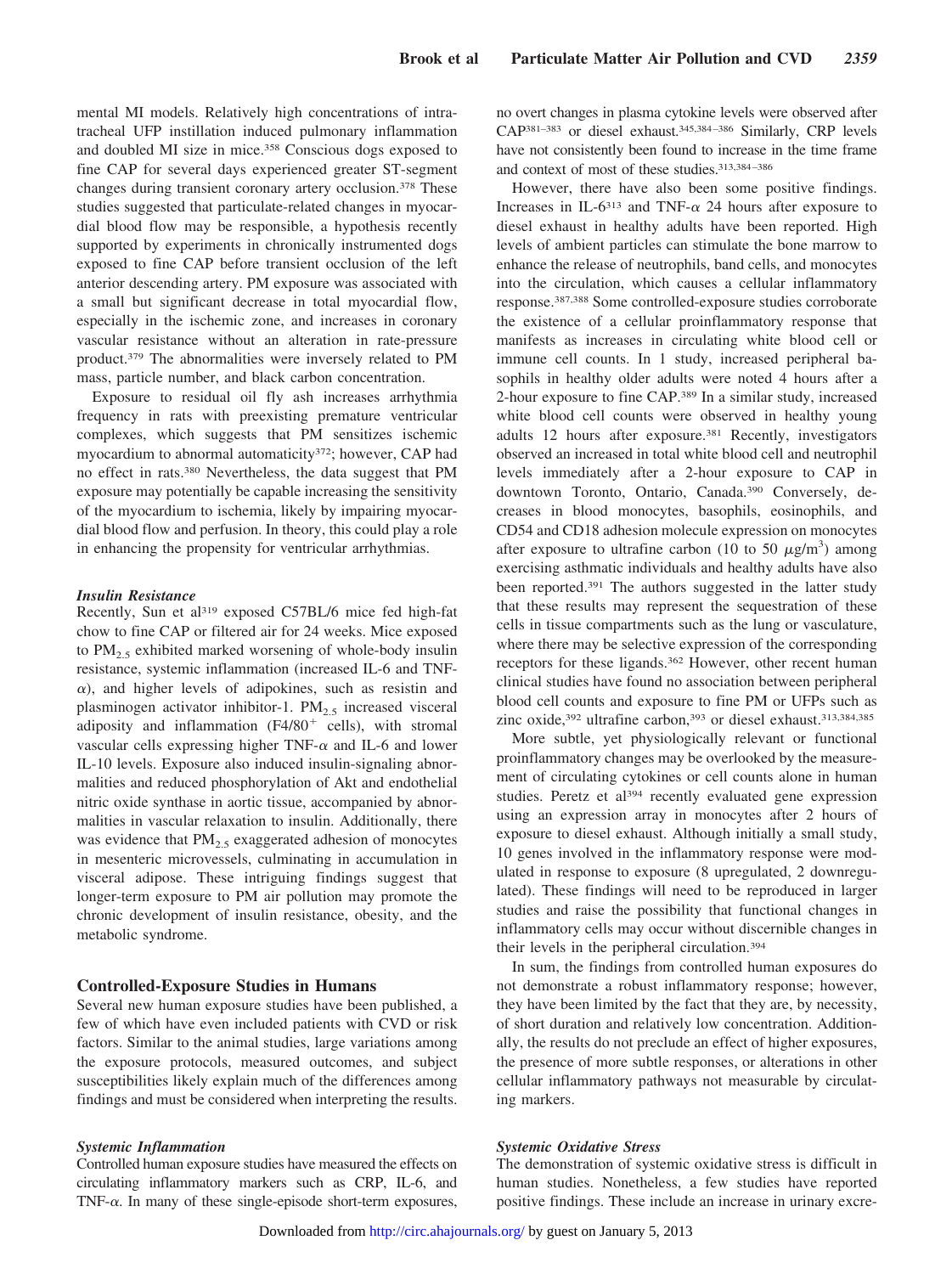tion of free 8-iso-prostaglandin- $2\alpha$  among healthy adults after a 4-hour exposure to concentrated wood smoke395 and an increase in plasma antioxidant capacity 24 hours after a 1-hour exposure to diesel exhaust in a group of healthy volunteers.313 The investigators speculated that systemic oxidative stress after exposure may have been responsible for this upregulation in antioxidant defense.<sup>313</sup> Other investigators394 have observed significant differences in expression of genes involved in oxidative stress pathways due to diesel exhaust exposure. Bräuner et al<sup>167</sup> recently investigated the effect of ultrafine traffic particles on oxidative stress–induced damage to DNA in healthy young adults exposed to low concentrations of ambient urban particles ( $PM_{2.5}$  and  $PM_{10-2.5}$ mass of 9.7 and 12.6  $\mu$ g/m<sup>3</sup>, respectively) in an exposure chamber above a busy road with high traffic density. The authors observed increased levels of DNA strand breaks and formamidopyrimidine-DNA glycosylase sites in monocytes after exposure to PM but no changes in the DNA repair enzyme 7,8-dihydro-8-oxoguanine-DNA glycosylase. Similar to their previous findings with ambient levels,<sup>168</sup> the results suggest that short-term exposure to UFPs may result in damage to DNA. This may occur through oxidative stress pathways, although there was no increase in messenger ribonucleic acid levels in heme oxygenase-1, a gene known to be regulated by Nrf2, a transcription factor regulated by oxidative stress.396 Moreover, more recent observations by the same investigators failed to demonstrate significant biomarker signals for lipid or protein oxidative damage after similar near-roadway exposures.<sup>178</sup> Although not entirely consistent, the available studies demonstrate that acute exposure to PM, perhaps even at ambient levels, may be capable of inducing acute systemic oxidative stress in human subjects under certain circumstances. The assays used to assess the footprint of systemic "oxidative stress" or damage may also play a significant role in the results.

#### *Thrombosis and Coagulation*

Several new studies of controlled human exposure have evaluated the effects of PM on hemostatic markers (eg, factor VII, fibrinogen, platelet count, D-dimer, and von Willebrand factor). Although some of these studies have not observed changes after acute exposures,<sup>392</sup> others have reported increases in fibrinogen levels at 8 to 24 hours after exposure to CAP.<sup>381,397</sup> Mills and colleagues<sup>384,385</sup> recently demonstrated a significant effect of diesel exhaust on fibrinolytic function in response to intermittent exercise both in healthy men and in men with coronary heart disease. In both groups of volunteers, bradykinin-induced release of tissue plasminogen activator was observed to decrease compared with filtered air at 6 hours after exposure to diesel exhaust. These perturbations in tissue plasminogen activator release did not persist 24 hours after exposure.313 In a randomized, controlled crossover study involving "at-risk" metabolic syndrome patients, no changes in plasminogen activator inhibitor-1 were noted over a 24-hour duration; paradoxically, a decrease in von Willebrand factor was noted in this study.398 In a similar experiment conducted in healthy adults, diesel exhaust had no effect on D-dimer, von Willebrand factor, CRP, or platelet counts compared with filtered air up to 22 hours after exposure.386 Other investigators<sup>395</sup> recently evaluated the effect of wood smoke on markers of coagulation, inflammation, and lipid peroxidation in young healthy subjects. Serum amyloid A and the ratio of factor VIII to von Willebrand factor, an indicator of an increased risk of venous thromboembolism, were increased at 4 hours after exposure.<sup>395</sup> Samet et al<sup>383</sup> reported an association between various coagulation markers and exposure to ultrafine, fine, and thoracic coarse CAP among healthy young adults. Although exposure to coarse CAP did not result in significant changes in hemostatic variables, the overall trend suggested a prothrombotic effect. Exposure to UFPs increased D-dimer levels, whereas fine-CAP effects tended to increase fibrinogen, similar to previously reported findings.381

The measurement of blood levels of coagulation factors or biomarkers of thrombosis could potentially miss a relevant biological effect at the vascular wall. Recently, ex vivo thrombus formation was assessed by use of the Badimon chamber after controlled exposures to dilute diesel exhaust in healthy volunteers.<sup>399</sup> This protocol measures thrombus formation in native (nonanticoagulated) whole blood triggered by exposure to a physiologically relevant substrate, under flow conditions that mimic those found in diseased coronary arteries. It may therefore provide a superior estimate of actual in vivo conditions related to thrombosis potential. Interestingly, dilute diesel exhaust exposure increased thrombus formation within 2 hours, in association with increased platelet activation (ie, increased circulating platelet-monocyte aggregates and soluble CD40 ligand). Taken together, these new studies have provided additional evidence that shortterm exposure to PM at near-ambient levels may have small yet potentially significant effects on hemostasis in humans. Whether direct interactions of circulating PM constituents with platelets, activation of platelets due to lung inflammation or secondary to elevated systemic cytokine levels, or an increase in procoagulant factors (eg, fibrinogen) as an acutephase response to inflammation (or a combination of these pathways) is responsible warrants attention in future studies.

#### *Arterial BP*

Although several studies have evaluated the BP response to acute exposures, many inconsistencies in results have been reported.400 This must be considered in the context that BP was not the primary outcome of interest in most studies, nor was it typically assessed with adequate sophistication. In one of the earliest studies,  $PM_{2.5}$  increased systolic BP in healthy subjects but decreased it in asthmatic individuals.<sup>401</sup> Three other controlled studies did not report changes among healthy adults.345,402,403 However, in a more detailed reanalysis of the changes in BP during the actual period of exposure to CAP plus ozone, Urch et al404 found a significant increase in diastolic BP of 6 mm Hg. The magnitude of response was associated with the concentration of organic carbon within PM<sub>2.5</sub>.<sup>405</sup> Recent follow-up studies redemonstrated an acute prohypertensive response during the inhalation of CAP in 2 separate cities.<sup>390</sup> The  $PM_{2.5}$  mass during exposure and decreases in several HRV metrics were associated with the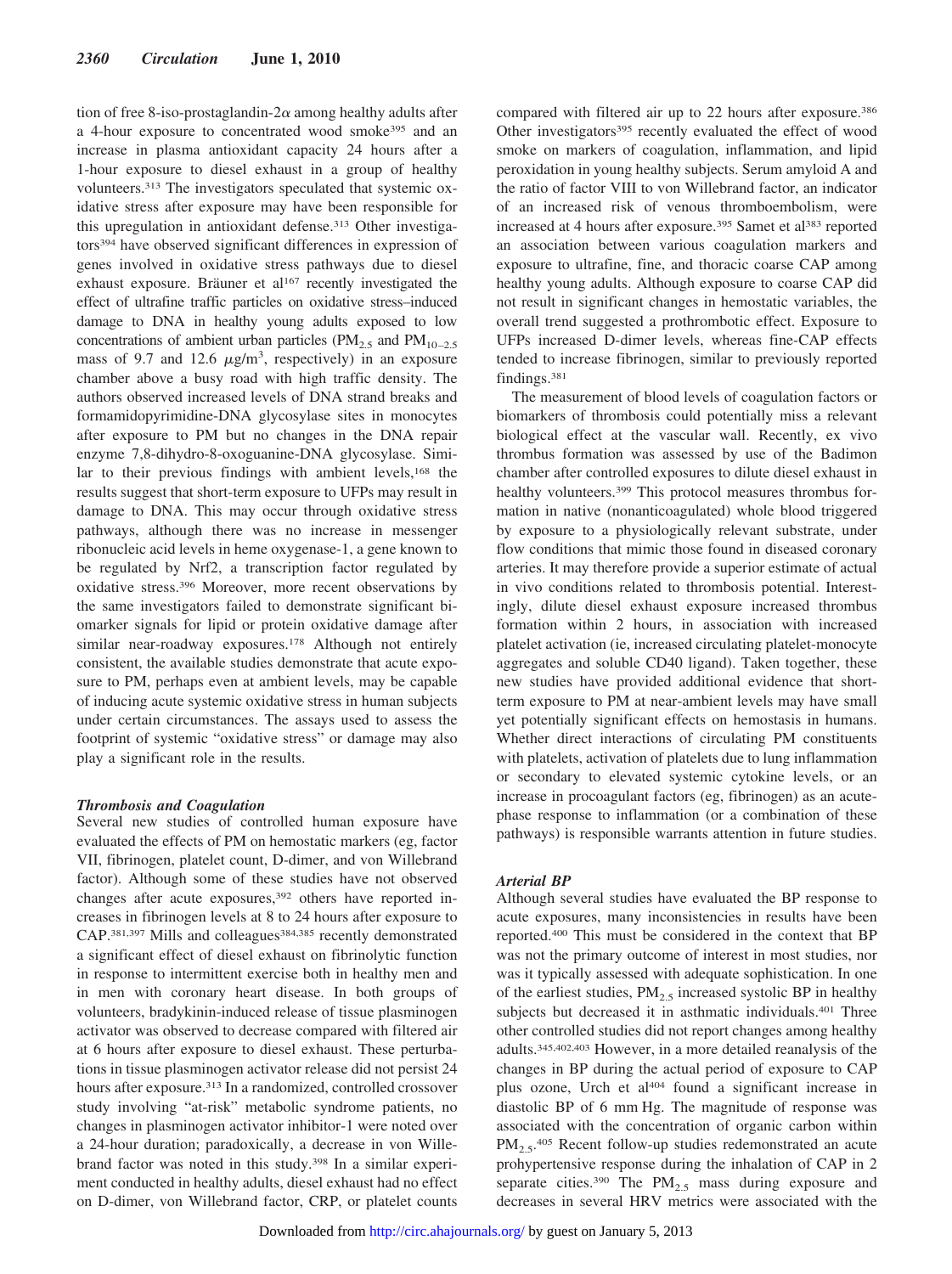magnitude of the short-lived diastolic BP elevation. This suggested that the most plausible mechanism for this acute response was CAP-induced ANS imbalance that favored sympathetic over parasympathetic cardiovascular tone. Whether this reaction occurred because of a generalized stress response, as a consequence of specific soluble PM constituents directly altering central nervous system activity, or via altered ANS reflex arcs due to the interaction of inhaled particles with lung receptors/nerve endings remains to be elucidated.

The effect of inhaled particulates on BP has also been investigated in several other recent controlled human exposure studies. Two new studies assessed BP changes after a 1-hour exposure to diesel exhaust. Mills et al<sup>384</sup> found a 6-mm Hg increase in diastolic BP 2 hours after exposure, which was of marginal statistical significance  $(P=0.08)$ ; however, this trend did not persist for 24 hours,<sup>384</sup> nor was it found among patients with coronary artery disease.385 The available data to date suggest that short-term exposure to  $PM_{2.5}$  or diesel exhaust is capable in certain circumstances of rapidly raising BP. The most consistent and largest effects were seen concomitant with the inhalation of particles. Thus far, the most likely mechanism for such rapid hemodynamic responses appears to be ANS imbalance. However, it is possible that reductions in nitric oxide bioavailability that modulate basal arterial tone toward vasoconstriction or increases in ET among other hemodynamically active molecules (eg, angiotensin II) also play a role in some circumstances.

#### *Vascular Dysfunction*

The first controlled human exposure study related to vascular function reported that CAP plus ozone exposure caused acute conduit arterial vasoconstriction in healthy adults.<sup>1</sup> Endothelium-dependent and -independent vasodilation remained intact. Recent follow-up experiments determined that  $PM_{2.5}$ , not ozone, was responsible for the adverse vascular effects. However, in these subsequent and larger experiments, fine-CAP exposure did prove capable of diminishing conduit artery endothelium-dependent vasodilation 24 hours (but not immediately) after exposure.<sup>390</sup> Postexposure  $PM_{2.5}$  mass and TNF- $\alpha$  level were both associated with the degree of endothelial dysfunction, which suggests that systemic inflammation induced by higher levels of particles was likely responsible. Finally, the CAP-induced endothelial dysfunction occurred during exposures in Toronto, Canada, but not Ann Arbor, Mich, which suggests that the composition of the particles is probably an important determinant of the vascular responses.

An acute alteration in vascular function/tone after shortterm controlled PM air pollution exposure was corroborated recently.406 In 27 adults (10 healthy adults and 17 with the metabolic syndrome), a 2-hour exposure to dilute diesel exhaust caused a dose-dependent constriction of the brachial artery and elevation in plasma ET level without impairing endothelium-dependent vasodilation. Contrary to the hypothesis that metabolic syndrome patients would show greater effects, vasoconstriction was greater in magnitude among the healthy participants. In an additional study, 2-hour exposure to UFPs composed of elemental carbon impaired peak forearm blood flow response to ischemia 3.5 hours later. There were no other vascular changes or alterations at other time points. BP was also not affected.407

Several recent studies have also shown that dilute diesel exhaust can impair peripheral resistance vessel responses to acetylcholine, bradykinin, and nitroprusside 6 hours after exposure.384 The blunted responses to acetylcholine persisted for 24 hours in healthy adults.<sup>313</sup> In contrast, bradykinin and sodium nitroprusside–mediated vasodilation and bradykinininduced acute plasma tissue plasminogen activator release were not altered 24 hours later. In subsequent studies, patients with stable coronary artery disease exposed to dilute diesel exhaust for 1 hour during intermittent exercise demonstrated reduced bradykinin-mediated tissue plasminogen activator release; however, microvascular endothelial function was not impaired.385 This may be related to some degree of preexisting endothelial dysfunction in these patients. However, exercise-induced ST-segment depression and ischemic burden were significantly greater during diesel compared with filtered air exposure. These important findings experimentally highlight that PM air pollution exposure can trigger, or augment existing, myocardial ischemia extremely rapidly (in fact, concomitant with exposure). Reduced coronary flow reserve (that was not observed or resolved at the time of the postexposure brachial artery studies) due to rapid alterations in coronary microvascular function may have contributed to the acute myocardial ischemia. Alternatively, acute ANS imbalance induced by diesel exhaust inhalation may have acutely altered coronary tone and impaired myocardial perfusion.

In a study that exposed healthy young adults to 100  $\mu$ g/m<sup>3</sup> of diesel exhaust for 2 hours,<sup>364</sup> it was recently demonstrated that this air pollution mixture acutely raised plasma ET-1 and MMP-9 expression and activity within 30 minutes. These results corroborate the animal data that even short-term exposures can rapidly alter factors, such as MMP activity, that are mechanistically linked with causing atherosclerotic plaque disruption (and thus acute MI). The increase in ET levels also corroborates previous studies<sup>406</sup> that showed that diesel exhaust can acutely affect important endogenous regulators of vasomotor tone.

Controlled air pollution exposures have not always been shown to impair endothelial function or vasomotor tone. Despite an increase in exhaled 8-isoprostane concentrations that suggested pulmonary oxidative stress, fine CAP did not affect brachial flow–mediated dilation or basal diameter in northern Scotland exposures.<sup>382</sup> However, the  $PM_{2.5}$  consisted of relatively inert ambient sea-salt particles and was extremely low in combustion-derived sources. This is in contrast to the particle chemistry in the investigators' previous diesel exposure studies that showed positive findings.408,409 Moreover, 24-hour exposure to ambient pollution shunted into a chamber next to a busy street did not impair microvascular endothelial function in 29 healthy subjects, as assessed by digital tonometry.178 This exposure to nearroadway ambient air, which consisted of ambient UFP and PM<sub>2.5</sub>, did not alter biomarkers of inflammation, hemostasis,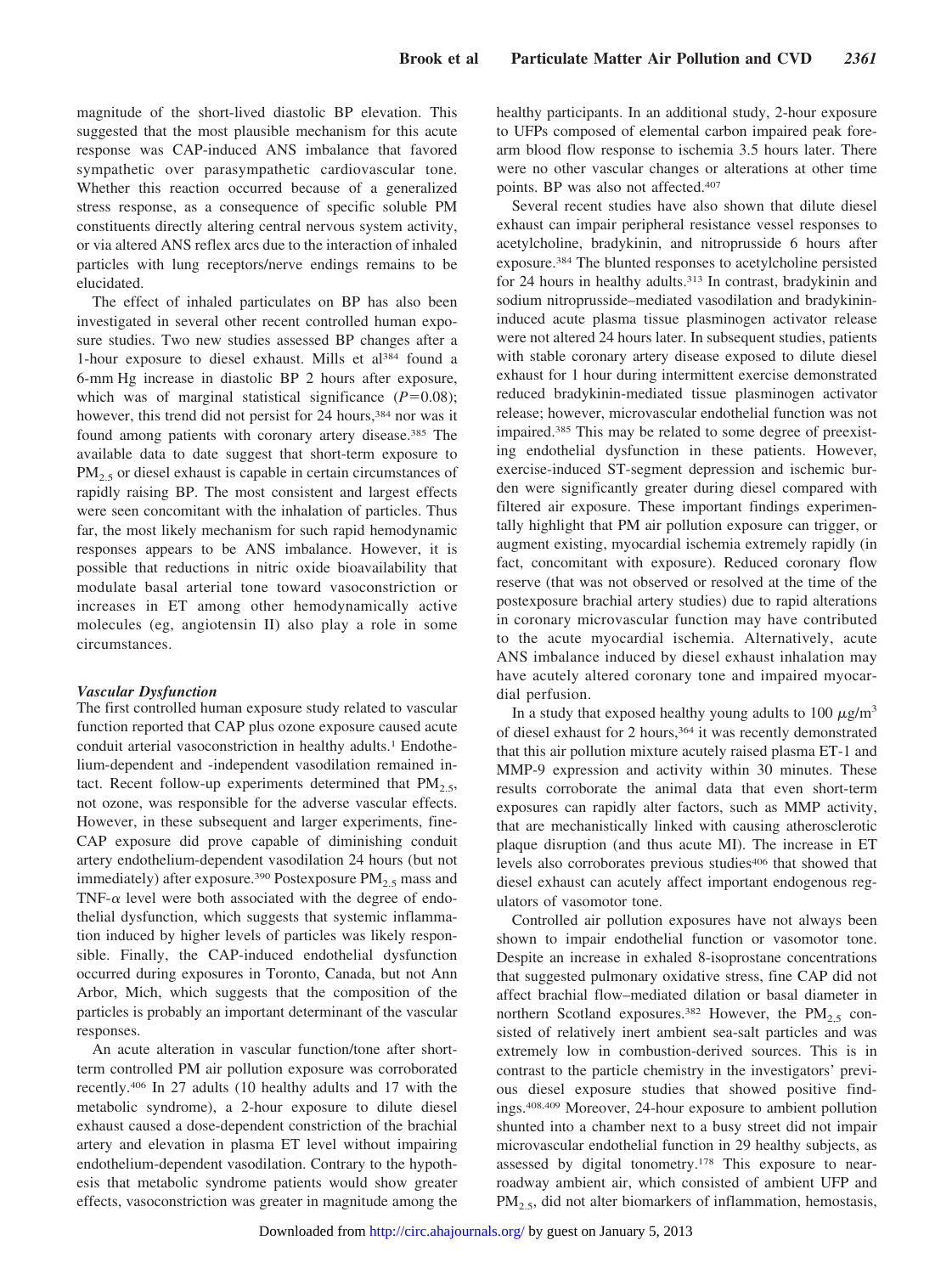or protein and lipid oxidation. The authors speculated that the relatively low concentrations of UFP numbers and PM mass or the young, healthy status of the subjects could explain the null findings. Taken together, these studies suggest that brief PM exposure can trigger conduit arterial vasoconstriction, possibly in relation to increased ET activity or augmented sympathetic ANS tone. Under certain circumstances, conduit and resistance arteriole endothelium-dependent vasodilation can also be impaired within a few hours. This abnormality is more likely due to reduced nitric oxide bioavailability as a consequence of systemic proinflammatory and oxidative responses; however, alternative mechanisms and endogenous vasoactive pathways have not been fully explored. It is also apparent that the composition, source, and concentration of pollution, along with the susceptibility of the human subjects, play important roles in determining the vascular effects of acute air pollution exposure.

#### *Heart Rate Variability*

The results of several new controlled human exposure studies provide limited evidence to suggest that acute exposure to near-ambient levels of PM may be associated with small changes in HRV. There are at least 4 studies to support this. In the first study, healthy elderly individuals experienced significant decreases in HRV immediately after exposure.<sup>233</sup> Some of these changes persisted for at least 24 hours. Gong et al410 studied healthy and asthmatic adults exposed to coarse CAPs with intermittent exercise. HRV was not affected immediately after the exposure but decreased in both groups at 4 and 22 hours after the end of the exposure; greater responses were observed in nonasthmatic individuals.410 In another study, healthy elderly subjects and patients with chronic obstructive pulmonary disease were exposed to approximately 200  $\mu$ g/m<sup>3</sup> CAP and filtered air for 2 hours with intermittent mild exercise. HRV over multihour intervals was lower after CAP than after filtered air in healthy elderly subjects but not in subjects with lung disease. A significant negative effect of CAP on ectopic heartbeats during or after CAP exposure relative to filtered air was noted in the healthy subjects, whereas the group with pulmonary disease experienced an improvement during or after CAP relative to filtered air.389 Other investigators recently compared the effects of 2-hour exposures with intermittent exercise to ultrafine (average concentration 47  $\mu$ g/m<sup>3</sup>), fine (average concentration 120  $\mu$ g/m<sup>3</sup>), and coarse (average concentration 89  $\mu$ g/m<sup>3</sup>) CAP among healthy subjects.383 In both the ultrafine and coarse studies, a crossover design was used in which each subject was exposed to both PM and filtered air. In the case of the fine-PM study, subjects did not serve as their own control but were exposed to either PM or filtered air. Thoracic coarse fraction CAP produced a statistically significant decrease in the standard deviation of normal-to-normal heart rate 20 hours after exposure compared with filtered air. No statistically significant effects on HRV were observed after exposure to UFPs as measured during controlled 5-minute intervals. However, the authors did observe a significant decrease in the standard deviation of normal-to-normal heart rate after exposure to UFPs based on an analysis of the **Table 7. Summary of Level of Evidence Supporting Global Biological Pathways and Specific Mechanisms Whereby PM2.5, Traffic-Related, or Combustion-Related Air Pollution Exposure Can Affect the Cardiovascular System**

|                                                                                                                                     | <b>Animal Studies</b> | <b>Human Studies</b> |
|-------------------------------------------------------------------------------------------------------------------------------------|-----------------------|----------------------|
| General "intermediary"<br>pathways whereby PM<br>inhalation can instigate<br>extrapulmonary effects on<br>the cardiovascular system |                       |                      |
| Pathway 1: Instigation of<br>systemic proinflammatory<br>responses                                                                  | ↑↑↑                   | ↑↑↑                  |
| Pathway 2: Alterations in<br>systemic ANS<br>balance/activity                                                                       | ↑                     | ↑↑                   |
| Pathway 3: PM and/or<br>associated constituents<br>directly reaching the<br>systemic circulation                                    | ↑                     | ↑                    |
| Specific biological<br>mechanisms directly<br>responsible for triggering<br>cardiovascular events                                   |                       |                      |
| Vascular dysfunction or<br>vasoconstriction                                                                                         | ↑↑↑                   | ↑↑                   |
| Enhanced thrombosis or<br>coagulation potential                                                                                     | ↑↑                    | ↑↑                   |
| Elevated arterial BP                                                                                                                | ↑↑                    | ↑↑                   |
| Enhanced atherosclerosis<br>or plaque vulnerability                                                                                 | ↑↑                    | ↑                    |
| Arrhythmias                                                                                                                         | ↑                     | ↑                    |

The arrows are not indicators of the relative size of the association but represent a qualitative assessment based on the consensus of the writing group of the strength of the mechanistic evidence based on the number and/or quality, as well as the consistency, of the relevant studies.

 $\uparrow \uparrow \uparrow$  Indicates strong overall mechanistic evidence.

 $\uparrow \uparrow$  Indicates moderate overall mechanistic evidence.

 $\uparrow$  Indicates some but limited or weak available mechanistic evidence. Blank indicates lack of evidence.

24-hour measurements. No differences were reported in HRV with fine-PM exposures. Although some controlled-exposure studies have reported either no acute changes<sup>390</sup> or, on occasion, increases in HRV metrics in subsets of individuals,208,393,401 these studies generally demonstrate that acute PM exposure is capable of reducing HRV. More consistent reductions have been found among older adults (compared with younger subjects or those with lung diseases, who show mixed responses) and perhaps with exposures to larger particles.233,389 Whether pulmonary ANS reflex arcs are activated by the deposition of PM within the lung or whether other pathways are responsible for these physiological changes in human exposure studies requires more investigation.

## *Evidence Summary and Contextual Framework for Biological Mechanisms*

Table 7 provides an outline of the level of evidence supporting the generalized intermediary pathways and specific mechanisms whereby PM exposures can be capable of eliciting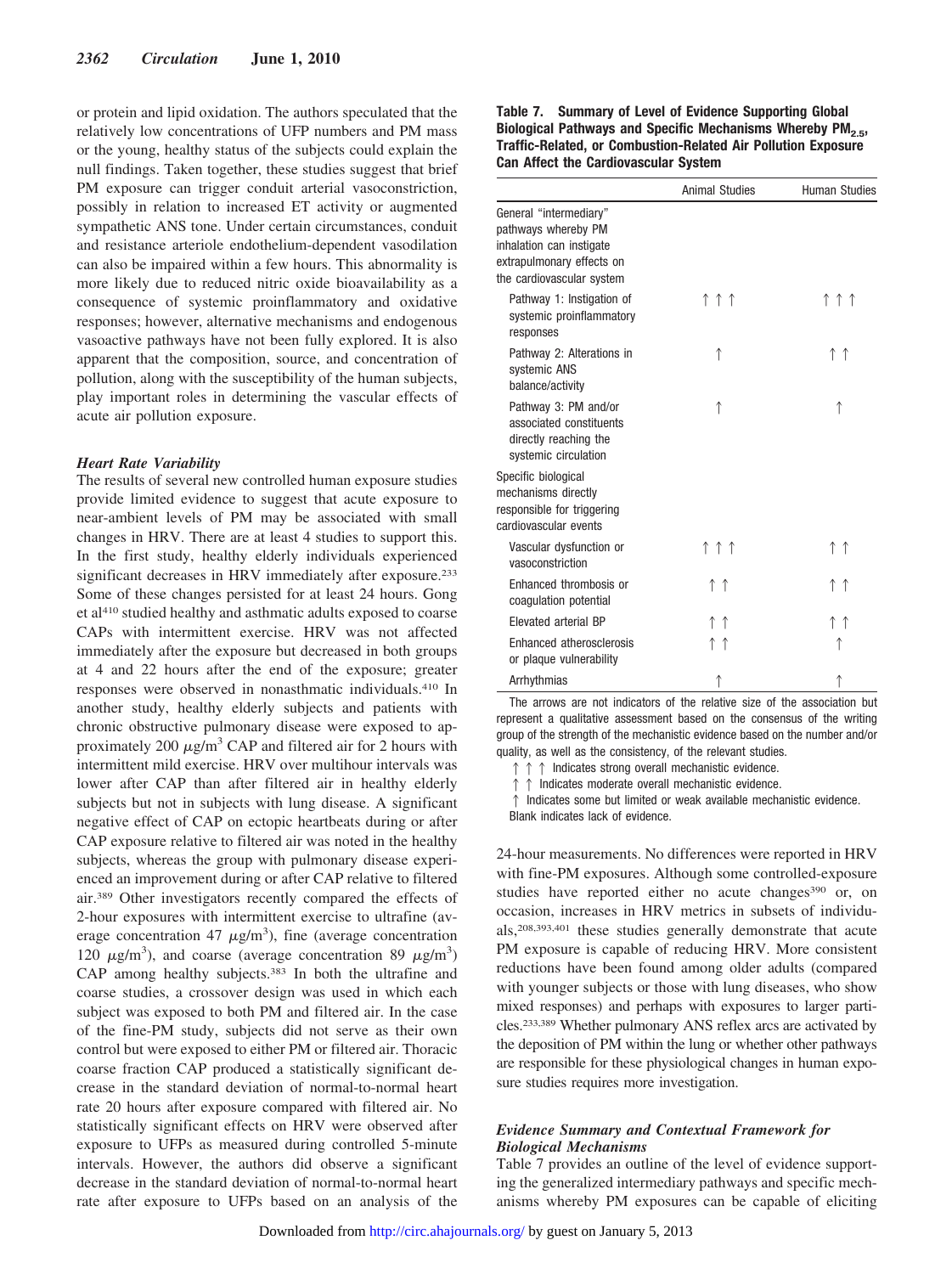cardiovascular events. At the molecular level, oxidative stress as a critically important cause and consequence of PMmediated cardiovascular effects has a sound experimental basis.261,290b,294,319,333,334,345–349,351,361–364,411 At the integrated physiological level, the collective body of evidence continues to support the existence of 3 general pathways (Figure 3). Some of these responses, such as systemic inflammation (via pathway 1), likely require antecedent pulmonary oxidative stress or inflammation in order to be initiated. Others, including ANS imbalance (via pathway 2) and PM or its constituents reaching the systemic circulation (via pathway 3), may not. Although PM-associated metals<sup>412</sup> and certain UFPs261,413–415 might be capable of translocating into the blood stream, some studies have been negative in this regard.355,416 Many issues related to this pathway are controversial and require resolution.416 These include the relevance of the dosages delivered to cardiovascular organs, the consequences of particle constituent modifications after interactions with lung tissue/fluids and plasma components, the means of transport within the circulation (eg, protein bound or within cells),417 and the time course and ultimate sites of PM sequestration. It is also possible that increases in some vasoactive mediators or molecules with adverse effects on cardiovascular tissue, such as ET-1,351–354 may occur in the lung and systemic circulation without the need for antecedent lung inflammation. Moreover, the 3 general pathways represent a simplification of complicated biological processes. They may not be mutually exclusive, may overlap temporally, and likely exhibit synergies in causing manifest cardiovascular disease events. Many of the biological pathways are also known to exhibit mutual interactions (eg, inflammation with thrombosis/coagulation and with autonomic function). The pathways are also likely to be principally active at differing time points (eg, more rapid cardiovascular effects of autonomic imbalance than systemic inflammation) and likely vary in importance in relation to different durations of exposure and in causing different cardiovascular sequelae. The chemical characteristics and sizes of inhaled PM may also determine the pathways activated. As opposed to UFPs or some particulate components or chemicals, larger fine and coarse PM are not likely transported into the circulation to any large degree and therefore are more apt to require intermediary pathways to cause extrapulmonary effects. It may also be that surface-bound components may be delivered into the circulation, whereas larger particles themselves serve as a means to deliver the responsible constituent into the pulmonary tree.

The hyperacute physiological responses that occur minutes to hours after PM inhalation are likely mediated principally via pathways 2 and 3. These include ANS-mediated changes (eg, elevated BP, arrhythmias, and vasoconstriction), along with direct effects of circulating PM constituents on platelets (eg, procoagulant and thrombotic changes) and the endothelium (eg, oxidative stress and vasoconstriction). These responses are liable to be the dominant mechanisms responsible for the actual triggering of acute cardiovascular events. Clinically meaningful effects undoubtedly become manifest only in the context of a susceptible patient, typified by the individual with "vulnerable plaque" in the case of acute coronary syndromes or strokes, "vulnerable myocardium" in the context of arrhythmias, or the "vulnerable circulation" in the context of a heart failure patient at risk for circulatory overload. On the other hand, the biological consequences of systemic inflammation, such as activated white cells and elevated cytokines (via pathway 1), typically require longer periods. Their penultimate effect is the induction of a chronic underlying vulnerable milieu that leads to atherosclerotic plaque vulnerability, enhanced coagulation/thrombotic and arrhythmia potential, and impaired basal vasomotor balance. These actions thereby predispose individuals for future cardiovascular events, particularly when they occur in conjunction with traditional risk factors or prompt susceptibility to the acute biological actions (via pathways 2 and 3) of later air pollution exposures.

This hypothetical segregation of the biological effects of PM exposure as acute or chronic and into the broad pathways is artificial. It is useful in the broad context of understanding potential pathways; however, there is no doubt a large degree of overlap among the mechanisms and the timing of physiological responses. This is most aptly conveyed as the influence of "acute on chronic" actions of exposure. For example, the activation of circulating platelets by the pulmonary deposition of particles or lung inflammation (eg, by Pselectin–dependent pathways, histamine, or IL-6) could occur within hours and more rapidly than typical of the other consequences of inflammation (eg, progression of atherosclerosis). In the presence of a vulnerable or eroded coronary plaque due to long-term air pollution exposure, this sudden prothrombotic tendency could instigate an acute ischemic event (alone or in conjunction with other effects of short-term PM exposure via pathways 2 and 3). Furthermore, the epidemiological cohort studies demonstrate a larger relative risk for increased cardiovascular-related mortality than for morbidity.72,73,227,274 If this is a true biological response and not simply a statistical phenomenon or a shortcoming of the available data, it not only suggests that exposures are capable of triggering acute cardiovascular events but that PM air pollution may also exaggerate their severity even if they would have otherwise occurred for reasons unrelated to air pollution. Therefore, exposure to PM could also be responsible for promoting fatal over nonfatal events.

## **Conclusions and Recommendations**

A wide array of new studies that range from epidemiology to molecular and toxicological experiments have provided additional persuasive evidence that present-day levels of air pollutants contribute to cardiovascular morbidity and mortality. Although not unexpected given the numerous and heterogeneous nature of the published studies, all findings related to every single cardiovascular end point have not been consistent. However, the overall weight of scientific evidence now supports several new conclusions since the 2004 statement. These consensus points are given below by the AHA writing group after considering the strength, consistency, and coherence of the epidemiological findings, as well as in the context of evaluating the extent of the studies that provided related mechanistic support.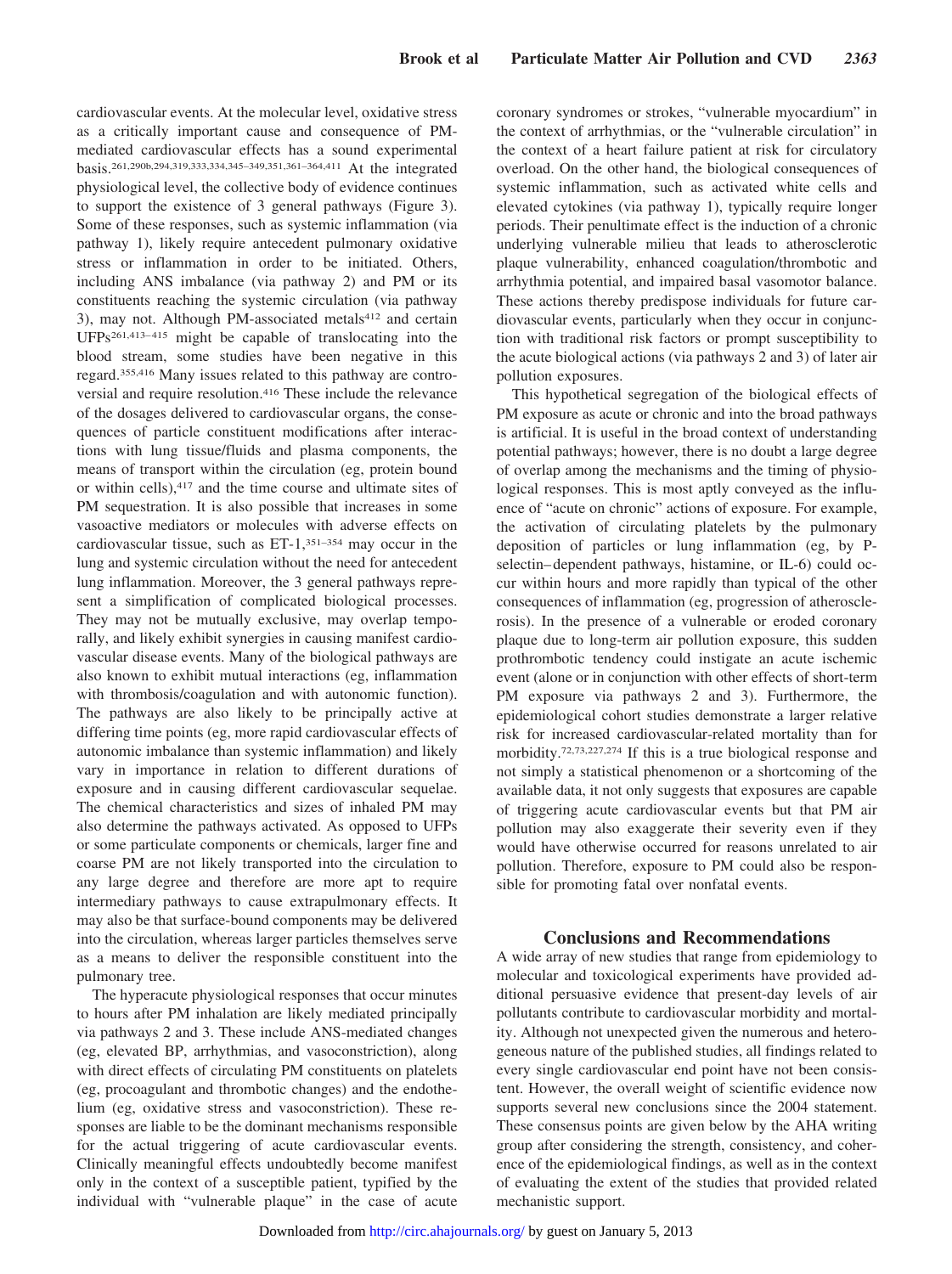- The preponderance of findings indicate that short-term exposure to  $PM<sub>2.5</sub>$  over a period of a few hours to weeks can trigger CVD-related mortality and nonfatal events, including myocardial ischemia and MIs, heart failure, arrhythmias, and strokes.
- The increase in risk for acute  $PM_{2.5}$ -associated cardiovascular morbidity and mortality is principally among susceptible, but not necessarily critically ill, individuals. Several studies suggest that susceptible individuals at greater risk may include the elderly, patients with preexisting coronary artery disease, and perhaps those with diabetes. Recent data suggest that women and obese individuals might also be at higher risk.
- Most studies support the idea that longer-term  $PM_{2.5}$ exposures increase the risk for cardiovascular mortality to an even greater extent than short-term exposures. Because most studies have focused on mortality data, the effect of long-term exposures on nonfatal cardiovascular events is less consistent and requires more investigation.
- The  $PM_{2.5}$  concentration–cardiovascular risk relationships for both short- and long-term exposures appear to be monotonic, extending below 15  $\mu$ g/m<sup>3</sup> (the 2006 annual NAAQS level) without a discernable "safe" threshold.
- Long-term exposure to elevated concentrations of ambient  $PM<sub>2.5</sub>$  at levels encountered in the present-day environment (ie, any increase by 10  $\mu$ g/m<sup>3</sup>) reduces life expectancy within a population probably by several months to a few years. Given that  $PM_{2.5}$  is most strongly associated with cardiovascular deaths in the cohort studies, the reduced life expectancy is most likely predominantly due to excess cardiovascular mortality.
- The available studies are suggestive that reductions in PM levels decrease cardiovascular mortality within a time frame as short as a few years.
- Many potential biological mechanisms exist whereby PM exposure could exacerbate existing CVDs and trigger acute cardiovascular events (over the short term) and instigate or accelerate chronic CVDs (over the long run). Experimental support is increasingly strong for several mechanisms, which lends biological plausibility for the epidemiological findings.
- The existing evidence suggests that PM air pollution is capable of augmenting the development and progression of atherosclerosis. There is some support for a potential effect on several other chronic CVDs, including hypertension, heart failure, and diabetes.
- Most recent studies support the conclusion that the overall absolute risk for mortality due to PM exposure is greater for cardiovascular than pulmonary diseases after both short- and long-term exposures.

There are several additional areas worthy of highlighting in which the study results are reasonably consistent but in which the writing group believed further research was required to formulate firm conclusions.

● Although there is only limited epidemiological evidence directly linking UFPs with cardiovascular health problems,262 the toxicological and experimental exposure evidence is suggestive that this size fraction may pose a particularly high risk to the cardiovascular system. The likelihood of health effects and the causal pathways mediated specifically by UFP exposure have been debated among experts recently.418 Future research may help to more fully elucidate whether particles within the ultrafine size range (0.001 to 0.1  $\mu$ m) and/or their constituents are more harmful to the cardiovascular system or pose a relatively greater cardiovascular risk than particles between 0.1 and 2.5  $\mu$ m in diameter.

- Similarly, many studies have found a strong association between metrics of traffic-related air pollution exposure and elevated cardiovascular risk. Whether this represents the harmful effects of UFPs or diesel exhaust particulates, major components of the traffic mixture, or other pollution components is unclear. Diesel and UFPs possess toxic properties that instigate harmful biological responses in experimental models. However, the particle size fraction(s) and roles played by other copollutants (gases, VOCs, SVOCs) within the traffic-related mixture have not been fully elucidated. Nevertheless, traffic-related pollution as a whole appears to be a specific source associated with cardiovascular risk. It likely poses a major public health burden, regardless of a putative higher toxicity, because of the commonness of exposure in modern society (eg, accounting for  $\approx 60\%$  of daily UFP exposure; http:// www.catf.us/projects/diesel/).
- The importance of other specific sources, regional differences in pollution composition, and other specific constituents remains less clear. However, toxicological studies have identified several transition metals (eg, iron, vanadium, nickel, copper, and zinc), organic carbon species, semiquinones, and endotoxin as specific PM-related components capable of prompting oxidative stress and inflammation and thus likely imparting biological harm. Some source-apportionment studies also demonstrate that attention should be given to these compounds as being among the most likely mediators of clinical CVD. More studies are required in this regard to clarify this issue and to better define these and other potentially responsible constituents and sources.
- Although the focus of the present statement is on PM, we recognize that other air pollutants may also pose cardiovascular risk alone or in conjunction with fine-particle exposure. In this context, we believe additional research is necessary to make firm conclusions regarding the independent cardiovascular risks posed by several gaseous pollutants (eg, ozone and  $NO<sub>2</sub>$ ). Although ozone has been linked to increased cardiopulmonary mortality,<sup>50</sup> strokes,<sup>126</sup> and MIs419 in some short-term studies, long-term exposure was not associated with cardiovascular mortality after accounting for PM in a recent analysis.87 The recent finding that small changes in low levels of ambient carbon monoxide concentrations are related to cardiovascular hospitalizations also merits further exploration.420
- Several secondary aerosols (eg, nitrate and sulfate) are often associated with cardiovascular mortality; however, whether these compounds are directly harmful or are surrogate markers of toxic sources of exposure requires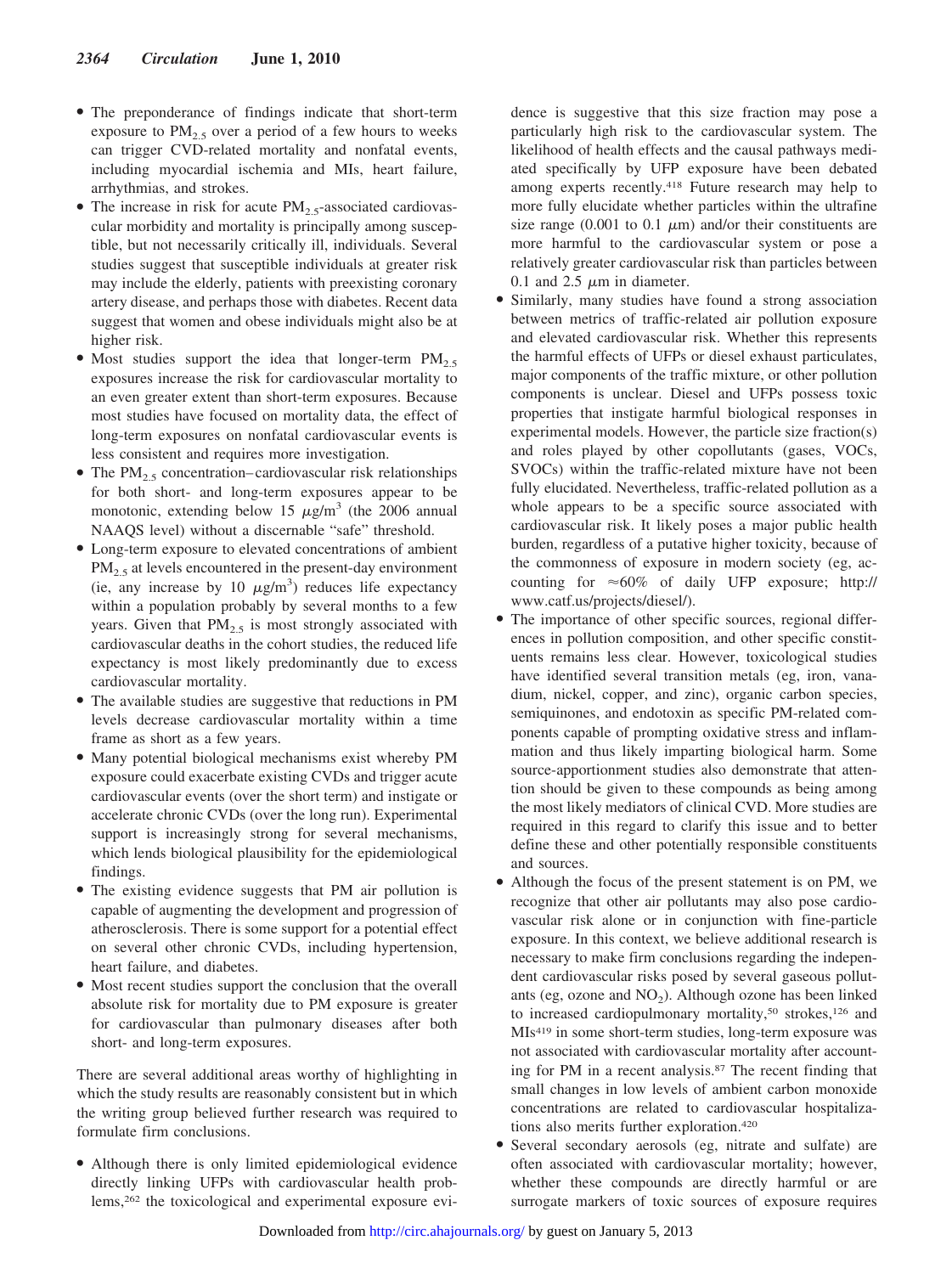more investigation. Similarly, the current literature regarding the independent cardiovascular risks posed by coarse particles is mixed, with most recent findings not supporting an association after accounting for the effects of  $PM_{2.5}$ , 43,72,104

● Several recent cohort studies and intermediate end-point experiments suggest that obese individuals (and/or those with the metabolic syndrome) may be a susceptible population at greater risk for cardiovascular events due to  $PM<sub>2.5</sub>$ exposure. This is a tremendously important public health issue to corroborate because of the enormous and growing prevalence of obesity worldwide.

This updated review by the AHA writing group corroborates and strengthens the conclusions of the initial scientific statement. In this context, we agree with the concept and continue to support measures based on scientific evidence, such as the US EPA NAAQS, that seek to control PM levels to protect the public health. Because the evidence reviewed supports that there is no safe threshold, it appears that public health benefits would accrue from lowering  $PM_{2.5}$  concentrations even below present-day annual  $(15 \ \mu g/m^3)$  and 24-hour  $(35 \ \mu g/m^3)$  $\mu$ g/m<sup>3</sup>) NAAQS, if feasible, to optimally protect the most susceptible populations. Evaluations of the effectiveness of such efforts would be warranted as well. Within the framework of attempting to establish causality between associated variables in epidemiological studies, there are several generally accepted "aspects" that have been evaluated (the following phrases in italics per the Bradford Hill criteria)<sup>421</sup>: With regard to cardiovascular mortality and  $PM_{2.5}$  exposure, there is a *consistent association* that satisfies both a *temporal and exposure-response relationship*. There is *coherence of findings* among several fields of science, including toxicology, human and animal exposures, and different types of epidemiological studies and time frames of exposure. Rigorous experiments demonstrate multiple *plausible biological mechanisms*. Finally, natural experiments have confirmed that a change (ie, reduction) in exposure produces a change (ie, decrease) in cardiovascular mortality. In this case, *specificity of outcomes* and *strength of the observation* are less pertinent, because PM exposure could be capable of causing multiple different types of events (eg, MIs, arrhythmias, and heart failure exacerbations), and the overall cardiovascular mortality relative risk posed for any single individual is expected to be small. Nevertheless, given the ubiquity of exposure, the overall public health consequences can be substantial and observable in population- or large cohort–based studies.

It is the opinion of the writing group that the overall evidence is consistent with a causal relationship between  $PM<sub>2.5</sub>$  exposure and cardiovascular morbidity and mortality. This body of evidence has grown and has been strengthened substantially since publication of the first AHA scientific statement.<sup>1</sup> At present, no credible alternative explanation exists. These conclusions of our independent review are broadly similar to those found in the EPA's Integrated Science Assessment for Particulate Matter final report (http:// cfpub.epa.gov/ncea/cfm/recordisplay.cfm?deid-216546). In summary, the AHA writing group deems that  $PM<sub>2.5</sub>$  exposure is a "modifiable factor contributing to cardiovascular morbidity and mortality."

# **Clinical Recommendations**

Several precautionary recommendations can be made for healthcare providers who interact with individuals who are at risk for CVDs. Although they have not been clinically tested or proven to reduce mortality, they are practical and feasible measures that may help to reduce exposures to air pollution and therefore potentially lower the associated cardiovascular risk. Moreover, a recent observational study found that patient awareness of air quality indices and media alerts along with health professional advice can significantly affect reported changes in outdoor activity to avoid exposure to air pollution.422

- Evidence-based appropriate treatment of the traditional cardiovascular risk factors should be emphasized. This may also lessen the susceptibility of patients to air pollution exposures.
- All patients with CVD should be educated about the cardiovascular risks posed by air pollution.
- Consideration should also be given to educating patients without CVD but who are at high risk (eg, the elderly, individuals with the metabolic syndrome or multiple risk factors, and those with diabetes).
- Part of patient education should include the provision of information regarding the available sources (local and national newspapers [*USA Today*], EPA World Wide Web site [http://airnow.gov/], and The Weather Channel and its World Wide Web site [http://www.weather.com/]) that provide a daily EPA Air Quality Index.
- On the basis of the forecast Air Quality Index, prudent recommendations for reducing exposure and limiting activity should be provided based on the patient's level of risk. A list of such recommendations is provided on the EPA World Wide Web site (http://airnow.gov/). For example, when the Air Quality Index for PM is "unhealthy" (151 to 200), then the recommendations are as follows: "People with heart or lung disease, older adults, and children should avoid prolonged or heavy exertion. Everyone else should reduce prolonged or heavy exertion." The action recommendations are as follows: "You can reduce your exposure to particles by 1) planning strenuous activity when particle levels are forecast to be lower, 2) reducing the amount of time spent at vigorous activity, or 3) choosing a less strenuous activity (eg, going for a walk instead of a jog). When particle levels are high outdoors, they also can be high indoors. Certain filters and room air cleaners are available that can help reduce particles indoors."
- Practical recommendations to reduce air pollution exposure should be given to at-risk patients. Although unproven to reduce cardiovascular events, there are a number of prudent and feasible measures, including reducing optional or unnecessary exposures. Additional measures could include eliminating or reducing nonmandatory travel to highly polluted regions and avoiding exposures or outdoor activities (eg, exercising, commut-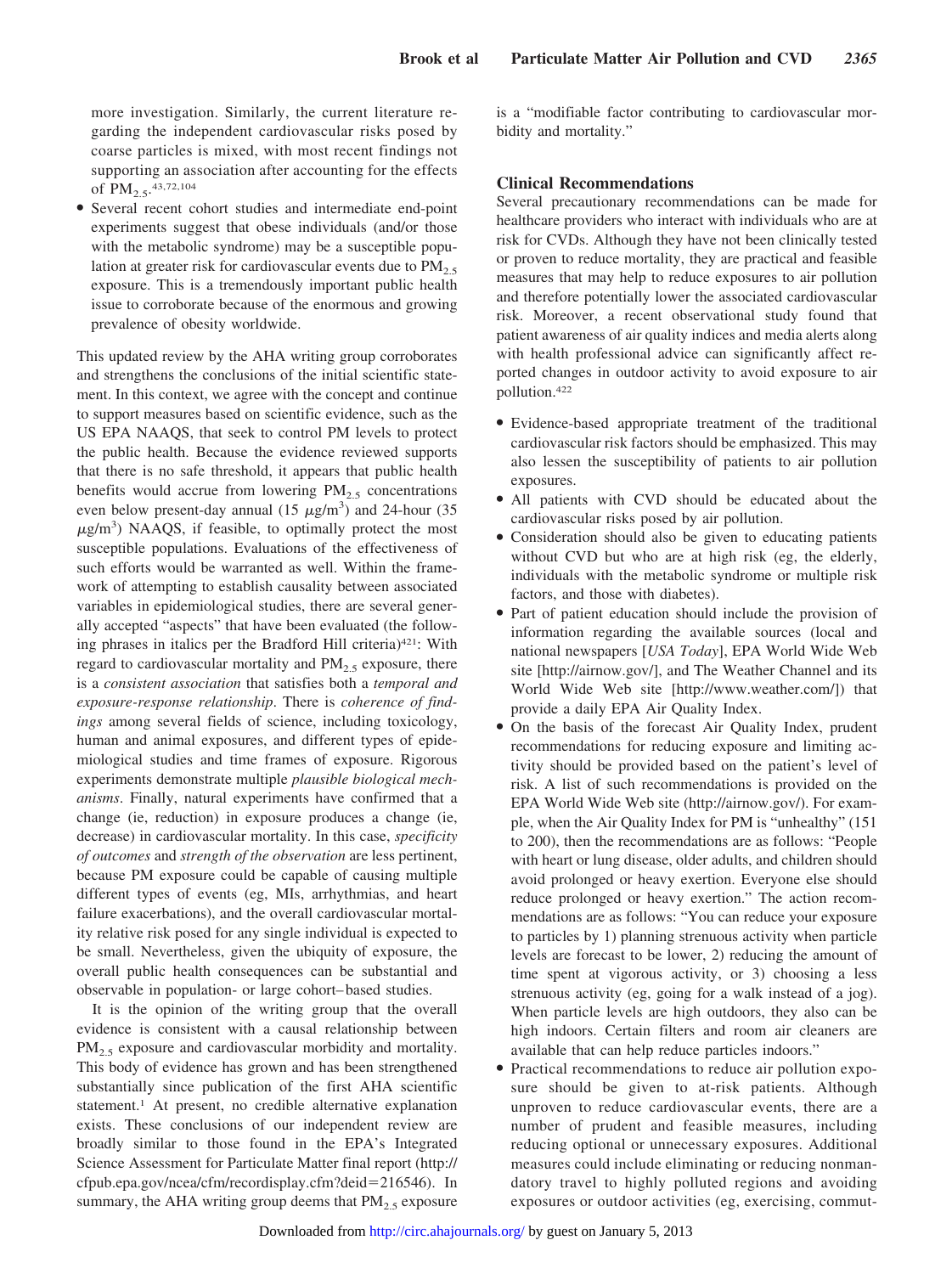ing) during highly polluted times (eg, rush hours) or in proximity to major sources of pollution (eg, roadways, industrial sources). Choosing to exercise indoors with windows closed and using efficient air conditioning and filtering systems may be prudent for certain high-risk patients, particularly during peak pollution periods. Indeed, not only can central air conditioners reduce the indoor exposure level to PM from outdoor sources, there is some evidence that they might reduce the risk for cardiovascular hospitalizations associated with higher ambient pollution levels.423 If travel/commutes cannot be avoided, maintaining optimal car filter systems, driving with windows closed, and recycling inside vehicle air may help reduce PM exposures (http://www. catf.us/projects/diesel/).424,425

However, at present, no specific recommendations regarding the appropriateness of undertaking more aggressive measures, even those shown to provide some benefits in a few studies (eg, wearing facemasks, installing PM filters in households), can be made based on the limited evidence. Similarly, although measures that decrease long-term PM exposures may produce even greater cardiovascular health benefits than the provided recommendations that focus on reducing short-term exposures, no specific recommendations (eg, moving to less polluted regions) can be prudently made at this time given the limited evidence. We acknowledge that occupational and indoor sources along with secondhand tobacco smoke are additional significant sources of personal PM exposures that should be avoided or reduced as much as possible. Finally, in developing nations, reducing exposure to indoor cooking sources of PM and air pollution from biomass combustion is a major issue of concern.426 Additional suggestions are available on the EPA World Wide Web site.

Finally, although the existing evidence supports a causal relationship between  $PM<sub>2.5</sub>$  and cardiovascular mortality, we acknowledge the importance of continued research in areas of controversy and uncertainty to further understand the full nature of this issue. Although numerous insights have greatly enhanced our understanding of the PM-cardiovascular relationship since the first AHA statement was published, $<sup>1</sup>$  the</sup> following list represents broad strategic avenues for future investigation:

# **Mechanistic Studies**

- Better describe the physiological relevance in humans and the fundamental details of the mechanisms underlying the intermediate general mediating pathways (ie, PM or constituent transport into the circulation versus effects of inflammatory cytokines or activated immune cells versus ANS imbalance or other pathways) through which PM inhalation might mediate cardiovascular effects remote from the site of pulmonary deposition.
- Understand the clinical significance and relative importance of the observed biological responses (eg, vascular dysfunction, thrombosis, arrhythmia, ANS imbalance) in relation to the various causes of PM-mediated cardiovascular morbidity and mortality.
- Examine the efficacy of preventive measures (eg, patient education) and treatment modalities (eg, statins, antioxidants, fish oil, treatment of traditional risk factors, and reducing exposures by engineering controls, including filtration, personal protection via facemasks, or behavior modification) on cardiovascular health outcomes.
- Investigate the interaction between preexisting traditional cardiovascular risk factors (eg, diabetes, hypertension) and PM exposure, as well as the potential of air pollutants to exacerbate or worsen these risk factors. Determine the extent to which treatment of such factors (eg, with statins, aspirin, or angiotensin-converting enzyme inhibitors), especially among patients with known CVD, may modify the risk associated with PM exposure.
- Describe the biological effects of acute on top of chronic exposures (eg, synergistic effects versus reduced susceptibility to acute exposures due to augmented protective mechanisms).
- Determine the ability of long-term exposure to precipitate the development of chronic diseases, including clinically relevant atherosclerosis, hypertension, diabetes, and other vascular, metabolic, renal, or neurological diseases.

# **Epidemiological and Exposure Studies**

- Expand our knowledge related to the "responsible" PM pollution constituents (eg, metals, organic compounds, semiquinones, endotoxin, and VOC and SVOC compounds), size fractions (eg, UFPs), sources (eg, traffic, power generation, and biomass combustion), and mixtures of pollutants.
- Investigate the cardiovascular health implications and importance of regional and intracity differences in composition and combinations of pollutants.
- Better understand the effects of mixtures of ambient pollutants (ie, potential synergism between PM and gaseous or vapor-phase pollutants such as ozone).
- Investigate the feasibility and utility of quantifying risk coefficients (concentration-response functions) according to PM source or relevant indices of pollutant mixtures, as a function of susceptibility (eg, age, preexisting disease), for reliable application in integrated, multipollutant risk assessments.
- Investigate the relative importance of various time frames of exposure in relation to PM causing cardiovascular events, including the relevance of epochs not well described, such as ultra-acute peak PM excursions (eg, 1 to 2 hours) and exposures of intermediate duration (eg, 1 to 12 months).
- Better document the time course and specific cardiovascular health benefits induced by reductions in PM.
- Better define susceptible individuals or vulnerable populations.
- Determine whether any "safe" PM threshold concentration exists that eliminates both acute and chronic cardiovascular effects in healthy and susceptible individuals and at a population level.

# **Acknowledgments**

We would like to thank Robert Bard Consulting for reviewing and editing the manuscript and Tom Dann from Environment Canada and Joseph Pinto from the US EPA for assistance in the preparation of Table 1.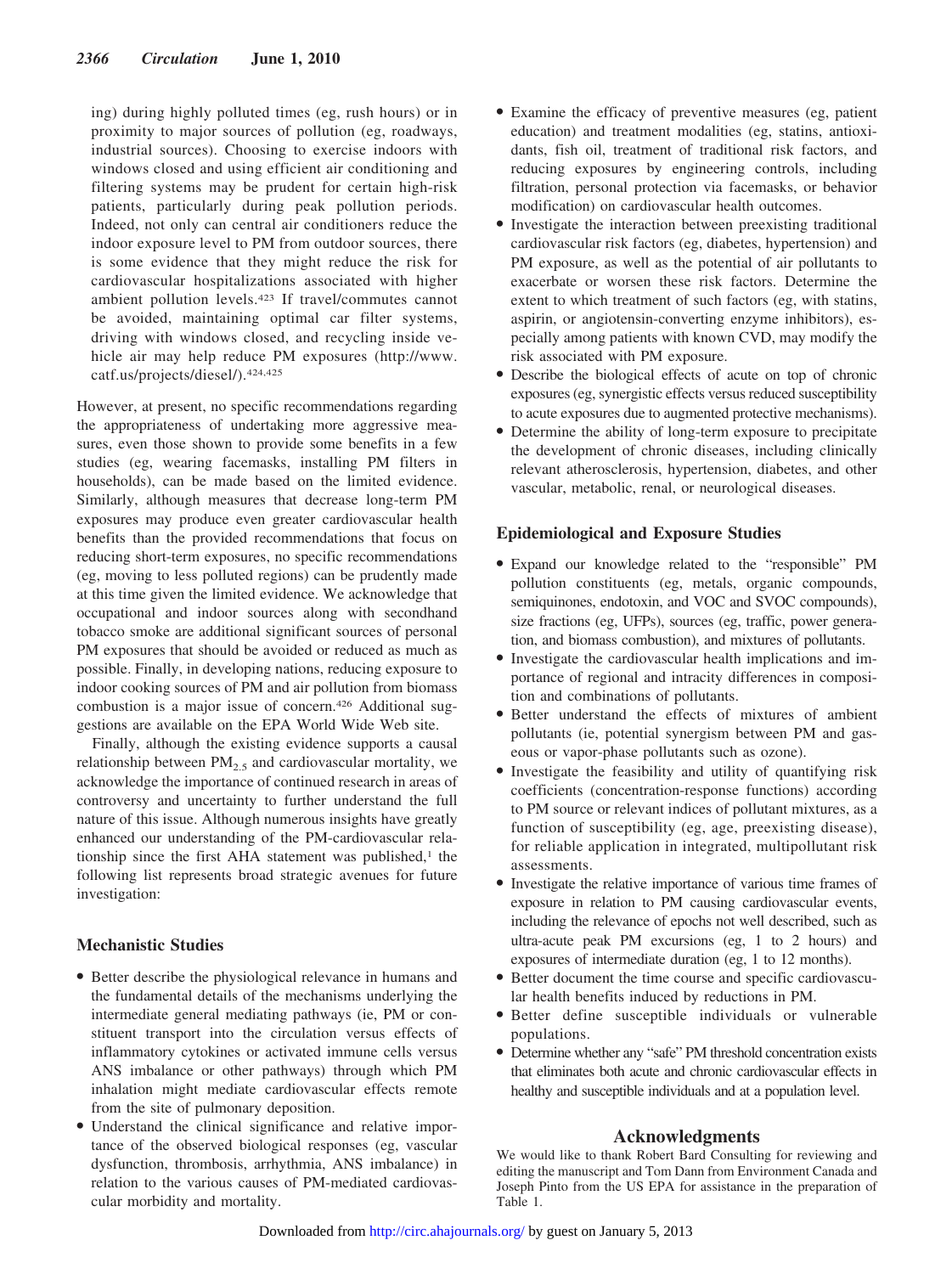# **Disclosures**

# **Writing Group Disclosures**

|                                |                                                                                                   |                                                                                                                                                                                                                                                                                                                            | Other                | Speakers'                                |                   |                       |                                      |       |
|--------------------------------|---------------------------------------------------------------------------------------------------|----------------------------------------------------------------------------------------------------------------------------------------------------------------------------------------------------------------------------------------------------------------------------------------------------------------------------|----------------------|------------------------------------------|-------------------|-----------------------|--------------------------------------|-------|
| <b>Writing Group</b><br>Member | Employment                                                                                        | Research Grant                                                                                                                                                                                                                                                                                                             | Research<br>Support  | Bureau/<br>Honoraria                     | Expert<br>Witness | Ownership<br>Interest | Consultant/<br><b>Advisory Board</b> | Other |
| Robert D.                      | University of                                                                                     | Electric Power Research Institute†;                                                                                                                                                                                                                                                                                        | None                 | None                                     | None              | None                  | None                                 | None  |
| <b>Brook</b>                   | Michigan                                                                                          | EPA†; Harvard University, School of<br>Public Health†; NIEHS†; Pfizer†                                                                                                                                                                                                                                                     |                      |                                          |                   |                       |                                      |       |
| Aruni<br><b>Bhatnagar</b>      | University of<br>Louisville                                                                       | PI on NIH study "Cardiovascular toxicity<br>of environmental aldehydes"+                                                                                                                                                                                                                                                   | None                 | None                                     | None              | None                  | None                                 | None  |
| Jeffrey R.<br><b>Brook</b>     | University of<br>Toronto,<br>Environment<br>Canada                                                | None                                                                                                                                                                                                                                                                                                                       | None                 | None                                     | None              | None                  | None                                 | None  |
| Ana V.<br>Diez-Roux            | University of<br>Michigan                                                                         | EPA†; 1st EPA STAR grant to study the<br>effects of long-term PM exposures on<br>subclinical atherosclerosis and<br>inflammatory markers in MESA; #2 is a<br>subcontract to the University of<br>Washington to participate in a<br>long-term study of air pollution and<br>progression of atherosclerosis, also in<br>MESA | None                 | None                                     | None              | None                  | None                                 | None  |
| Fernando<br>Holguin            | <b>Centers for Disease</b><br>Control and<br>Prevention/Emory<br>University                       | American Lung Association*; NIH*;<br>Pan-American Health Organization in<br>conjunction with EPA*                                                                                                                                                                                                                          | Emory<br>University* | None                                     | None              | None                  | None                                 | None  |
| <b>Yuling Hong</b>             | American Heart<br>Association <sup>±</sup>                                                        | None                                                                                                                                                                                                                                                                                                                       | None                 | None                                     | None              | None                  | None                                 | None  |
| Joel D.<br>Kaufman             | University of<br>Washington                                                                       | Health Effects Institute*; NIH/NIEHS*;<br>US EPA*; NIEHS Discovery Center Study<br>focused on air pollution and CVD+                                                                                                                                                                                                       | None                 | California<br>Air<br>Resources<br>Board* | None              | None                  | None                                 | None  |
| Russell V.<br>Luepker          | University of<br>Minnesota                                                                        | None                                                                                                                                                                                                                                                                                                                       | None                 | None                                     | None              | None                  | None                                 | None  |
| Murray A.<br>Mittleman         | <b>Beth Israel</b><br><b>Deaconess Medical</b><br>Center/Harvard<br>University                    | PI on a component of an NIH/NIEHS<br>program project grant evaluating the<br>effects of ambient air pollution on<br>CVD+                                                                                                                                                                                                   | None                 | None                                     | None              | None                  | None                                 | None  |
| <b>Annette Peters</b>          | <b>Helmholtz Zentrum</b><br>Munchen (German<br>Research Institute<br>for Environmental<br>Health) | Co-PI on the Rochester Particle Center<br>funded through the EPA†; European<br>Union†                                                                                                                                                                                                                                      | None                 | None                                     | None              | None                  | None                                 | None  |
| C. Arden Pope<br>Ш             | Brigham Young<br>University                                                                       | None                                                                                                                                                                                                                                                                                                                       | None                 | None                                     | None              | None                  | None                                 | None  |
| Sanjay<br>Rajagopalan          | Ohio State<br>University                                                                          | None                                                                                                                                                                                                                                                                                                                       | None                 | Takeda*                                  | None              | None                  | None                                 | None  |
| David<br>Siscovick             | University of<br>Washington                                                                       | MESA AIR (ancillary study to MESA)<br>funded by EPA†; NIEHS Discovery<br>Center Study focused on air pollution<br>and CVD+; NIH+                                                                                                                                                                                           | None                 | None                                     | None              | None                  | None                                 | None  |
| Sidney C.<br>Smith, Jr         | University of North<br>Carolina                                                                   | None                                                                                                                                                                                                                                                                                                                       | None                 | None                                     | None              | None                  | None                                 | None  |
| Laurie Whitsel                 | American Heart<br>Association                                                                     | None                                                                                                                                                                                                                                                                                                                       | None                 | None                                     | None              | None                  | None                                 | None  |

This table represents the relationships of writing group members that may be perceived as actual or reasonably perceived conflicts of interest as reported on the Disclosure Questionnaire, which all members of the writing group are required to complete and submit. A relationship is considered to be "significant" if (1) the person receives \$10 000 or more during any 12-month period, or 5% or more of the person's gross income; or (2) the person owns 5% or more of the voting stock or share of the entity, or owns \$10 000 or more of the fair market value of the entity. A relationship is considered to be "modest" if it is less than "significant" under the preceding definition.

\*Modest.

†Significant.

‡Dr Hong is currently with the Centers for Disease Control and Prevention, Atlanta, Ga.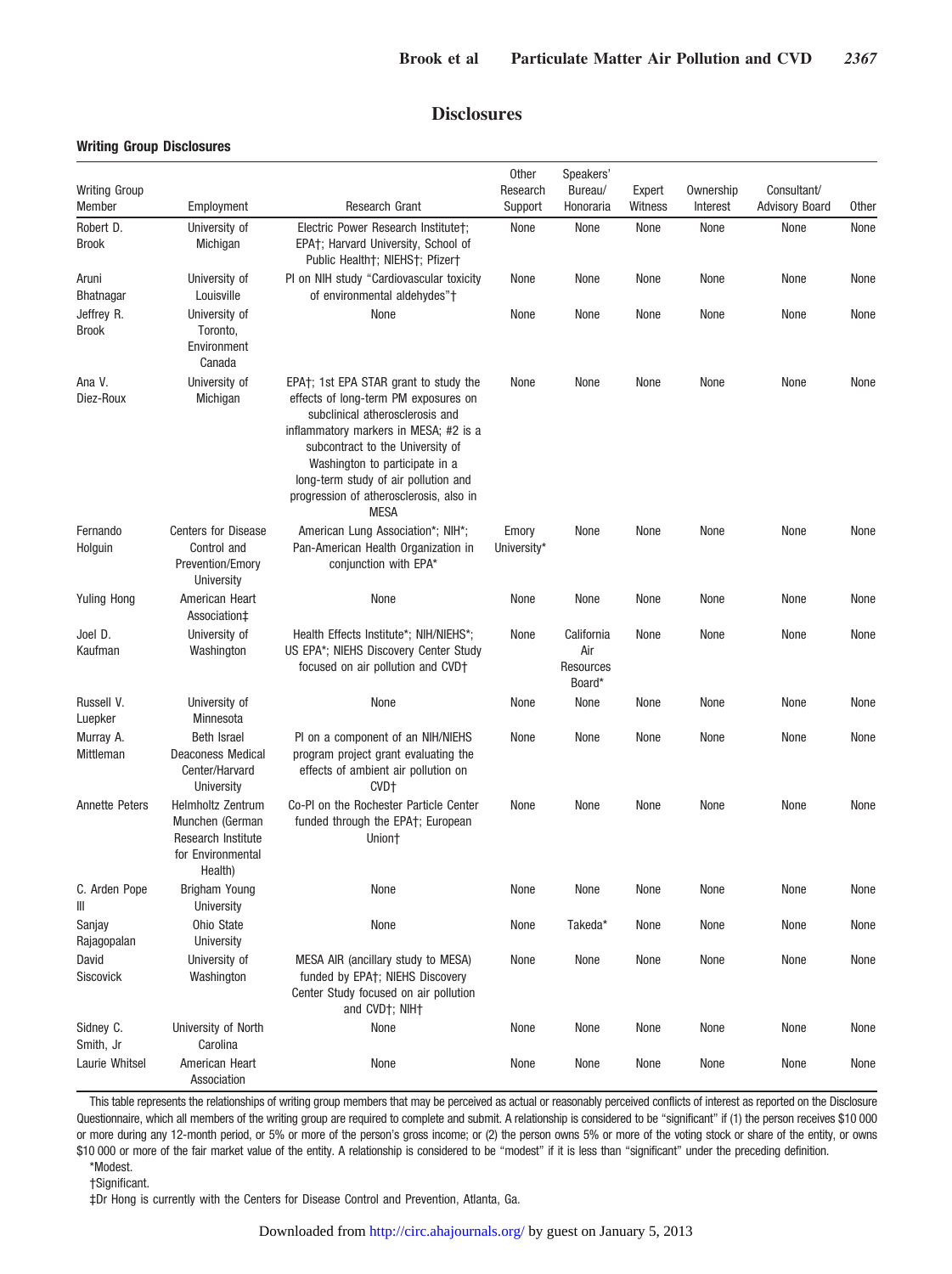#### **Reviewer Disclosures**

| Reviewer                 | Employment                           | <b>Research Grant</b>                                                                                    | Other<br>Research<br>Support | Speakers'<br>Bureau/Honoraria | <b>Expert Witness</b> | Ownership<br>Interest | Consultant/Advisory<br><b>Board</b>                                                                                                                                                                  | Other |
|--------------------------|--------------------------------------|----------------------------------------------------------------------------------------------------------|------------------------------|-------------------------------|-----------------------|-----------------------|------------------------------------------------------------------------------------------------------------------------------------------------------------------------------------------------------|-------|
| Michael<br><b>Brauer</b> | University of British<br>Columbia    | Health Canada†;<br><b>British Columbia</b><br>Lung<br>Association+                                       | None                         | None                          | None                  | None                  | MESA-Air Study (US EPA,<br>University of Washington)<br><b>External Scientific</b><br>Advisory Committee*;<br>British Columbia Lung<br>Association, Air Quality<br>and Health Steering<br>Committee* | None  |
| Doug<br>Dockery          | <b>Harvard University</b>            | National<br>Institute of<br>Environmental<br>Health<br>Sciences†;<br><b>Health Effects</b><br>Institute+ | None                         | None                          | None                  | None                  | Science Advisory Board<br>to MESA Air Study,<br>University of Washington*                                                                                                                            | None  |
| Mark<br>Frampton         | University of<br>Rochester           | National<br>Institutes of<br>Health†;<br>American<br>Petroleum<br>Institute†; US<br>EPA <sub>†</sub>     | None                         | None                          | None                  | None                  | Health Effects Institute*                                                                                                                                                                            | None  |
| Jonathan M.<br>Samet     | University of Southern<br>California | None                                                                                                     | None                         | None                          | None                  | None                  | None                                                                                                                                                                                                 | None  |

This table represents the relationships of reviewers that may be perceived as actual or reasonably perceived conflicts of interest as reported on the Disclosure Questionnaire, which all reviewers are required to complete and submit. A relationship is considered to be "significant" if (1) the person receives \$10 000 or more during any 12-month period, or 5% or more of the person's gross income; or (2) the person owns 5% or more of the voting stock or share of the entity, or owns \$10 000 or more of the fair market value of the entity. A relationship is considered to be "modest" if it is less than "significant" under the preceding definition.

\*Modest.

†Significant.

# **References**

- 1. Brook RD, Franklin B, Cascio W, Hong Y, Howard G, Lipsett M, Luepker R, Mittleman M, Samet J, Smith SC Jr, Tager I; Expert Panel on Population and Prevention Science of the American Heart Association. Air pollution and cardiovascular disease: a statement for healthcare professionals from the Expert Panel on Population and Prevention Science of the American Heart Association. *Circulation*. 2004;109:2655–2671.
- 2. Brook RD. Cardiovascular effects of air pollution. *Clin Sci (Lond)*. 2008;115:175–187.
- 3. Pope CA 3rd, Dockery DW. Health effects of fine particulate air pollution: lines that connect. *J Air Waste Manag Assoc*. 2006;56:709–742.
- 4. Simkhovich BZ, Kleinman MT, Kloner RA. Air pollution and cardiovascular injury epidemiology, toxicology, and mechanisms. *J Am Coll Cardiol*. 2008;52:719–726.
- 5. US Environmental Protection Agency. Air Quality Criteria for Particulate Matter (October 2004). Available at: http://www.epa.gov/ttn/ naaqs/standards/pm/s\_pm\_index.html. Accessed March 26, 2010.
- 6. US Environmental Protection Agency. National Ambient Air Quality Criteria Standards. Available at: http://www.epa.gov/air/criteria.html. Accessed September 1, 2008.
- 7. Yusuf S, Hawken S, Ounpuu S, Dans T, Avezum A, Lanas F, McQueen M, Budaj A, Pais P, Varigos J, Lisheng L; INTERHEART Study Investigators. Effect of potentially modifiable risk factors associated with myocardial infarction in 52 countries (the INTERHEART study): case-control study. *Lancet*. 2004;364:937–952.
- 8. Lloyd-Jones DM, Leip EP, Larson MG, D'Agostino RB, Beiser A, Wilson PW, Wolf PA, Levy D. Prediction of lifetime risk for cardiovascular disease by risk factor burden at 50 years of age. *Circulation*. 2006;113:791–798.
- 9. Wang TJ, Gona P, Larson MG, Tofler GH, Levy D, Newton-Cheh C, Jacques PF, Rifai N, Selhub J, Robins SJ, Benjamin EJ, D'Agostino RB, Vasan RS. Multiple biomarkers for the prediction of first major cardiovascular events and death. *N Engl J Med*. 2006;355:2631–2639.
- 10. Cook NR. Use and misuse of the receiver operating characteristic curve in risk prediction. *Circulation*. 2007;115:928–935.
- 11. Stern RH. Evaluating new cardiovascular risk factors for risk stratification. *J Clin Hypertens (Greenwich)*. 2008;10:485–488.
- 12. Tofler GH, Muller JE. Triggering of acute cardiovascular disease and potential preventive strategies. *Circulation*. 2006;114:1863–1872.
- 13. Pope CA 3rd, Muhlestein JB, May HT, Renlund DG, Anderson JL, Horne BD. Ischemic heart disease events triggered by short-term exposure to fine particulate air pollution. *Circulation*. 2006;114:2443–2448.
- 14. Kung H-C, Hoyert DL, Xu J, Murphy SL. Deaths: Final Data for 2005. *National Vital Statistics Reports.* 2005;561–121.
- 15. World Health Organization. *World Health Report 2002.* Geneva, Switzerland: World Health Organization; 2002.
- 16. Geddes JA, Murphy JG, Wang DK. Long term changes in nitrogen oxides and volatile organic compounds in Toronto and the challenges facing local ozone control. *Atmos Environ*. 2009;43:3407–3415.
- 17. Delfino RJ, Sioutas C, Malik S. Potential role of ultrafine particles in associations between airborne particle mass and cardiovascular health. *Environ Health Perspect*. 2005;113:934–946.
- 18. Wexler AS, Johnston MV. What have we learned from highly timeresolved measurements during EPA's Supersites Program and related studies? *J Air Waste Manag Assoc*. 2008;58:303–319.
- 19. Solomon PA, Hopke PK, Froines J, Scheffe R. Key scientific findings and policy- and health-relevant insights from the U.S. Environmental Protection Agency's Particulate Matter Supersites Program and related studies: an integration and synthesis of results. *J Air Waste Manag Assoc*. 2008;58(suppl):S3–S92.
- 20. Hopke PK. New directions: reactive particles as a source of human health effects. *Atmos Environ*. 2008;42:3192–3194.
- 21. Bureau of Transportation Statistics. *Highlights of the 2001 National Household Travel Survey.* Washington, DC: US Department of Transportation; 2003.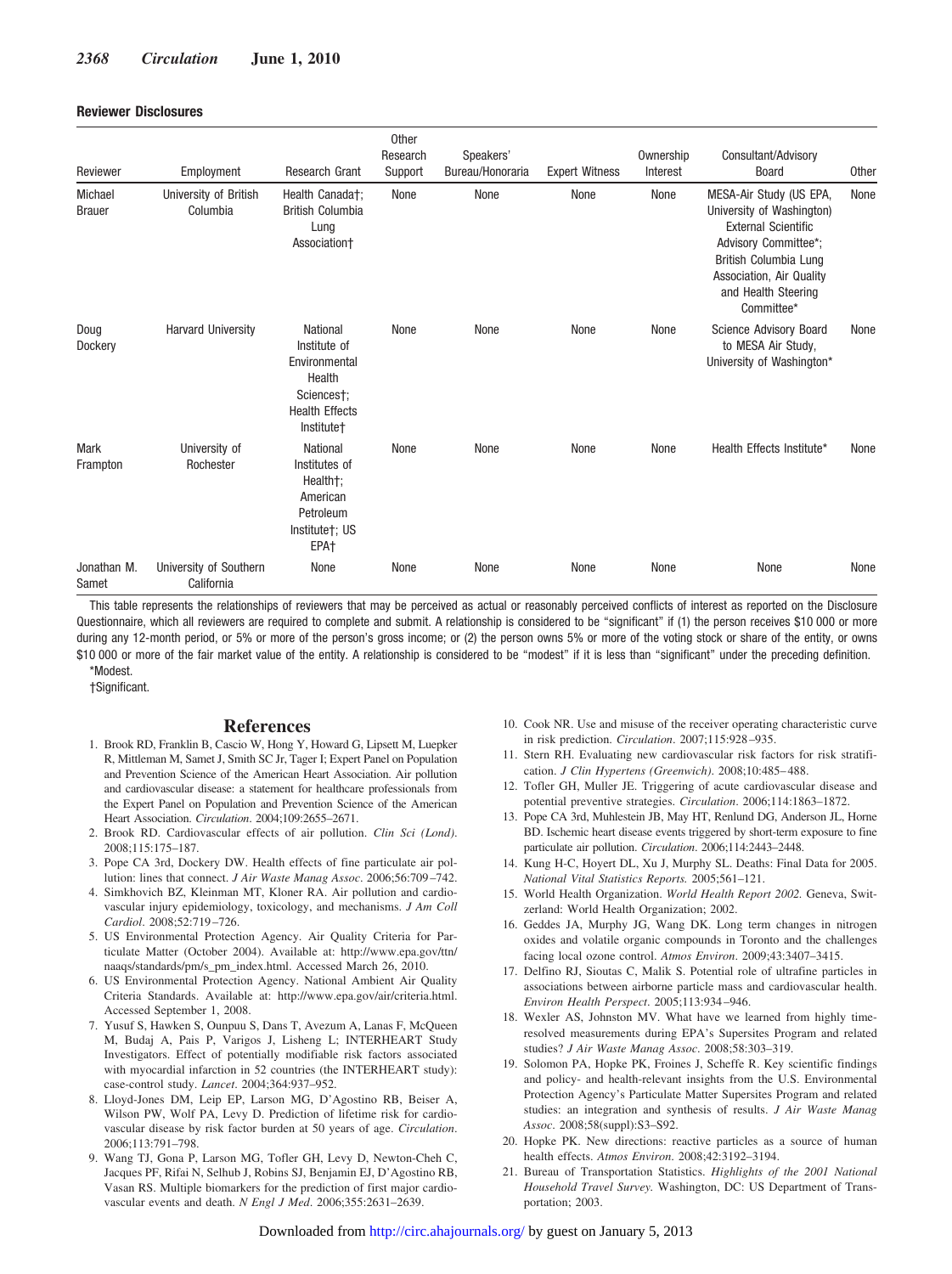- 22. Sarnat JA, Wilson WE, Strand M, Brook J, Wyzga R, Lumley T. Panel discussion review: session 1: exposure assessment and related errors in air pollution epidemiologic studies. *J Expo Sci Environ Epidemiol.* 2007;17(suppl):S75–S82.
- 23. Monn C. Exposure assessment of air pollutants: a review on spatial heterogeneity and indoor/outdoor/personal exposure to suspended particulate matter, nitrogen dioxide and ozone. *Atmos Environ*. 2001;35:1–32.
- 24. Brauer M, Hoek G, van Vliet P, Meliefste K, Fischer P, Gehring U, Heinrich J, Cyrys J, Bellander T, Lewne M, Brunekreef B. Estimating long-term average particulate air pollution concentrations: application of traffic indicators and geographic information systems. *Epidemiology*. 2003;14:228–239.
- 25. Ebelt ST, Wilson WE, Brauer M. Exposure to ambient and nonambient components of particulate matter: a comparison of health effects. *Epidemiology*. 2005;16:396–405.
- 26. Molitor J, Jerrett M, Chang CC, Molitor NT, Gauderman J, Berhane K, McConnell R, Lurmann F, Wu J, Winer A, Thomas D. Assessing uncertainty in spatial exposure models for air pollution health effects assessment. *Environ Health Perspect*. 2007;115:1147–1153.
- 27. Anderson HR, Atkinson RW, Peacock JL, Sweeting MJ, Marston L. Ambient particulate matter and health effects: publication bias in studies of short-term associations. *Epidemiology*. 2005;16:155–163.
- 28. Pope CA 3rd. Epidemiology of fine particulate air pollution and human health: biologic mechanisms and who's at risk? *Environ Health Perspect.* 2000;108(suppl):713–723.
- 29. Dominici F. Time-series analysis of air pollution and mortality: a statistical review. *Res Rep Health Eff Inst.* 2004:3–27.
- 30. Dominici F, Burnett RT. Risk models for particulate air pollution. *J Toxicol Environ Health A*. 2003;66:1883–1889.
- 31. Committee on the Medical Effects of Air Pollutants. *Cardiovascular Disease and Air Pollution: A Report by the Committee on the Medical Effects of Air Pollutant's Cardiovascular Sub-Group.* London, UK: Department of Health, National Health Service; 2006.
- 32. Levy JI, Hammitt JK, Spengler JD. Estimating the mortality impacts of particulate matter: what can be learned from between-study variability? *Environ Health Perspect*. 2000;108:109–117.
- 33. Stieb DM, Judek S, Burnett RT. Meta-analysis of time-series studies of air pollution and mortality: update in relation to the use of generalized additive models. *J Air Waste Manag Assoc*. 2003;53:258–261.
- 34. Dominici F, Daniels M, McDermott A, Zeger SL, Samet J. Shape of the exposure-response relation and mortality displacement in the NMMAPS database. In: *Revised Analyses of Time-Series of Air Pollution and Health. Special Report.* Boston, Mass: Health Effects Institute; 2003.
- 35. Katsouyanni K, Touloumi G, Samolu E, Petasakis Y, Analitis A, Le Tertre A, Rossi G, Zmirou D, Ballester F, Boumghar A, Anderson HR, Wojtyniak B, Paldy A, Braustein R, Pekkanen J, Schindler C, Schwartz J. Sensitivity analysis of various models of short-term effects of ambient particles on total mortality in 29 cities in APHEA2. In: *Revised Analyses of Time-Series of Air Pollution and Health.* Boston, Mass: Health Effects Institute; 2003.
- 36. Analitis A, Katsouyanni K, Dimakopoulou K, Samoli E, Nikoloulopoulos AK, Petasakis Y, Touloumi G, Schwartz J, Anderson HR, Cambra K, Forastiere F, Zmirou D, Vonk JM, Clancy L, Kriz B, Bobvos J, Pekkanen J. Short-term effects of ambient particles on cardiovascular and respiratory mortality. *Epidemiology*. 2006;17:230–233.
- 37. Klemm RJ, Mason R. Replication of reanalysis of Harvard six-city mortality study. In: *Revised Analyses of Time-Series of Air Pollution and Health.* Boston, Mass: Health Effects Institute; 2003.
- 38. Franklin M, Zeka A, Schwartz J. Association between PM2.5 and all-cause and specific-cause mortality in 27 US communities. *J Expo Sci Environ Epidemiol*. 2007;17:279–287.
- 39. Ostro B, Broadwin R, Green S, Feng WY, Lipsett M. Fine particulate air pollution and mortality in nine California counties: results from CALFINE. *Environ Health Perspect*. 2006;114:29–33.
- 40. Le Tertre A, Medina S, Samoli E, Forsberg B, Michelozzi P, Boumghar A, Vonk JM, Bellini A, Atkinson R, Ayres JG, Sunyer J, Schwartz J, Katsouyanni K. Short-term effects of particulate air pollution on cardiovascular diseases in eight European cities. *J Epidemiol Community Health*. 2002;56:773–779.
- 41. Omori T, Fujimoto G, Yoshimura I, Nitta H, Ono M. Effects of particulate matter on daily mortality in 13 Japanese cities. *J Epidemiol*. 2003;13:314–322.
- 42. Wong CM, Vichit-Vadakan N, Kan H, Qian Z. Public Health and Air Pollution in Asia (PAPA): a multicity study of short-term effects of air pollution on mortality. *Environ Health Perspect*. 2008;116:1195–1202.
- 43. Zanobetti A, Schwartz J. The effect of fine and coarse particulate air pollution on mortality: a national analysis. *Environ Health Perspect*. 2009;117:898–903.
- 44. Samet JM, Dominici F, Curriero FC, Coursac I, Zeger SL. Fine particulate air pollution and mortality in 20 U.S. cities, 1987–1994. *N Engl J Med*. 2000;343:1742–1749.
- 45. Dominici F, Zeger SL, Samet JM. A measurement error model for time-series studies of air pollution and mortality. *Biostatistics*. 2000;1: 157–175.
- 46. Dominici F, McDermott A, Zeger SL, Samet JM. National maps of the effects of particulate matter on mortality: exploring geographical variation. *Environ Health Perspect*. 2003;111:39–44.
- 47. Peng RD, Dominici F, Pastor-Barriuso R, Zeger SL, Samet JM. Seasonal analyses of air pollution and mortality in 100 US cities. *Am J Epidemiol*. 2005;161:585–594.
- 48. Dominici F, Peng RD, Ebisu K, Zeger SL, Samet JM, Bell ML. Does the effect of PM10 on mortality depend on PM nickel and vanadium content? A reanalysis of the NMMAPS data. *Environ Health Perspect*. 2007;115:1701–1703.
- 49. Bell ML, Kim JY, Dominici F. Potential confounding of particulate matter on the short-term association between ozone and mortality in multisite time-series studies. *Environ Health Perspect*. 2007;115:1591–1595.
- 50. Bell ML, McDermott A, Zeger SL, Samet JM, Dominici F. Ozone and short-term mortality in 95 US urban communities, 1987–2000. *JAMA*. 2004;292:2372–2378.
- 51. Franklin M, Schwartz J. The impact of secondary particles on the association between ambient ozone and mortality. *Environ Health Perspect*. 2008;116:453–458.
- 52. Katsouyanni K. Ambient air pollution and health. *Br Med Bull*. 2003; 68:143–156.
- 53. Samoli E, Aga E, Touloumi G, Nisiotis K, Forsberg B, Lefranc A, Pekkanen J, Wojtyniak B, Schindler C, Niciu E, Brunstein R, Dodic Fikfak M, Schwartz J, Katsouyanni K. Short-term effects of nitrogen dioxide on mortality: an analysis within the APHEA project. *Eur Respir J*. 2006;27:1129–1138.
- 54. Samoli E, Touloumi G, Schwartz J, Anderson HR, Schindler C, Forsberg B, Vigotti MA, Vonk J, Kosnik M, Skorkovsky J, Katsouyanni K. Short-term effects of carbon monoxide on mortality: an analysis within the APHEA project. *Environ Health Perspect*. 2007;115:1578–1583.
- 55. Wong CM, Ou CQ, Chan KP, Chau YK, Thach TQ, Yang L, Chung RY, Thomas GN, Peiris JS, Wong TW, Hedley AJ, Lam TH. The effects of air pollution on mortality in socially deprived urban areas in Hong Kong, China. *Environ Health Perspect*. 2008;116:1189–1194.
- 56. Kan H, Jia J, Chen B. Acute stroke mortality and air pollution: new evidence from Shanghai, China. *J Occup Health*. 2003;45:321–323.
- 57. Qian Z, He Q, Lin HM, Kong L, Bentley CM, Liu W, Zhou D. High temperatures enhanced acute mortality effects of ambient particle pollution in the "oven" city of Wuhan, China. *Environ Health Perspect*. 2008;116:1172–1178.
- 58. Klemm RJ, Lipfert FW, Wyzga RE, Gust C. Daily mortality and air pollution in Atlanta: two years of data from ARIES. *Inhal Toxicol.* 2004;16(suppl):131–141.
- 59. Klemm RJ, Mason RM Jr, Heilig CM, Neas LM, Dockery DW. Is daily mortality associated specifically with fine particles? Data reconstruction and replication of analyses. *J Air Waste Manag Assoc*. 2000;50:1215–1222.
- 60. Laden F, Neas LM, Dockery DW, Schwartz J. Association of fine particulate matter from different sources with daily mortality in six U.S. cities. *Environ Health Perspect*. 2000;108:941–947.
- 61. Samoli E, Peng R, Ramsay T, Pipikou M, Touloumi G, Dominici F, Burnett R, Cohen A, Krewski D, Samet J, Katsouyanni K. Acute effects of ambient particulate matter on mortality in Europe and North America: results from the APHENA study. *Environ Health Perspect*. 2008;116:1480–1486.
- 62. Dockery DW, Pope CA 3rd, Xu X, Spengler JD, Ware JH, Fay ME, Ferris BG Jr, Speizer FE. An association between air pollution and mortality in six U.S. cities. *N Engl J Med*. 1993;329:1753–1759.
- 63. Krewski D, Burnett RT, Goldberg MS, Hoover K, Siemiatycki J, Abrahamowicz M, White WH. Validation of the Harvard Six Cities Study of particulate air pollution and mortality. *N Engl J Med*. 2004;350:198–199.
- 64. Laden F, Schwartz J, Speizer FE, Dockery DW. Reduction in fine particulate air pollution and mortality: Extended follow-up of the Harvard Six Cities study. *Am J Respir Crit Care Med*. 2006;173:667–672.
- 65. Eftim SE, Samet JM, Janes H, McDermott A, Dominici F. Fine particulate matter and mortality: a comparison of the six cities and American Cancer Society cohorts with a Medicare cohort. *Epidemiology*. 2008;19:209–216.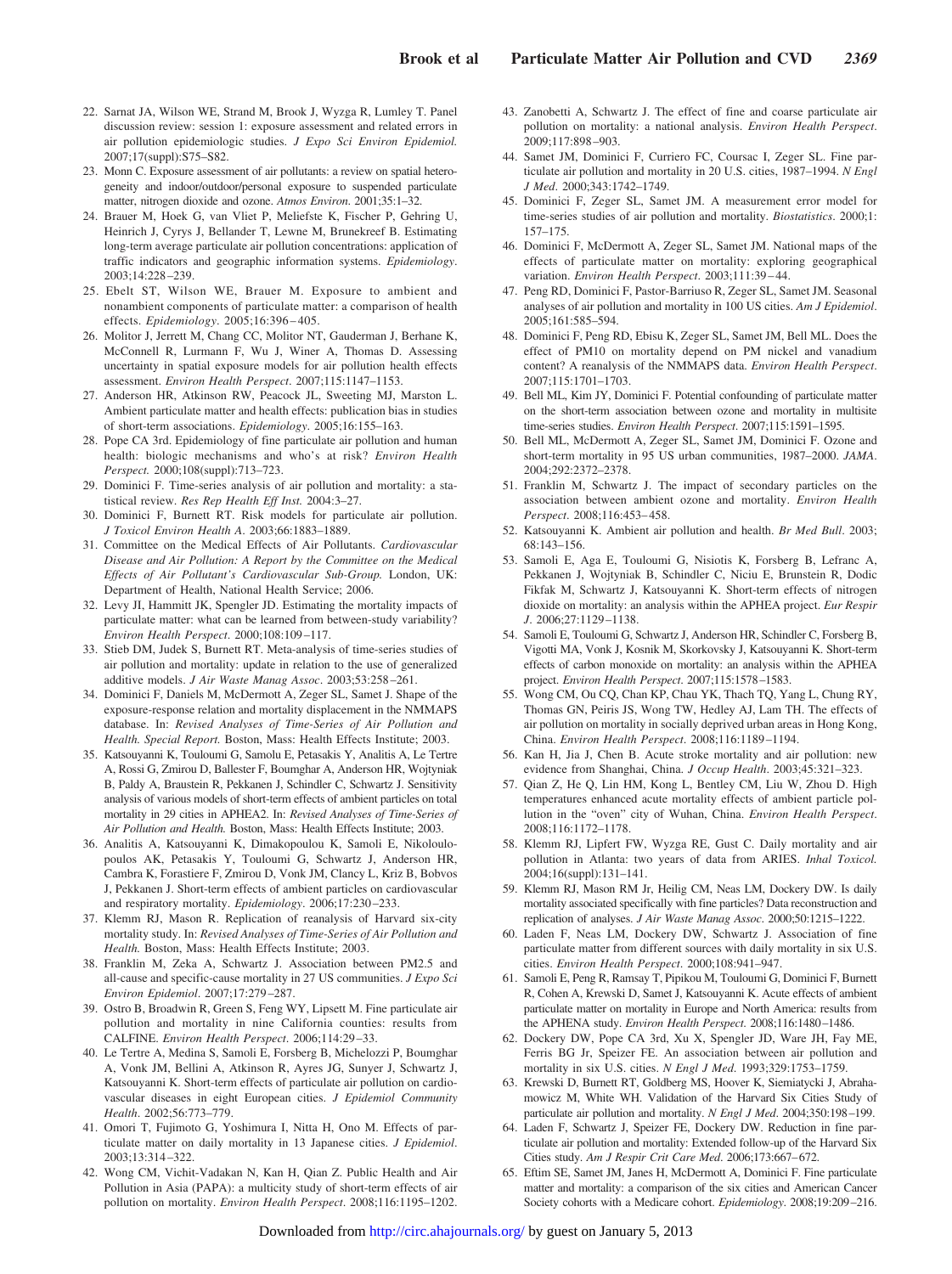- 66. Pope CA 3rd, Thun MJ, Namboodiri MM, Dockery DW, Evans JS, Speizer FE, Heath CW Jr. Particulate air pollution as a predictor of mortality in a prospective study of U.S. adults. *Am J Respir Crit Care Med*. 1995;151:669–674.
- 67. Pope CA 3rd, Burnett RT, Thurston GD, Thun MJ, Calle EE, Krewski D, Godleski JJ. Cardiovascular mortality and long-term exposure to particulate air pollution: epidemiological evidence of general pathophysiological pathways of disease. *Circulation*. 2004;109:71–77.
- 68. Pope CA 3rd, Burnett RT, Thun MJ, Calle EE, Krewski D, Ito K, Thurston GD. Lung cancer, cardiopulmonary mortality, and long-term exposure to fine particulate air pollution. *JAMA*. 2002;287:1132–1141.
- 69. Jerrett M, Burnett RT, Ma R, Pope CA 3rd, Krewski D, Newbold KB, Thurston G, Shi Y, Finkelstein N, Calle EE, Thun MJ. Spatial analysis of air pollution and mortality in Los Angeles. *Epidemiology*. 2005;16: 727–736.
- 70. Krewski D, Jerrett M, Burnett RT, Ma R, Hughes E, Shi Y, Turner MC, Pope CA 3rd, Thurston G, Calle EE, Thun MJ. *Extended Follow-Up and Spatial Analysis of the American Cancer Society Study Linking Particulate Air Pollution and Mortality: Special Report.* Cambridge, MA: Health Effects Institute; 2009.
- 71. Zeger SL, Dominici F, McDermott A, Samet JM. Mortality in the Medicare population and chronic exposure to fine particulate air pollution in urban centers (2000–2005). *Environ Health Perspect*. 2008; 116:1614–1619.
- 72. Miller KA, Siscovick DS, Sheppard L, Shepherd K, Sullivan JH, Anderson GL, Kaufman JD. Long-term exposure to air pollution and incidence of cardiovascular events in women. *N Engl J Med*. 2007;356:447–458.
- 73. Puett RC, Schwartz J, Hart JE, Yanosky JD, Speizer FE, Suh H, Paciorek CJ, Neas LM, Laden F. Chronic particulate exposure, mortality, and coronary heart disease in the nurses' health study. *Am J Epidemiol*. 2008;168:1161–1168.
- 74. McDonnell WF, Nishino-Ishikawa N, Petersen FF, Chen LH, Abbey DE. Relationships of mortality with the fine and coarse fractions of long-term ambient PM10 concentrations in nonsmokers. *J Expo Anal Environ Epidemiol*. 2000;10:427–436.
- 75. Chen LH, Knutsen SF, Shavlik D, Beeson WL, Petersen F, Ghamsary M, Abbey D. The association between fatal coronary heart disease and ambient particulate air pollution: are females at greater risk? *Environ Health Perspect*. 2005;113:1723–1729.
- 76. Lipfert FW RW, JD Baty JD, JP Miller. Traffic density as a surrogate measure of environmental exposures in studies of air pollution health effects: long-term mortality in a cohort of US veterans. *Atmos Environ.* 2006;40:154–169.
- 77. Lipfert FW, Baty JD, Miller JP, Wyzga RE. PM2.5 constituents and related air quality variables as predictors of survival in a cohort of U.S. military veterans. *Inhal Toxicol*. 2006;18:645–657.
- 78. Enstrom JE. Fine particulate air pollution and total mortality among elderly Californians, 1973–2002. *Inhal Toxicol*. 2005;17:803–816.
- 79. Filleul L, Rondeau V, Vandentorren S, Le Moual N, Cantagrel A, Annesi-Maesano I, Charpin D, Declercq C, Neukirch F, Paris C, Vervloet D, Brochard P, Tessier JF, Kauffmann F, Baldi I. Twenty five year mortality and air pollution: results from the French PAARC survey. *Occup Environ Med*. 2005;62:453–460.
- 80. Gehring U, Heinrich J, Krämer U, Grote V, Hochadel M, Sugiri D, Kraft M, Rauchfuss K, Eberwein HG, Wichmann HE. Long-term exposure to ambient air pollution and cardiopulmonary mortality in women. *Epidemiology*. 2006;17:545–551.
- 81. Naess Ø, Nafstad P, Aamodt G, Claussen B, Rosland P. Relation between concentration of air pollution and cause-specific mortality: four-year exposures to nitrogen dioxide and particulate matter pollutants in 470 neighborhoods in Oslo, Norway. *Am J Epidemiol*. 2007;165:435–443.
- 82. Beelen R, Hoek G, van den Brandt PA, Goldbohm RA, Fischer P, Schouten LJ, Jerrett M, Hughes E, Armstrong B, Brunekreef B. Long-term effects of traffic-related air pollution on mortality in a Dutch cohort (NLCS-AIR study). *Environ Health Perspect*. 2008;116:196–202.
- 83. Elliott P, Shaddick G, Wakefield JC, de Hoogh C, Briggs DJ. Long-term associations of outdoor air pollution with mortality in Great Britain. *Thorax*. 2007;62:1088–1094.
- 84. Schwartz J, Coull B, Laden F, Ryan L. The effect of dose and timing of dose on the association between airborne particles and survival. *Environ Health Perspect*. 2008;116:64–69.
- 85. Jerrett M, Burnett RT, Brook J, Kanaroglou P, Giovis C, Finkelstein N, Hutchison B. Do socioeconomic characteristics modify the short term association between air pollution and mortality? Evidence from a zonal time

series in Hamilton, Canada. *J Epidemiol Community Health*. 2004;58: 31–40.

- 86. Jerrett M, Burnett RT, Willis A, Krewski D, Goldberg MS, DeLuca P, Finkelstein N. Spatial analysis of the air pollution-mortality relationship in the context of ecologic confounders. *J Toxicol Environ Health A*. 2003;66:1735–1777.
- 87. Jerrett M, Burnett RT, Pope CA 3rd, Ito K, Thurston G, Krewski D, Shi Y, Calle E, Thun M. Long-term ozone exposure and mortality. *N Engl J Med*. 2009;360:1085–1095.
- 88. Abbey DE, Nishino N, McDonnell WF, Burchette RJ, Knutsen SF, Lawrence Beeson W, Yang JX. Long-term inhalable particles and other air pollutants related to mortality in nonsmokers. *Am J Respir Crit Care Med*. 1999;159:373–382.
- 89. Pope CA 3rd. Particulate pollution and health: a review of the Utah valley experience. *J Expo Anal Environ Epidemiol.* 1996;6:23–34.
- 90. Clancy L, Goodman P, Sinclair H, Dockery DW. Effect of air-pollution control on death rates in Dublin, Ireland: an intervention study. *Lancet*. 2002;360:1210–1214.
- 91. Hedley AJ, Wong CM, Thach TQ, Ma S, Lam TH, Anderson HR. Cardiorespiratory and all-cause mortality after restrictions on sulphur content of fuel in Hong Kong: an intervention study. *Lancet*. 2002;360:1646–1652.
- 92. Dominici F, Peng RD, Zeger SL, White RH, Samet JM. Particulate air pollution and mortality in the United States: did the risks change from 1987 to 2000? *Am J Epidemiol*. 2007;166:880–888.
- 93. Pope CA 3rd, Rodermund DL, Gee MM. Mortality effects of a copper smelter strike and reduced ambient sulfate particulate matter air pollution. *Environ Health Perspect*. 2007;115:679–683.
- 94. Janes H, Dominici F, Zeger SL. Trends in air pollution and mortality: an approach to the assessment of unmeasured confounding. *Epidemiology*. 2007;18:416–423.
- 95. Pope CA 3rd, Ezzati M, Dockery DW. Fine-particulate air pollution and life expectancy in the United States. *N Engl J Med*. 2009;360:376–386.
- 96. Schwartz J. Air pollution and hospital admissions for heart disease in eight U.S. counties. *Epidemiology*. 1999;10:17–22.
- 97. Zanobetti A, Schwartz J, Dockery DW. Airborne particles are a risk factor for hospital admissions for heart and lung disease. *Environ Health Perspect*. 2000;108:1071–1077.
- 98. Samet JM, Zeger SL, Dominici F, Curriero F, Coursac I, Dockery DW, Schwartz J, Zanobetti A. The National Morbidity, Mortality, and Air Pollution Study. Part II: Morbidity and mortality from air pollution in the United States. *Res Rep Health Eff Inst*. 2000;94:5–70.
- 99. Schwartz J, Zanobetti A, Bateson T. Morbidity and mortality among elderly residents of cities with daily PM measurements. In: *Revised Analyses of Time-Series Studies of Air Pollution and Health.* Boston, Mass: Health Effects Institute; 2003.
- 100. Ballester F, Rodríguez P, Iñíguez C, Saez M, Daponte A, Galán I, Taracido M, Arribas F, Bellido J, Cirarda FB, Cañada A, Guillén JJ, Guillén-Grima F, López E, Pérez-Hoyos S, Lertxundi A, Toro S. Air pollution and cardiovascular admissions association in Spain: results within the EMECAS project. *J Epidemiol Community Health*. 2006;60:328–336.
- 101. Larrieu S, Jusot JF, Blanchard M, Prouvost H, Declercq C, Fabre P, Pascal L, Tertre AL, Wagner V, Rivière S, Chardon B, Borrelli D, Cassadou S, Eilstein D, Lefranc A. Short term effects of air pollution on hospitalizations for cardiovascular diseases in eight French cities: the PSAS program. *Sci Total Environ*. 2007;387:105–112.
- 102. Bell ML, Ebisu K, Peng RD, Walker J, Samet JM, Zeger SL, Dominici F. Seasonal and regional short-term effects of fine particles on hospital admissions in 202 US counties, 1999–2005. *Am J Epidemiol*. 2008;168: 1301–1310.
- 103. Dominici F, Peng RD, Bell ML, Pham L, McDermott A, Zeger SL, Samet JM. Fine particulate air pollution and hospital admission for cardiovascular and respiratory diseases. *JAMA*. 2006;295:1127–1134.
- 104. Peng RD, Chang HH, Bell ML, McDermott A, Zeger SL, Samet JM, Dominici F. Coarse particulate matter air pollution and hospital admissions for cardiovascular and respiratory diseases among Medicare patients. *JAMA*. 2008;299:2172–2179.
- 105. Sunyer J, Ballester F, Tertre AL, Atkinson R, Ayres JG, Forastiere F, Forsberg B, Vonk JM, Bisanti L, Tenías JM, Medina S, Schwartz J, Katsouyanni K. The association of daily sulfur dioxide air pollution levels with hospital admissions for cardiovascular diseases in Europe (The Aphea-II study). *Eur Heart J*. 2003;24:752–760.
- 106. Krewski D. Evaluating the effects of ambient air pollution on life expectancy. *N Engl J Med*. 2009;360:413–415.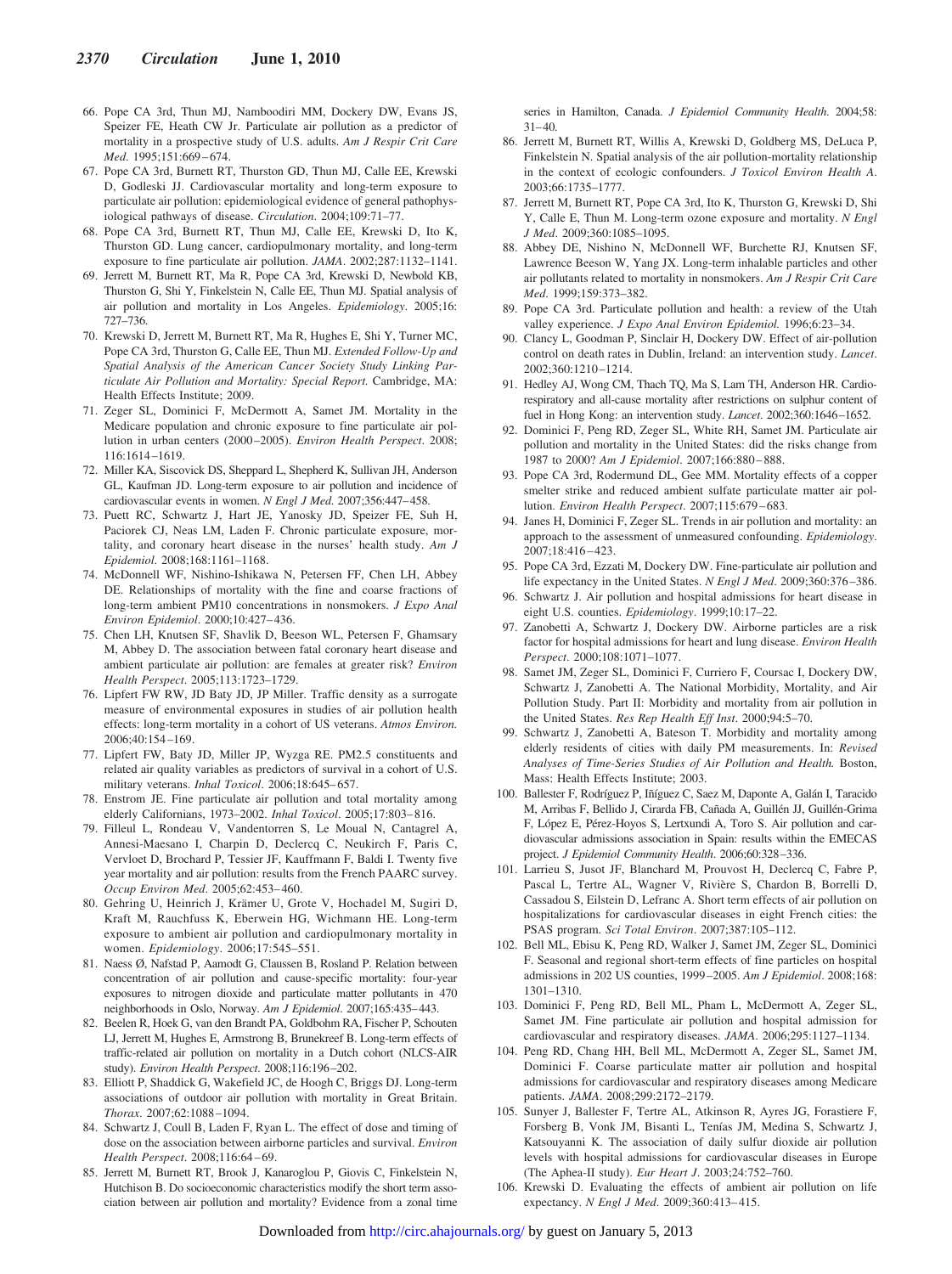- 107. Zanobetti A, Schwartz J. Particulate air pollution, progression, and survival after myocardial infarction. *Environ Health Perspect*. 2007; 115:769–775.
- 108. Tonne C, Melly S, Mittleman M, Coull B, Goldberg R, Schwartz J. A case-control analysis of exposure to traffic and acute myocardial infarction. *Environ Health Perspect*. 2007;115:53–57.
- 109. Murakami Y, Ono M. Myocardial infarction deaths after high level exposure to particulate matter. *J Epidemiol Community Health*. 2006; 60:262–266.
- 110. Peters A, Dockery DW, Muller JE, Mittleman MA. Increased particulate air pollution and the triggering of myocardial infarction. *Circulation*. 2001;103:2810–2815.
- 111. Peters A, von Klot S, Heier M, Trentinaglia I, Hörmann A, Wichmann HE, Löwel H; Cooperative Health Research in the Region of Augsburg Study Group. Exposure to traffic and the onset of myocardial infarction. *N Engl J Med*. 2004;351:1721–1730.
- 112. D'Ippoliti D, Forastiere F, Ancona C, Agabiti N, Fusco D, Michelozzi P, Perucci CA. Air pollution and myocardial infarction in Rome: a case-crossover analysis. *Epidemiology*. 2003;14:528–535.
- 113. Zanobetti A, Schwartz J. The effect of particulate air pollution on emergency admissions for myocardial infarction: a multicity casecrossover analysis. *Environ Health Perspect*. 2005;113:978–982.
- 114. von Klot S, Peters A, Aalto P, Bellander T, Berglind N, D'Ippoliti D, Elosua R, Hörmann A, Kulmala M, Lanki T, Löwel H, Pekkanen J, Picciotto S, Sunyer J, Forastiere F; Health Effects of Particles on Susceptible Subpopulations (HEAPSS) Study Group. Ambient air pollution is associated with increased risk of hospital cardiac readmissions of myocardial infarction survivors in five European cities. *Circulation*. 2005;112:3073–3079.
- 115. Sullivan J, Sheppard L, Schreuder A, Ishikawa N, Siscovick D, Kaufman J. Relation between short-term fine-particulate matter exposure and onset of myocardial infarction. *Epidemiology*. 2005;16:41–48.
- 116. Peters A, von Klot S, Heier M, Trentinaglia I, Cyrys J, Hörmann A, Hauptmann M, Wichmann HE, Löwel H. Air pollution, personal activities, and onset of myocardial infarction in a case-crossover study, Part I. In: *Particulate Air Pollution and Nonfatal Cardiac Events.* Boston, Mass: Health Effects Institute; 2005:124.
- 117. Wellenius GA, Schwartz J, Mittleman MA. Particulate air pollution and hospital admissions for congestive heart failure in seven United States cities. *Am J Cardiol*. 2006;97:404–408.
- 118. Medina-Ramón M, Goldberg R, Melly S, Mittleman MA, Schwartz J. Residential exposure to traffic-related air pollution and survival after heart failure. *Environ Health Perspect*. 2008;116:481–485.
- 119. Pope CA III, Renlund DG, Kfoury AG, May HT, Horne BD. Relation of heart failure hospitalization to exposure to fine particulate air pollution. *Am J Cardiol*. 2008;102:1230–1234.
- 120. Hong YC, Lee JT, Kim H, Ha EH, Schwartz J, Christiani DC. Effects of air pollutants on acute stroke mortality. *Environ Health Perspect*. 2002; 110:187–191.
- 121. Hong YC, Lee JT, Kim H, Kwon HJ. Air pollution: a new risk factor in ischemic stroke mortality. *Stroke*. 2002;33:2165–2169.
- 122. Kettunen J, Lanki T, Tiittanen P, Aalto PP, Koskentalo T, Kulmala M, Salomaa V, Pekkanen J. Associations of fine and ultrafine particulate air pollution with stroke mortality in an area of low air pollution levels. *Stroke*. 2007;38:918–922.
- 123. Chan CC, Chuang KJ, Chien LC, Chen WJ, Chang WT. Urban air pollution and emergency admissions for cerebrovascular diseases in Taipei, Taiwan. *Eur Heart J*. 2006;27:1238–1244.
- 124. Tsai SS, Goggins WB, Chiu HF, Yang CY. Evidence for an association between air pollution and daily stroke admissions in Kaohsiung, Taiwan. *Stroke*. 2003;34:2612–2616.
- 125. Wellenius GA, Schwartz J, Mittleman MA. Air pollution and hospital admissions for ischemic and hemorrhagic stroke among Medicare beneficiaries. *Stroke*. 2005;36:2549–2553.
- 126. Henrotin JB, Besancenot JP, Bejot Y, Giroud M. Short-term effects of ozone air pollution on ischaemic stroke occurrence: a case-crossover analysis from a 10-year population-based study in Dijon, France. *Occup Environ Med*. 2007;64:439–445.
- 127. Lisabeth LD, Escobar JD, Dvonch JT, Sánchez BN, Majersik JJ, Brown DL, Smith MA, Morgenstern LB. Ambient air pollution and risk for ischemic stroke and transient ischemic attack. *Ann Neurol*. 2008;64:53–59.
- 128. Baccarelli A, Martinelli I, Zanobetti A, Grillo P, Hou LF, Bertazzi PA, Mannucci PM, Schwartz J. Exposure to particulate air pollution and risk of deep vein thrombosis. *Arch Intern Med*. 2008;168:920–927.
- 129. Peters A, Liu E, Verrier RL, Schwartz J, Gold DR, Mittleman M, Baliff J, Oh JA, Allen G, Monahan K, Dockery DW. Air pollution and incidence of cardiac arrhythmia. *Epidemiology*. 2000;11:11–17.
- 130. Dockery DW, Luttmann-Gibson H, Rich DQ, Link MS, Mittleman MA, Gold DR, Koutrakis P, Schwartz JD, Verrier RL. Association of air pollution with increased incidence of ventricular tachyarrhythmias recorded by implanted cardioverter defibrillators. *Environ Health Perspect*. 2005;113:670–674.
- 131. Rich DQ, Schwartz J, Mittleman MA, Link M, Luttmann-Gibson H, Catalano PJ, Speizer FE, Dockery DW. Association of short-term ambient air pollution concentrations and ventricular arrhythmias. *Am J Epidemiol*. 2005;161:1123–1132.
- 132. Berger A, Zareba W, Schneider A, Rückerl R, Ibald-Mulli A, Cyrys J, Wichmann HE, Peters A. Runs of ventricular and supraventricular tachycardia triggered by air pollution in patients with coronary heart disease. *J Occup Environ Med*. 2006;48:1149–1158.
- 133. Rich DQ, Kim MH, Turner JR, Mittleman MA, Schwartz J, Catalano PJ, Dockery DW. Association of ventricular arrhythmias detected by implantable cardioverter defibrillator and ambient air pollutants in the St Louis, Missouri metropolitan area. *Occup Environ Med*. 2006;63:591–596.
- 134. Rich DQ, Mittleman MA, Link MS, Schwartz J, Luttmann-Gibson H, Catalano PJ, Speizer FE, Gold DR, Dockery DW. Increased risk of paroxysmal atrial fibrillation episodes associated with acute increases in ambient air pollution. *Environ Health Perspect*. 2006;114:120–123.
- 135. Sarnat SE, Suh HH, Coull BA, Schwartz J, Stone PH, Gold DR. Ambient particulate air pollution and cardiac arrhythmia in a panel of older adults in Steubenville, Ohio. *Occup Environ Med*. 2006;63:700–706.
- 136. Santos UP, Terra-Filho M, Lin CA, Pereira LA, Vieira TC, Saldiva PH, Braga AL. Cardiac arrhythmia emergency room visits and environmental air pollution in Sao Paulo, Brazil. *J Epidemiol Community Health*. 2008;62:267–272.
- 137. Rich KE, Petkau J, Vedal S, Brauer M. A case-crossover analysis of particulate air pollution and cardiac arrhythmia in patients with implantable cardioverter defibrillators. *Inhal Toxicol*. 2004;16:363–372.
- 138. Vedal S, Rich K, Brauer M, White R, Petkau J. Air pollution and cardiac arrhythmias in patients with implantable cardioverter defibrillators. *Inhal Toxicol*. 2004;16:353–362.
- 139. Metzger KB, Klein M, Flanders WD, Peel JL, Mulholland JA, Langberg JJ, Tolbert PE. Ambient air pollution and cardiac arrhythmias in patients with implantable defibrillators. *Epidemiology*. 2007;18:585–592.
- 140. Forastiere F, Stafoggia M, Picciotto S, Bellander T, D'Ippoliti D, Lanki T, von Klot S, Nyberg F, Paatero P, Peters A, Pekkanen J, Sunyer J, Perucci CA. A case-crossover analysis of out-of-hospital coronary deaths and air pollution in Rome, Italy. *Am J Respir Crit Care Med*. 2005;172:1549–1555.
- 141. Rosenthal FS, Carney JP, Olinger ML. Out-of-hospital cardiac arrest and airborne fine particulate matter: a case-crossover analysis of emergency medical services data in Indianapolis, Indiana. *Environ Health Perspect*. 2008;116:631–636.
- 142. Levy D, Sheppard L, Checkoway H, Kaufman J, Lumley T, Koenig J, Siscovick D. A case-crossover analysis of particulate matter air pollution and out-of-hospital primary cardiac arrest. *Epidemiology*. 2001;12:193–199.
- 143. Sullivan J, Ishikawa N, Sheppard L, Siscovick D, Checkoway H, Kaufman J. Exposure to ambient fine particulate matter and primary cardiac arrest among persons with and without clinically recognized heart disease. *Am J Epidemiol*. 2003;157:501–509.
- 144. Peters A, Döring A, Wichmann HE, Koenig W. Increased plasma viscosity during an air pollution episode: a link to mortality? *Lancet*. 1997;349:1582–1587.
- 145. Seaton A, Soutar A, Crawford V, Elton R, McNerlan S, Cherrie J, Watt M, Agius R, Stout R. Particulate air pollution and the blood. *Thorax*. 1999;54:1027–1032.
- 146. Pekkanen J, Brunner EJ, Anderson HR, Tiittanen P, Atkinson RW. Daily concentrations of air pollution and plasma fibrinogen in London. *Occup Environ Med*. 2000;57:818–822.
- 147. Peters A, Fröhlich M, Döring A, Immervoll T, Wichmann HE, Hutchinson WL, Pepys MB, Koenig W. Particulate air pollution is associated with an acute phase response in men: results from the MONICA-Augsburg Study. *Eur Heart J*. 2001;22:1198–1204.
- 148. Schwartz J Air pollution and blood markers of cardiovascular risk. *Environ Health Perspect.* 2001;109(suppl):405–409.
- 149. Pope CA 3rd, Hansen ML, Long RW, Nielsen KR, Eatough NL, Wilson WE, Eatough DJ. Ambient particulate air pollution, heart rate variability, and blood markers of inflammation in a panel of elderly subjects. *Environ Health Perspect*. 2004;112:339–345.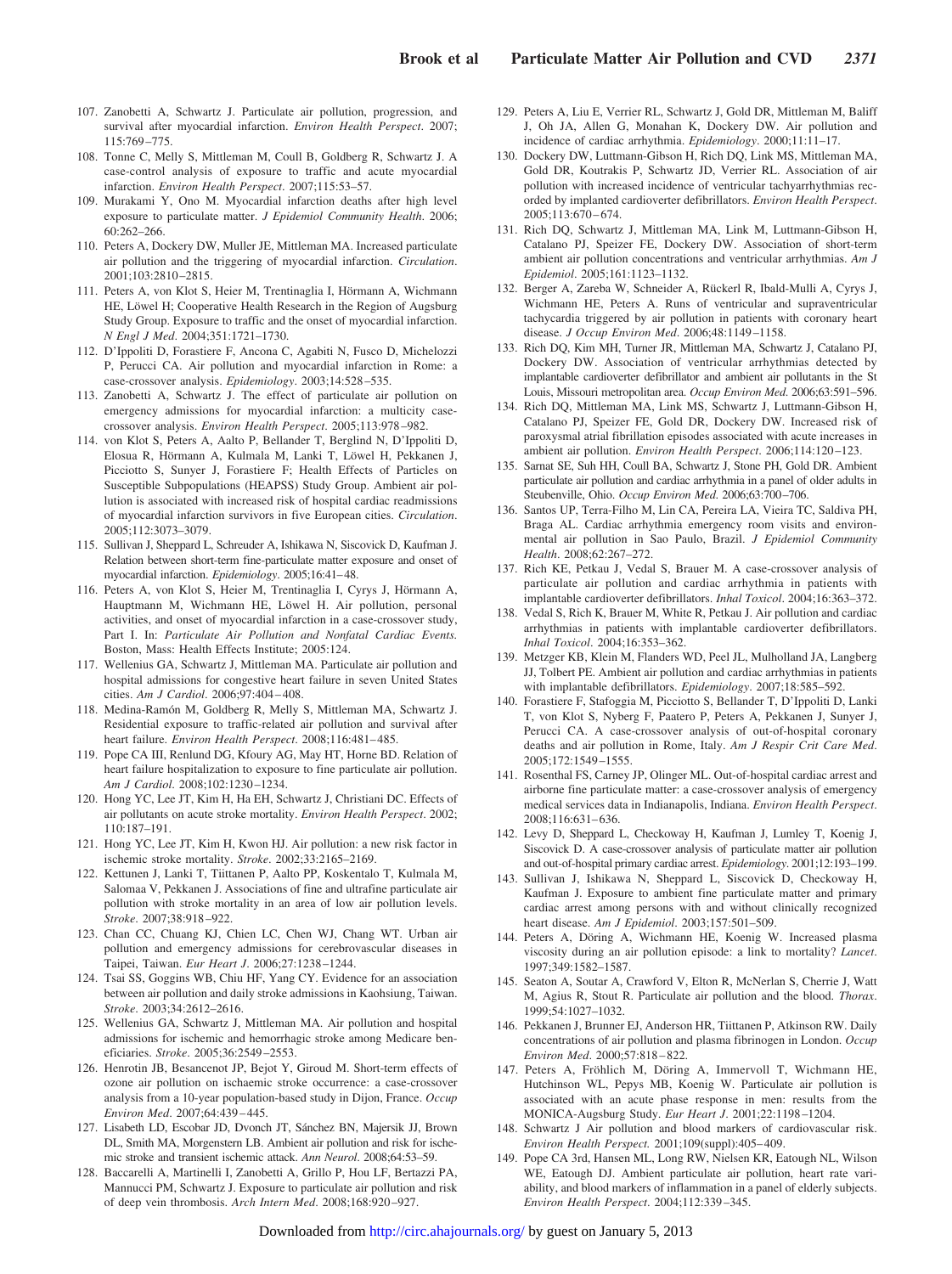- 150. Rückerl R, Ibald-Mulli A, Koenig W, Schneider A, Woelke G, Cyrys J, Heinrich J, Marder V, Frampton M, Wichmann HE, Peters A. Air pollution and markers of inflammation and coagulation in patients with coronary heart disease. *Am J Respir Crit Care Med*. 2006;173:432–441.
- 151. Chuang KJ, Chan CC, Su TC, Lee CT, Tang CS. The effect of urban air pollution on inflammation, oxidative stress, coagulation, and autonomic dysfunction in young adults. *Am J Respir Crit Care Med*. 2007;176: 370–376.
- 152. Zeka A, Sullivan JR, Vokonas PS, Sparrow D, Schwartz J. Inflammatory markers and particulate air pollution: characterizing the pathway to disease. *Int J Epidemiol*. 2006;35:1347–1354.
- 153. Calderón-Garcidueñas L, Villarreal-Calderon R, Valencia-Salazar G, Henríquez-Roldán C, Gutiérrez-Castrellón P, Torres-Jardón R, Osnaya-Brizuela N, Romero L, Torres-Jardón R, Solt A, Reed W. Systemic inflammation, endothelial dysfunction, and activation in clinically healthy children exposed to air pollutants. *Inhal Toxicol*. 2008;20:499–506.
- 154. O'Neill MS, Veves A, Sarnat JA, Zanobetti A, Gold DR, Economides PA, Horton ES, Schwartz J. Air pollution and inflammation in type 2 diabetes: a mechanism for susceptibility. *Occup Environ Med*. 2007;64: 373–379.
- 155. Rückerl R, Phipps RP, Schneider A, Frampton M, Cyrys J, Oberdörster G, Wichmann HE, Peters A. Ultrafine particles and platelet activation in patients with coronary heart disease: results from a prospective panel study. *Part Fibre Toxicol*. 2007;4:1.
- 156. Riediker M, Cascio WE, Griggs TR, Herbst MC, Bromberg PA, Neas L, Williams RW, Devlin RB. Particulate matter exposure in cars is associated with cardiovascular effects in healthy young men. *Am J Respir Crit Care Med*. 2004;169:934–940.
- 157. Riediker M. Cardiovascular effects of fine particulate matter components in highway patrol officers. *Inhal Toxicol.* 2007;19(suppl): 99–105.
- 158. Delfino RJ, Staimer N, Tjoa T, Gillen DL, Polidori A, Arhami M, Kleinman MT, Vaziri ND, Longhurst J, Sioutas C. Air pollution exposures and circulating biomarkers of effect in a susceptible population: clues to potential causal component mixtures and mechanisms. *Environ Health Perspect*. 2009;117:1232–1238.
- 159. Delfino RJ, Staimer N, Tjoa T, Polidori A, Arhami M, Gillen DL, Kleinman MT, Vaziri ND, Longhurst J, Zaldivar F, Sioutas C. Circulating biomarkers of inflammation, antioxidant activity, and platelet activation are associated with primary combustion aerosols in subjects with coronary artery disease. *Environ Health Perspect*. 2008;116:898–906.
- 160. Chen JC, Schwartz J. Metabolic syndrome and inflammatory responses to long-term particulate air pollutants. *Environ Health Perspect*. 2008; 116:612–617.
- 161. Hoffmann B, Moebus S, Dragano N, Stang A, Möhlenkamp S, Schmermund A, Memmesheimer M, Bröcker-Preuss M, Mann K, Erbel R, Jöckel KH. Chronic residential exposure to particulate matter air pollution and systemic inflammatory markers. *Environ Health Perspect*. 2009;117:1302–1308.
- 162. Sullivan JH, Hubbard R, Liu SL, Shepherd K, Trenga CA, Koenig JQ, Chandler WL, Kaufman JD. A community study of the effect of particulate matter on blood measures of inflammation and thrombosis in an elderly population. *Environ Health*. 2007;6:3.
- 163. Steinvil A, Kordova-Biezuner L, Shapira I, Berliner S, Rogowski O. Short-term exposure to air pollution and inflammation-sensitive biomarkers. *Environ Res*. 2008;106:51–61.
- 164. Diez Roux AV, Auchincloss AH, Astor B, Barr RG, Cushman M, Dvonch T, Jacobs DR Jr, Kaufman J, Lin X, Samson P. Recent exposure to particulate matter and C-reactive protein concentration in the multiethnic study of atherosclerosis. *Am J Epidemiol*. 2006;164:437–448.
- 165. Forbes LJ, Patel MD, Rudnicka AR, Cook DG, Bush T, Stedman JR, Whincup PH, Strachan DP, Anderson RH. Chronic exposure to outdoor air pollution and markers of systemic inflammation. *Epidemiology*. 2009;20:245–253.
- 166. Dubowsky SD, Suh H, Schwartz J, Coull BA, Gold DR. Diabetes, obesity, and hypertension may enhance associations between air pollution and markers of systemic inflammation. *Environ Health Perspect*. 2006;114:992–998.
- 167. Bräuner EV, Forchhammer L, Møller P, Simonsen J, Glasius M, Wåhlin P, Raaschou-Nielsen O, Loft S. Exposure to ultrafine particles from ambient air and oxidative stress-induced DNA damage. *Environ Health Perspect*. 2007;115:1177–1182.
- 168. Vinzents PS, Møller P, Sørensen M, Knudsen LE, Hertel O, Jensen FP, Schibye B, Loft S. Personal exposure to ultrafine particles and oxidative DNA damage. *Environ Health Perspect*. 2005;113:1485–1490.
- 169. Sørensen M, Daneshvar B, Hansen M, Dragsted LO, Hertel O, Knudsen L, Loft S. Personal PM2.5 exposure and markers of oxidative stress in blood. *Environ Health Perspect*. 2003;111:161–166.
- 170. Baccarelli A, Zanobetti A, Martinelli I, Grillo P, Hou L, Lanzani G, Mannucci PM, Bertazzi PA, Schwartz J. Air pollution, smoking, and plasma homocysteine. *Environ Health Perspect*. 2007;115:176–181.
- 171. Park SK, O'Neill MS, Vokonas PS, Sparrow D, Spiro A 3rd, Tucker KL, Suh H, Hu H, Schwartz J. Traffic-related particles are associated with elevated homocysteine: the VA normative aging study. *Am J Respir Crit Care Med*. 2008;178:283–289.
- 172. Romieu I, Garcia-Esteban R, Sunyer J, Rios C, Alcaraz-Zubeldia M, Velasco SR, Holguin F. The effect of supplementation with omega-3 polyunsaturated fatty acids on markers of oxidative stress in elderly exposed to PM(2.5). *Environ Health Perspect*. 2008;116:1237–1242.
- 173. Liao D, Heiss G, Chinchilli VM, Duan Y, Folsom AR, Lin HM, Salomaa V. Association of criteria pollutants with plasma hemostatic/ inflammatory markers: a population-based study. *J Expo Anal Environ Epidemiol*. 2005;15:319–328.
- 174. Rudez G, Janssen NA, Kilinc E, Leebeek FW, Gerlofs-Nijland ME, Spronk HM, ten Cate H, Cassee FR, de Maat MP. Effects of ambient air pollution on hemostasis and inflammation. *Environ Health Perspect*. 2009;117:995–1001.
- 175. Su TC, Chan CC, Liau CS, Lin LY, Kao HL, Chuang KJ. Urban air pollution increases plasma fibrinogen and plasminogen activator inhibitor-1 levels in susceptible patients. *Eur J Cardiovasc Prev Rehabil*. 2006;13:849–852.
- 176. Ray MR, Mukherjee S, Roychoudhury S, Bhattacharya P, Banerjee M, Siddique S, Chakraborty S, Lahiri T. Platelet activation, upregulation of CD11b/CD18 expression on leukocytes and increase in circulating leukocyte-platelet aggregates in Indian women chronically exposed to biomass smoke. *Hum Exp Toxicol*. 2006;25:627–635.
- 177. Baccarelli A, Zanobetti A, Martinelli I, Grillo P, Hou L, Giacomini S, Bonzini M, Lanzani G, Mannucci PM, Bertazzi PA, Schwartz J. Effects of exposure to air pollution on blood coagulation. *J Thromb Haemost*. 2007;5:252–260.
- 178. Bräuner EV, Møller P, Barregard L, Dragsted LO, Glasius M, Wåhlin P, Vinzents P, Raaschou-Nielsen O, Loft S. Exposure to ambient concentrations of particulate air pollution does not influence vascular function or inflammatory pathways in young healthy individuals. *Part Fibre Toxicol*. 2008;5:13.
- 179. Chuang KJ, Chan CC, Shiao GM, Su TC. Associations between submicrometer particles exposures and blood pressure and heart rate in patients with lung function impairments. *J Occup Environ Med*. 2005; 47:1093–1098.
- 180. Ibald-Mulli A, Stieber J, Wichmann HE, Koenig W, Peters A. Effects of air pollution on blood pressure: a population-based approach. *Am J Public Health*. 2001;91:571–577.
- 181. Zanobetti A, Canner MJ, Stone PH, Schwartz J, Sher D, Eagan-Bengston E, Gates KA, Hartley LH, Suh H, Gold DR. Ambient pollution and blood pressure in cardiac rehabilitation patients. *Circulation*. 2004; 110:2184–2189.
- 182. Choi JH, Xu QS, Park SY, Kim JH, Hwang SS, Lee KH, Lee HJ, Hong YC. Seasonal variation of effect of air pollution on blood pressure. *J Epidemiol Community Health*. 2007;61:314–318.
- 183. Auchincloss AH, Diez Roux AV, Dvonch JT, Brown PL, Barr RG, Daviglus ML, Goff DC, Kaufman JD, O'Neill MS. Associations between recent exposure to ambient fine particulate matter and blood pressure in the Multi-ethnic Study of Atherosclerosis (MESA). *Environ Health Perspect*. 2008;116:486–491.
- 184. Liu L, Ruddy TD, Dalipaj M, Szyszkowicz M, You H, Poon R, Wheeler A, Dales R. Influence of personal exposure to particulate air pollution on cardiovascular physiology and biomarkers of inflammation and oxidative stress in subjects with diabetes. *J Occup Environ Med*. 2007;49:258–265.
- 185. Rich DQ, Freudenberger RS, Ohman-Strickland P, Cho Y, Kipen HM. Right heart pressure increases after acute increases in ambient particulate concentration. *Environ Health Perspect*. 2008;116:1167–1171.
- 186. Calderón-Garcidueñas L, Vincent R, Mora-Tiscareño A, Franco-Lira M, Henríquez-Roldán C, Barragán-Mejía G, Garrido-García L, Camacho-Reyes L, Valencia-Salazar G, Paredes R, Romero L, Osnaya H, Villarreal-Calderón R, Torres-Jardón R, Hazucha MJ, Reed W. Elevated plasma endothelin-1 and pulmonary arterial pressure in children exposed to air pollution. *Environ Health Perspect*. 2007;115:1248–1253.
- 187. Harrabi I, Rondeau V, Dartigues JF, Tessier JF, Filleul L. Effects of particulate air pollution on systolic blood pressure: a population-based approach. *Environ Res*. 2006;101:89–93.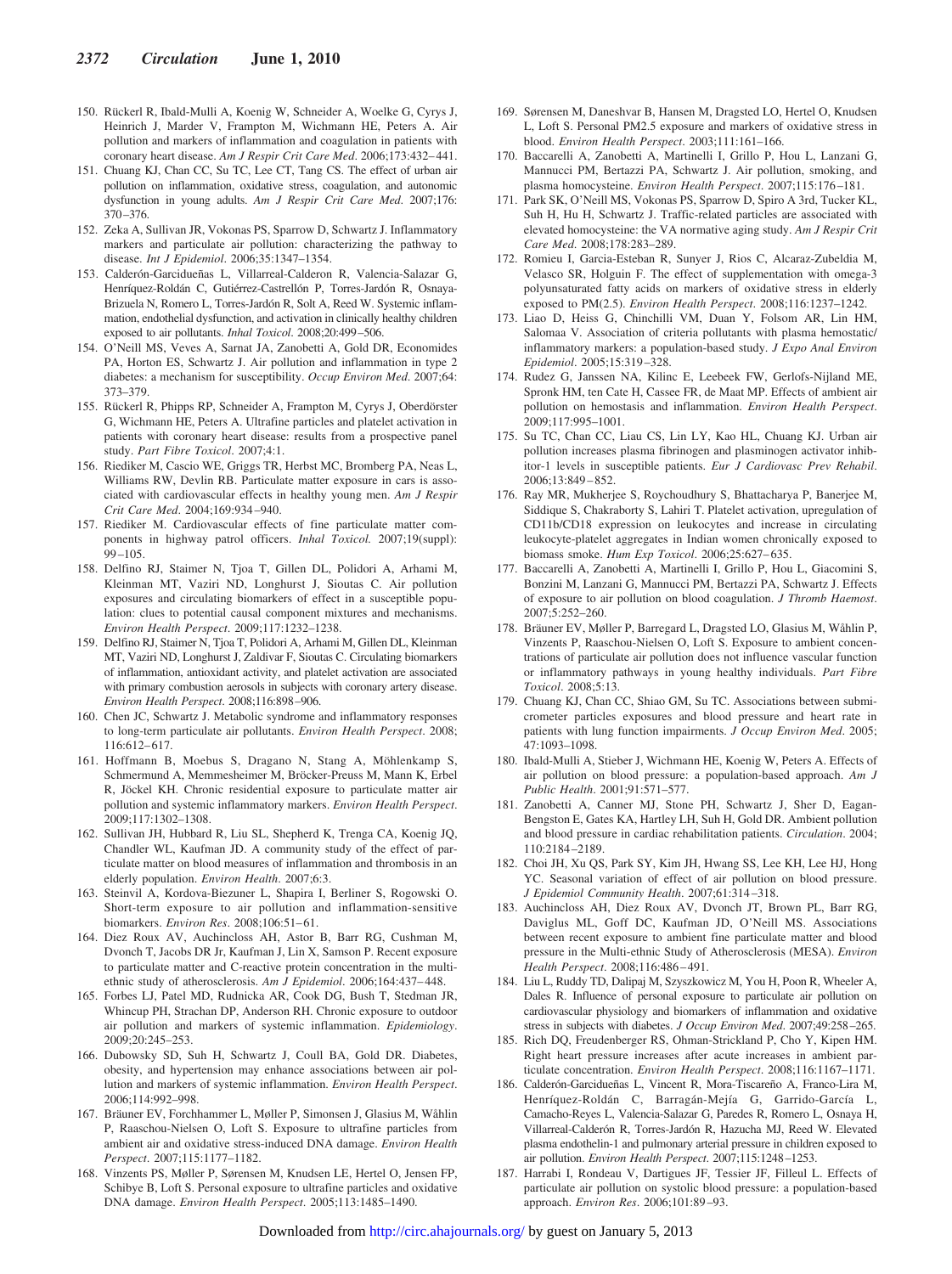- 188. Ibald-Mulli A, Timonen KL, Peters A, Heinrich J, Wölke G, Lanki T, Buzorius G, Kreyling WG, de Hartog J, Hoek G, ten Brink HM, Pekkanen J. Effects of particulate air pollution on blood pressure and heart rate in subjects with cardiovascular disease: a multicenter approach. *Environ Health Perspect*. 2004;112:369–377.
- 189. Madsen C, Nafstad P. Associations between environmental exposure and blood pressure among participants in the Oslo Health Study (HUBRO). *Eur J Epidemiol*. 2006;21:485–491.
- 190. Dvonch JT, Kannan S, Schulz AJ, Keeler GJ, Mentz G, House J, Benjamin A, Max P, Bard RL, Brook RD. Acute effects of ambient particulate matter on blood pressure: differential effects across urban communities. *Hypertension.* 2009;53:853–859.
- 191. Langrish JP, Mills NL, Chan JK, Leseman DL, Aitken RJ, Fokkens PH, Cassee FR, Li J, Donaldson K, Newby DE, Jiang L. Chan JKK. Beneficial cardiovascular effect of reducing exposure to particulate air pollution with a simple facemask. *Part Fibre Toxicol*. 2009;6:8.
- 192. McCracken JP, Smith KR, Díaz A, Mittleman MA, Schwartz J. Chimney stove intervention to reduce long-term wood smoke exposure lowers blood pressure among Guatemalan women. *Environ Health Perspect*. 2007;115:996–1001.
- 193. O'Neill MS, Veves A, Zanobetti A, Sarnat JA, Gold DR, Economides PA, Horton ES, Schwartz J. Diabetes enhances vulnerability to particulate air pollution-associated impairment in vascular reactivity and endothelial function. *Circulation*. 2005;111:2913–2920.
- 194. Schneider A, Neas L, Herbst MC, Case M, Williams RW, Cascio W, Hinderliter A, Holguin F, Buse JB, Dungan K, Styner M, Peters A, Devlin RB. Endothelial dysfunction: associations with exposure to ambient fine particles in diabetic individuals. *Environ Health Perspect*. 2008;116:1666–1674.
- 195. Rundell KW, Hoffman JR, Caviston R, Bulbulian R, Hollenbach AM. Inhalation of ultrafine and fine particulate matter disrupts systemic vascular function. *Inhal Toxicol*. 2007;19:133–140.
- 196. Dales R, Liu L, Szyszkowicz M, Dalipaj M, Willey J, Kulka R, Ruddy TD. Particulate air pollution and vascular reactivity: the bus stop study. *Int Arch Occup Environ Health*. 2007;81:159–164.
- 197. Briet M, Collin C, Laurent S, Tan A, Azizi M, Agharazii M, Jeunemaitre X, Alhenc-Gelas F, Boutouyrie P. Endothelial function and chronic exposure to air pollution in normal male subjects. *Hypertension*. 2007; 50:970–976.
- 198. Bräuner EV, Forchhammer L, Møller P, Barregard L, Gunnarsen L, Afshari A, Wåhlin P, Glasius M, Dragsted LO, Basu S, Raaschou-Nielsen O, Loft S. Indoor particles affect vascular function in the aged: an air filtration-based intervention study. *Am J Respir Crit Care Med*. 2008;177:419–425.
- 199. Künzli N, Jerrett M, Mack WJ, Beckerman B, LaBree L, Gilliland F, Thomas D, Peters J, Hodis HN. Ambient air pollution and atherosclerosis in Los Angeles. *Environ Health Perspect*. 2005;113:201–206.
- 200. Hoffmann B, Moebus S, Möhlenkamp S, Stang A, Lehmann N, Dragano N, Schmermund A, Memmesheimer M, Mann K, Erbel R, Jöckel KH; Heinz Nixdorf Recall Study Investigative Group. Residential exposure to traffic is associated with coronary atherosclerosis. *Circulation*. 2007; 116:489–496.
- 201. Hoffmann B, Moebus S, Möhlenkamp S, Stang A, Lehmann N, Dragano N, Schmermund A, Memmesheimer M, Mann K, Erbel R, Jöckel KH; Heinz Nixdorf Recall Study Investigative Group. Residential exposure to urban air pollution, ankle-brachial index, and peripheral arterial disease. *Epidemiology*. 2009;20:280–288.
- 202. Diez Roux AV, Auchincloss AH, Franklin TG, Raghunathan T, Barr RG, Kaufman J, Astor B, Keeler J. Long-term exposure to ambient particulate matter and prevalence of subclinical atherosclerosis in the Multi-Ethnic Study of Atherosclerosis. *Am J Epidemiol*. 2008;167:667–675.
- 203. Allen RW, Criqui MH, Diez Roux AV, Allison M, Shea S, Detrano R, Sheppard L, Wong ND, Stukovsky KH, Kaufman JD. Fine particulate matter air pollution, proximity to traffic, and aortic atherosclerosis. *Epidemiology.* 2009;20:254–264.
- 204. Cavallari JM, Fang SC, Eisen EA, Schwartz J, Hauser R, Herrick RF, Christiani DC. Time course of heart rate variability decline following particulate matter exposures in an occupational cohort. *Inhal Toxicol*. 2008;20:415–422.
- 205. Chahine T, Baccarelli A, Litonjua A, Wright RO, Suh H, Gold DR, Sparrow D, Vokonas P, Schwartz J. Particulate air pollution, oxidative stress genes, and heart rate variability in an elderly cohort. *Environ Health Perspect*. 2007;115:1617–1622.
- 206. Park SK, O'Neill MS, Vokonas PS, Sparrow D, Wright RO, Coull B, Nie H, Hu H, Schwartz J. Air pollution and heart rate variability: effect modification by chronic lead exposure. *Epidemiology*. 2008;19:111–120.
- 207. Baccarelli A, Cassano PA, Litonjua A, Park SK, Suh H, Sparrow D, Vokonas P, Schwartz J. Cardiac autonomic dysfunction: effects from particulate air pollution and protection by dietary methyl nutrients and metabolic polymorphisms. *Circulation*. 2008;117:1802–1809.
- 208. Peretz A, Kaufman JD, Trenga CA, Allen J, Carlsten C, Aulet MR, Adar SD, Sullivan JH. Effects of diesel exhaust inhalation on heart rate variability in human volunteers. *Environ Res*. 2008;107:178–184.
- 209. Min KB, Min JY, Cho SI, Paek D. The relationship between air pollutants and heart-rate variability among community residents in Korea. *Inhal Toxicol*. 2008;20:435–444.
- 210. Cavallari JM, Eisen EA, Fang SC, Schwartz J, Hauser R, Herrick RF, Christiani DC. PM2.5 metal exposures and nocturnal heart rate variability: a panel study of boilermaker construction workers. *Environ Health*. 2008;7:36.
- 211. Cárdenas M, Vallejo M, Romano-Riquer P, Ruiz-Velasco S, Ferreira-Vidal AD, Hermosillo AG. Personal exposure to PM2.5 air pollution and heart rate variability in subjects with positive or negative head-up tilt test. *Environ Res*. 2008;108:1–6.
- 212. Chen JC, Cavallari JM, Stone PH, Christiani DC. Obesity is a modifier of autonomic cardiac responses to fine metal particulates. *Environ Health Perspect*. 2007;115:1002–1006.
- 213. Chuang KJ, Chan CC, Su TC, Lin LY, Lee CT. Associations between particulate sulfate and organic carbon exposures and heart rate variability in patients with or at risk for cardiovascular diseases. *J Occup Environ Med*. 2007;49:610–617.
- 214. Cavallari JM, Eisen EA, Chen JC, Fang SC, Dobson CB, Schwartz J, Christiani DC. Night heart rate variability and particulate exposures among boilermaker construction workers. *Environ Health Perspect*. 2007;115:1046–1051.
- 215. Adar SD, Gold DR, Coull BA, Schwartz J, Stone PH, Suh H. Focused exposures to airborne traffic particles and heart rate variability in the elderly. *Epidemiology*. 2007;18:95–103.
- 216. Wheeler A, Zanobetti A, Gold DR, Schwartz J, Stone P, Suh HH. The relationship between ambient air pollution and heart rate variability differs for individuals with heart and pulmonary disease. *Environ Health Perspect*. 2006;114:560–566.
- 217. Vallejo M, Ruiz S, Hermosillo AG, Borja-Aburto VH, Cárdenas M. Ambient fine particles modify heart rate variability in young healthy adults. *J Expo Sci Environ Epidemiol*. 2006;16:125–130.
- 218. Timonen KL, Vanninen E, de Hartog J, Ibald-Mulli A, Brunekreef B, Gold DR, Heinrich J, Hoek G, Lanki T, Peters A, Tarkiainen T, Tiittanen P, Kreyling W, Pekkanen J. Effects of ultrafine and fine particulate and gaseous air pollution on cardiac autonomic control in subjects with coronary artery disease: the ULTRA study. *J Expo Sci Environ Epidemiol*. 2006;16:332–341.
- 219. Riojas-Rodríguez H, Escamilla-Cejudo JA, González-Hermosillo JA, Téllez-Rojo MM, Vallejo M, Santos-Burgoa C, Rojas-Bracho L. Personal PM2.5 and CO exposures and heart rate variability in subjects with known ischemic heart disease in Mexico City. *J Expo Sci Environ Epidemiol*. 2006;16:131–137.
- 220. Luttmann-Gibson H, Suh HH, Coull BA, Dockery DW, Sarnat SE, Schwartz J, Stone PH, Gold DR. Short-term effects of air pollution on heart rate variability in senior adults in Steubenville, Ohio. *J Occup Environ Med*. 2006;48:780–788.
- 221. Lipsett MJ, Tsai FC, Roger L, Woo M, Ostro BD. Coarse particles and heart rate variability among older adults with coronary artery disease in the Coachella Valley, California. *Environ Health Perspect*. 2006;114: 1215–1220.
- 222. Chen JC, Stone PH, Verrier RL, Nearing BD, MacCallum G, Kim JY, Herrick RF, You J, Zhou H, Christiani DC. Personal coronary risk profiles modify autonomic nervous system responses to air pollution. *J Occup Environ Med*. 2006;48:1133–1142.
- 223. Henneberger A, Zareba W, Ibald-Mulli A, Rückerl R, Cyrys J, Couderc JP, Mykins B, Woelke G, Wichmann HE, Peters A. Repolarization changes induced by air pollution in ischemic heart disease patients. *Environ Health Perspect*. 2005;113:440–446.
- 224. Sullivan JH, Schreuder AB, Trenga CA, Liu SL, Larson TV, Koenig JQ, Kaufman JD. Association between short term exposure to fine particulate matter and heart rate variability in older subjects with and without heart disease. *Thorax*. 2005;60:462–466.
- 225. Schwartz J, Litonjua A, Suh H, Verrier M, Zanobetti A, Syring M, Nearing B, Verrier R, Stone P, MacCallum G, Speizer FE, Gold DR.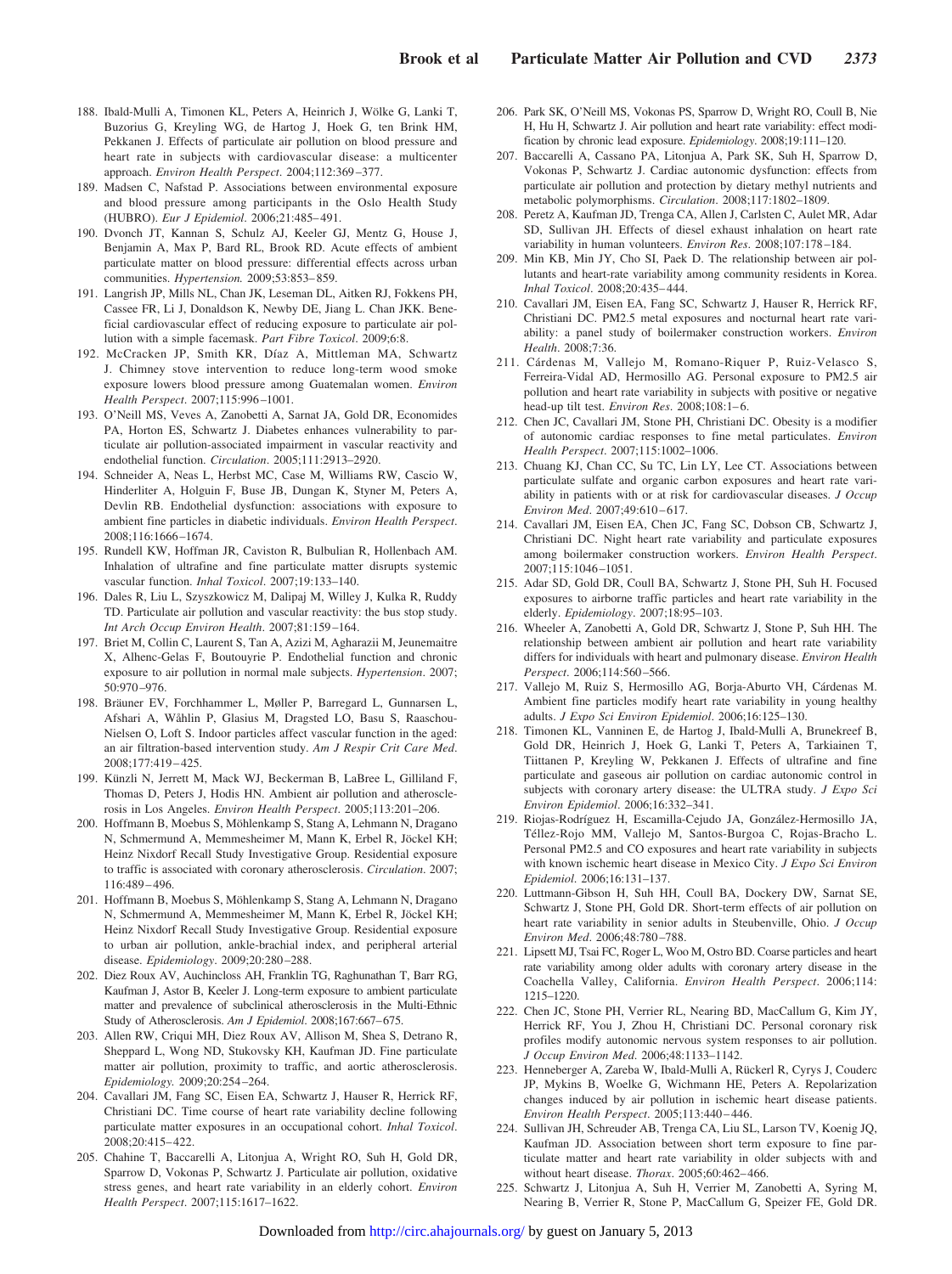Traffic related pollution and heart rate variability in a panel of elderly subjects. *Thorax*. 2005;60:455–461.

- 226. Romieu I, Téllez-Rojo MM, Lazo M, Manzano-Patiño A, Cortez-Lugo M, Julien P, Bélanger MC, Hernandez-Avila M, Holguin F. Omega-3 fatty acid prevents heart rate variability reductions associated with particulate matter. *Am J Respir Crit Care Med*. 2005;172:1534–1540.
- 227. Park SK, O'Neill MS, Vokonas PS, Sparrow D, Schwartz J. Effects of air pollution on heart rate variability: the VA normative aging study. *Environ Health Perspect*. 2005;113:304–309.
- 228. Chuang KJ, Chan CC, Chen NT, Su TC, Lin LY. Effects of particle size fractions on reducing heart rate variability in cardiac and hypertensive patients. *Environ Health Perspect*. 2005;113:1693–1697.
- 229. Chan CC, Chuang KJ, Shiao GM, Lin LY. Personal exposure to submicrometer particles and heart rate variability in human subjects. *Environ Health Perspect*. 2004;112:1063–1067.
- 230. Chan CC, Chuang KJ, Su TC, Lin LY. Association between nitrogen dioxide and heart rate variability in a susceptible population. *Eur J Cardiovasc Prev Rehabil*. 2005;12:580–586.
- 231. Liao D, Duan Y, Whitsel EA, Zheng ZJ, Heiss G, Chinchilli VM, Lin HM. Association of higher levels of ambient criteria pollutants with impaired cardiac autonomic control: a population-based study. *Am J Epidemiol*. 2004;159:768–777.
- 232. Holguín F, Téllez-Rojo MM, Hernández M, Cortez M, Chow JC, Watson JG, Mannino D, Romieu I. Air pollution and heart rate variability among the elderly in Mexico City. *Epidemiology*. 2003;14:521–527.
- 233. Devlin RB, Ghio AJ, Kehrl H, Sanders G, Cascio W. Elderly humans exposed to concentrated air pollution particles have decreased heart rate variability. *Eur Respir J Suppl.* 2003;40:76s–80s.
- 234. Magari SR, Hauser R, Schwartz J, Williams PL, Smith TJ, Christiani DC. Association of heart rate variability with occupational and environmental exposure to particulate air pollution. *Circulation*. 2001;104:986–991.
- 235. Magari SR, Schwartz J, Williams PL, Hauser R, Smith TJ, Christiani DC. The association between personal measurements of environmental exposure to particulates and heart rate variability. *Epidemiology*. 2002; 13:305–310.
- 236. Pope CA 3rd, Eatough DJ, Gold DR, Pang Y, Nielsen KR, Nath P, Verrier RL, Kanner RE. Acute exposure to environmental tobacco smoke and heart rate variability. *Environ Health Perspect*. 2001;109:711–716.
- 237. Pope CA 3rd, Verrier RL, Lovett EG, Larson AC, Raizenne ME, Kanner RE, Schwartz J, Villegas GM, Gold DR, Dockery DW. Heart rate variability associated with particulate air pollution. *Am Heart J*. 1999; 138:890–899.
- 238. Creason J, Neas L, Walsh D, Williams R, Sheldon L, Liao D, Shy C. Particulate matter and heart rate variability among elderly retirees: the Baltimore 1998 PM study. *J Expo Anal Environ Epidemiol*. 2001;11: 116–122.
- 239. Peters A, Perz S, Döring A, Stieber J, Koenig W, Wichmann HE. Increases in heart rate during an air pollution episode. *Am J Epidemiol*. 1999;150:1094–1098.
- 240. Gold DR, Litonjua A, Schwartz J, Lovett E, Larson A, Nearing B, Allen G, Verrier M, Cherry R, Verrier R. Ambient pollution and heart rate variability. *Circulation*. 2000;101:1267–1273.
- 241. Liao D, Creason J, Shy C, Williams R, Watts R, Zweidinger R. Daily variation of particulate air pollution and poor cardiac autonomic control in the elderly. *Environ Health Perspect*. 1999;107:521–525.
- 242. Dockery DW, Pope CA 3rd, Kanner RE, Martin Villegas G, Schwartz J. Daily changes in oxygen saturation and pulse rate associated with particulate air pollution and barometric pressure. *Res Rep Health Eff Inst.* 1999;1–19.
- 243. Park SK, O'Neill MS, Wright RO, Hu H, Vokonas PS, Sparrow D, Suh H, Schwartz J. HFE genotype, particulate air pollution, and heart rate variability: a gene-environment interaction. *Circulation*. 2006;114:2798–2805.
- 244. Schwartz J, Park SK, O'Neill MS, Vokonas PS, Sparrow D, Weiss S, Kelsey K. Glutathione-S-transferase M1, obesity, statins, and autonomic effects of particles: gene-by-drug-by-environment interaction. *Am J Respir Crit Care Med*. 2005;172:1529–1533.
- 245. Pekkanen J, Peters A, Hoek G, Tiittanen P, Brunekreef B, de Hartog J, Heinrich J, Ibald-Mulli A, Kreyling WG, Lanki T, Timonen KL, Vanninen E. Particulate air pollution and risk of ST-segment depression during repeated submaximal exercise tests among subjects with coronary heart disease: the Exposure and Risk Assessment for Fine and Ultrafine Particles in Ambient Air (ULTRA) study. *Circulation*. 2002;106:933–938.
- 246. Lanki T, de Hartog JJ, Heinrich J, Hoek G, Janssen NA, Peters A, Stölzel M, Timonen KL, Vallius M, Vanninen E, Pekkanen J. Can we identify sources of fine particles responsible for exercise-induced ische-

mia on days with elevated air pollution? The ULTRA study. *Environ Health Perspect*. 2006;114:655–660.

- 247. Lanki T, Hoek G, Timonen KL, Peters A, Tiittanen P, Vanninen E, Pekkanen J. Hourly variation in fine particle exposure is associated with transiently increased risk of ST segment depression. *Occup Environ Med*. 2008;65:782–786.
- 248. Gold DR, Litonjua AA, Zanobetti A, Coull BA, Schwartz J, MacCallum G, Verrier RL, Nearing BD, Canner MJ, Suh H, Stone PH. Air pollution and ST-segment depression in elderly subjects. *Environ Health Perspect*. 2005;113:883–887.
- 249. Chuang KJ, Coull BA, Zanobetti A, Suh H, Schwartz J, Stone PH, Litonjua A, Speizer FE, Gold DR. Particulate air pollution as a risk factor for ST-segment depression in patients with coronary artery disease. *Circulation*. 2008;118:1314–1320.
- 250. Baccarelli A, Wright RO, Bollati V, Tarantini L, Litonjua AA, Suh HH, Zanobetti A, Sparrow D, Vokonas PS, Schwartz J. Rapid DNA methylation changes after exposure to traffic particles. *Am J Respir Crit Care Med.* 2009;179:572–578.
- 251. Tarantini L, Bonzini M, Apostoli P, Pegoraro V, Bollati V, Marinelli B, Cantone L, Rizzo G, Hou L, Schwartz J, Bertazzi PA, Baccarelli A. Effects of particulate matter on genomic DNA methylation content and iNOS promoter methylation. *Environ Health Perspect*. 2009;117:217–222.
- 252. Van Hee VC, Adar SD, Szpiro AA, Barr RG, Bluemke DA, Diez Roux AV, Gill EA, Sheppard L, Kaufman JD. Exposure to traffic and left ventricular mass and function: the Multi-Ethnic Study of Atherosclerosis. *Am J Respir Crit Care Med.* 2009;179;827–834.
- 253. Johnson D, Parker JD. Air pollution exposure and self-reported cardiovascular disease. *Environ Res.* 2009;109:582–589.
- 254. Brook RD, Jerrett M, Brook JR, Bard RL, Finkelstein MM. The relationship between diabetes mellitus and traffic-related air pollution. *J Occup Environ Med*. 2008;50:32–38.
- 255. Kelishadi R, Mirghaffari N, Poursafa P, Gidding SS. Lifestyle and environmental factors associated with inflammation, oxidative stress and insulin resistance in children. *Atherosclerosis*. 2009;203:311–319.
- 256. Schlesinger RB. The health impact of common inorganic components of fine particulate matter (PM2.5) in ambient air: a critical review. *Inhal Toxicol*. 2007;19:811–832.
- 257. Franklin M, Koutrakis P, Schwartz P. The role of particle composition on the association between PM2.5 and mortality. *Epidemiology*. 2008; 19:680–689.
- 258. Ostro B, Feng WY, Broadwin R, Green S, Lipsett M. The effects of components of fine particulate air pollution on mortality in California: results from CALFINE. *Environ Health Perspect*. 2007;115:13–19.
- 259. Peng RD, Bell ML, Geyh AS, McDermott A, Zeger SL, Samet JM, Dominici F. Emergency admissions for cardiovascular and respiratory diseases and the chemical composition of fine particle air pollution. *Environ Health Perspect*. 2009;117:957–963.
- 260. Bell ML, Ebisu K, Peng RD, Samet JM, Dominici F. Hospital admissions and chemical composition of fine particle air pollution. *Am J Respir Crit Care Med*. 2009;179:1115–1120.
- 261. Nel A, Xia T, Mädler L, Li N. Toxic potential of materials at the nanolevel. *Science*. 2006;311:622–627.
- 262. Stölzel M, Breitner S, Cyrys J, Pitz M, Wölke G, Kreyling W, Heinrich J, Wichmann HE, Peters A. Daily mortality and particulate matter in different size classes in Erfurt, Germany. *J Expo Sci Environ Epidemiol*. 2007;17:458–467.
- 263. Brunekreef B, Forsberg B. Epidemiological evidence of effects of coarse airborne particles on health. *Eur Respir J*. 2005;26:309–318.
- 264. Yeatts K, Svendsen E, Creason J, Alexis N, Herbst M, Scott J, Kupper L, Williams R, Neas L, Cascio W, Devlin RB, Peden DB. Coarse particulate matter (PM2.5–10) affects heart rate variability, blood lipids, and circulating eosinophils in adults with asthma. *Environ Health Perspect*. 2007;115:709–714.
- 265. Host S, Larrieu S, Pascal L, Blanchard M, Declercq C, Fabre P, Jusot JF, Chardon B, Le Tertre A, Wagner V, Prouvost H, Lefranc A. Short-term associations between fine and coarse particles and hospital admissions for cardiorespiratory diseases in six French cities. *Occup Environ Med*. 2008;65:544–551.
- 266. Kan H, London SJ, Chen G, Zhang Y, Song G, Zhao N, Jiang L, Chen B. Differentiating the effects of fine and coarse particles on daily mortality in Shanghai, China. *Environ Int*. 2007;33:376–384.
- 267. Puett RC, Hart JE, Yanosky JD, Paciorek C, Schwartz J, Suh H, Speizer FE, Laden F. Chronic fine and coarse particulate exposure, mortality, and coronary heart disease in the Nurses' Health Study. *Environ Health Perspect*. 2009;117:1697–1701.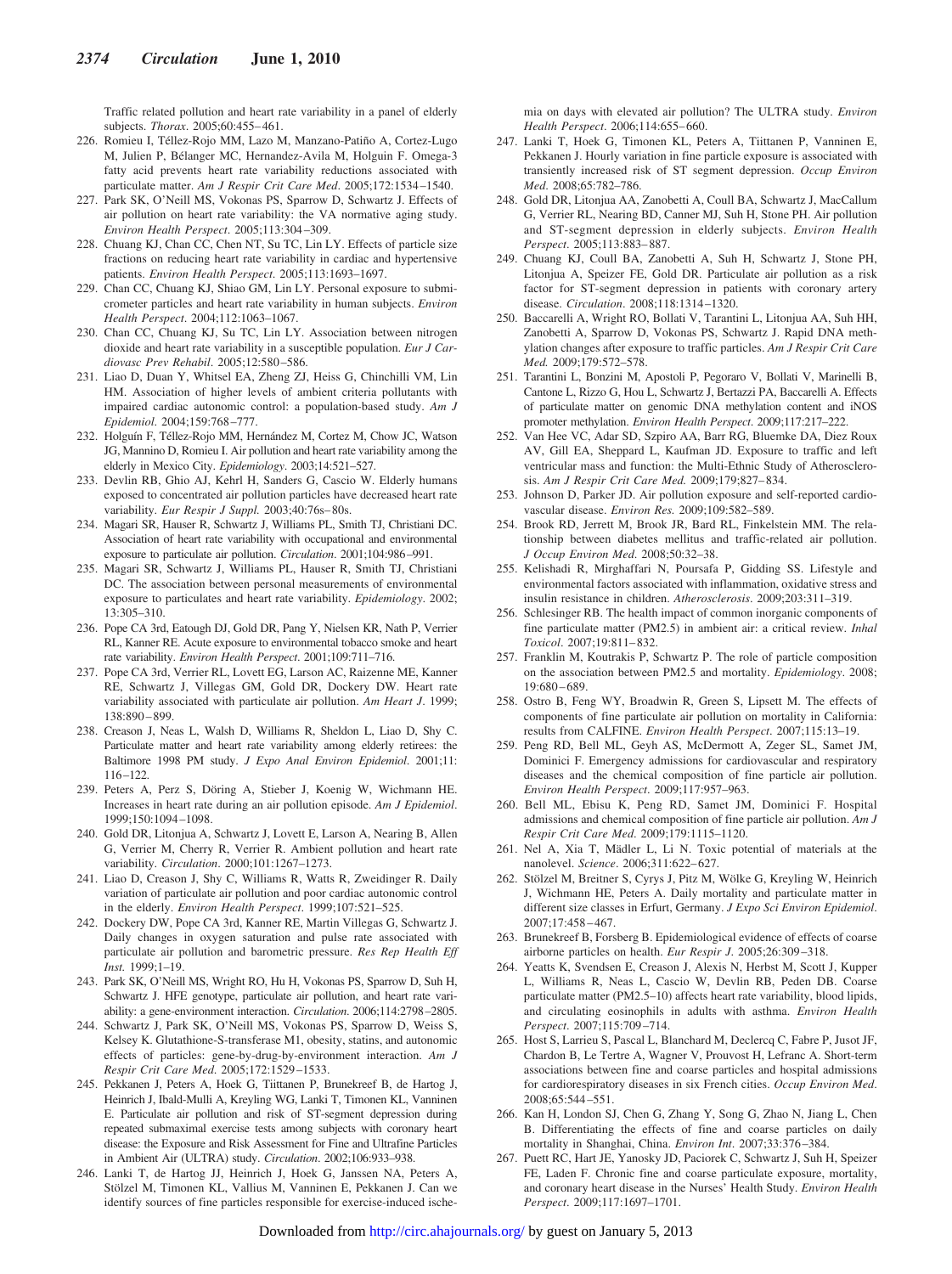- 268. Hoffmann B, Moebus S, Stang A, Beck EM, Dragano N, Möhlenkamp S, Schmermund A, Memmesheimer M, Mann K, Erbel R, Jöckel KH; Heinz Nixdorf RECALL Study Investigative Group. Residence close to high traffic and prevalence of coronary heart disease. *Eur Heart J*. 2006;27:2696–2702.
- 269. Maynard D, Coull BA, Gryparis A, Schwartz J. Mortality risk associated with short-term exposure to traffic particles and sulfates. *Environ Health Perspect*. 2007;115:751–755.
- 270. Maheswaran R, Haining RP, Brindley P, Law J, Pearson T, Fryers PR, Wise S, Campbell MJ; Small-area level ecological study. Outdoor air pollution, mortality, and hospital admissions from coronary heart disease in Sheffield, UK: a small-area level ecological study. *Eur Heart J*. 2005;26:2543–2549.
- 271. Finkelstein MM, Jerrett M, Sears MR. Traffic air pollution and mortality rate advancement periods. *Am J Epidemiol*. 2004;160:173–177.
- 272. Nafstad P, Håheim LL, Wisløff T, Gram F, Oftedal B, Holme I, Hjermann I, Leren P. Urban air pollution and mortality in a cohort of Norwegian men. *Environ Health Perspect*. 2004;112:610–615.
- 273. Rosenlund M, Forastiere F, Stafoggia M, Porta D, Perucci M, Ranzi A, Nussio F, Perucci CA. Comparison of regression models with land-use and emissions data to predict the spatial distribution of traffic-related air pollution in Rome. *J Expo Sci Environ Epidemiol*. 2008;18:192–199.
- 274. Rosenlund M, Bellander T, Nordquist T, Alfredsson L. Trafficgenerated air pollution and myocardial infarction. *Epidemiology*. 2009; 20:265–271.
- 275. Beelen R, Hoek G, Houthuijs D, van den Brandt PA, Goldbohm RA, Fischer P, Schouten LJ, Armstrong B, Brunekreef B. The joint association of air pollution and noise from road traffic with cardiovascular mortality in a cohort study. *Occup Environ Med*. 2009;66:243–250.
- 276. Kan H, Heiss G, Rose KM, Whitsel EA, Lurmann F, London SJ. Prospective analysis of traffic exposure as a risk factor for incident coronary heart disease: the Atherosclerosis Risk in Communities (ARIC) study. *Environ Health Perspect*. 2008;116:1463–1468.
- 277. Havard S, Deguen S, Zmirou-Navier D, Schillinger C, Bard D. Trafficrelated air pollution and socioeconomic status: a spatial autocorrelation study to assess environmental equity on a small-area scale. *Epidemiology*. 2009;20:223–230.
- 278. Goodman PG, Dockery DW, Clancy L. Cause-specific mortality and the extended effects of particulate pollution and temperature exposure. *Environ Health Perspect*. 2004;112:179–185.
- 279. Zanobetti A, Schwartz J, Samoli E, Gryparis A, Touloumi G, Peacock J, Anderson RH, Le Tertre A, Bobros J, Celko M, Goren A, Forsberg B, Michelozzi P, Rabczenko D, Hoyos SP, Wichmann HE, Katsouyanni K. The temporal pattern of respiratory and heart disease mortality in response to air pollution. *Environ Health Perspect*. 2003;111:1188–1193.
- 280. Pope CA 3rd, Burnett RT, Krewski D, Jerrett M, Shi Y, Calle EE, Thun MJ. Cardiovascular mortality and exposure to airborne fine particulate matter and cigarette smoke: shape of the exposure-response relationship. *Circulation*. 2009;120:941–948.
- 281. Thomas D. Why do estimates of the acute and chronic effects of air pollution on mortality differ? *J Toxicol Environ Health A*. 2005;68: 1167–1174.
- 281a.Pope CA 3rd. Mortality effects of longer term exposures to fine particulate air pollution: review of recent epidemiological evidence. *Inhalant Toxicol*. 2007;19(suppl I):S33–S38.
- 282. Brook RD, Rajagopalan S. Air pollution and cardiovascular events. *N Engl J Med*. 356:2104–2105, 2007; author reply 2105–2106.
- 283. Künzli N, Medina S, Kaiser R, Quénel P, Horak F Jr, Studnicka M. Assessment of deaths attributable to air pollution: should we use risk estimates based on time series or on cohort studies? *Am J Epidemiol*. 2001;153:1050–1055.
- 284. Brook RD. Potential health risks of air pollution beyond triggering acute cardiopulmonary events. *JAMA*. 2008;299:2194–2196.
- 285. Dinno A, Glantz S. Clean indoor air laws immediately reduce heart attacks. *Prev Med*. 2007;45:9–11.
- 286. Kan H, London SJ, Chen G, Zhang Y, Song G, Zhao N, Jiang L, Chen B. Season, sex, age, and education as modifiers of the effects of outdoor air pollution on daily mortality in Shanghai, China: The Public Health and Air Pollution in Asia (PAPA) Study. *Environ Health Perspect*. 2008;116:1183–1188.
- 287. Forastiere F, Stafoggia M, Berti G, Bisanti L, Cernigliaro A, Chiusolo M, Mallone S, Miglio R, Pandolfi P, Rognoni M, Serinelli M, Tessari R, Vigotti M, Perucci CA; SISTI Group. Particulate matter and daily mortality: a case-crossover analysis of individual effect modifiers. *Epidemiology*. 2008;19:571–580.
- 288. Ostro BD, Feng WY, Broadwin R, Malig BJ, Green RS, Lipsett MJ. The impact of components of fine particulate matter on cardiovascular mortality in susceptible subpopulations. *Occup Environ Med*. 2008;65:750–756.
- 289. Zeka A, Zanobetti A, Schwartz J. Individual-level modifiers of the effects of particulate matter on daily mortality. *Am J Epidemiol*. 2006; 163:849–859.
- 290. Frampton. Human clinical studies of airborne pollutants. In: Gardner D, ed. *Toxicology of the Lung.* Boca Raton, Fla: Taylor & Francis; 2006: 29–82.
- 290a.Mühlfeld C, Rothen-Rutishauser B, Blank F, Vanhecke D, Ochs M, Gehr P. Interactions of nanoparticles with pulmonary structures and cellular responses. *Am J Physiol Lung Cell Mol Physiol*. 2008;294: L817–L829.
- 290b.Møller P, Jackobsen NR, Folkmann JK, Danielsen PH, Mikkelsen L, Hemmingsen JG, Vesterdal LK, Forchhammer L, Wallin K, Loft S. Role of oxidative damage in toxicity of particulates. *Free Radic Res*. 2010; 44:1–46.
- 291. Ghio AJ, Cohen MD. Disruption of iron homeostasis as a mechanism of biologic effect by ambient air pollution particles. *Inhal Toxicol*. 2005; 17:709–716.
- 292. Becher R, Bucht A, Øvrevik J, Hongslo JK, Dahlman HJ, Samuelsen JT, Schwarze PE. Involvement of NADPH oxidase and iNOS in rodent pulmonary cytokine responses to urban air and mineral particles. *Inhal Toxicol*. 2007;19:645–655.
- 293. Li Z, Hyseni X, Carter JD, Soukup JM, Dailey LA, Huang YC. Pollutant particles enhanced H2O2 production from NAD(P)H oxidase and mitochondria in human pulmonary artery endothelial cells. *Am J Physiol Cell Physiol*. 2006;291:C357–365.
- 294. Rhoden CR, Wellenius GA, Ghelfi E, Lawrence J, González-Flecha B. PM-induced cardiac oxidative stress and dysfunction are mediated by autonomic stimulation. *Biochim Biophys Acta*. 2005;1725:305–313.
- 295. Li Z, Carter JD, Dailey LA, Huang YC. Pollutant particles produce vasoconstriction and enhance MAPK signaling via angiotensin type I receptor. *Environ Health Perspect*. 2005;113:1009–1014.
- 296. Cao D, Tal TL, Graves LM, Gilmour I, Linak W, Reed W, Bromberg PA, Samet JM. Diesel exhaust particulate-induced activation of Stat3 requires activities of EGFR and Src in airway epithelial cells. *Am J Physiol Lung Cell Mol Physiol*. 2007;292:L422–429.
- 297. Becker S, Dailey L, Soukup JM, Silbajoris R, Devlin RB. TLR-2 is involved in airway epithelial cell response to air pollution particles. *Toxicol Appl Pharmacol*. 2005;203:45–52.
- 298. Huang YC, Wu W, Ghio AJ, Carter JD, Silbajoris R, Devlin RB, Samet JM. Activation of EGF receptors mediates pulmonary vasoconstriction induced by residual oil fly ash. *Exp Lung Res*. 2002;28:19–38.
- 299. Hollingsworth JW 2nd, Cook DN, Brass DM, Walker JK, Morgan DL, Foster WM, Schwartz DA. The role of Toll-like receptor 4 in environmental airway injury in mice. *Am J Respir Crit Care Med*. 2004;170:126–132.
- 300. Cho HY, Jedlicka AE, Clarke R, Kleeberger SR. Role of Toll-like receptor-4 in genetic susceptibility to lung injury induced by residual oil fly ash. *Physiol Genomics*. 2005;22:108–117.
- 301. Hollingsworth JW, Maruoka S, Li Z, Potts EN, Brass DM, Garantziotis S, Fong A, Foster WM, Schwartz DA. Ambient ozone primes pulmonary innate immunity in mice. *J Immunol*. 2007;179:4367–4375.
- 302. Fujii T, Hayashi S, Hogg JC, Mukae H, Suwa T, Goto Y, Vincent R, van Eeden SF. Interaction of alveolar macrophages and airway epithelial cells following exposure to particulate matter produces mediators that stimulate the bone marrow. *Am J Respir Cell Mol Biol*. 2002;27:34–41.
- 303. Rhoden CR, Ghelfi E, González-Flecha B. Pulmonary inflammation by ambient air particles is mediated by superoxide anion. *Inhal Toxicol*. 2008;20:11–15.
- 304. Bosson J, Pourazar J, Forsberg B, Adelroth E, Sandström T, Blomberg A. Ozone enhances the airway inflammation initiated by diesel exhaust. *Respiratory medicine*. 2007;101:1140–1146.
- 305. Kennedy T, Ghio AJ, Reed W, Samet J, Zagorski J, Quay J, Carter J, Dailey L, Hoidal JR, Devlin RB. Copper-dependent inflammation and nuclear factor-kappaB activation by particulate air pollution. *Am J Respir Cell Mol Biol*. 1998;19:366–378.
- 306. Quay JL, Reed W, Samet J, Devlin RB. Air pollution particles induce IL-6 gene expression in human airway epithelial cells via NF-kappa B Activation. *Am J Respir Cell Mol Biol*. 1998;19:98–106.
- 307. Veronesi B, Oortgiesen M, Carter JD, Devlin RB. Particulate matter initiates inflammatory cytokine release by activation of capsaicin and acid receptors in a human bronchial epithelial cell line. *Toxicol Appl Pharmacol*. 1999;154:106–115.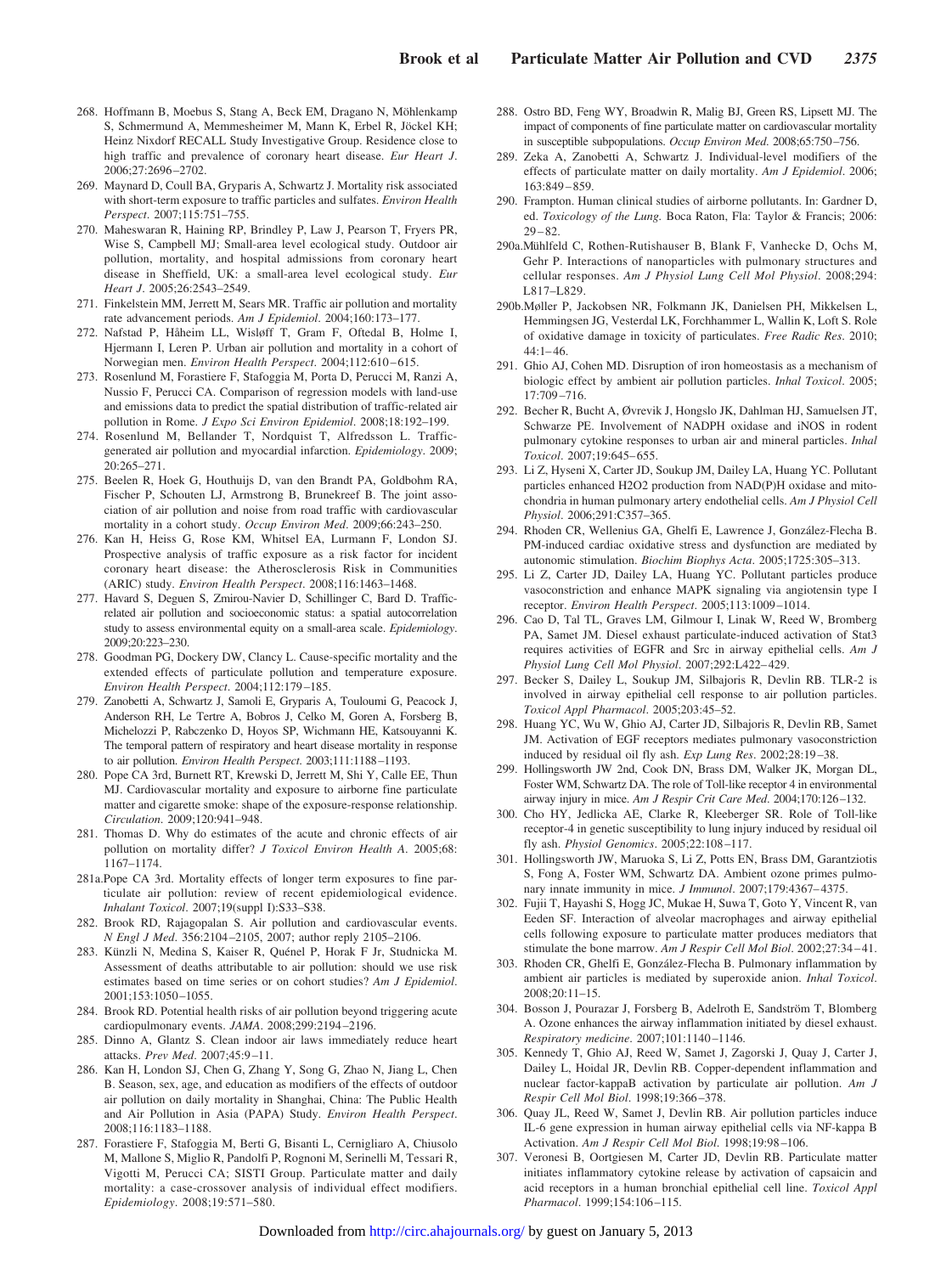- 308. Harder SD, Soukup JM, Ghio AJ, Devlin RB, Becker S. Inhalation of PM2.5 does not modulate host defense or immune parameters in blood or lung of normal human subjects. *Environmental health perspectives*. 2001;109(suppl):599–604.
- 309. van Eeden SF, Tan WC, Suwa T, Mukae H, Terashima T, Fujii T, Qui D, Vincent R, Hogg JC. Cytokines involved in the systemic inflammatory response induced by exposure to particulate matter air pollutants (PM(10)). *Am J Respir Crit Care Med*. 2001;164:826–830.
- 310. Hartz AM, Bauer B, Block ML, Hong JS, Miller DS. Diesel exhaust particles induce oxidative stress, proinflammatory signaling, and P-glycoprotein up-regulation at the blood-brain barrier. *FASEB J*. 2008;22: 2723–2733.
- 311. Shukla A, Timblin C, BeruBe K, Gordon T, McKinney W, Driscoll K, Vacek P, Mossman BT. Inhaled particulate matter causes expression of nuclear factor (NF)-kappaB-related genes and oxidant-dependent NF-kappaB activation in vitro. *Am J Respir Cell Mol Biol*. 2000;23: 182–187.
- 312. Boland S, Baeza-Squiban A, Fournier T, Houcine O, Gendron MC, Chévrier M, Jouvenot G, Coste A, Aubier M, Marano F. Diesel exhaust particles are taken up by human airway epithelial cells in vitro and alter cytokine production. *Am J Physiol*. 1999;276:L604–L613.
- 313. Törnqvist H, Mills NL, Gonzalez M, Miller MR, Robinson SD, Megson IL, Macnee W, Donaldson K, Söderberg S, Newby DE, Sandström T, Blomberg A. Persistent endothelial dysfunction in humans after diesel exhaust inhalation. *Am J Respir Crit Care Med*. 2007;176:395–400.
- 314. Tamagawa E, Bai N, Morimoto K, Gray C, Mui T, Yatera K, Zhang X, Xing L, Li Y, Laher I, Sin DD, Man SF, van Eeden SF. Particulate matter exposure induces persistent lung inflammation and endothelial dysfunction. *Am J Physiol Lung Cell Mol Physiol*. 2008;295:L79–L85.
- 315. Fujimaki H, Kurokawa Y, Yamamoto S, Satoh M. Distinct requirements for interleukin-6 in airway inflammation induced by diesel exhaust in mice. *Immunopharmacol Immunotoxicol*. 2006;28:703–714.
- 316. Mutlu GM, Green D, Bellmeyer A, Baker CM, Burgess Z, Rajamannan N, Christman JW, Foiles N, Kamp DW, Ghio AJ, Chandel NS, Dean DA, Sznajder JI, Budinger GR. Ambient particulate matter accelerates coagulation via an IL-6-dependent pathway. *J Clin Invest*. 2007;117:2952–2961.
- 317. Becker S, Mundandhara S, Devlin RB, Madden M. Regulation of cytokine production in human alveolar macrophages and airway epithelial cells in response to ambient air pollution particles: further mechanistic studies. *Toxicol Appl Pharmacol*. 2005;207(suppl):269–275.
- 318. Dostert C, Pétrilli V, Van Bruggen R, Steele C, Mossman BT, Tschopp J. Innate immune activation through Nalp3 inflammasome sensing of asbestos and silica. *Science.* 2008;320:674–677.
- 319. Sun Q, Yue P, Deiuliis JA, Lumeng CN, Kampfrath T, Mikolaj MB, Cai Y, Ostrowski MC, Lu B, Parthasarathy S, Brook RD, Moffatt-Bruce SD, Chen LC, Rajagopalan S. Ambient air pollution exaggerates adipose inflammation and insulin resistance in a mouse model of diet-induced obesity. *Circulation*. 2009;119:538–546.
- 320. Han JY, Takeshita K, Utsumi H. Noninvasive detection of hydroxyl radical generation in lung by diesel exhaust particles. *Free Radic Biol Med*. 2001;30:516–525.
- 321. Squadrito GL, Cueto R, Dellinger B, Pryor WA. Quinoid redox cycling as a mechanism for sustained free radical generation by inhaled airborne particulate matter. *Free Radic Biol Med*. 2001;31:1132–1138.
- 322. Baulig A, Garlatti M, Bonvallot V, Marchand A, Barouki R, Marano F, Baeza-Squiban A. Involvement of reactive oxygen species in the metabolic pathways triggered by diesel exhaust particles in human airway epithelial cells. *Am J Physiol Lung Cell Mol Physiol*. 2003;285:L671–L679.
- 323. Donaldson K, Stone V, Borm PJ, Jimenez LA, Gilmour PS, Schins RP, Knaapen AM, Rahman I, Faux SP, Brown DM, MacNee W. Oxidative stress and calcium signaling in the adverse effects of environmental particles (PM10). *Free Radic Biol Med*. 2003;34:1369–1382.
- 324. Beck-Speier I, Dayal N, Karg E, Maier KL, Schumann G, Schulz H, Semmler M, Takenaka S, Stettmaier K, Bors W, Ghio A, Samet JM, Heyder J. Oxidative stress and lipid mediators induced in alveolar macrophages by ultrafine particles. *Free Radic Biol Med*. 2005;38:1080–1092.
- 325. Prahalad AK, Soukup JM, Inmon J, Willis R, Ghio AJ, Becker S, Gallagher JE. Ambient air particles: effects on cellular oxidant radical generation in relation to particulate elemental chemistry. *Toxicol Appl Pharmacol*. 1999;158:81–91.
- 326. Dellinger B, Pryor WA, Cueto R, Squadrito GL, Hegde V, Deutsch WA. Role of free radicals in the toxicity of airborne fine particulate matter. *Chem Res Toxicol*. 2001;14:1371–1377.
- 327. Gonza´lez-Flecha B. Oxidant mechanisms in response to ambient air particles. *Mol Aspects Med*. 2004;25:169–182.
- 328. Ikeda M, Watarai K, Suzuki M, Ito T, Yamasaki H, Sagai M, Tomita T. Mechanism of pathophysiological effects of diesel exhaust particles on endothelial cells. *Environ Toxicol Pharmacol*. 1998;6:117–123.
- 329. Bai Y, Suzuki AK, Sagai M. The cytotoxic effects of diesel exhaust particles on human pulmonary artery endothelial cells in vitro: role of active oxygen species. *Free Radic Biol Med*. 2001;30:555–562.
- 330. Risom L, Møller P, Loft S. Oxidative stress-induced DNA damage by particulate air pollution. *Mutat Res*. 2005;592:119–137.
- 331. Araujo JA, Barajas B, Kleinman M, Wang X, Bennett BJ, Gong KW, Navab M, Harkema J, Sioutas C, Lusis AJ, Nel AE. Ambient particulate pollutants in the ultrafine range promote early atherosclerosis and systemic oxidative stress. *Circ Res*. 2008;102:589–596.
- 332. Nurkiewicz TR, Porter DW, Barger M, Millecchia L, Rao KM, Marvar PJ, Hubbs AF, Castranova V, Boegehold MA. Systemic microvascular dysfunction and inflammation after pulmonary particulate matter exposure. *Environ Health Perspect*. 2006;114:412–419.
- 333. Sun Q, Yue P, Ying Z, Cardounel AJ, Brook RD, Devlin R, Hwang JS, Zweier JL, Chen LC, Rajagopalan S. Air pollution exposure potentiates hypertension through reactive oxygen species-mediated activation of Rho/ROCK. *Arterioscler Thromb Vasc Biol*. 2008;28:1760–1766.
- 334. Sun Q, Wang A, Jin X, Natanzon A, Duquaine D, Brook RD, Aguinaldo JG, Fayad ZA, Fuster V, Lippmann M, Chen LC, Rajagopalan S. Long-term air pollution exposure and acceleration of atherosclerosis and vascular inflammation in an animal model. *JAMA*. 2005;294:3003–3010.
- 335. Ghelfi E, Rhoden CR, Wellenius GA, Lawrence J, Gonzalez-Flecha B. Cardiac oxidative stress and electrophysiological changes in rats exposed to concentrated ambient particles are mediated by TRPdependent pulmonary reflexes. *Toxicol Sci*. 2008;102:328–336.
- 336. Nemmar A, Hoylaerts MF, Hoet PH, Dinsdale D, Smith T, Xu H, Vermylen J, Nemery B. Ultrafine particles affect experimental thrombosis in an in vivo hamster model. *Am J Respir Crit Care Med*. 2002;166:998–1004.
- 337. Nemmar A, Hoet PH, Dinsdale D, Vermylen J, Hoylaerts MF, Nemery B. Diesel exhaust particles in lung acutely enhance experimental peripheral thrombosis. *Circulation*. 2003;107:1202–1208.
- 338. Nemmar A, Hoet PH, Vermylen J, Nemery B, Hoylaerts MF. Pharmacological stabilization of mast cells abrogates late thrombotic events induced by diesel exhaust particles in hamsters. *Circulation*. 2004;110:1670–1677.
- 339. Nemmar A, Nemery B, Hoet PH, Vermylen J, Hoylaerts MF. Pulmonary inflammation and thrombogenicity caused by diesel particles in hamsters: role of histamine. *Am J Respir Crit Care Med*. 2003;168:1366–1372.
- 340. Nemmar A, Hoet PH, Vandervoort P, Dinsdale D, Nemery B, Hoylaerts MF. Enhanced peripheral thrombogenicity after lung inflammation is mediated by platelet-leukocyte activation: role of P-selectin. *J Thromb Haemost*. 2007;5:1217–1226.
- 341. Sun Q, Yue P, Kirk RI, Wang A, Moatti D, Jin X, Lu B, Schecter AD, Lippmann M, Gordon T, Chen LC, Rajagopalan S. Ambient air particulate matter exposure and tissue factor expression in atherosclerosis. *Inhal Toxicol*. 2008;20:127–137.
- 342. Cozzi E, Wingard CJ, Cascio WE, Devlin RB, Miles JJ, Bofferding AR, Lust RM, Van Scott MR, Henriksen RA. Effect of ambient particulate matter exposure on hemostasis. *Transl Res*. 2007;149:324–332.
- 343. Gilmour PS, Morrison ER, Vickers MA, Ford I, Ludlam CA, Greaves M, Donaldson K, MacNee W. The procoagulant potential of environmental particles (PM10). *Occup Environ Med*. 2005;62:164–171.
- 344. Esmon CT. Inflammation and thrombosis. *J Thromb Haemost*. 2003;1: 1343–1348.
- 345. Nightingale JA, Maggs R, Cullinan P, Donnelly LE, Rogers DF, Kinnersley R, Chung KF, Barnes PJ, Ashmore M, Newman-Taylor A. Airway inflammation after controlled exposure to diesel exhaust particulates. *Am J Respir Crit Care Med*. 2000;162:161–166.
- 346. Wichers LB, Nolan JP, Winsett DW, Ledbetter AD, Kodavanti UP, Schladweiler MC, Costa DL, Watkinson WP. Effects of instilled combustion-derived particles in spontaneously hypertensive rats. Part I: Cardiovascular responses. *Inhal Toxicol*. 2004;16:391–405.
- 347. Cheng TJ, Hwang JS, Wang PY, Tsai CF, Chen CY, Lin SH, Chan CC. Effects of concentrated ambient particles on heart rate and blood pressure in pulmonary hypertensive rats. *Environ Health Perspect*. 2003;111:147–150.
- 348. Chang CC, Hwang JS, Chan CC, Wang PY, Hu TH, Cheng TJ. Effects of concentrated ambient particles on heart rate, blood pressure, and cardiac contractility in spontaneously hypertensive rats. *Inhal Toxicol*. 2004;16:421–429.
- 349. Ying Z, Yue P, Xu X, Zhong M, Sun Q, Mikolaj M, Wang A, Brook RD, Chen LC, Rajagopalan S. Air pollution and cardiac remodeling: a role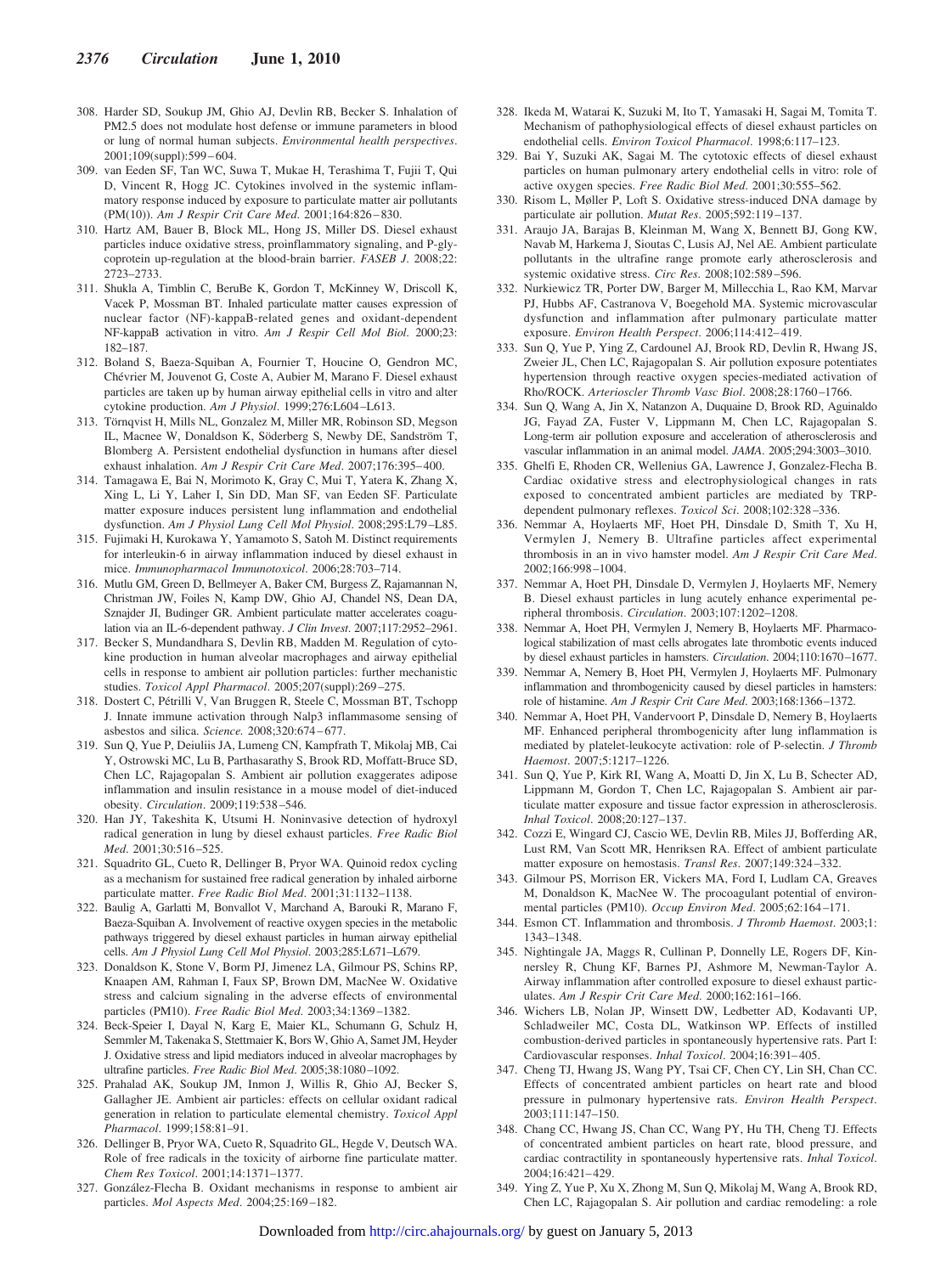for RhoA/Rho-kinase. *Am J Physiol Heart Circ Physiol.* 2009;296: H1540–1550.

- 350. Bartoli CR, Wellenius GA, Diaz EA, Lawrence J, Coull BA, Akiyama I, Lee LM, Okabe K, Verrier RL, Godleski JJ. Mechanisms of inhaled fine particulate air pollution- induced arterial blood pressure changes. *Environ Health Perspect.* 2009;117:361–366.
- 351. Ito T, Suzuki T, Tamura K, Nezu T, Honda K, Kobayashi T. Examination of mRNA expression in rat hearts and lungs for analysis of effects of exposure to concentrated ambient particles on cardiovascular function. *Toxicology*. 2008;243:271–283.
- 352. Thomson E, Kumarathasan P, Goegan P, Aubin RA, Vincent R. Differential regulation of the lung endothelin system by urban particulate matter and ozone. *Toxicol Sci*. 2005;88:103–113.
- 353. Tankersley CG, Champion HC, Takimoto E, Gabrielson K, Bedja D, Misra V, El-Haddad H, Rabold R, Mitzner W. Exposure to inhaled particulate matter impairs cardiac function in senescent mice. *Am J Physiol Regul Integr Comp Physiol*. 2008;295:R252–263.
- 354. Upadhyay S, Stoeger T, Harder V, Thomas RF, Schladweiler MC, Semmler-Behnke M, Takenaka S, Karg E, Reitmeir P, Bader M, Stampfl A, Kodavanti UP, Schulz H. Exposure to ultrafine carbon particles at levels below detectable pulmonary inflammation affects cardiovascular performance in spontaneously hypertensive rats. *Part Fibre Toxicol*. 2008;5:19.
- 355. Niwa Y, Hiura Y, Sawamura H, Iwai N. Inhalation exposure to carbon black induces inflammatory response in rats. *Circ J*. 2008;72:144–149.
- 356. Suwa T, Hogg JC, Quinlan KB, Ohgami A, Vincent R, van Eeden SF. Particulate air pollution induces progression of atherosclerosis. *J Am Coll Cardiol*. 2002;39:935–942.
- 357. Chen LC, Nadziejko C. Effects of subchronic exposures to concentrated ambient particles (CAPs) in mice: V. CAPs exacerbate aortic plaque development in hyperlipidemic mice. *Inhal Toxicol*. 2005;17:217–224.
- 358. Cozzi E, Hazarika S, Stallings HW 3rd, Cascio WE, Devlin RB, Lust RM, Wingard CJ, Van Scott MR. Ultrafine particulate matter exposure augments ischemia-reperfusion injury in mice. *Am J Physiol Heart Circ Physiol*. 2006;291:H894–H903.
- 359. Niwa Y, Hiura Y, Murayama T, Yokode M, Iwai N. Nano-sized carbon black exposure exacerbates atherosclerosis in LDL-receptor knockout mice. *Circ J*. 2007;71:1157–1161.
- 360. Tsou CL, Peters W, Si Y, Slaymaker S, Aslanian AM, Weisberg SP, Mack M, Charo IF. Critical roles for CCR2 and MCP-3 in monocyte mobilization from bone marrow and recruitment to inflammatory sites. *J Clin Invest*. 2007;117:902–909.
- 361. Goto Y, Ishii H, Hogg JC, Shih CH, Yatera K, Vincent R, van Eeden SF. Particulate matter air pollution stimulates monocyte release from the bone marrow. *Am J Respir Crit Care Med*. 2004;170:891–897.
- 362. Yatera K, Hsieh J, Hogg JC, Tranfield E, Suzuki H, Shih CH, Behzad AR, Vincent R, van Eeden SF. Particulate matter air pollution exposure promotes recruitment of monocytes into atherosclerotic plaques. *Am J Physiol Heart Circ Physiol*. 2008;294:H944–H953.
- 363. Nurkiewicz TR, Porter DW, Hubbs AF, Stone S, Chen BT, Frazer DG, Boegehold MA, Castranova V. Pulmonary nanoparticle exposure disrupts systemic microvascular nitric oxide signaling. *Toxicol Sci*. 2009;110:191–203.
- 364. Lund AK, Lucero J, Lucas S, Madden MC, McDonald JD, Seagrave JC, Knuckles TL, Campen MJ. Vehicular emissions induce vascular MMP-9 expression and activity associated with endothelin-1-mediated pathways. *Arterioscler Thromb Vasc Biol*. 2009;29:511–517.
- 365. Cherng TW, Campen MJ, Knuckles TL, Gonzalez Bosc L, Kanagy NL. Impairment of coronary endothelial cell ET(B) receptor function after short-term inhalation exposure to whole diesel emissions. *Am J Physiol Regul Integr Comp Physiol*. 2009;297:R640–R647.
- 366. Hansen CS, Sheykhzade M, Møller P, Folkmann JK, Amtorp O, Jonassen T, Loft S. Diesel exhaust particles induce endothelial dysfunction in apoE-/- mice. *Toxicol Appl Pharmacol*. 2007;219:24-32.
- 367. Proctor SD, Dreher KL, Kelly SE, Russell JC. Hypersensitivity of prediabetic JCR:LA-cp rats to fine airborne combustion particle-induced direct and noradrenergic-mediated vascular contraction. *Toxicol Sci*. 2006;90:385–391.
- 368. Hansson GK. Inflammation, atherosclerosis, and coronary artery disease. *N Engl J Med*. 2005;352:1685–1695.
- 369. Lee MY, Griendling KK. Redox signaling, vascular function, and hypertension. *Antioxid Redox Signal*. 2008;10:1045–1059.
- 370. Miller MR, Borthwick SJ, Shaw CA, McLean SG, McClure D, Mills NL, Duffin R, Donaldson K, Megson IL, Hadoke PW, Newby DE. Direct impairment of vascular function by diesel exhaust particulate through

reduced bioavailability of endothelium-derived nitric oxide induced by superoxide free radicals. *Environ Health Perspect*. 2009;117:611–616.

- 371. Watkinson WP, Campen MJ, Costa DL. Cardiac arrhythmia induction after exposure to residual oil fly ash particles in a rodent model of pulmonary hypertension. *Toxicol Sci*. 1998;41:209–216.
- 372. Wellenius GA, Saldiva PH, Batalha JR, Krishna Murthy GG, Coull BA, Verrier RL, Godleski JJ. Electrocardiographic changes during exposure to residual oil fly ash (ROFA) particles in a rat model of myocardial infarction. *Toxicol Sci*. 2002;66:327–335.
- 373. Chang CC, Hwang JS, Chan CC, Wang PY, Hu TH, Cheng TJ. Effects of concentrated ambient particles on heart rate variability in spontaneously hypertensive rats. *J Occup Health*. 2005;47:471–480.
- 374. Chang CC, Hwang JS, Chan CC, Cheng TJ. Interaction effects of ultrafine carbon black with iron and nickel on heart rate variability in spontaneously hypertensive rats. *Environ Health Perspect*. 2007;115: 1012–1017.
- 375. Chen LC, Hwang JS. Effects of subchronic exposures to concentrated ambient particles (CAPs) in mice: IV. Characterization of acute and chronic effects of ambient air fine particulate matter exposures on heart-rate variability. *Inhal Toxicol*. 2005;17:209–216.
- 376. Anselme F, Loriot S, Henry JP, Dionnet F, Napoleoni JG, Thuillez C, Morin JP. Inhalation of diluted diesel engine emission impacts heart rate variability and arrhythmia occurrence in a rat model of chronic ischemic heart failure. *Arch Toxicol*. 2007;81:299–307.
- 377. Wellenius GA, Coull BA, Batalha JR, Diaz EA, Lawrence J, Godleski JJ. Effects of ambient particles and carbon monoxide on supraventricular arrhythmias in a rat model of myocardial infarction. *Inhal Toxicol*. 2006;18:1077–1082.
- 378. Wellenius GA, Coull BA, Godleski JJ, Koutrakis P, Okabe K, Savage ST, Lawrence JE, Murthy GG, Verrier RL. Inhalation of concentrated ambient air particles exacerbates myocardial ischemia in conscious dogs. *Environ Health Perspect*. 2003;111:402–408.
- 379. Bartoli CR, Wellenius GA, Coull BA, Akiyama I, Diaz EA, Lawrence J, Okabe K, Verrier RL, Godleski JJ. Concentrated ambient particles alter myocardial blood flow during acute ischemia in conscious canines. *Environ Health Perspect.* 2009;117:333–337.
- 380. Wellenius GA, Batalha JR, Diaz EA, Lawrence J, Coull BA, Katz T, Verrier RL, Godleski JJ. Cardiac effects of carbon monoxide and ambient particles in a rat model of myocardial infarction. *Toxicol Sci*. 2004;80:367–376.
- 381. Ghio AJ, Hall A, Bassett MA, Cascio WE, Devlin RB. Exposure to concentrated ambient air particles alters hematologic indices in humans. *Inhal Toxicol*. 2003;15:1465–1478.
- 382. Mills NL, Robinson SD, Fokkens PH, Leseman DL, Miller MR, Anderson D, Freney EJ, Heal MR, Donovan RJ, Blomberg A, Sandström T, MacNee W, Boon NA, Donaldson K, Newby DE, Cassee FR. Exposure to concentrated ambient particles does not affect vascular function in patients with coronary heart disease. *Environ Health Perspect*. 2008;116:709–715.
- 383. Samet JM, Graff D, Berntsen J, Ghio AJ, Huang YC, Devlin RB. A comparison of studies on the effects of controlled exposure to fine, coarse and ultrafine ambient particulate matter from a single location. *Inhal Toxicol.* 2007;19(suppl):29–32.
- 384. Mills NL, Törnqvist H, Robinson SD, Gonzalez M, Darnley K, MacNee W, Boon NA, Donaldson K, Blomberg A, Sandstrom T, Newby DE. Diesel exhaust inhalation causes vascular dysfunction and impaired endogenous fibrinolysis. *Circulation*. 2005;112:3930–3936.
- 385. Mills NL, Törnqvist H, Gonzalez MC, Vink E, Robinson SD, Söderberg S, Boon NA, Donaldson K, Sandström T, Blomberg A, Newby DE. Ischemic and thrombotic effects of dilute diesel-exhaust inhalation in men with coronary heart disease. *N Engl J Med*. 2007;357:1075–1082.
- 386. Carlsten C, Kaufman JD, Peretz A, Trenga CA, Sheppard L, Sullivan JH. Coagulation markers in healthy human subjects exposed to diesel exhaust. *Thromb Res*. 2007;120:849–855.
- 387. Tan WC, Qiu D, Liam BL, Ng TP, Lee SH, van Eeden SF, D'Yachkova Y, Hogg JC. The human bone marrow response to acute air pollution caused by forest fires. *Am J Respir Crit Care Med*. 2000;161:1213–1217.
- 388. van Eeden SF, Yeung A, Quinlam K, Hogg JC. Systemic response to ambient particulate matter: relevance to chronic obstructive pulmonary disease. *Proc Am Thorac Soc*. 2005;2:61–67.
- 389. Gong H, Linn WS, Terrell SL, Anderson KR, Clark KW, Sioutas C, Cascio WE, Alexis N, Devlin RB. Exposures of elderly volunteers with and without chronic obstructive pulmonary disease (COPD) to concentrated ambient fine particulate pollution. *Inhal Toxicol*. 2004;16:731–744.